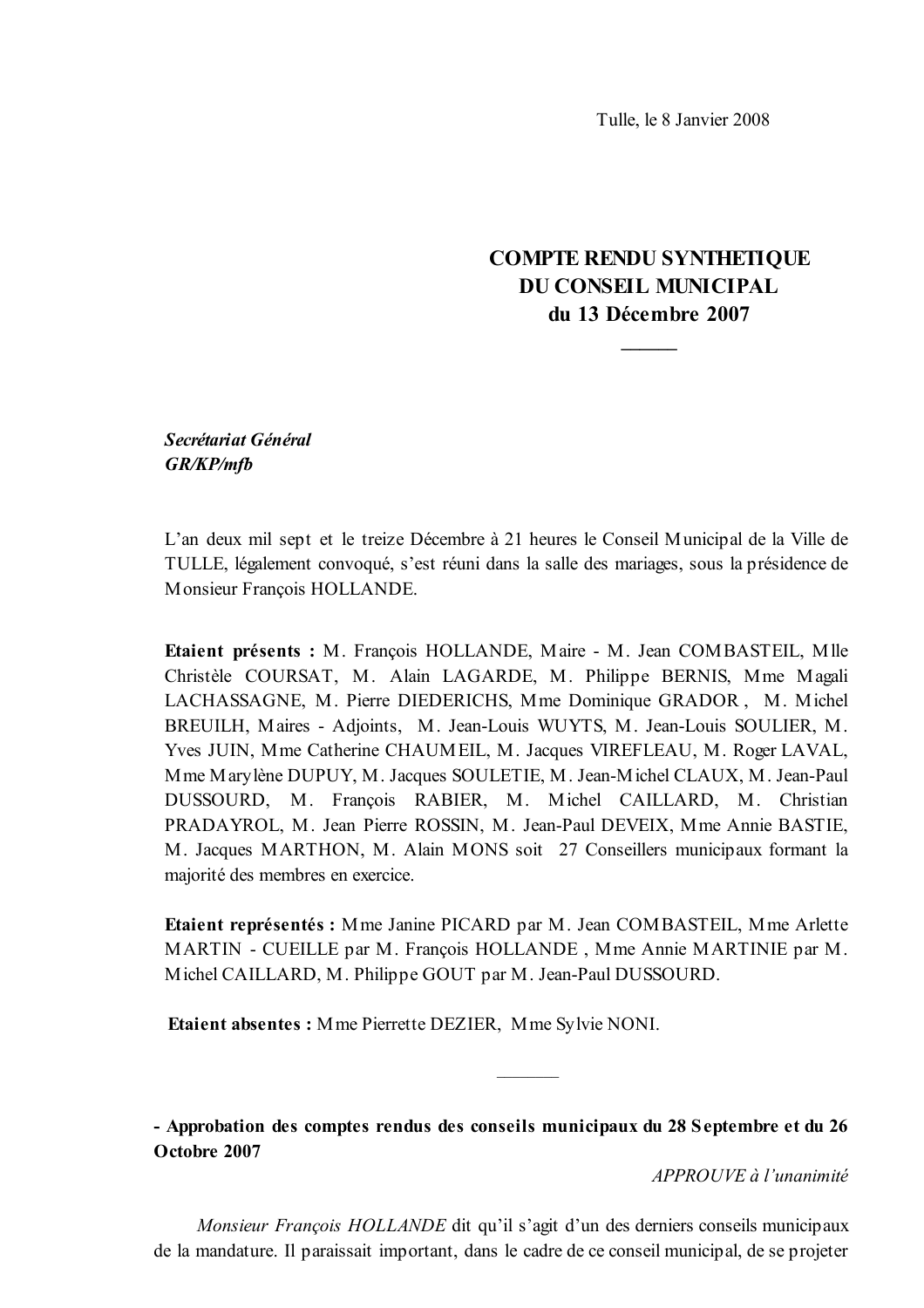vers l'avenir tout en respectant le choix des électeurs en Mars, de revenir sur des délégations ou opérations déjà lancées de façon à en faire le bilan mais aussi le contrôle.

 $\overline{2}$ 

### Rapporteur : Monsieur le Maire

1- Contrat de Pôle Structurant Ville de Tulle - Communauté de Communes Tulle Cœur de Corrèze - Région Limousin

Approbation du contrat et autorisation donnée au Maire à le signer

- Demandes de subventions en résultant
- Demandes de subventions au Conseil Général

Il est proposé au Conseil municipal :

- d'approuver le Contrat de Pôle Structurant  $\Delta \phi$
- d'autoriser Monsieur le Maire à signer ce document
- de solliciter les subventions s'y rapportant (cf tableau financier)  $\mathbf{r}$

Il est précisé que le Contrat de Pôle Structurant constitue le volet urbain du Contrat de Pays et permet notamment à ce titre l'obtention de crédits spécifiques de la Région.

Il reprend ainsi certaines opérations inscrites dans le Contrat de Pays 2008-2010 et en compte de nouvelles s'inscrivant dans la continuité des actions engagées par la Ville et la Communauté de Communes depuis plusieurs années sur le territoire communautaire et sa ville centre.

Il est également proposé au Conseil municipal de saisir le Conseil Général de la Corrèze afin qu'il accompagne, au même titre que la Région, les actions structurantes portées par la Ville et la Communauté de Communes dans le cadre du Contrat de Pôle Structurant à travers la mise en place d'un financement spécifique.

Monsieur François HOLLANDE dit qu'en ce qui concerne l'avenir, il ne s'agit pas de prendre des décisions qui relèveront des prochains élus. Cependant la municipalité a le devoir de chercher des financements pour mobiliser le plus de concours possibles, alléger ainsi l'autofinancement de la Ville et déjà identifier les grands projets ou équipements que la Ville veut porter collectivement, au-delà des différentes sensibilités.

Le Conseil Régional a une politique contractuelle avec le Contrat de Pôle Structurant. L'enveloppe est importante. La Région fait un effort important pour la Ville de Tulle et le Pays de Tulle (2 000 000 €). Il faut que la Ville marque ses priorités, dans le cadre de cette enveloppe. Il faut aussi considérer qu'il n'est pas possible de présenter n'importe quel projet. Ils doivent s'insérer dans des cadres fixés par le Conseil Régional.

Depuis plusieurs mois, la Ville a identifié des projets pouvant être insérés dans le contrat ·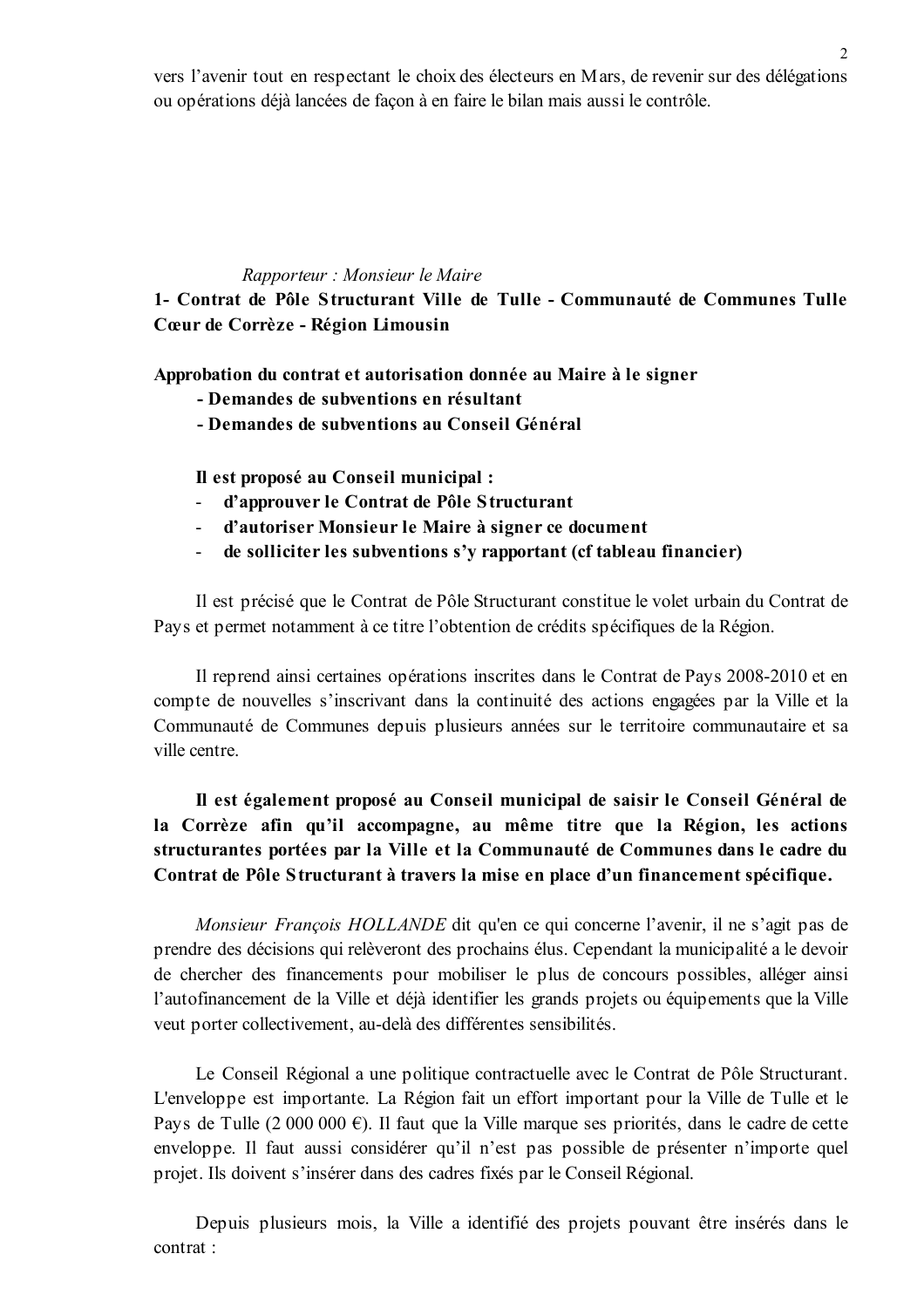- la réalisation d'une salle plurifonctionnelle dont le coût sera élevé. Elle doit être adaptée à de multiples usages et positionnée sur le site de l'Auzelou

- la réalisation d'un pôle intermodal. Cela avait déjà été un objectif il y a une dizaine d'années et il faut désormais présenter ce dossier

- l'embellissement de la Ville avec la poursuite de la réhabilitation des quais et le changement des balustres sur le Quai Péri.

L'ambition est de signer le contrat dès que possible, d'y intégrer les principaux aménagements que la Ville a à porter pour les prochaines années, de se retourner vers le Conseil Général de la Corrèze pour voir comment il pourrait compléter les financements accordés par le Conseil Régional.

Il précise qu'il s'agit là de présenter ces projets pour qu'ils soient dans le contrat et qu'ils soient le plus possible subventionnés.

Les maîtres d'ouvrage des projets présentés au titre du Contrat de Pôle Structurant seront la Ville mais aussi la SEM ABL et la Communauté de Communes.

Ce sera le prochain Conseil municipal qui aura à délibérer sur les opérations, compléter leur financement.

La participation de la Région est définie mais l'intervention du Conseil Général, de l'Etat à ces opérations n'est pas encore confirmée.

Dans le tableau présenté avec le rapport, des hypothèses sont présentées. Certaines sont confirmées mais d'autres aléatoires.

Monsieur Christian PRADAYROL demande si, dans le cadre du Contrat de Pôle Structurant, c'est la Communauté de Communes ou la Ville qui est considérée comme le Pôle Structurant, s'il s'agit d'un contrat entre la Région et la Communauté de Communes, comment s'articule ce dispositif.

Monsieur Jean COMBASTEIL répond qu'il y a trois signataires. C'est une politique régionale.

Le Conseil Général a dit, en débat en séance plénière, que le Département interviendrait dans la mesure où les opérations proposées seront éligibles à des crédits sectoriels. Il n'y aura donc pas de financements spécifiques Pôle Structurant mais une intervention dans le cadre de crédits sectoriels, avec les taux habituellement pratiqués à ce titre.

Il y a des opérations sous maîtrise d'ouvrage Ville et d'autres sous maîtrise d'ouvrage Communauté de Communes.

La réalisation du Pont sur la Corrèze est une opération concrète. La subvention de l'Etat pour 490 000  $\epsilon$  est acquise (DDR).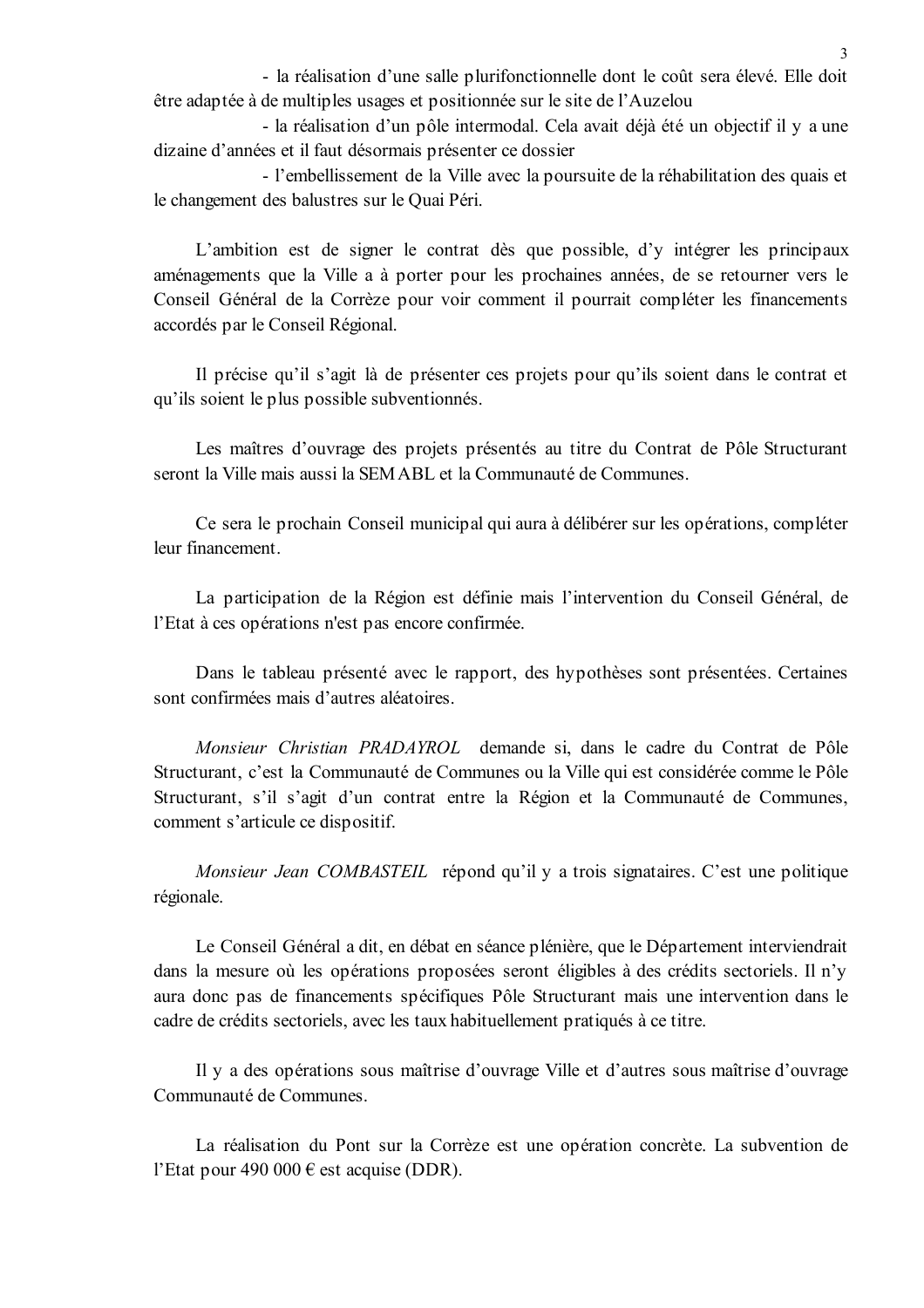La Région a annoncé 490 000 € et le Département a annoncé qu'il ne participerait pas à cette opération sauf si la Communauté le met dans ses programmes routiers. Ces aides sont plafonnées et leur montant maximum est fixé à 60 000 €.

Concernant la piste d'athlétisme qui sera sous maîtrise d'ouvrage Communauté, il y aura sûrement pour le solde un partage avec la Ville pour ce qui a trait au stade.

Les chiffres ne sont pas définis.

Un examen doit avoir lieu en CNDS le 17 Décembre 2007.

Le CNDS octroie au maximum 10 % du coût HT de l'opération.

La Région participera probablement au financement de cette opération.

Le Département n'a pas donné sa réponse. L'Etat ne s'est pas encore prononcé.

Monsieur François HOLLANDE dit que le document n'a pas de valeur prédictive ni juridique. Il a une valeur indicative sauf pour la Région.

Monsieur Christian PRADAYROL demande pourquoi c'est la Communauté qui finance le pont alors qu'il s'agit d'une opération privée.

Les équipements peuvent être à la charge de ceux qui les aménagent.

L'argent utilisé à cette fin aurait pu être gardé pour faire une réserve foncière pour la Médiathèque.

Pour les autres actions, elles s'inscrivent dans la continuité de celles réalisées.

Pour ce qui concerne la piste d'athlétisme, il demande si la compétence sportive a été transférée à la Communauté de Communes.

Monsieur François HOLLANDE répond, en ce qui concerne la réalisation du pont, que cette opération était nécessaire au moment où il a fallu permettre la transition entre l'ancienne usine et la reprise du site, chacun a du faire des efforts. BorgWarner a été rachetée par le promoteur immobilier qui a demandé, pour faire son opération, que l'accès soit prévu.

La Communauté et la Ville sont parties prenantes uniquement sur ce point là.

Cette installation de Citéa aura coûté à la Communauté de Communes pour ce qui concerne le pont. Une participation de la Ville pour cette opération sera sans doute accordée.

Il y aura là une activité économique avec 100 emplois qui n'aura quasiment rien coûté aux contribuables tullistes

Monsieur Jean COMBASTEIL dit que lorsque des zones d'activités sont créées, c'est bien la puissance publique qui en assure l'organisation, la desserte. De plus, il y a souvent ce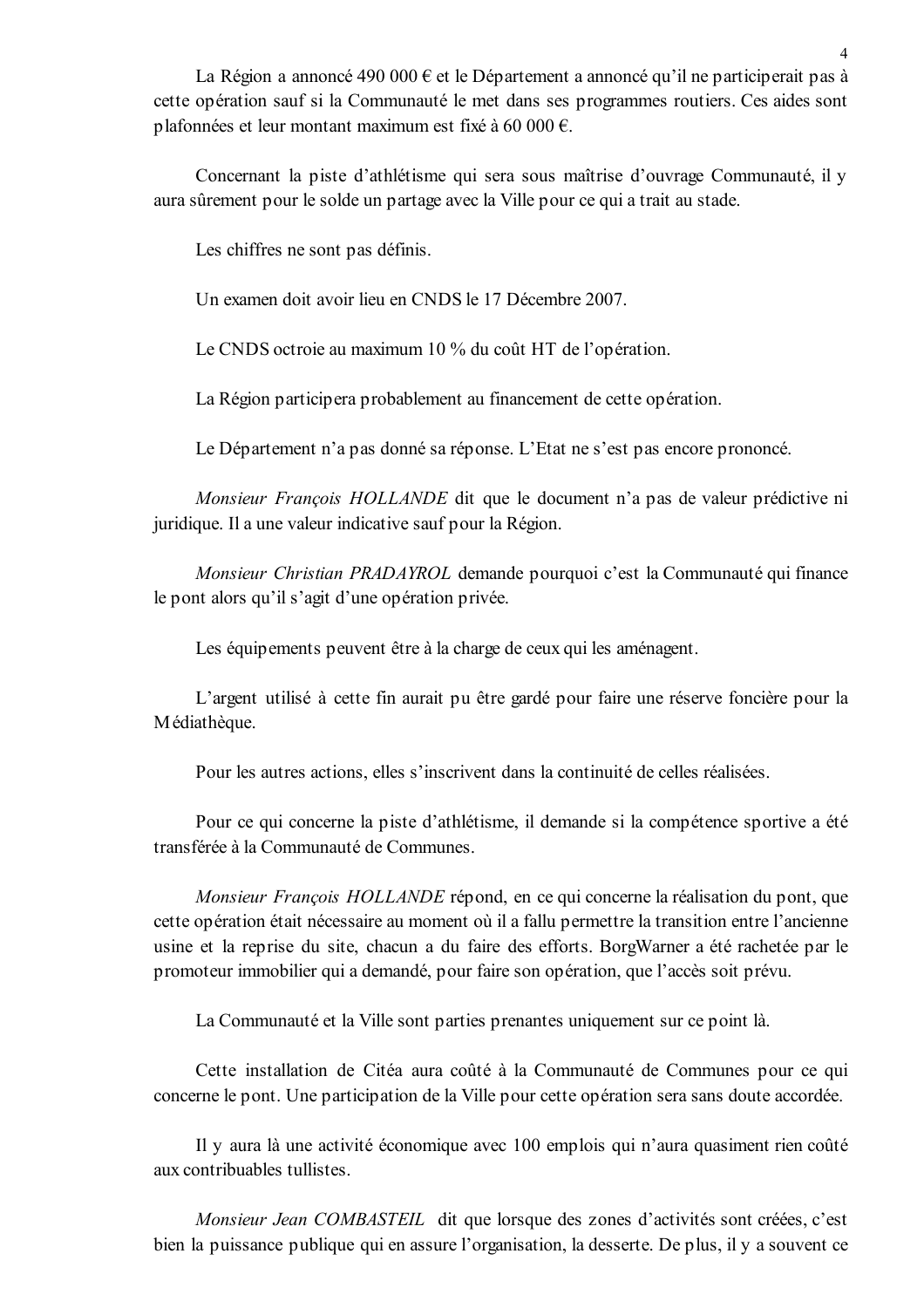qui appartient à la zone elle-même et ce qui est extérieur à la zone. En général ce qui est à l'intérieur participe du prix de revient et donc se récupère plus ou moins sur le prix de vente même si le prix de vente est souvent inférieur au prix de revient.

Ce qui est extérieur est à la charge de la puissance publique qui aménage la zone.

Dans ce cas, il y a une forme d'aménagement général de l'espace communautaire qui justifie cette intervention. Cela ne lui parait pas déplacé.

Monsieur Christian PRADAYROL observe qu'il ne dit pas que le contexte est déplacé mais regrette une participation aussi importante qui aurait pu être réduite. A travers la fiscalité, la Ville participe.

Monsieur François HOLLANDE dit que le coût pour la Communauté sur le pont est de 20 %.

Monsieur Jean COMBASTEIL dit que cette action est actuellement financée à hauteur de 65 %. La Communauté récupère la TVA sur cette opération.

*Monsieur François HOLLANDE* dit qu'il ne faut pas craindre que l'argent utilisé sur cette opération ne puisse être mis sur une réserve foncière à la gare.

La Ville souhaiterait que la SNCF vende ses parcelles. Des démarches ont été faites auprès de la SNCF et de Réseau Ferré de France en disant que la Ville prendrait chaque terrain pouvant être cédé.

Or, pour le moment la SNCF et RFF ne vendent pas autant que la Ville le souhaiterait.

Monsieur Christian PRADAYROL propose d'inscrire une réserve foncière en continuité de la Médiathèque.

Monsieur François HOLLANDE dit que, dans le cadre du pôle intermodal, si la Ville pouvait bénéficier de terrains supplémentaires, elle les intègrerait à cette opération.

Il est certain que l'enveloppe dont disposera la Ville ne sera pas extensible.

*Monsieur Jean COMBASTEIL* ajoute que les terrains indiqués en acquisitions foncières ne sont pas éligibles aux aides prévues dans le cadre de ce contrat.

Monsieur Christian PRADAYROL dit que la Région a ses propres références. l'Etat a les siennes, le Département à les siennes. Cela devient difficile en terme de lisibilité.

*Monsieur Jean COMBASTEIL* revient sur le pont.

C'est le résultat d'une situation où la Communauté devait acheter tous les bâtiments tels que les libérait Borg Warner, assurer la dépollution, la démolition et livrer le terrain prêt à la construction lequel était payé par le promoteur.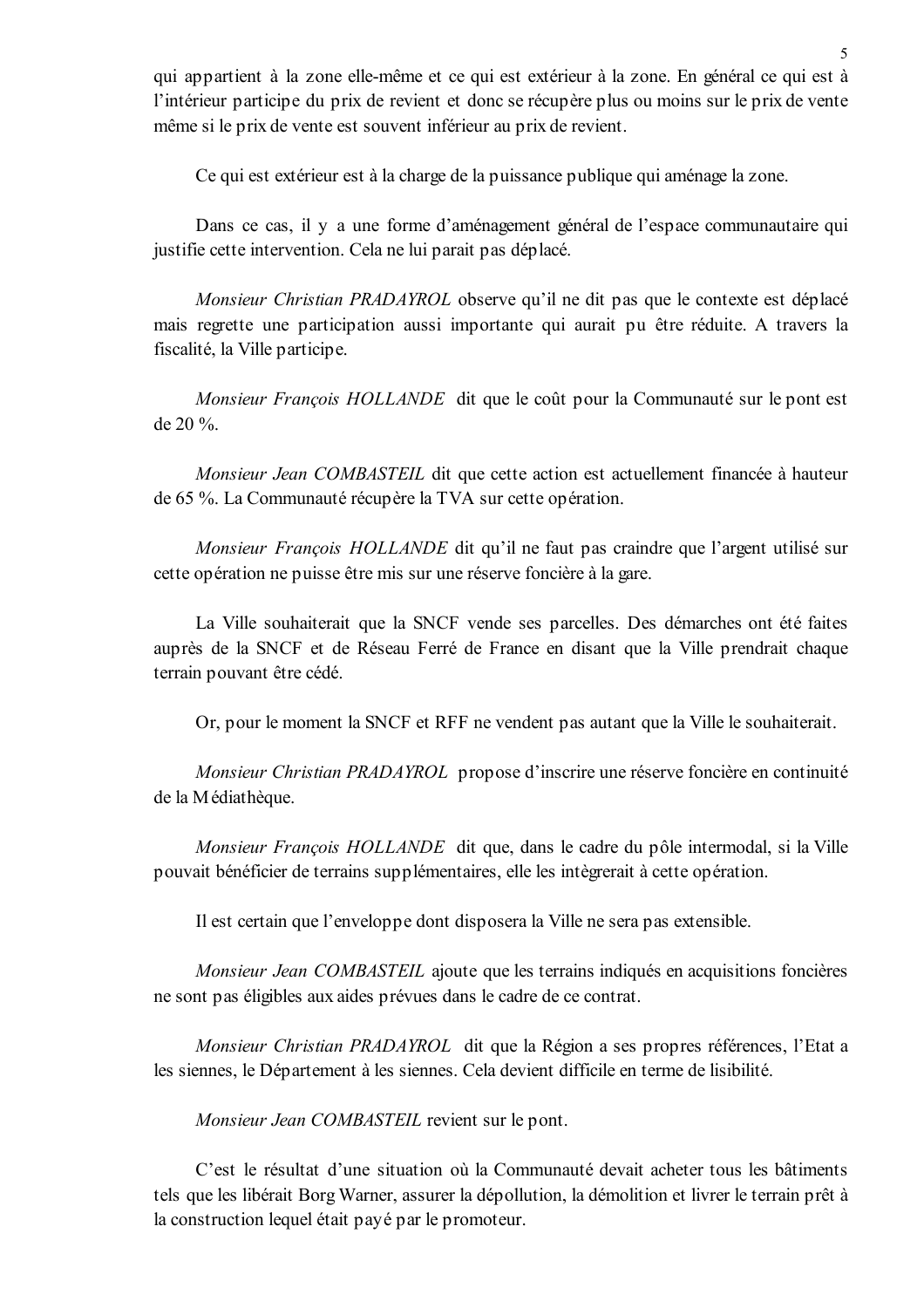Cela était lourd (plus de 4 000 000 €)

Cela n'était pas réalisable. L'opération a donc été réalisée différemment.

La réalisation du pont a résulté de la négociation.

De plus, ce site devait être monnayé pour que Borg Warner s'installe.

Aujourd'hui Borg Warner est installé dans un bâtiment neuf. Borg Warner produit et se développe. Par ailleurs, il va y avoir un site commercial important.

La Communauté a joué son rôle dans le développement, dans l'aménagement et dans l'équilibre du territoire.

Il ne regrette pas la participation de la Communauté à la réalisation du pont.

Monsieur François HOLLANDE rappelle que cela n'engage pas les prochains élus mais permettra à l'équipe municipale tout de suite après les élections de pouvoir engager les projets, lancer les opérations.

Monsieur Jean COMBASTEIL dit que les Contrats de Pays doivent être signés avant le 1<sup>er</sup> Février 2008. Ils seront signés à Limoges.

Le Contrat de Pôle Structurant devrait être signé quelques jours après.

*Monsieur François HOLLANDE* dit que tout devrait être signé avant les élections.

Monsieur Michel CAILLARD s'interroge sur l'opération afférente à la requalification des locaux de la Médiathèque. Il n'y a pas de précision concernant cette opération dans le document remis

Monsieur Gilles RAVINET explique que ce projet a été mis pour mémoire de façon à pouvoir être intégré dans le contrat.

Pour l'instant le projet n'est pas achevé par rapport à la réutilisation du site mais le seul fait de le mentionner permettra, en cours de contrat, de pouvoir aller chercher des crédits sur cette opération.

La somme portée est indicative. Le projet va être travaillé dans les trois ans qui viennent et il sera possible d'aller chercher des subventions au titre du Contrat de Pôle Structurant

Monsieur François HOLLANDE demande combien de temps vont durer les travaux de la Médiathèque.

Monsieur Jean COMBASTEIL dit qu'il faut compter 18 mois à partir de maintenant.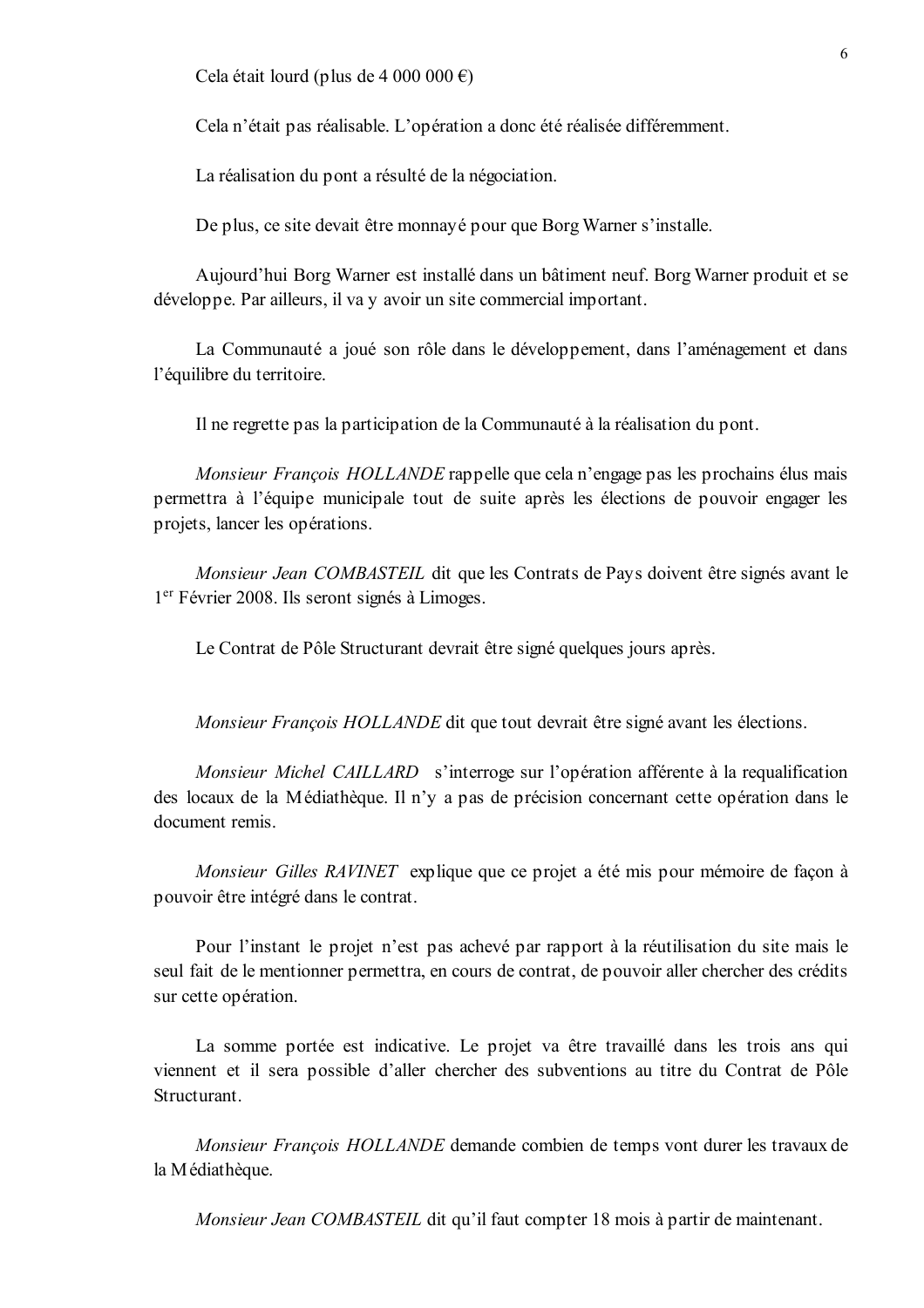Monsieur François HOLLANDE dit que le déménagement pourrait se faire dans le second semestre 2009.

Cela laisse ce délai pour savoir quoi faire des locaux qui seront désaffectés.

Il y a déjà des prétentions. L'Ecole de Musique est intéressée.

Des salles peuvent être récupérées pour des associations. Il faut concevoir cette réutilisation dans un projet.

Il va donc falloir structurer ce que pourra être ce bâtiment.

Monsieur Pierre DIEDERICHS indique que des besoins sont exprimés par le Conservatoire à Rayonnement Départemental. Il y a des disfonctionnements, des problèmes acoustiques. Il faut revoir les locaux.

Monsieur François HOLLANDE dit qu'il faudrait sans doute restructurer l'extérieur du bâtiment, de nombreux espaces étant perdus sur le plateau. Cela aura un coût et pourrait être financé par le contrat.

Il y a aussi l'aspect réhabilitation de la façade qui est très dégradée.

La rénovation de la façade du Centre 19000 est aussi dans le contrat.

Il faut remettre au goût du jour les bâtiments de la Ville qui ne sont pas esthétiques, le Centre Culturel et Sportif comme le Centre 19000 faisant partie de ces bâtiments.

Sur la salle plurifonctionnelle, il y aura peut être un débat pendant la campagne électorale sur le fait de la mettre ou non à l'Auzelou.

La municipalité actuelle a fait le choix de la mettre à l'Auzelou.

Une consultation d'architecte a été lancée pour avoir le coût.

Sur le site de la gare, il faut réfléchir à ce qui peut être mis, en complémentarité, au-delà des stationnements qui sont absolument nécessaires.

Cet espace n'est pas très large et, comme le dit Monsieur PRADAYROL, il faudrait essayer de trouver des extensions possibles.

Monsieur Christian PRADAYROL dit qu'il serait opportun de mettre une salle plurifonctionnelle à la gare. L'Auzelou est un site plutôt sportif.

Cela créerait une animation supplémentaire sur le site de la gare et dans le centre - ville.

APPROUVE à l'unanimité

## Rapporteurs: Monsieur le Maire, Philippe BERNIS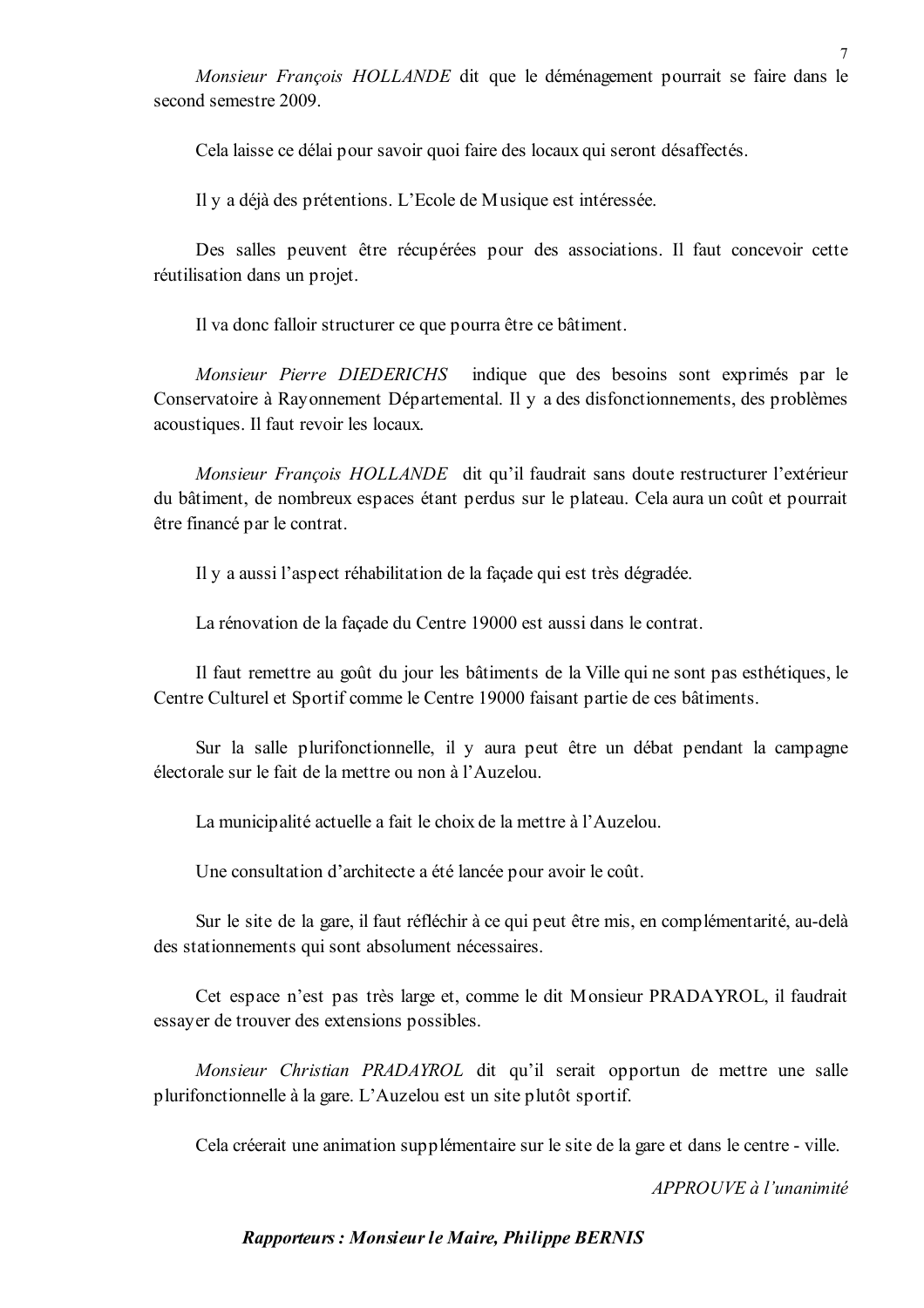#### 2- Développement durable -

Monsieur François HOLLANDE dit que tout le monde, à l'échelle locale, nationale, internationale, de la nécessité du développement durable, des économies d'énergie, des énergies renouvelables.

Dans ce cadre la Ville souhaite solliciter des subventions auprès de l'ADEME et solliciter EDF pour la réalisation d'études concernant l'efficacité énergétique.

a- Demande de subvention à l'ADEME et à la Région pour financer l'étude de faisabilité afférente à l'installation dans des bâtiments municipaux de chaufferies bois ou de tout autre système de chauffage basé sur les énergies renouvelables

# - Etude de faisabilité d'une chaufferie bois sur le site du Chambon à Laguenne - Etude de faisabilité comparative entre une Chaufferie bois et une installation solaire thermique sur le site du Centre Aquarécréatif de l'Auzelou à TULLE

Dans le cadre d'une demande de développement durable, initiée dans l'agenda 21 communautaire, et pour faire suite au diagnostic énergétique du patrimoine de la Ville de TULLE, il a été décidé de lancer une étude de faisabilité comparative entre une chaufferie bois et une installation solaire thermique sur le site du Centre Aquarécréatif de l'Auzelou à **TULLE** 

L'objectif de cette étude est de vérifier la faisabilité thermique et économique du projet d'implantation d'une chaufferie automatique à bois, ou d'une installation solaire thermique, et de comparer ces solutions aux autres possibilités en terme d'investissement et d'exploitation.

Le but étant de lutter contre l'effet de serre, de diminuer les consommations d'énergies, et d'utiliser les énergies renouvelables.

Le montant de cette étude est de 11 003.20  $\epsilon$  TTC. Elle sera subventionnée à hauteur de 70 % par l'agence de l'environnement et de la maîtrise de l'énergie "ADEME".

# Il est demandé au Conseil municipal de solliciter une subvention aussi élevée que possible auprès de l'ADEME et à la Région et d'autoriser Monsieur le Maire ou son représentant à entreprendre toutes les démarches s'y rapportant et à signer tous les documents à intervenir.

Monsieur Philippe BERNIS dit que cette délibération s'inscrit dans la continuité de l'opération « - 20 % de consommation énergique sur les bâtiments communaux » pour laquelle la Ville a déjà bénéficié d'une aide de la Région et de l'ADEME.

Cette étude a été menée à bien. Elle a donné des pistes. Il s'agit là d'affiner et de faire une étude comparative entre deux modes de chaufferie sur le site de l'Auzelou et la possibilité de mettre une chaufferie bois sur le site du Chambon à Laguenne. L'étude a été estimée à 11 000  $\epsilon$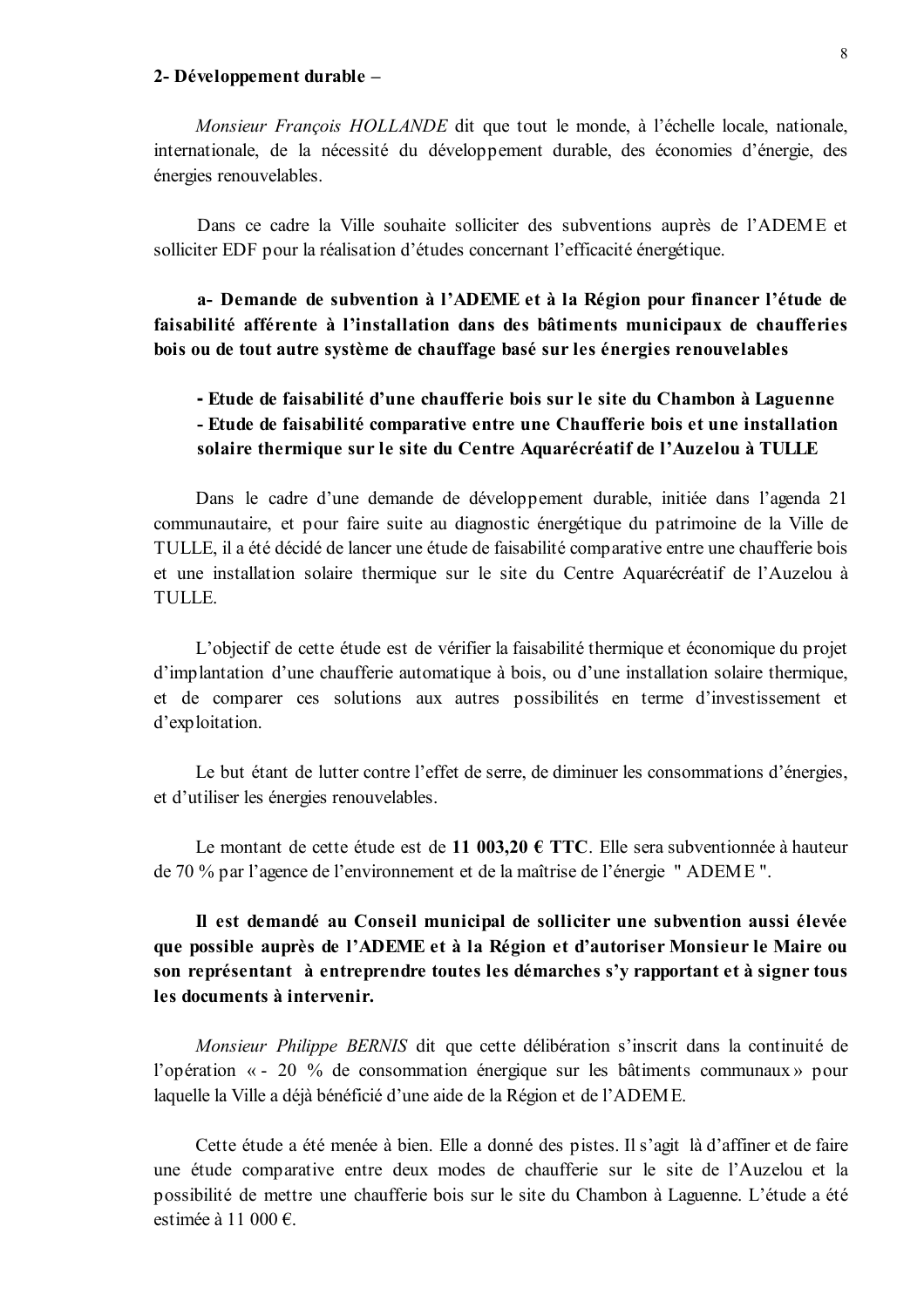# b - Approbation du protocole d'accord en faveur de l'efficacité énergétique liant la Ville et EDF

Le Livre Vert Européen sur l'efficacité énergétique fixe un objectif ambitieux à l'ensemble des Etats de l'Union Européenne qui est d'atteindre 20 % d'économie d'énergie d'ici 2020, avec pour effet escompté une réduction de 50 % des émissions de gaz à effet de serre.

Dans ce contexte, la Loi de programme fixant les orientations de la politique énergétique (Loi POPE) a instauré :

| $\overline{\phantom{a}}$ | d'une part, un dispositif innovant de certificats d'économie d'énergie (C.E.E.)<br>que peuvent obtenir les personnes morales, dont les collectivités, en contrepartie<br>de la réalisation d'actions générant des économies d'énergie, |
|--------------------------|----------------------------------------------------------------------------------------------------------------------------------------------------------------------------------------------------------------------------------------|
| $\overline{\phantom{a}}$ | d'autre part des obligations d'économie d'énergie aux opérateurs, sous peine<br>de pénalités.                                                                                                                                          |

C'est sur cette base qu'EDF propose à la Ville de TULLE de contractualiser cette volonté commune d'agir dans le cadre du dispositif C.E.E.

Des actions de participation financière - de conseil - de formation - de sensibilisation ou d'élaboration d'outils de communication de la part d'EDF pourront porter :

| ⇨ | sur les actions de la maîtrise de la demande en énergie sur le patrimoine et<br>l'éclairage public de la Collectivité, étant entendu que c'est la Ville de TULLE qui<br>fixera les actions ou opérations qu'elle concédera directement à EDF, ou mettre en<br>concurrence avec d'autres opérateurs. |  |  |  |
|---|-----------------------------------------------------------------------------------------------------------------------------------------------------------------------------------------------------------------------------------------------------------------------------------------------------|--|--|--|
| ⇨ | sur des actions de la maîtrise de la demande en énergie du patrimoine bâti de                                                                                                                                                                                                                       |  |  |  |
|   | la commune dont la Ville est partie prenante avec la SEMABL ou l'O.P.H.L.M.                                                                                                                                                                                                                         |  |  |  |
| ⇨ | sur des actions de sensibilisation/formation sur :                                                                                                                                                                                                                                                  |  |  |  |
|   | ➤                                                                                                                                                                                                                                                                                                   |  |  |  |
|   | l'utilisation des appareils faiblement consommateur d'énergie                                                                                                                                                                                                                                       |  |  |  |
|   | auprès des habitants de la Ville                                                                                                                                                                                                                                                                    |  |  |  |
|   | ➤<br>la formation du personnel communal sur les postes permettant                                                                                                                                                                                                                                   |  |  |  |
|   | d'économiser l'énergie                                                                                                                                                                                                                                                                              |  |  |  |
|   | ➤<br>la sensibilisation des enfants des écoles aux économies d'énergie                                                                                                                                                                                                                              |  |  |  |
| ⇨ | les actions de communications ciblées lors de la semaine du<br>sur                                                                                                                                                                                                                                  |  |  |  |
|   | développement durable, par exemple.                                                                                                                                                                                                                                                                 |  |  |  |
|   |                                                                                                                                                                                                                                                                                                     |  |  |  |

# Il est proposé au Conseil municipal d'approuver ce protocole d'accord et d'autoriser Monsieur le Maire ou son représentant à le signer.

Il est précisé qu'une convention d'application sera conclue entre les parties pour chaque opération de maîtrise de la demande en énergie et de développement des énergies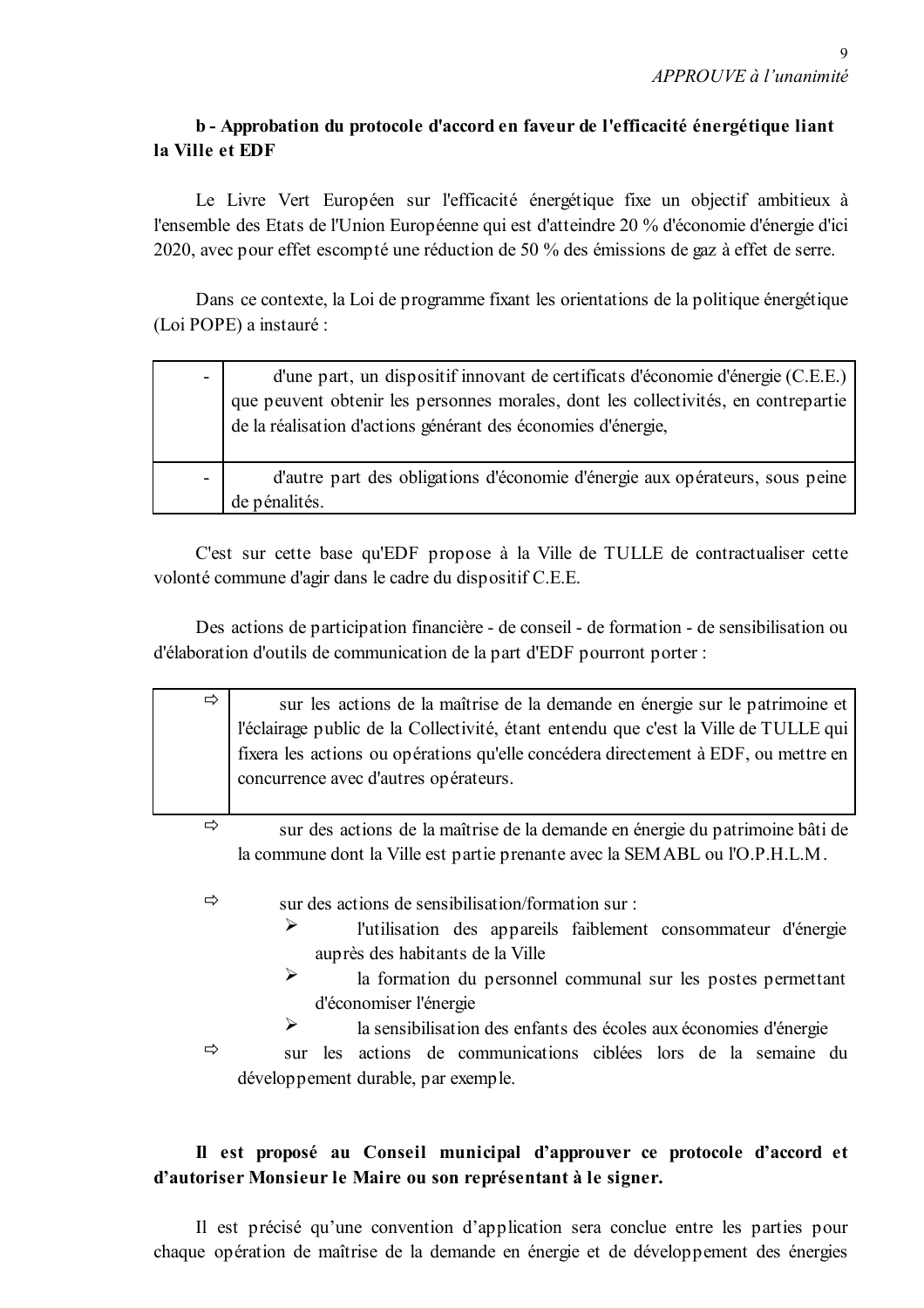renouvelables, réalisées dans le cadre du présent protocole, génératrice de certificats d'économies d'énergies.

Monsieur Philippe BERNIS dit qu'il s'agit d'un protocole d'accord entre EDF et la Ville de Tulle qui vise l'efficacité énergétique. C'est une opération « donnant-donnant ».

EDF va aider à mener des opérations qui peuvent être en direction de la Ville mais aussi en direction des habitants de la Ville de Tulle et qui vont viser à faire des économies d'énergie dans le mode de gestion de la Ville mais aussi auprès des habitants de Tulle notamment en participant à des opérations commerciales consistant par exemple à vendre des ampoules basse consommation ou en s'associant aux opérations qu'il est possible de mener dans le cadre d'opérations telles que celles menées dans le cadre de l'opération sur la semaine du développement durable.

L'intérêt de ce dispositif est qu'EDF mettra à la disposition de la Ville ses moyens d'information voire des moyens financiers.

A l'inverse, la Ville cèdera à EDF sur les opérations qui sont directement concernées par ce protocole des certificats d'économie d'énergie.

La Ville va faire des économies et EDF pourra très vite se tourner vers les énergies renouvelables et pas seulement vers le nucléaire.

Monsieur François RABIER demande si seul le centre aquarécréatif est prévu dans cette étude.

*Monsieur Philippe BERNIS* dit que dans l'étude « - 20 %..., », il était prévu de faire un réseau de chaleur sur ce site c'est-à-dire d'avoir une chaufferie commune. Dans un premier temps, c'est la salle plurifonctionnelle qui sera concernée. Ce réseau pourrait ensuite être étendu à d'autres équipements : boulodrome, Salle des Musiques Actuelles et éventuellement la piscine.

Cette étude de faisabilité va aussi intégrer cette politique. Il souhaite que la mise en place d'un réseau de chaleur soit évoquée.

*Monsieur Gilles RAVINET* indique que les chaufferies bois fonctionnement très bien quand il s'agit de produire du chauffage en continu notamment au centre aquarécréatif. Quand il s'agit de chauffer des salles à des moments particuliers, ce système n'est pas du tout performant.

Monsieur François HOLLANDE dit que le plus gros consommateur d'énergie sur ce site, c'est la piscine.

APPROUVE à l'unanimité

Rapporteur : Mademoiselle Christèle COURSAT 3- Animations de Noël

A l'occasion des fêtes de Noël, la Ville de Tulle organise diverses animations :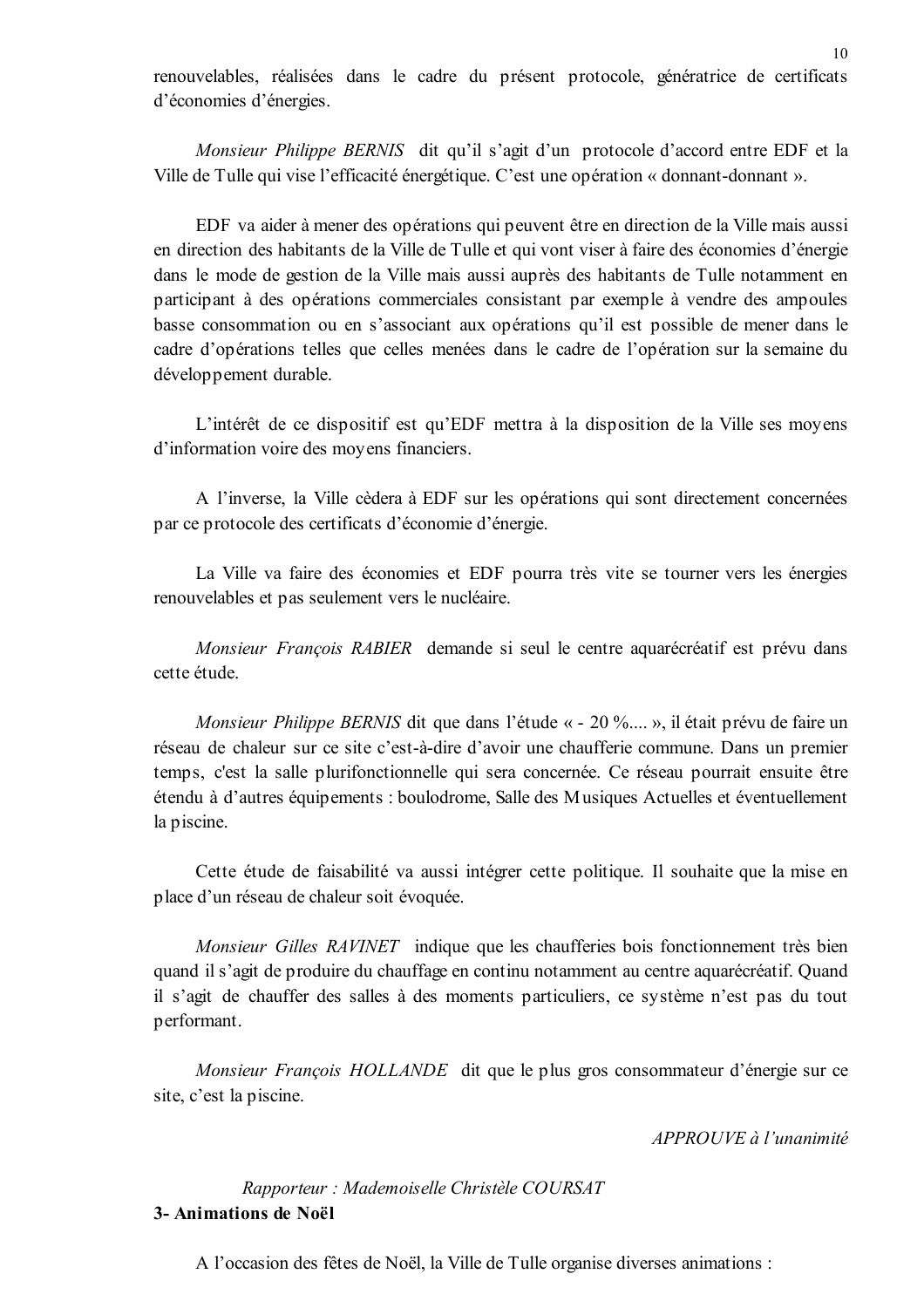- une patinoire mobile sera installée Place Berteaud du 15 décembre au 6 janvier 2008.

- des balades sur des poneys seront proposées aux enfants les 16, 19 et 22 décembre 2007 et des balades en calèche les 15 et 23 décembre 2007.

Ces actions sont gérées par la Ville et s'inscrivent dans le programme des animations plus global porté par la Communauté de Communes Tulle Cœur de Corrèze sur l'ensemble du territoire communautaire et intitulé «  $1, 2, 3$  Noël »

# Plusieurs partenaires s'associent à la Ville pour financer ces opérations ou apportent leur contribution à la réussite des manifestations.

#### **Budget**

### Dépenses :

| - Patinoire                            | 56 929,60 €  |
|----------------------------------------|--------------|
| - Gardiennage patinoire                | 3 784,50 €   |
| - Impression tickets régie             | 432,00 €     |
| - Timbres/envois courriers commerçants | 192,60 €     |
| - Poneys                               | 1 800,00 €   |
| - Insertion dans La Montagne           | 1 196, 00 €  |
|                                        |              |
| TOTAL.                                 | 64 334, 70 € |

Crédits inscrits au budget de la Ville pour les animations de Noël : 44 348  $\epsilon$ .

## Recettes:

| - Sponsors             | Estimation: 27 500 $\epsilon$  |  |
|------------------------|--------------------------------|--|
| - Recettes billetterie | Estimation : $7000 \in$        |  |
|                        |                                |  |
| <b>TOTAL</b>           | Estimation : 34 500 $\epsilon$ |  |

Le coût pour la Ville devrait donc être inférieur à celui prévu au budget.

Monsieur François HOLLANDE dit que Christèle COURSAT a fait en sorte que les finances de la Ville ne soient pas trop altérées par les animations de Noël.

Mademoiselle Christèle COURSAT dit que la Ville veille à minimiser la consommation d'énergie. Les lumières utilisées sont des lumières basse tension.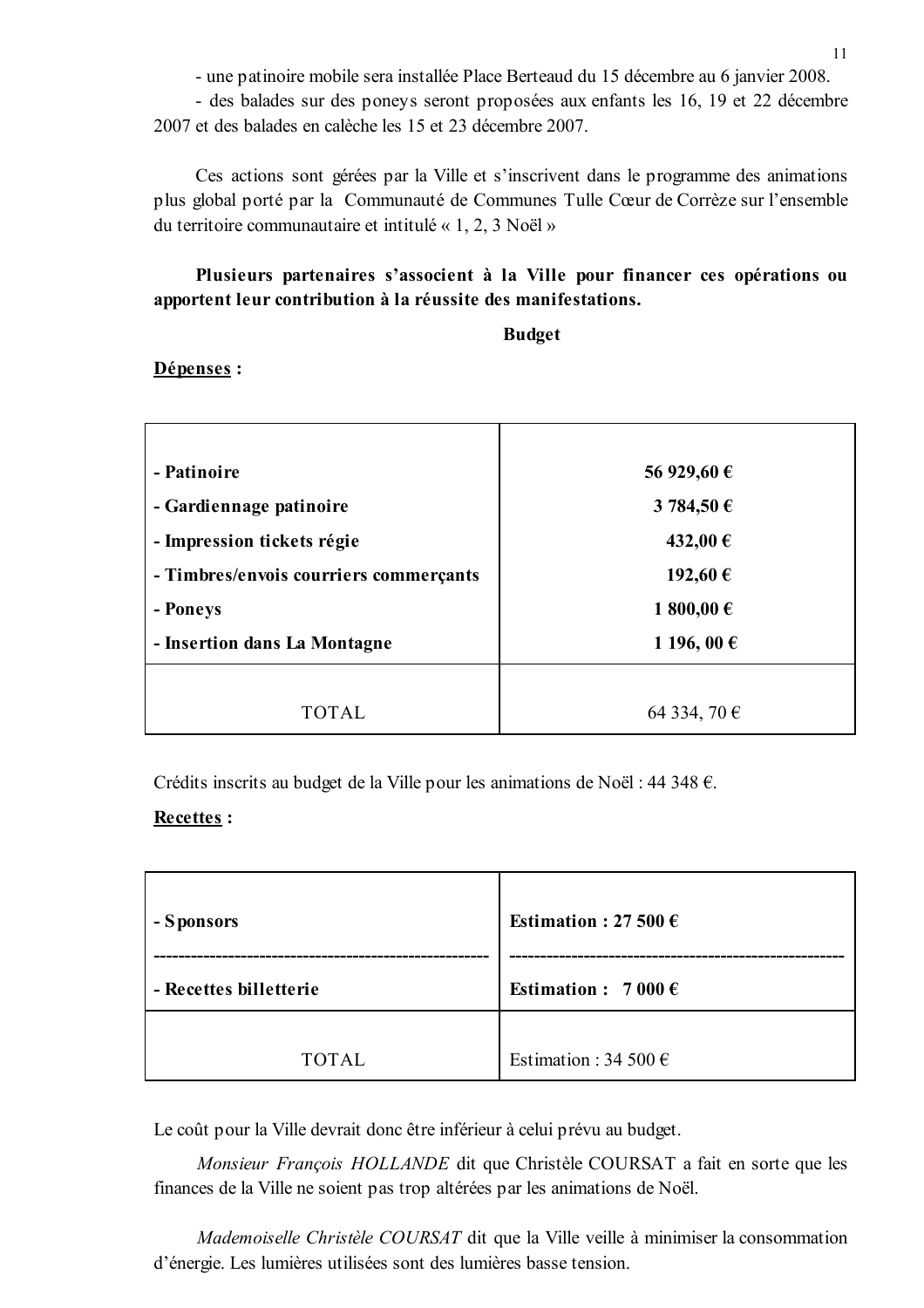Une patinoire mobile de 200 m<sup>2</sup> a été installée Place Berteaud. Elle est gérée en régie.

Elle regrette que l'association des commerçants ait vu la démission de son Président, la fermeture de ses comptes et qu'elle n'ait, par conséquent, pas pu accompagner la Ville dans cette opération.

Certains commerçants achètent des tickets pour les offrir à leurs clients et les récompenser de leur fidélité.

Une régie a été mise en place.

Des ballades en ponevs et en calèche seront organisées.

La charge financière pour la municipalité a été allégée par la recherche de sponsors. 27 500  $\epsilon$  ont été trouvés.

Elle indique que les 36 communes de la Communauté seront animées à l'occasion des fêtes de fin d'année

La communication se fait à l'échelle de la Communauté de Communes dans le cadre d'une démarche communautaire

Monsieur Jean-Louis WUYTS observe que toute la Presse couvre cette opération.

Mademoiselle Christèle COURSAT confirme cela.

*Monsieur Michel CAILLARD* dit qu'en ce qui concerne l'éclairage un effort a été fait.

Cependant puisque la consommation d'énergie baisse, il demande si la décoration n'aurait pas pu être améliorée dans certains quartiers dont l'avenue Victor Hugo.

Il demande en outre sur quel budget sont payés les saisonniers.

Mademoiselle Christèle COURSAT répond que les saisonniers sont payés sur le budget **Ville** 

Quant à l'éclairage, il est vrai que certains quartiers sont moins éclairés que d'autres. C'est un problème financier.

Il est nécessaire d'avoir un programme annuel d'investissement sur l'éclairage.

## a - Fixation des tarifs d'entrée à la patinoire mobile installée à Tulle du 15 Décembre 2007 au 6 Janvier 2008

La Ville de Tulle a souhaité l'installation d'une patinoire mobile à Tulle à l'occasion des fêtes de Noël. Cette action s'inscrit dans le programme des animations de Noël mis en place sur le territoire de la Communauté de Communes.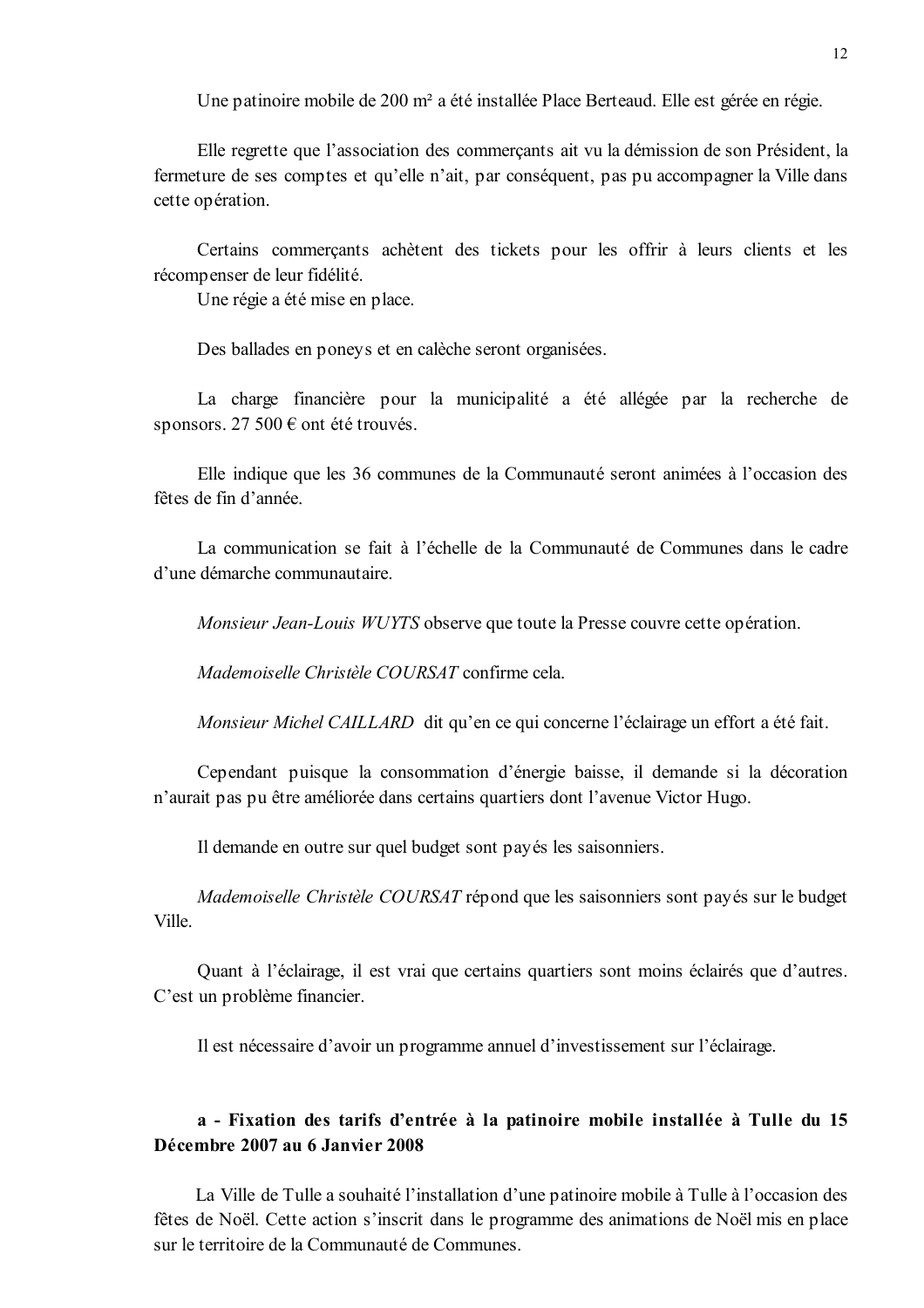La patinoire sera installée Place Berteaud du 15 Décembre 2007 au 6 Janvier 2008.

Le coût de la location de la patinoire et de matériels divers (patins, patinettes, jeux de glace, matériel pour la réfection de la glace ...) s'élève à 47 600 € HT soit 56 929,60 € TTC.

Cette action sera financée par la Ville, par des partenaires financiers et par les droits d'entrée percus à la patinoire.

Sa gestion sera assurée par la Ville et une régie de recettes temporaire sera créée à cette occasion pour l'encaissement des droits d'entrée à la patinoire.

Il convient donc de fixer les tarifs d'entrée à la patinoire.

| - Entrée à la patinoire                                                                                                              | $2 \in$    |
|--------------------------------------------------------------------------------------------------------------------------------------|------------|
| - Entrée à la patinoire pour les billets achetés par les<br>commerçants du territoire communautaire et les partenaires<br>financiers | $1,50 \in$ |
| - Billets délivrés en cadeau lors des animations organisées<br>dans les communes de la Communauté de Communes                        | Gratuité   |

Il est proposé au Conseil municipal de se prononcer sur les tarifs suivants :

APPROUVE à l'unanimité

# b- Animations de Noël - Approbation de conventions liant la Ville de Tulle, la Communauté de Communes Tulle et Cœur de Corrèze et les partenaires financiers pour l'utilisation de la patinoire

La Ville de Tulle a souhaité l'installation d'une patinoire mobile à Tulle à l'occasion des fêtes de Noël. Cette action s'inscrit dans le programme des animations de Noël mis en place sur le territoire de la Communauté de Communes.

La patinoire sera installée Place Berteaud du 15 Décembre 2007 au 6 Janvier 2008.

Le coût de la location de la patinoire et de matériels divers (patins, patinettes, jeux de glace, matériel pour la réfection de la glace ...) s'élève à 47 600 € HT soit 56 929,60 € TTC.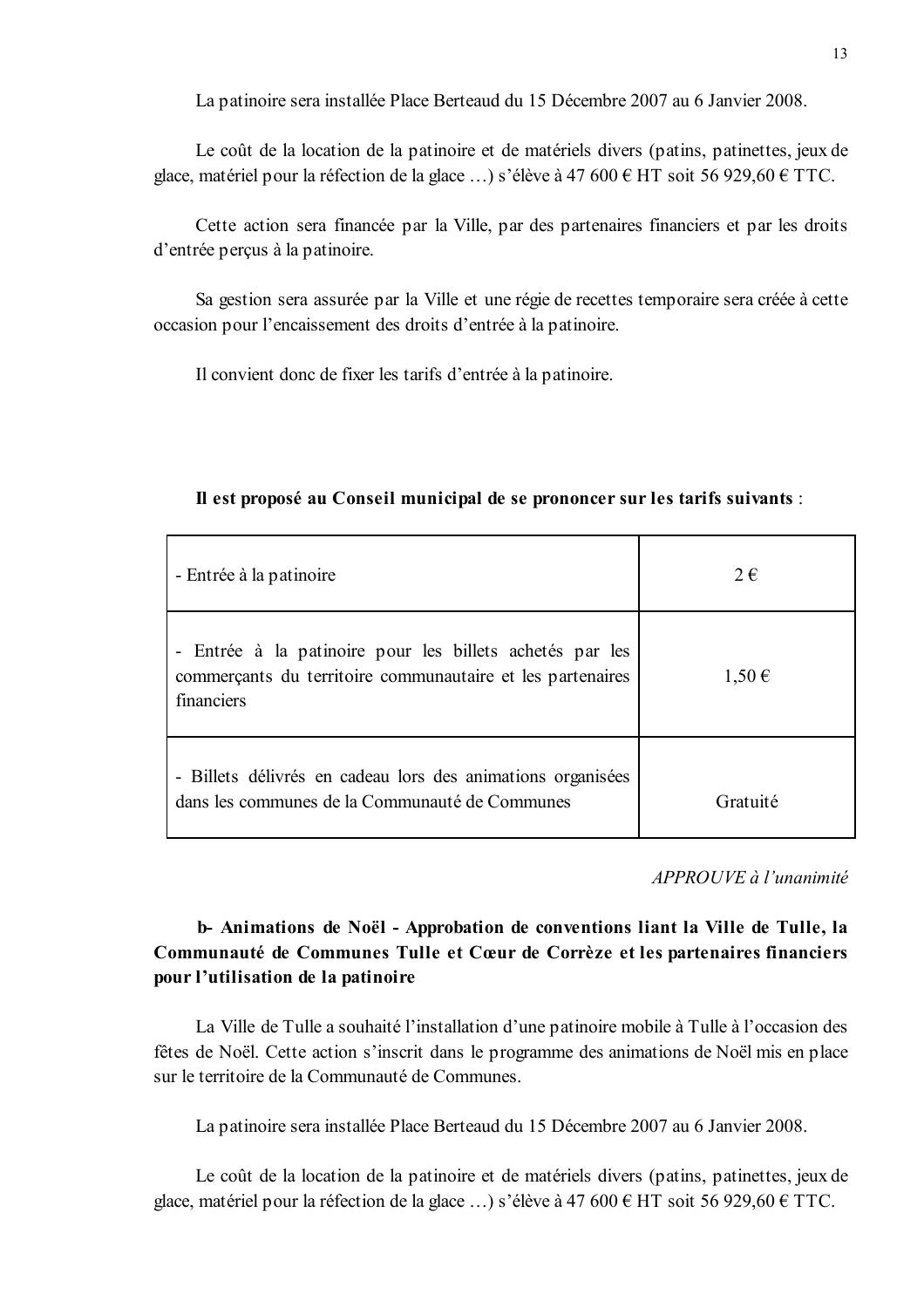Cette action sera financée par la Ville, par des partenaires financiers et par les droits d'entrée perçus à la patinoire.

Les partenaires se joignent à cette opération en versant une participation financière ou autre à la Ville conformément aux termes des conventions.

Il est proposé au Conseil municipal d'approuver lesdites conventions et d'autoriser Monsieur le Maire ou son représentant à les signer.

**Partenaires:** Mougin Investissements:  $5000 \in$ **ISS Services : 4 000 €** TEMACO:  $2000 \in$ Top Fouille:  $2000 \in$ E. Leclerc : 2 000  $\epsilon$ La Poste:  $2000 \in$ Crédit agricole : 2 000  $\epsilon$ LIDL:  $1500 \text{ } \in$ INEO:  $1500 \text{ } \in$ EUROVIA :  $1500 \in$ Gaz de France : 1 000  $\epsilon$  $EDF: 1000 \in$ Sa Espaces Verts du Limousin : 1 000  $\epsilon$ AVIA PICOTY:  $1\,000\,\text{€}$ Shopi: bonbons CEGELEC : achats de jeux de l'oie Thiriet: bons d'achat

APPROUVE à l'unanimité

# c - Créations d'emplois saisonniers pour le fonctionnement de la patinoire installée à Tulle à l'occasion des fêtes de Noël

Au cours des animations de Noël, la Ville de Tulle aura à assurer la gestion d'une patinoire.

A cette fin, il a été décidé de recruter à compter du 15 décembre prochain et jusqu'au 6 janvier 2008, quatre adjoints d'animation de deuxième classe non titulaires à raison de 20 heures hebdomadaire

Il est donc demandé au Conseil Municipal de délibérer afin d'ouvrir les postes nécessaires pour couvrir les besoins supplémentaires en emplois saisonniers pour cette période.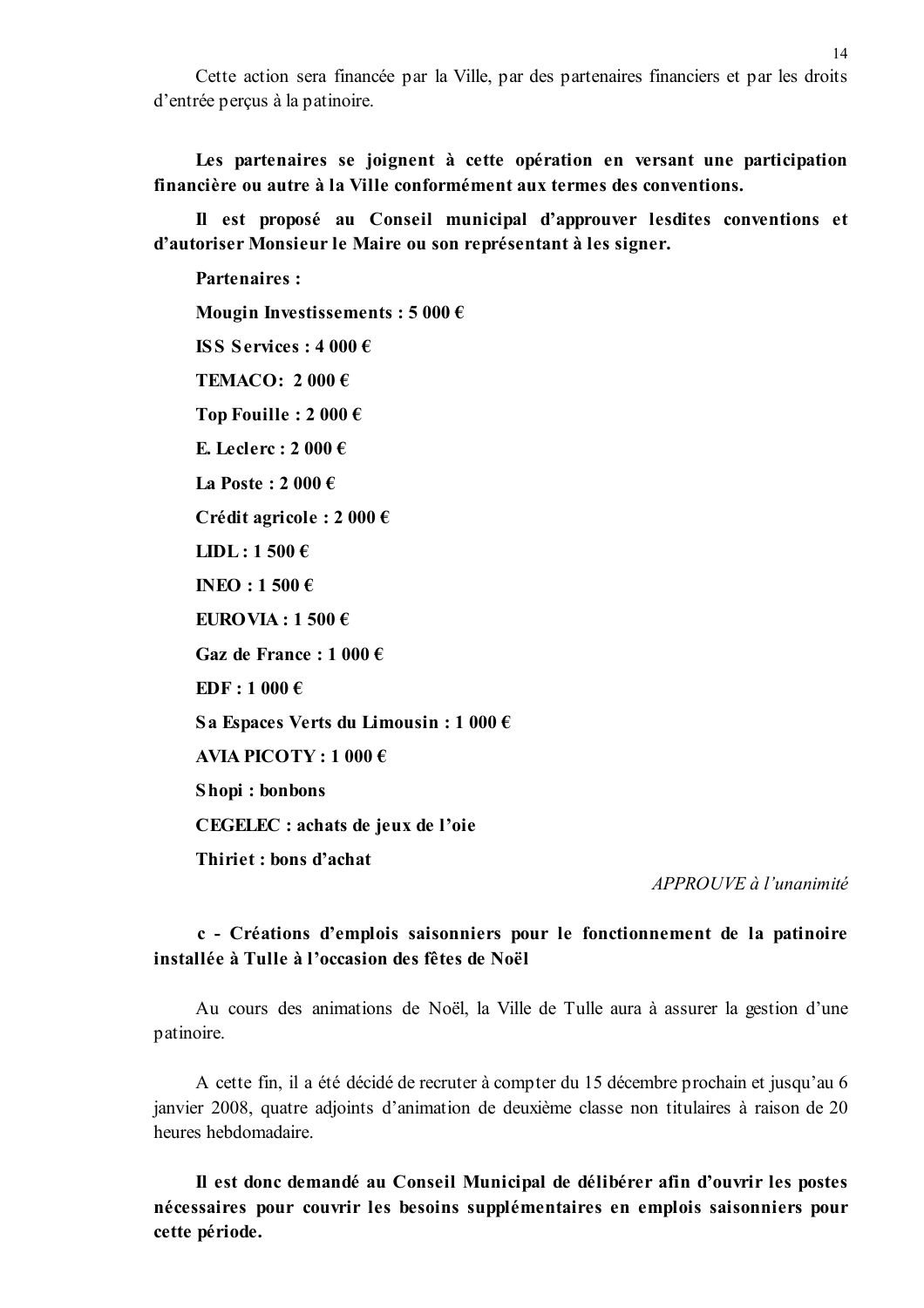### **TRANSPORTS URBAINS -**

### Rapporteur: Philippe BERNIS

# - Présentation du compte rendu d'activités de la CFTA - Années 2006 et 2007 (janvier - octobre)

Le nouveau réseau de transports urbains fonctionne depuis 2 ans. Le renouvellement du contrat s'est fait sous la forme d'un marché négocié (mise en place effective depuis le 10 janvier 2005).

Un compte rendu d'activités pour l'année 2006 et 2007 (janvier - octobre) est présenté en annexe

Monsieur Philippe BERNIS remarque que 2005 était la première année de mise en oeuvre du réseau de transports urbains.

2006 a été une année pleine de mise en place du nouveau réseau.

Il y a eu à cette période beaucoup de travaux en Centre Ville qui ont perturbé le fonctionnement de tous les services et notamment du service de transports urbains.

Un service de bon niveau a été cependant maintenu. Le taux de fréquentation est demeuré relativement constant de 2005 à 2006.

Concernant les premiers chiffres de 2007, il s'avère que la fréquentation, en dépit des efforts faits sur la promotion, est toujours à un niveau relativement faible bien qu'il y ait eu une embellie fin 2006 avec les premières augmentations fortes du carburant.

Depuis quelques temps, les hausses du carburant ne se traduisent pas sur la fréquentation des bus sauf sur un seul point : depuis septembre 2007 a été mis en place une promotion sur les abonnements mensuels permettant d'avoir trois mois d'abonnement en achetant un seul mois.

Ainsi en octobre, quatre fois plus d'abonnements que le mois précédent ont été vendus.

Ce type de promotion est assez porteur.

Il en est de même pour les opérations de pass promotionnels.

Pendant la semaine du développement durable et pendant les Nuits de Nacre, la fréquentation des transports urbains a augmenté.

Sur le transport à la demande, en dépit d'une faible baisse du nombre de voyageurs transportés en octobre, il est à noter une baisse plus sensible du nombre de courses.

Il est, en effet, fait en sorte de grouper le nombre de personnes transportées dans le cadre du transport à la demande. Cela était un des objectifs assignés à la CFTA lors de la mise en place du transport à la demande. Le coût d'une course a été considérablement baissé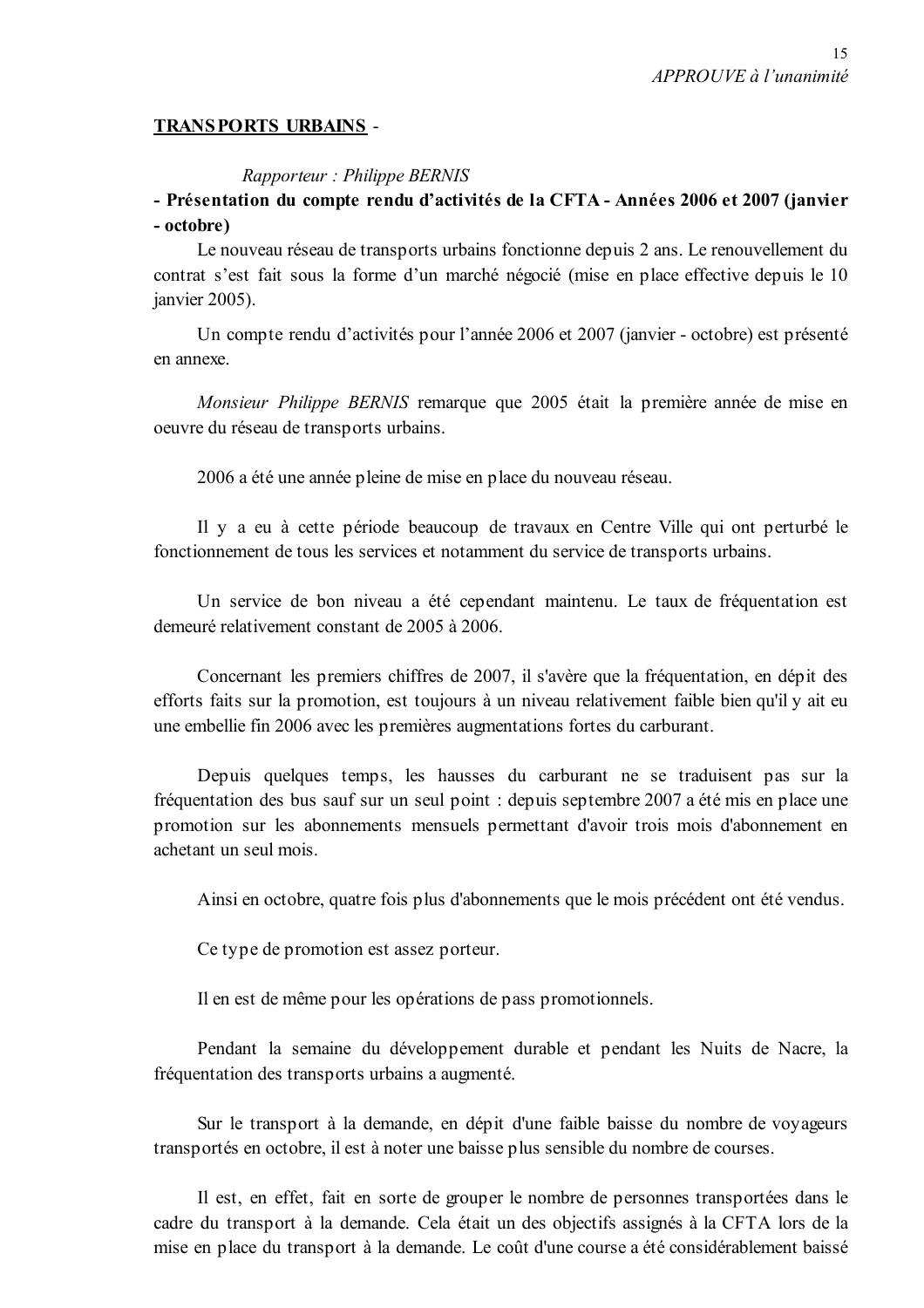mais à l'inverse, il a été demandé au transporteur de faire un effort particulier pour transporter le plus de personnes à la fois et éventuellement faire des voyages avec plusieurs arrêts

Cela n'a pas été facile mais commence à porter ses fruits.

Il y a des éléments de satisfaction sur le réseau de transports urbains de la Ville de Tulle

L'an prochain, dans le cadre de la semaine du développement durable, le transport urbain de la Ville de Tulle va être mis en avant et il va être essayé d'améliorer la lisibilité du réseau puisque jusqu'à présent, il n'a été possible de travailler que sur les arrêts de bus qui sont dans des cabines.

Pour 2008, il espère qu'un budget sera dégagé sur la Ville pour rendre plus lisible le réseau de transport urbain de la Ville de Tulle.

Un autre objectif pour 2008 pourrait être de passer, comme cela avait été fait avec le Conseil Régional (une convention sur les transports du Conseil Régional pouvant desservir des points d'arrêt de la Ville de Tulle signée en 2006), une convention avec le Conseil Général pour ce qui concerne les lignes régulières de transport du Conseil Général qui desservent des points d'arrêt à l'intérieur de la Ville de Tulle.

*Monsieur Christian PRADAYROL* observe que la fréquentation baisse malgré les efforts faits.

Il faudrait voir quelle est la pertinence de certaines lignes ou arrêts.

Il faudrait mener une réflexion plus globale sur la desserte.

Il est normal qu'il y ait un déficit structurel.

*Monsieur Philippe BERNIS* dit que la baisse est relative puisqu'une baisse de 141 voyages a été constatée sur la période courant d'octobre 2006 à octobre 2007.

Sur le Transport à la Demande, il y a une hausse puisqu'il y a 170 fréquentations de plus sur la même période.

Cela est variable et dépend du coût du carburant.

Pour la fin de l'année, la fréquentation de la Maison de Retraite sise aux Fontaines va faire l'objet d'une attention particulière.

Un arrêt supplémentaire du TAD va être créé pour la Maison de Retraite notamment pour le samedi après-midi.

Il y a actuellement six dessertes de la Maison de Retraite dans la journée et pour faciliter le confort des gens qui vont aller à la Maison de Retraite souvent âgés, il a été mené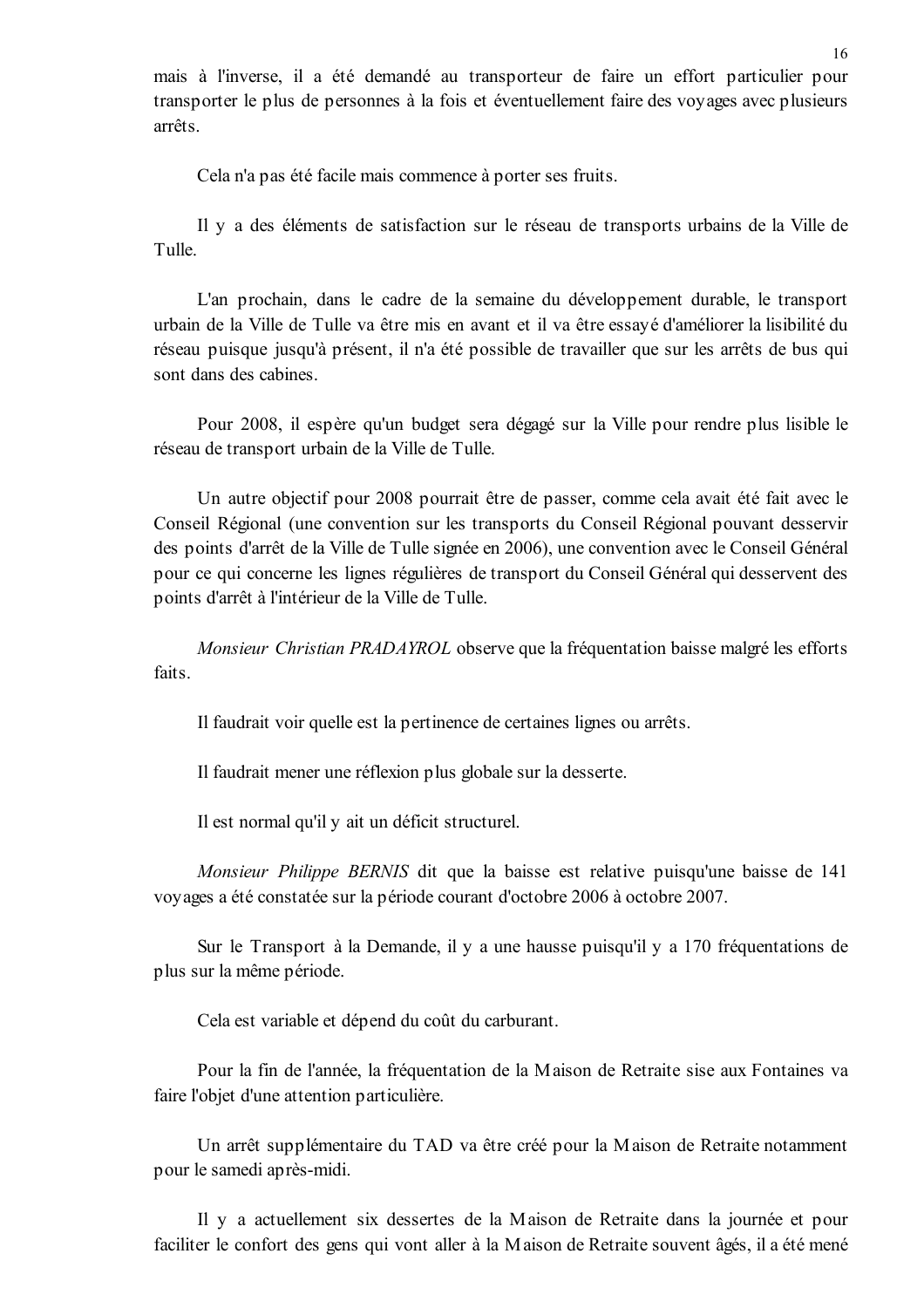un travail en commun avec l'Hôpital et la CFTA pour que l'arrêt Maison de Retraite soit situé le plus prêt possible de l'entrée de la Maison de Retraite.

Cette destination qui était tombée en désuétude car il n'y avait plus de Clinique a repris de l'attrait avec la Maison de Retraite.

C'est sur ce genre d'évènement ponctuel qu'il faut intervenir.

Il y a une autre domaine qui n'a pas été assez popularisé : c'est la desserte de la piscine et du centre aquarécréatif par le TAD notamment l'été pour les jeunes avec la carte Tul'Surf.

Cela fait partie des opérations de communication à prévoir pendant l'année 2008 pour populariser davantage cette carte Tul'Surf.

Il rappelle qu'un avenant a été pris pour porter l'âge des bénéficiaires de cette carte à 23 ans de façon à ce que les étudiants de l'IUT puissent utiliser plus facilement les transports en commun et notamment le TAD.

Les chiffres varient. La Ville travaille en collaboration avec la CFTA pour essayer d'améliorer, de trouver de nouvelles initiatives et de faire en sorte que le réseau de Transport urbain de Tulle, qui est modeste, puisse perdurer, continuer à offrir un bon niveau de service et à exercer sa fonction

Monsieur Christian PRADAYROL dit qu'avec la mise en place du Pôle Intermodal, il faudra mettre en place une politique globale sur les transports publics.

*Monsieur François HOLLANDE* dit qu'il faut réfléchir les arrêts, les adapter mais qu'ils ne peuvent pas être multipliés car cela a un coût.

Il faut réfléchir à l'idée même du Transport urbain dans une ville comme Tulle.

Les citoyens jeunes, les personnes âgées, la population souhaitent-ils conserver un transport public?

La question va être posée aux usagers.

Il ne sera pas possible de garder un service de transport s'il n'est pas fréquenté.

Il faut offrir un service qui corresponde à un besoin.

Les données énergétiques, le vieillissement de la population, l'utilité du déplacement, la mobilité justifient un service public.

Il faut faire tous les efforts de promotion, de sensibilisation, d'adaptation mais c'est l'usager qui décide.

Madame Dominique GRADOR dit que l'usager a, d'une certaine façon, décidé.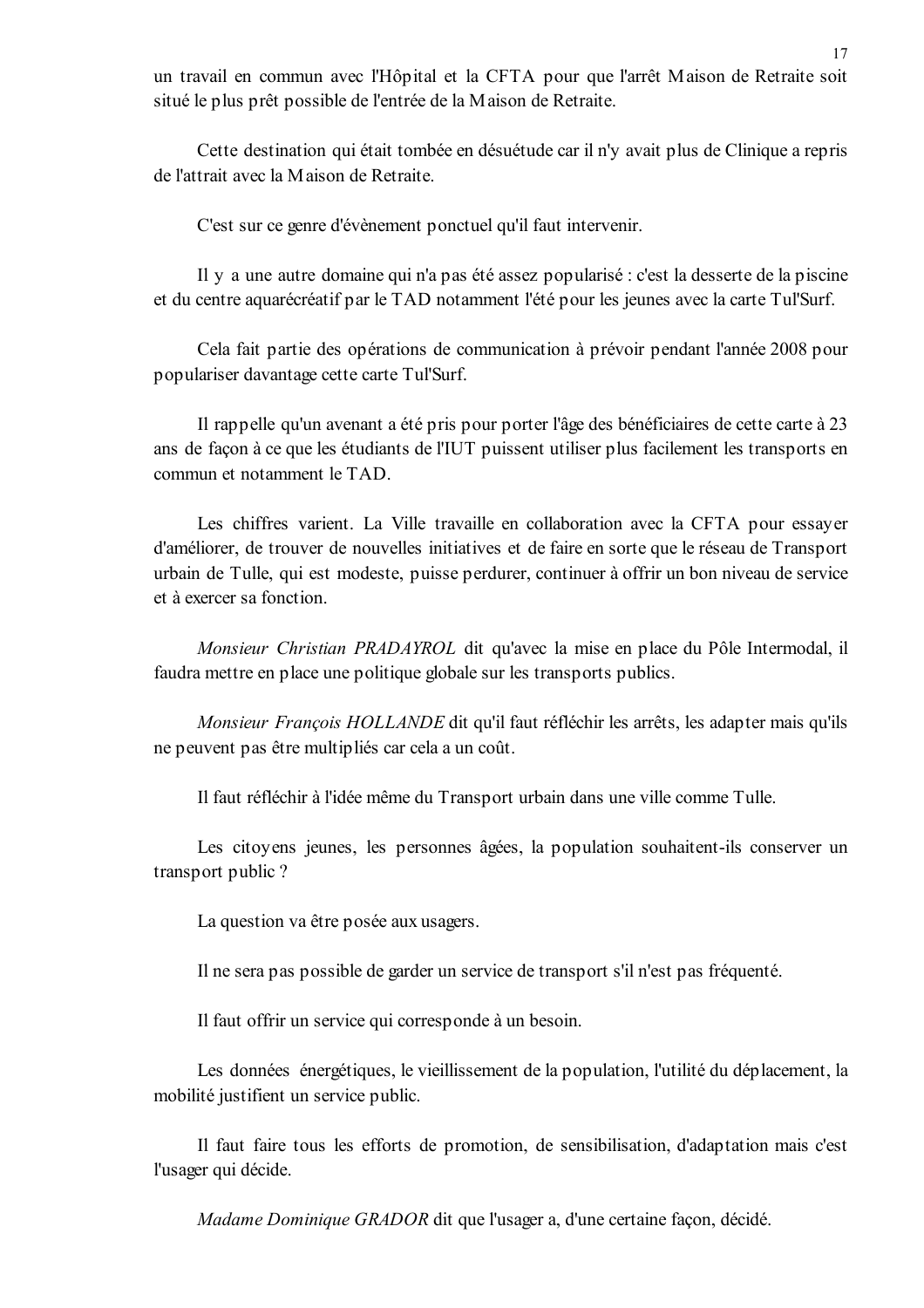La Ville a travaillé à des alternatives de façon à maintenir un service public de transports qui corresponde mieux à la réalité et aux évolutions de la population de Tulle.

Le TAD a été un progrès notable.

Ouand ce transport a été mis en place, il a été reconnu par la population le besoin d'être transportée.

Tulle a une population âgées qui ne peut pas forcément prendre une voiture pour faire ses courses, aller à l'Hôpital, chez le médecin et qui a besoin d'un service public de transport.

Tulle a aussi une population jeune. Chaque fois qu'il est possible de mettre en place un service de transport pour les jeunes, c'est autant d'embouteillages en moins devant le Lycée, les écoles.

En dehors des transports publics, il faut travailler à des alternatives de cheminements y compris pour les scolaires, pour limiter les flux d'automobiles.

Il faut travailler en ce sens. Il ne faut pas faire de démagogie, il y a un coût. Il faut tendre à le réduire.

Elle dit que Philippe BERNIS fait la promotion des transports publics et est en même temps conscient des contraintes financières dans lesquelles il est autorisé à promouvoir ce transport public.

Cependant il n'y a pas d'alternative à l'existence d'un transport public à Tulle si ce n'est la décision de ne pas le maintenir.

Il faudra assumer un déficit. Même s'il doit être réduit, il demeurera.

Monsieur François HOLLANDE dit que le débat n'est pas tant sur le déficit que sur la fréquentation. L'objectif de la Ville doit être de minimiser le déficit et de hausser le plus possible la fréquentation.

Le problème n'est pas seulement financier. C'est aussi un problème d'utilité et d'investissement comparatif ce qui est investit là ne l'est pas ailleurs.

Monsieur Philippe BERNIS indique que Monsieur PRADAYROL a parlé d'une amélioration dans la perspective du pôle intermodal.

Cela est bien sûr envisagé. Pour l'instant, le pôle intermodal reste à l'état d'esquisse sur un plan et le cadencement accéléré entre Tulle et Brive reste une hypothèse liée à la remise en état de la voie ferrée entre Brive et Tulle.

Il dit que cela fait longtemps que la Région travaille à un meilleur cadencement entre Brive et Tulle et au moment où le projet était presque abouti, il est annoncé que les voies ferrées situées entre Brive et Tulle nécessitent des travaux qui vont à l'inverse baisser les possibilités d'augmentation du cadencement par le fait de la vitesse réduite.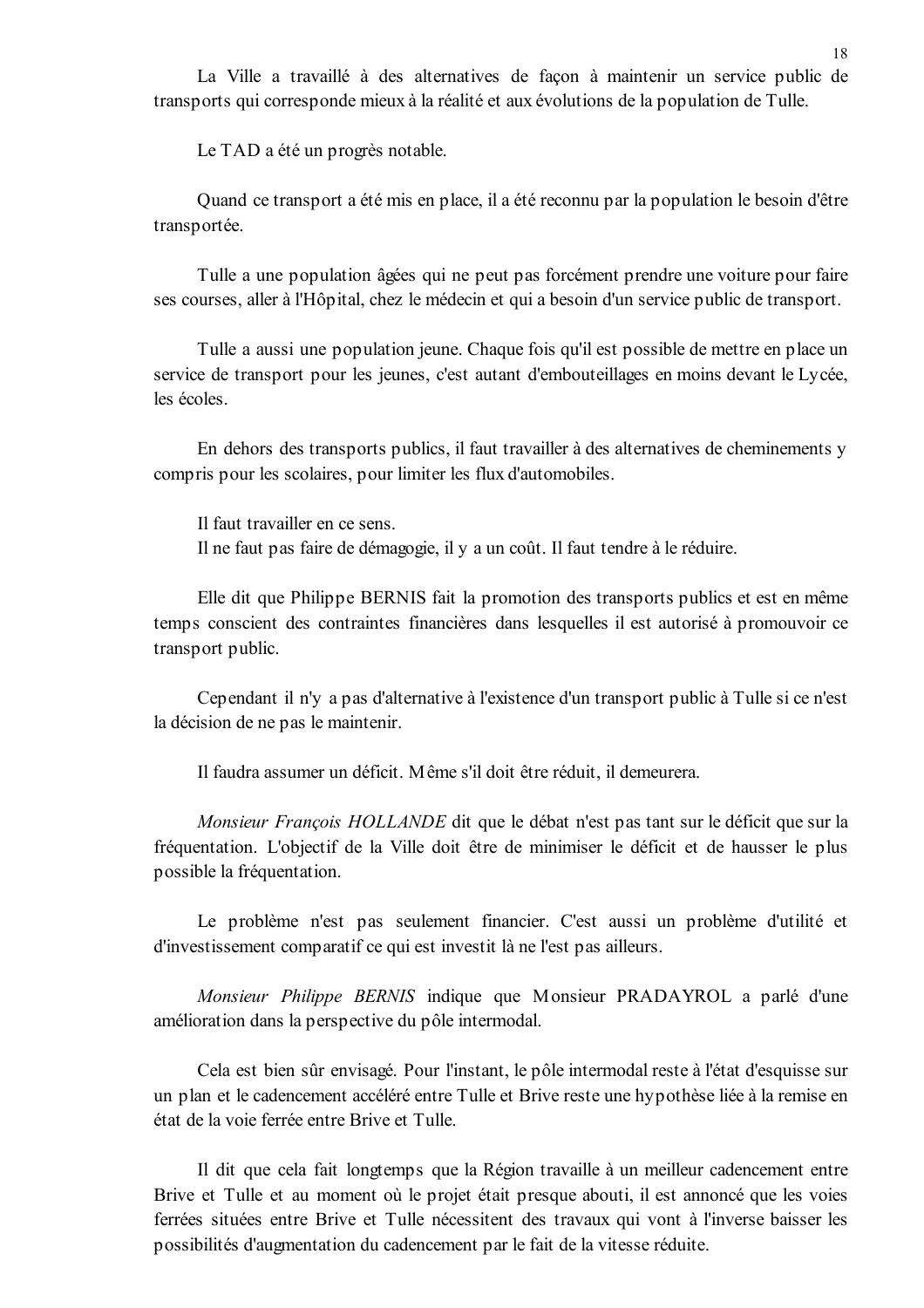Il rappelle que la voie étant en sens unique, il faut un secteur de croisement.

Il est évident que lorsque le pôle intermodal sera dans sa phase définitive de réalisation et que le cadencement aura été accéléré, il conviendra de débattre à nouveau de la desserte de fond de vallée pour s'aligner sur l'arrivée des trains de Brive.

L'objectif, qui est un objectif partagé par la Ville de Brive, est de faire en sorte qu'il y ait entre Brive et Tulle et Tulle et Brive une continuité dans la prise en charge par un transport public: d'abord les transports urbains respectifs des deux villes puis ensuite les transports ferroviaires ou par route gérés par le Département ou la Région.

C'est l'objectif. Cela a été évoqué samedi lors du Forum Transports organisé par le Conseil Régional.

Monsieur Jean-Louis WUYTS félicite Monsieur BERNIS pour les efforts qu'il fait pour imposer les transports publics.

Il a fort à faire car il faut lutter contre la voiture et chacun sait que ce n'est pas un combat gagné d'avance.

Il demande si une enquête de satisfaction auprès des gens qui utilisait les transports publics a été réalisée.

Il pense qu'il faut faire de la publicité pour que les gens utilisent les transports publics mais les meilleurs vecteurs de cette publicité pourraient être les usagers. Pour les motiver, il faudrait d'abord leur demander s'ils sont satisfaits, ce qu'ils veulent.

Par ailleurs, il faudrait leur expliquer qu'il faut convaincre les autres de plus prendre le bus car vu le coût que cela génère pour la Ville, donc sur leurs impôts, ce service risque d'être supprimé s'il n'est plus fréquenté.

Le bouche à oreilles faisant la meilleure publicité, il se demande s'il ne faudrait pas tenter quelque chose de ce côté-là.

Monsieur Philippe BERNIS répond qu'il n'y a pas eu d'enquête de satisfaction.

Toutefois, il invite à prendre le TAD le mercredi matin. Cela permet de constater que le TAD ne chôme pas.

Pour le TAD, l'indice de satisfaction est de 100 %.

Pour les lignes régulières, cela fait longtemps qu'il n'y a pas eu d'enquêtes et cela est une excellente suggestion.

Il va donc être demandé à la CFTA, qui l'a déjà fait il y a deux ans en utilisant des étudiants dans le secteur commercial, de refaire une enquête de satisfaction auprès des usagers des Transports Publics.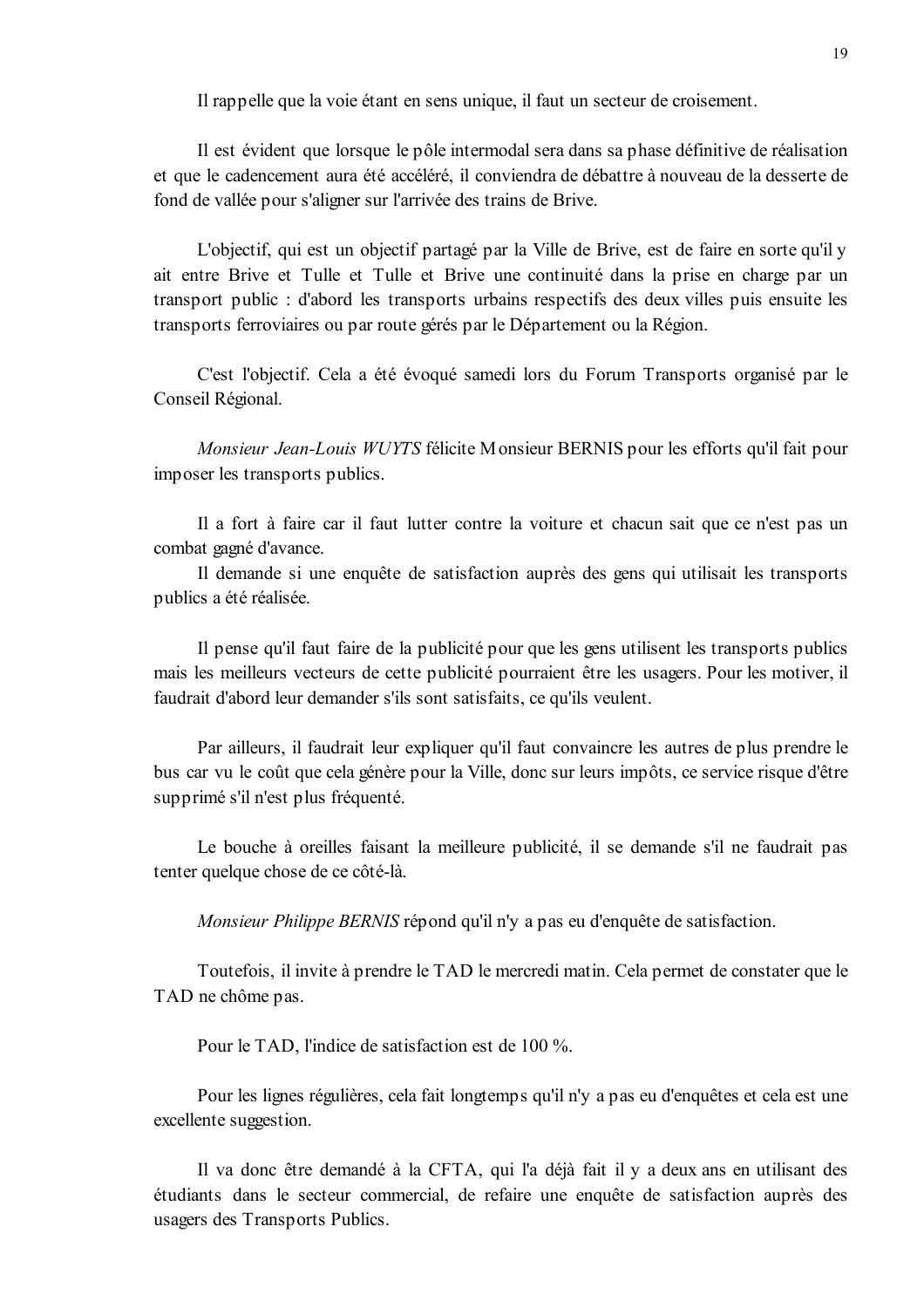# Cela peut être un intéressant pour faire évoluer le transport public urbain de Tulle. 4- Approbation de l'avenant n° 4 au marché Transports Urbains

Afin de faire face à la demande des usagers, le service du transport à la demande (TUL'PLUS) est étendu à la maison de retraite située dans le quartier des Fontaines.

Il est demandé au Conseil Municipal d'approuver l'avenant n°4 au marché de travaux afférent à la création d'un arrêt supplémentaire du transport à la demande autres destinations du TAD.

Le point de dépose et de reprise sera situé près du parking TUL'PLUS et d'autoriser Monsieur le Maire ou son représentant à signer ce document.

 $APPROUVE$  à l'unanimité

#### **AFFAIRES CULTURELLES -**

Rapporteur: Association Des Lendemains Qui Chantent

#### 5- Salle des Musiques Actuelles

- Bilan d'activités 2006 Des Lendemains Oui Chantent

- Approbation de la convention liant la Ville et l'association Des Lendemains Qui Chantent pour la mise à disposition de la Salle des Musiques Actuelles auprès de cette association

La gestion de la Salle des Musiques Actuelles a été confiée en 2003 à l'association « Des Lendemains qui chantent » sous la forme d'une délégation de service publique (DSP).

Cette association perçoit en contrepartie des missions de service public qui lui ont été confiées, outre les recettes versées par les usagers et les recettes publicitaires, une subvention annuelle d'exploitation supérieur à 91 000 €.

La Chambre Régionale des Comptes ayant considéré cette subvention d'équilibre contraire à la nature même d'une DSP, il est nécessaire de redéfinir les relations contractuelles de la Ville avec cette association.

Sachant que le Conseil d'Etat a jugé récemment que les collectivités territoriales pouvaient accorder des aides à des organismes privés au titre de la gestion d'un service public en dehors de toute délégation de service public, il convient de conclure avec l'association une convention ordinaire reprenant dans ses grandes lignes le contenu de l'ancienne convention de **DSP** 

Monsieur François HOLLANDE dit qu'il s'agit du bilan d'activités de l'association qui a la Délégation de Service Public.

Monsieur Pierre DIEDERICHS dit qu'un exposé synthétique va être présenté par Rémi FAURE, Directeur de l'association, et Lilian RISPAL qui est secrétaire adjoint de l'association.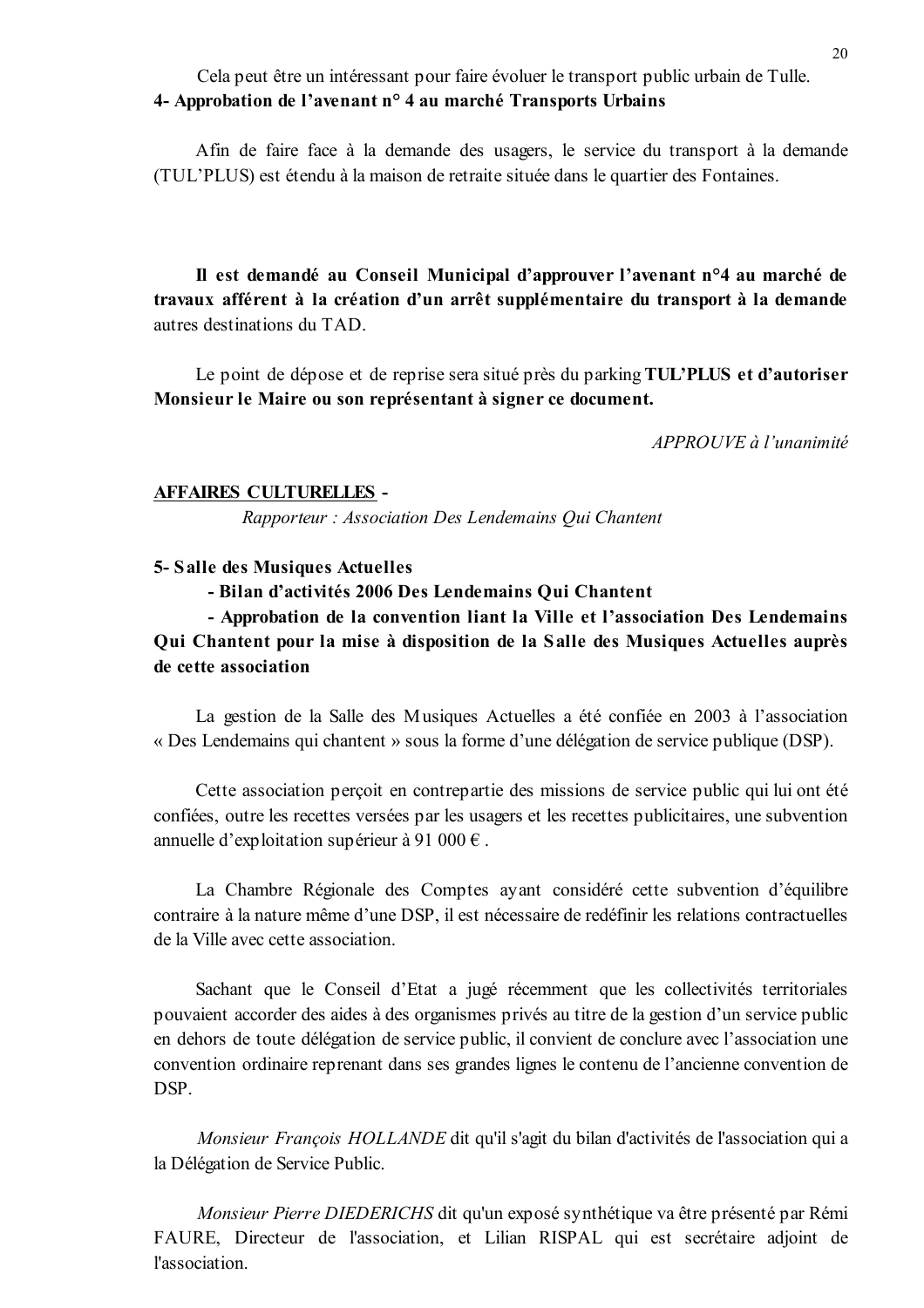- Cf doc annexe -

Monsieur Rémi FAURE dit que le bilan concerne l'année 2006.

Ce rapport a été validé par l'Assemblée Générale de mai 2007 et par un comité de suivi des objectifs qui réunit tous les partenaires en juin 2007.

2006 est le point de départ de la convention Scène de musiques actuelles car la Ville de Tulle a la seule salle labellisée scène de musiques actuelles par la DRAC en Limousin.

Cela la place dans une situation très importante au niveau régional.

Tulle est "moteur" au niveau régional sur les musiques actuelles.

Sur 2006, l'objectif était la mise en lumière de l'accompagnement de ces pratiques au niveau local pour des musiciens locaux.

Cela concerne : - la diffusion avec la création artistique

- l'accompagnement des musiciens : en 2006 il y avait 110 musiciens inscrits dans les locaux de répétition aux 13 vents et 37 groupes constitués avec un rayonnement sur le Pays de Tulle. Il y avait même deux groupes de Brive, Brive ne disposant pas de locaux de répétition.

- la formation et l'information auprès du public mais aussi des musiciens et des associations qui demandent la salle pour l'organisation de concerts.

En avril 2006, cette convention a été signée avec tous les partenaires pour valider le projet artistique 2006/2008.

La salle est conventionnée pour trois ans. Une évaluation importante aura lieu en 2008.

En mars 2006 a été diffusé le premier spectacle jeune public en partenariat avec la Ville de Tulle.

En avril, a été embauché un administrateur salarié.

Un débat global a été déclenché sur la place des musiques actuelles en Limousin. Plus de cent personnes ont participé.

En 2006, une convention a été signée avec le CNRS sur la politique des risques auditifs. Il y avait un partenariat avec l'IUT de Tulle avec lequel une cartographie sonore et acoustique de la salle de spectacle a été réalisée.

Cela a également été fait sur les locaux de répétition l'année suivante.

Il y a une volonté d'exporter cela au niveau national. Cela est utile pour les sonorisateurs.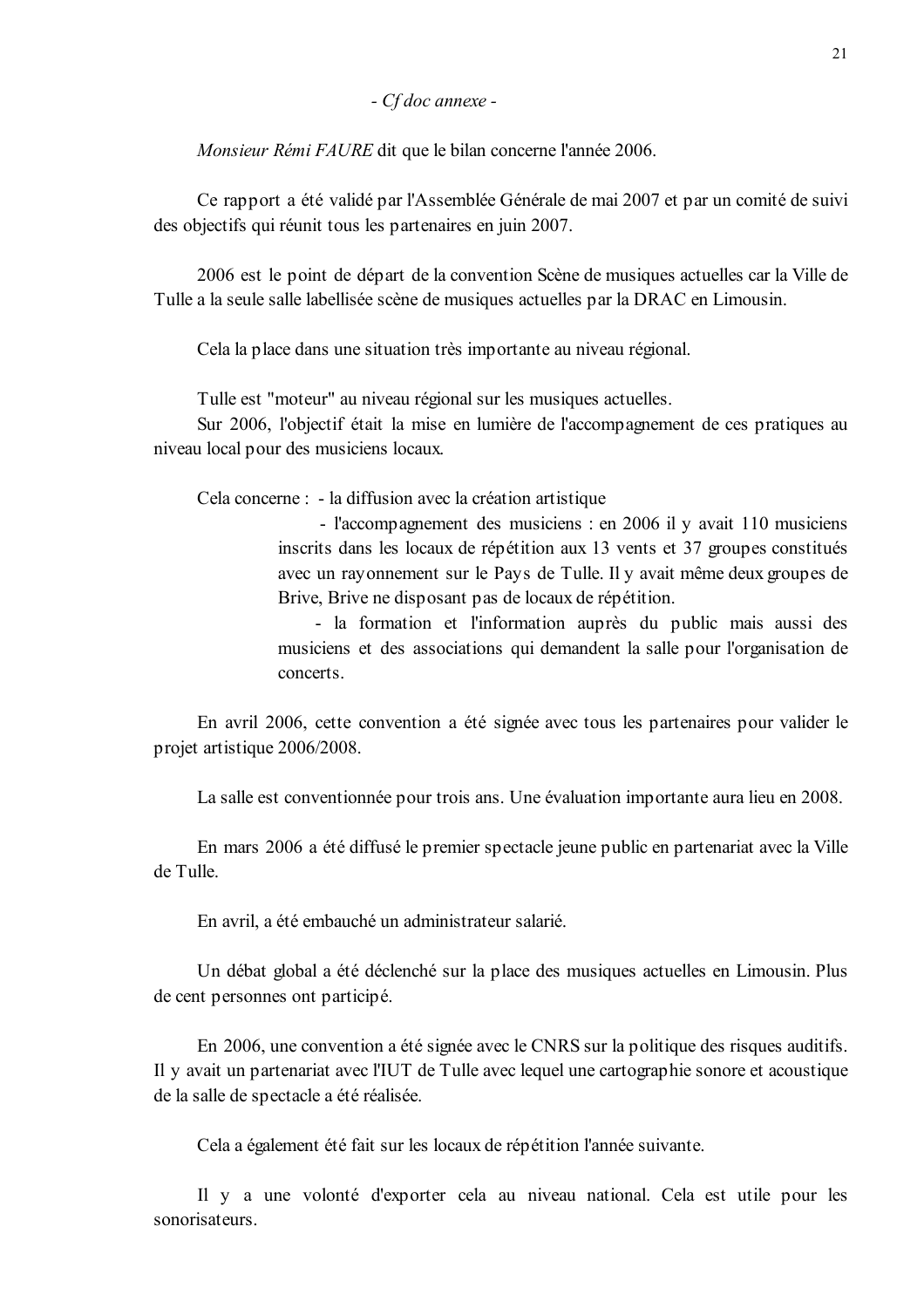Une convention avec le CNRS donne la légitimité de la faire et d'essayer de l'exporter au niveau national

Ce qui a également été important, c'est la validation du caractère d'intérêt général de l'association. Cela a permis de bénéficier de l'exonération des charges patronales ZRR.

Actuellement, l'association compte 7 permanents contre 6,5 précédemment (Directeur, Administrateur, Régisseur général, Régisseur de répétition, chargé de prévention et de développement des publicités, chargée de relation auprès des publics mise à disposition par la Ville de Tulle avec remboursement du salaire).

En terme de diffusion, 27 concerts ont été faits par l'association, 20 mises à disposition ont eu lieu sachant que la salle est mise gratuitement à disposition des associations à partir du moment où elles ont un projet artistique.

Cela prouve la vitalité de la vie associative corrézienne en terme de musique mais aussi la volonté de l'association de favoriser ce genre de dispositifs.

Il y a des opérations particulières qui sont l'accueil de la Fête du Lycée, des scènes ouvertes.

La fréquentation annuelle globale est de 10 000 entrées, soit le même chiffre qu'en 2005 en ayant plus de concerts.

La moyenne baisse un peu mais l'association reste dans ses objectifs. Le tarif plein est de 10,30 euros et le tarif réduit de 6,27 euros.

Ce sont des tarifs très bas que l'association souhaite maintenir le plus possible dans le cadre des missions de service public qui lui ont été confiées.

139 groupes de musique dont 44 % venaient de la Région Limousin ont joué pendant l'année

La volonté est de développer au maximum les pratiques musicales se trouvant sur le territoire régional.

Il y a eu 24 partenariats avec des associations.

Su l'accompagnement des pratiques, il y a 1 300 heures de répétition au local de répétition.

Tout ce qui se fait à la salle passe par le local de répétition.

Des dispositifs ont lieu en partenariat avec différents organismes : le Centre régional des Musiques Traditionnelles, la Ligue de l'Enseignement, PEC, les 7 Collines.

Il y a des évènements de portée nationale : les auditions du Printemps de Bourges et une collaboration avec les Indépendances de Sédières.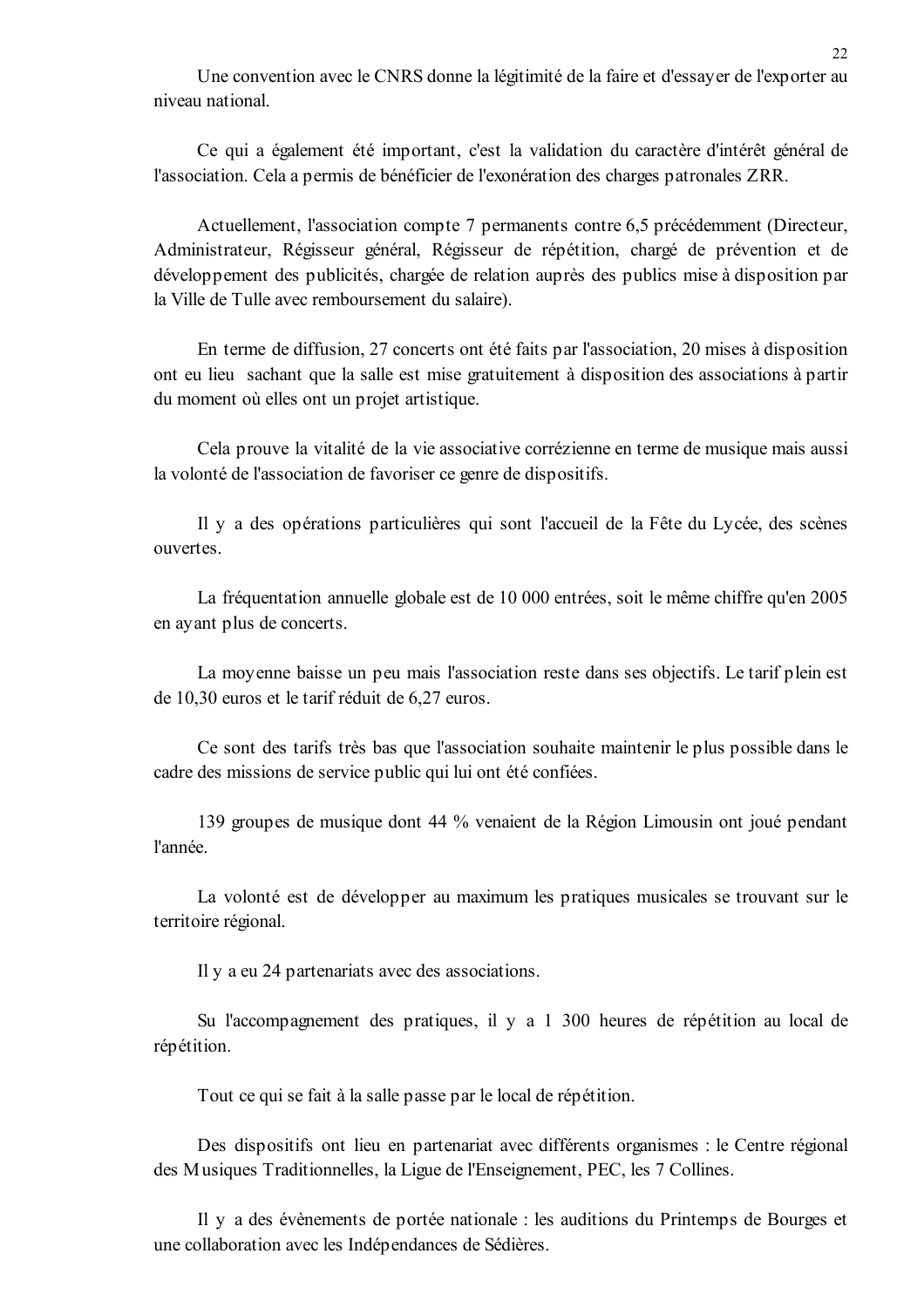Sur l'accompagnement, l'association a proposé des stages de danse, de musique.

Le dispositif musicien conseil consiste en l'accompagnement de chaque groupe amateur dans sa pratique quotidienne.

Les risques auditifs pendant les répétitions sont pris en considération.

La Salle des Musiques Actuelles est le référent régional sur ce point.

L'association travaille sur un centre d'information qui va être placé à la SMAC mais qui sera aussi présent dans les locaux de répétition.

En terme de prévention, le projet a été lancé en accueillant un spectacle intitulé "Peace" and lobe" sensibilisant sur les risques auditifs au travers d'un faux concert.

Pour les chiffres, le bilan 2006 a été supérieur de 12 776 euros.

Les actifs étaient peu élevés puisque tout le matériel technique est propriété de la Ville de Tulle.

Par contre, il était urgent que l'association reconstitue son fonds de roulement afin de ne pas avoir de problèmes de trésorerie. C'est ce qui a été fait en 2006.

Le total du bilan est de 116 000 euros ce qui est peu élevé mais cela s'explique par le fait que l'association n'a pas d'immeuble.

Sur le compte de résultat, les dépenses de personnels permanents est de 39 %, ce qui est faible par rapport à d'autres structures du même type.

Il y a 20 % de frais artistiques ce qui est assez élevé.

La Ville de Tulle intervient dans le cadre d'une subvention de fonctionnement  $(115$ 000 euros en 2006).

La part de la Ville a baissé ensuite car la labellisation génère une hausse de la participation de l'Etat.

Pour 2007, il y a une tendance d'équilibre financier.

Une convention liant l'association et le Conservatoire à Rayonnement Départemental place Tulle sur un positionnement régional en matière d'enseignement artistique et de musiques actuelles avec des classes CEPI.

Une convention a été validée avec le CNRS. Il s'agit plus d'une étude patrimoniale sur les musiques actuelles qui commencent à dater.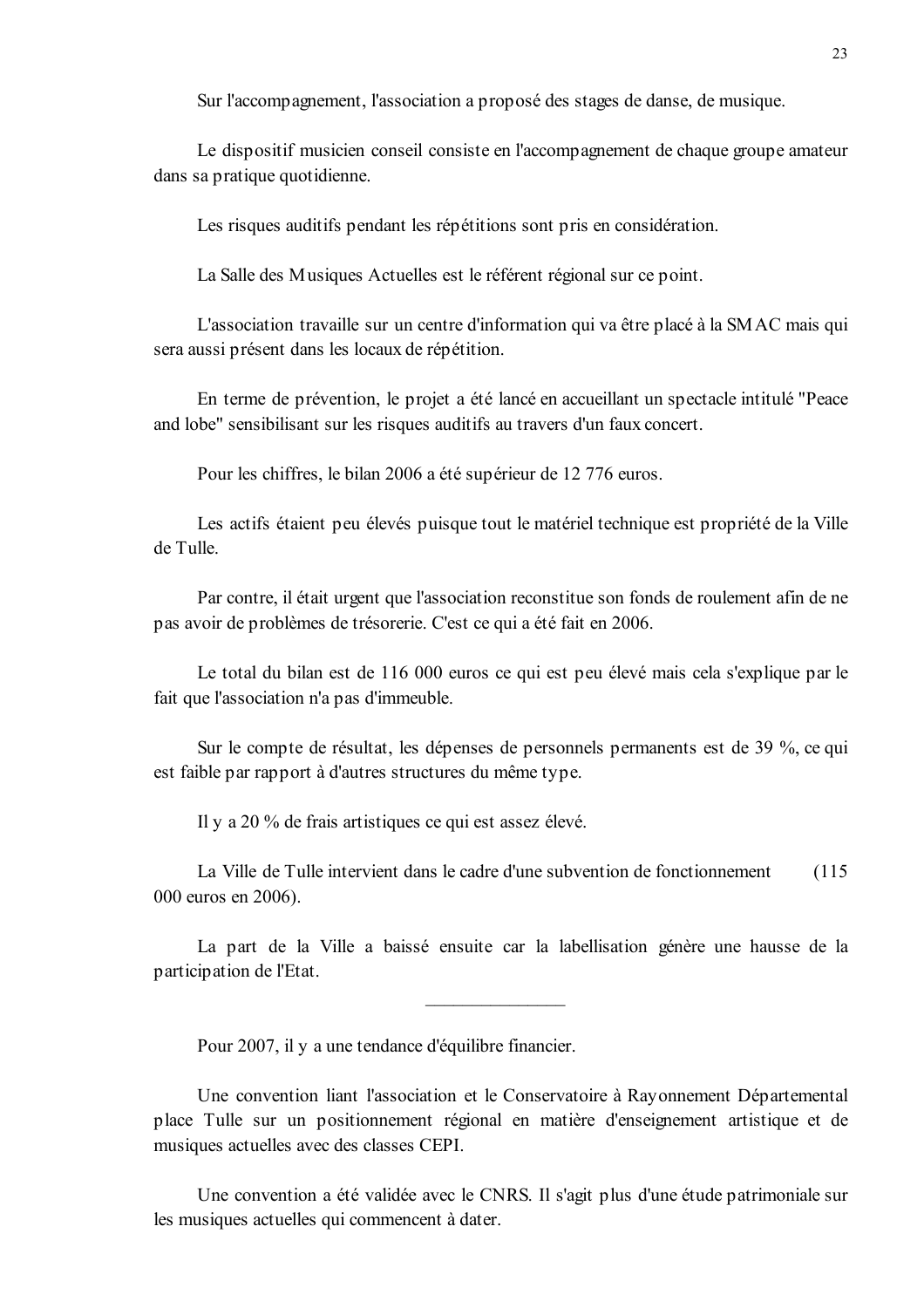Il n'y a pas de culture de l'histoire dans les musiques actuelles. Il convient donc de les rencontrer et de faire un travail de recherche

Il y a eu un temps fort sur le hip-hop auquel la SMAC a participé avec d'autres structures.

La SMAC a beaucoup travaillé sur des actions hors région notamment avec une association à Aurillac qui a des locaux de répétition du même type que Tulle, une Salle des Musiques Actuelles à Macon.

Actuellement la SMAC travaille avec Périgueux dans le cadre d'échanges. Elle est en contact avec Niort pour le projet sur les risques auditifs.

La SMAC travaille de plus en plus avec Sédières.

Elle fait un travail d'accompagnement dans le cadre des Indépendances de Sédières et aussi sur la diffusion pour laquelle il y a une mutualisation du matériel.

La SMAC a beaucoup développé les projets de coopération avec Leader +. En matière de musiques actuelles, cela a permis la tenue de festivals, de temps forts (du Bleu en hiver, Festival Décadrage, Culturb, un projet de coopération sur lequel la SMAC a travaillé avec d'autres territoires ruraux au niveau national).

Le nombre de permanents de l'association est passé de six à sept car un poste qui était partagé avec l'Association Elisabeth My Dear a été récupéré.

Monsieur Pierre DIEDERICHS dit que la SMAC a un programme riche.

De nombreux partenariats ont lieu avec le milieu associatif local, avec des structures culturelles sur le plan local mais aussi les collaborations territoriales.

Il souligne le travail réalisé entre la SMAC et le Conservatoire à Rayonnement Départemental.

Le fait qu'un professeur de l'école de musique soit musicien conseil et s'implique dans la vie de la SMAC est important.

Il y a des partenariats avec un paysage culturel tulliste important.

Cela conforte la SMAC comme un des partenaires essentiels de la vie associative et culturelle locale

*Monsieur Christian PRADAYROL* remarque que "le rythme de croisière" est trouvé, les partenaires diversifiés, les liens avec Sédières existent ce qui permet d'avoir une vocation départementale et d'asseoir cette pratique.

Avec l'IUT, il y a une recherche à mener sur l'acoustique ce qui pourrait largement dépasser le cadre départemental.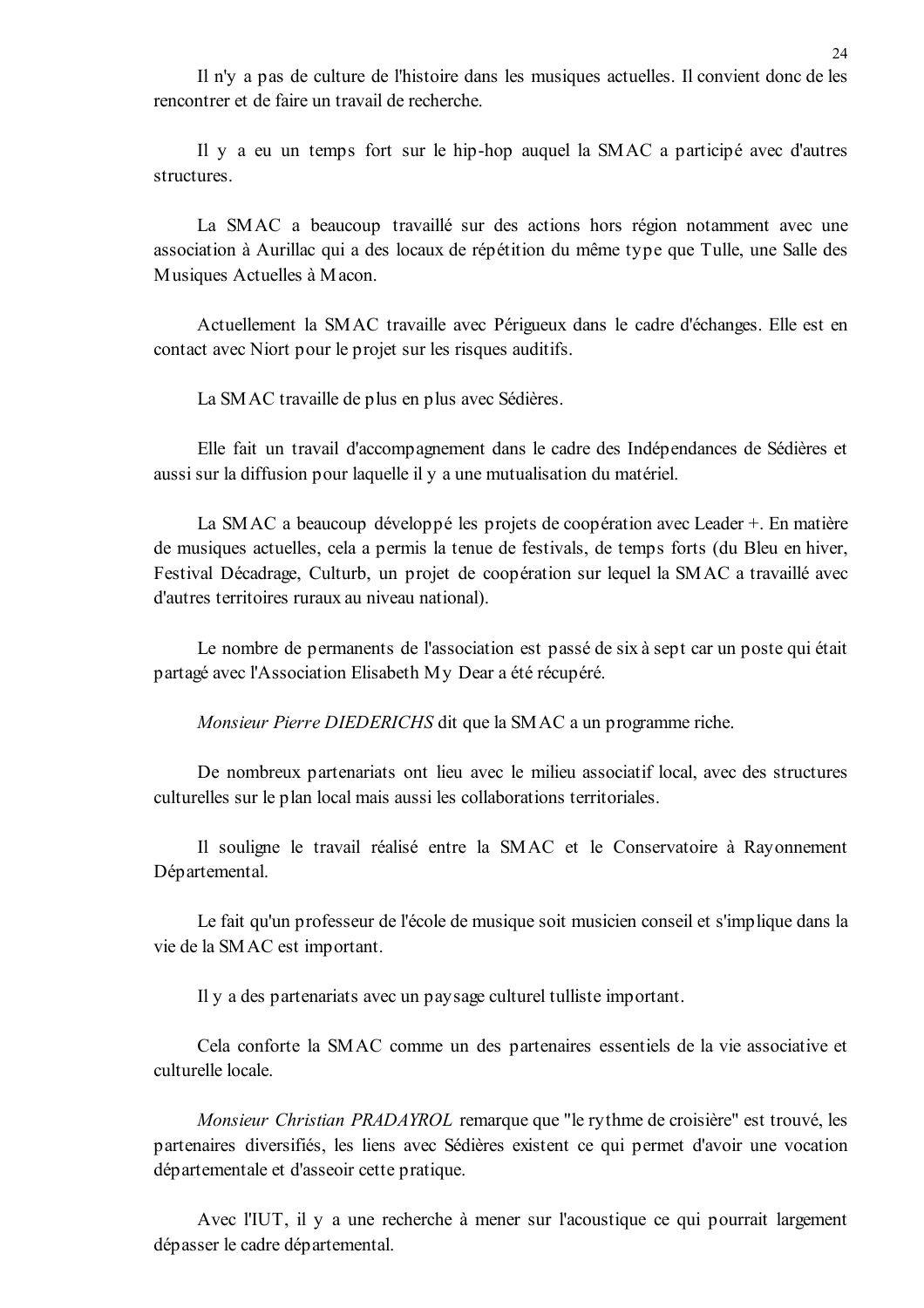Il souhaiterait obtenir des précisons sur le partenariat avec le CNRS.

*Monsieur Rémi FAURE* dit qu'il faut à la fois trouver un partenariat culturel (une salle) et un IUT sur la même ville. Il y en a une quinzaine en France.

Il y a une convention avec le CNRS pour la venue d'un sociologue, spécialisé dans le domaine de l'acoustique et qui s'est par ailleurs intéressé à la socio histoire, qui travaillera sur ces deux aspects là.

Il est difficile pour une Salle des Musiques Actuelles de rentrer à l'université. Cela est plus aisé avec l'accompagnement du CNRS.

Monsieur François RABIER s'interroge sur le suivi et le renouvellement du matériel technique.

Monsieur Rémi FAURE dit que le matériel n'est pas vétuste mais que la question de son changement est à se poser dès maintenant.

Cette question est en partie réglée avec l'entretien du matériel. Le rôle de la Ville est de renouveler à la même valeur ce qui ne marche plus.

Monsieur François HOLLANDE dit qu'il est satisfait du fonctionnement de la salle. Il faut être vigilant sur l'entretien de la salle.

Il souhaite que le rayonnement réel de la salle se poursuive et remercie l'équipe en charge de la gestion de la SMAC.

Monsieur François RABIER fait remarquer que le fonctionnement de la salle ne génère aucune pollution sonore.

Monsieur Philippe BERNIS dit qu'au 1<sup>er</sup> janvier 2008 les salles de spectacle seront soumises à la loi anti-tabac. Il demande si cela va être facile à gérer.

Monsieur Rémi FAURE dit qu'il y a un espace fumeur entre la SMAC et le Boulodrome dans lequel les gens peuvent se rendre pour fumer.

Cette loi risque de créer des tensions entre fumeurs et non fumeurs. Un partenariat avec "Les Films de l'Eléphant" a été demandé.

Des clips de "la Brigade anti-tabac" ont été tournés. Le sujet est un fumeur qui allume une cigarette et qui meurt de différentes façons ensuite.

Ces films humoristiques ont été diffusés pendant deux mois à la SMAC pour éviter des tensions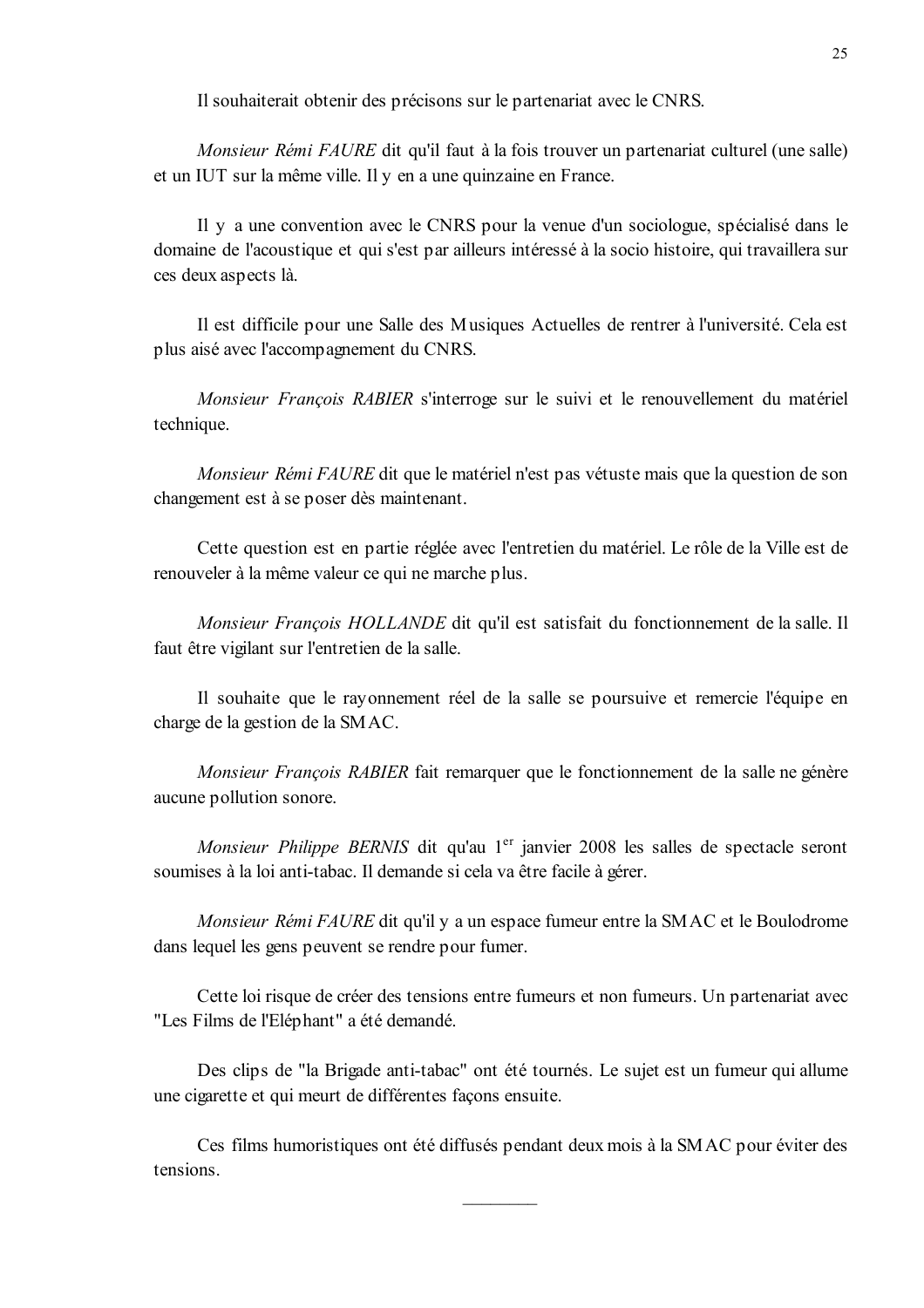Monsieur Pierre DIEDERICHS dit que la gestion de la Salle des Musiques Actuelles a été confiée à l'association Des Lendemains Qui Chantent sous la forme d'une Délégation de Service Public

L'Association perçoit une subvention de fonctionnement de la Ville et une subvention annuelle d'exploitation qui s'est élevée à 115 000 € pour 2006.

Or, la Chambre Régionale des Comptes a considéré que cette subvention d'équilibre était contraire à la nature même d'une Délégation de Service Public.

Il faut donc redéfinir les relations contractuelles entre la Ville et cette association.

La Délégation de Service Public sera abrogée. Une convention entre la Ville et Des Lendemains Qui Chantent va donc être signée. Cette convention est, dans son principe, analogue à celle qui lie la Ville aux 7 Collines pour le Théâtre.

Cela ne change rien au fonctionnement réel de l'installation.

Il est proposé au Conseil municipal d'approuver cette convention et d'autoriser Monsieur le Maire ou son représentant à la signer.

APPROUVE à l'unanimité

# 6- Etude de programmation du Musée de la Mémoire et des Industries Tullistes a-Lancement de l'étude

b- Demandes de subventions à l'Europe, à la DRAC, au Conseil Régional, au Conseil Général

Créé par la Société des Lettres, Sciences et Arts de la Corrèze à l'initiative d'Emile Fage (collections privées), le musée de Tulle, après une période de gestation (rassemblement des collections à partir de 1878 env.), naquit officiellement en janvier 1893.

Plusieurs sites : ancien collège des jésuites (théâtre actuel), ancienne mairie (détruite), ancien évêché (Hôtel de ville actuel). Il occupe définitivement l'aile occidentale du Cloître en 1905 d'où son appellation Musée du Cloître.

Le musée ne fut ouvert au public qu'en 1928, après d'importants travaux sur le bâtiment. Il recut un statut communal après la seconde guerre mondiale.

Il est contrôlé par la Direction des Musées de France depuis 1954.

Il décline des collections diverses : archéologie, arts et traditions populaires, art religieux, outillages, céramiques, dentelle et broderie, peintures, Beaux-Arts, sculptures, mobilier

Depuis 1987, la Ville de Tulle a engagé une politique d'acquisitions autour de l'instrument Accordéons, impulsée et validée par la Direction des Musées de France et soutenue par le Fonds Régional d'Acquisition des Musées du Limousin.

Cette orientation scientifique et politique relative aux acquisitions a pour vocation de montrer au sein du musée municipal les savoir-faire tullistes affirmés.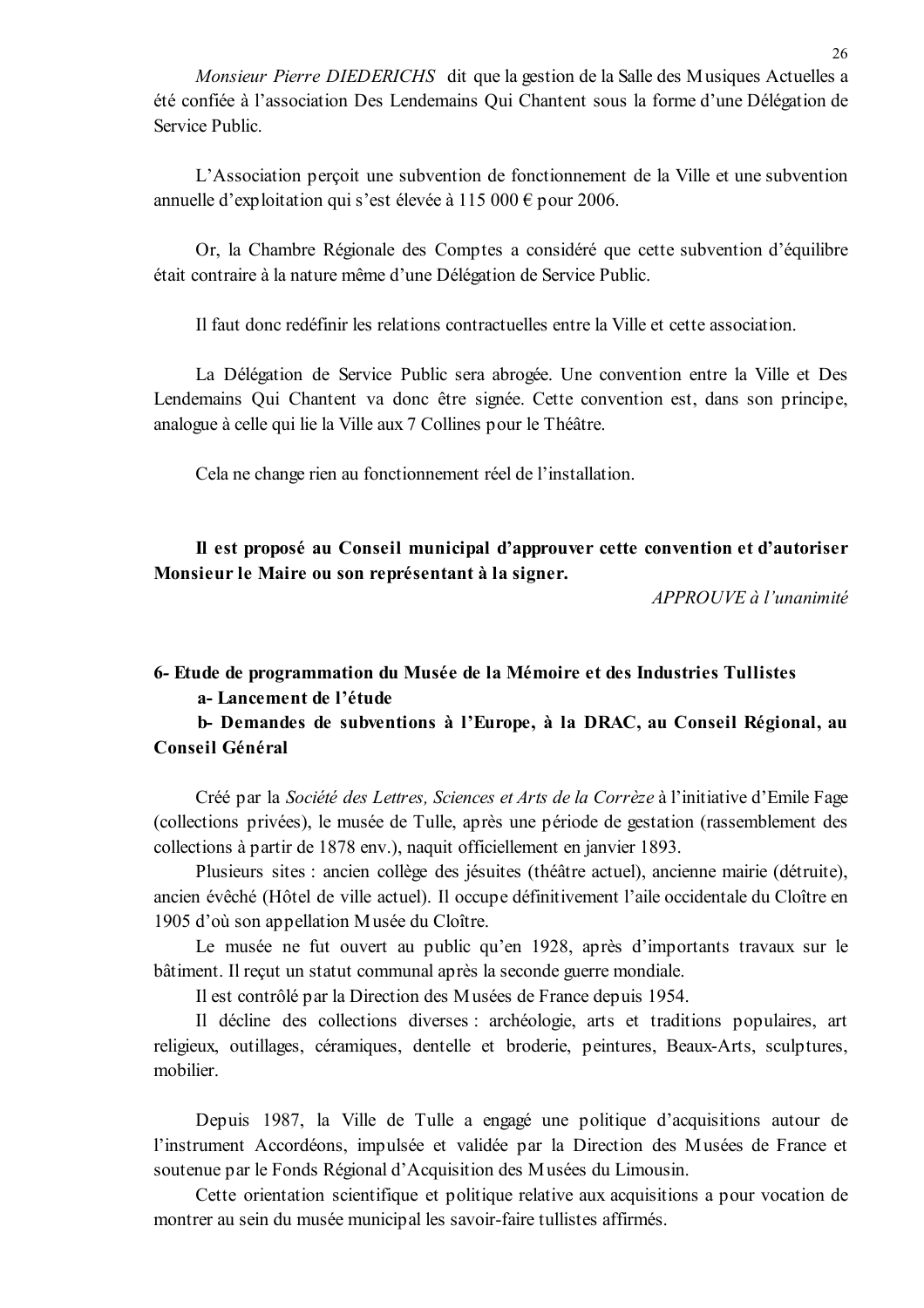Les collections Accordéons se développent et dans ce contexte, à partir de 1994, les institutions (Ville de Tulle, Conseil Général de la Corrèze, Conseil Régional du Limousin, DRAC du Limousin – Ministère de la Culture, Direction des Musées de France) coopèrent en vue de réaliser la structuration à Tulle d'un Pôle National de l'Accordéon.

Par conséquent, le projet initial se métamorphose : d'un simple espace réservé aux collections, sis au musée municipal du Cloître, à une volonté de musée de l'accordéon puis de Centre National de l'Accordéon de Tulle (CNAT) devenu le projet de Pôle National de l'Accordéon... un projet identitaire de territoire venait de germer.

Nous verrons ensuite que depuis 2001, le projet de Pôle Accordéons a épousé toutes les dimensions et évolutions de la collectivité devenant le Pôle Accordéons / Armes, puis Accordéons / Armes / Résistance – Déportation / 9 juin 1944 pour devenir le projet du Musée de la Mémoire et des Industries Tullistes (MIT).

#### Pourquoi un Pôle National de l'Accordéon à Tulle ?

Quatre atouts majeurs : le savoir-faire, la pédagogie, la diffusion et le patrimoine.

\* L'histoire technique, économique et culturelle de l'accordéon conquiert la Corrèze dès la fin du XIXème et entame un développement tout au long du XXème siècle. trouvant dans ce département un terroir propice à un déploiement des racines identitaires.

L'implantation, le développement, l'histoire de quatre fabriques d'accordéons en Corrèze sont représentatifs de l'évolution technique et commerciale des accordéons.

Seule subsiste la manufacture MAUGEIN FRERES devenue la SARL « Accordéons de France MAUGEIN » : une solide réputation de **savoir-faire** depuis 1919.

\* Cette réalité économique renforce les **pratiques musicales** qui s'expriment dans les différents répertoires existants et sur les divers systèmes de claviers et/ou instruments (diatonique, chromatique, mixte, basses chromatiques...). La formation de professionnels apparaît très tôt en Corrèze : dès 1948, une classe d'accordéons est créée à l'Ecole Nationale de Musique de Tulle devenue en 2007 le Conservatoire à Rayonnement Départemental.

\*Au renouveau d'intérêt et de pratique de l'accordéon en France, dans les années 80, correspondent la naissance et le développement du festival des Nuits de Nacre.

La 20<sup>ème</sup> édition se tiendra du 18 au 21 septembre 2008 avec plus de 80 concerts ou animations en quatre jours pour des rencontres humaines et musicales autour de l'accordéon, gravées dans les mémoires collectives.

\* La ville de Tulle est devenue le lieu de conservation du **patrimoine** accordéonistique sous toutes ses formes, avec ses riches collections d'instruments anciens.

Le Pôle Accordéons possède la collection publique la plus importante en France d'instruments à anches libres de typologie accordéons, concertinas, bandonéons, mélodéons, harmoniflûtes, des instruments de série ou des pièces uniques ayant appartenu à des musiciens de renommée.

La collection se constitue d'environ 400 accordéons ou assimilés, de l'ensemble de la boutique et affaires personnelles de Martin CAYLA, des milliers de partitions, des matrices, des machines à fabriquer, des affiches, des correspondances, des accessoires dont les robes d'Yvette Horner créées par Jean-Paul GAULTIER pour le bicentenaire de la Révolution, un fonds sonore conséquent (disques, cassettes dont le fonds Erhardt, bandes sonores), un fonds documentaire et archivistique, des pièces détachées, un triporteur à moteur (...).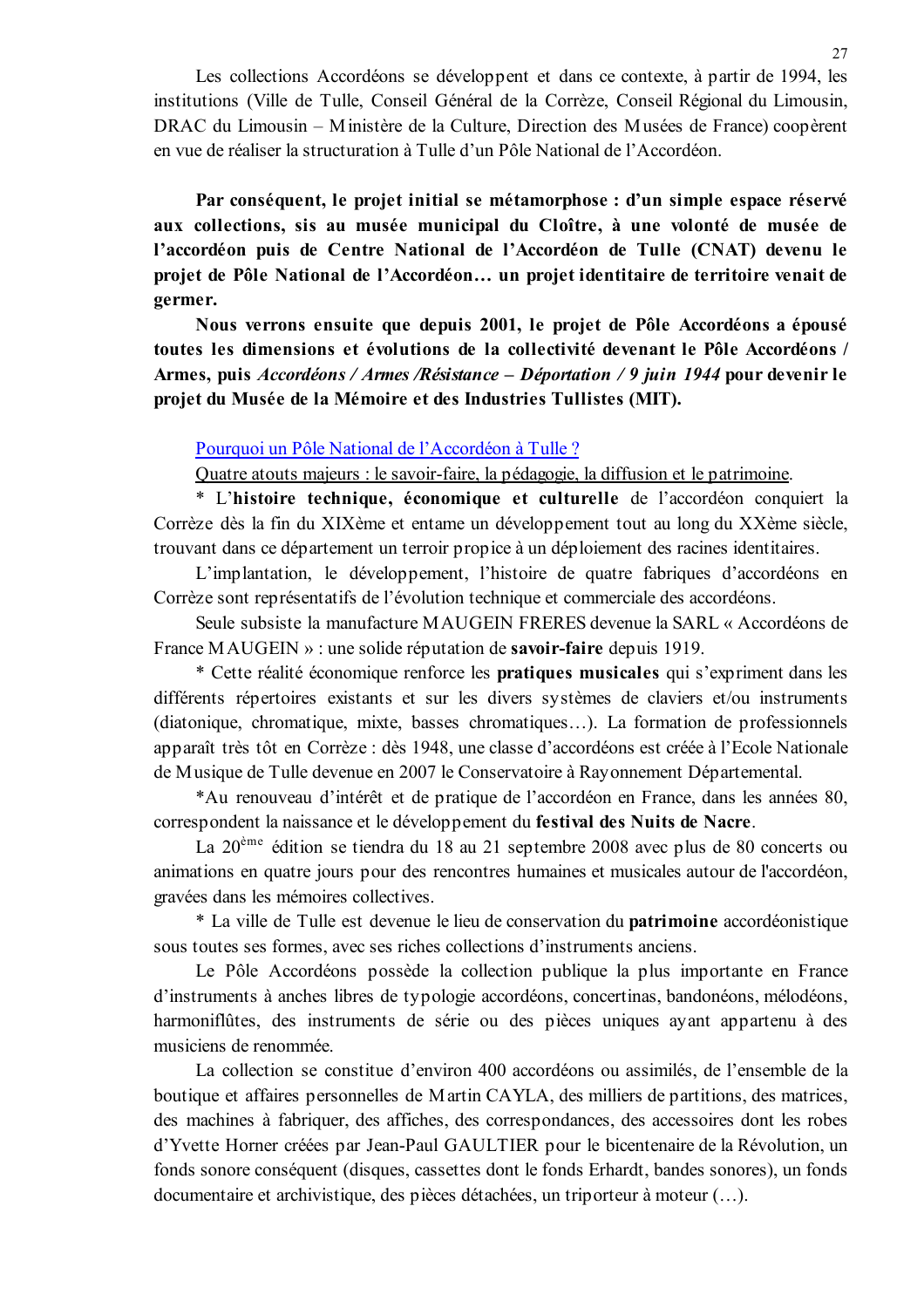Les accordéons ou assimilés s'échelonnent de 1832 (ca) à 1999 et sont de facture européenne avec une dominance française, italienne, allemande, suisse et belge. Certains instruments présentent des caractères organologiques et esthétiques incomparables.

Des factures richement travaillées, utilisant des matériaux nobles tant pour le bois que pour la décoration. Une iconographie riche et variée : des arabesques, des draperies, des rinceaux, des feuillages, des muses, des représentations de scènes, des figures humaines, des fleurs. Les caisses sont parfois décorées, colorées, parfois marquetées, sculptées, ciselées, façonnées et parfois rehaussées de nacre, d'ivoire...des touches et des soupapes avec des formes différentes, des soufflets dont le nombre de plis et de décors varie allègrement.

Présentement, la quasi-totalité de la collection n'est pas accessible aux publics. Elle est placée en conservation dans des réserves ou en cours de classement dans l'attente de la réalisation du projet.

Seule une petite partie de la collection est mise en dépôt au musée municipal du Cloître en guise de vitrine d'appel du projet.

En 1998, la Ville de Tulle a acquis l'ancien bâtiment de direction de la Manufacture d'Armes de Tulle dit bâtiment 102 pour devenir le futur réceptacle du Pôle Accordéons.

Il s'est avéré que ce bâtiment ne pouvait, par divers paramètres, correspondre aux besoins réels du futur Pôle Accordéons.

Alors s'est engagée une phase de propositions de réorientation, de position de latence et de réflexions... le germe du projet n'arrivait pas à sortir de terre malgré un terreau propice à son développement.

L'ensemble des acteurs réunit en groupe de travail et comité de pilotage a validé à l'unanimité le refus de créer un lieu d'exposition avec des instruments de musique sur des étagères, déracinés de leur contexte sociologique, musical, historique, économique, de créer un lieu passéiste avec une scénographie minimaliste. Il est inconcevable d'imaginer un accordéon de la première moitié du XIXème siècle réservé aux publics des salons de la bourgeoisie française s'acoquiner sur la même étagère qu'un accordéon chromatique des bals musettes des années 20/30.

L'accordéon et la Ville de Tulle ne peuvent aspirer à un nouvel équipement muséal qui ne s'inscrive dans une dynamique, où l'objet serait sacralisé et non respecté en tant qu'instrument de musique.

Pour des raisons techniques liées au choix du bâtiment, des raisons scientifiques relatives aux collections patrimoniales, des raisons financières avec des choix politiques, des raisons administratives de personnels, la Ville de Tulle a décidé, depuis 1999, d'engager une réflexion quant à sa politique muséale : la réorganisation de ses collections, la position du musée comme acteur au service du développement et de la démocratisation culturels, le devenir de la représentation du patrimoine tulliste et donc l'inscription du Musée dans une démarche d'avenir.

Début 2000, la Ville de Tulle, agglomération de 15 500 habitants, préfecture de la Corrèze, siège épiscopal, possède un musée municipal, un musée associatif de la Résistance et de la Déportation, un musée des Armes (anciennement musée industriel des Armes anciennes de la Manufacture d'Armes de Tulle appelé le musée de la MANU) devenu municipal en juillet 1999 et un projet de Pôle Accordéons.

En parallèle, des associations patrimoniales (Comité des Martyrs, Les Amis du Patrimoine de l'Armement de Tulle) voient le jour avec des projets également importants.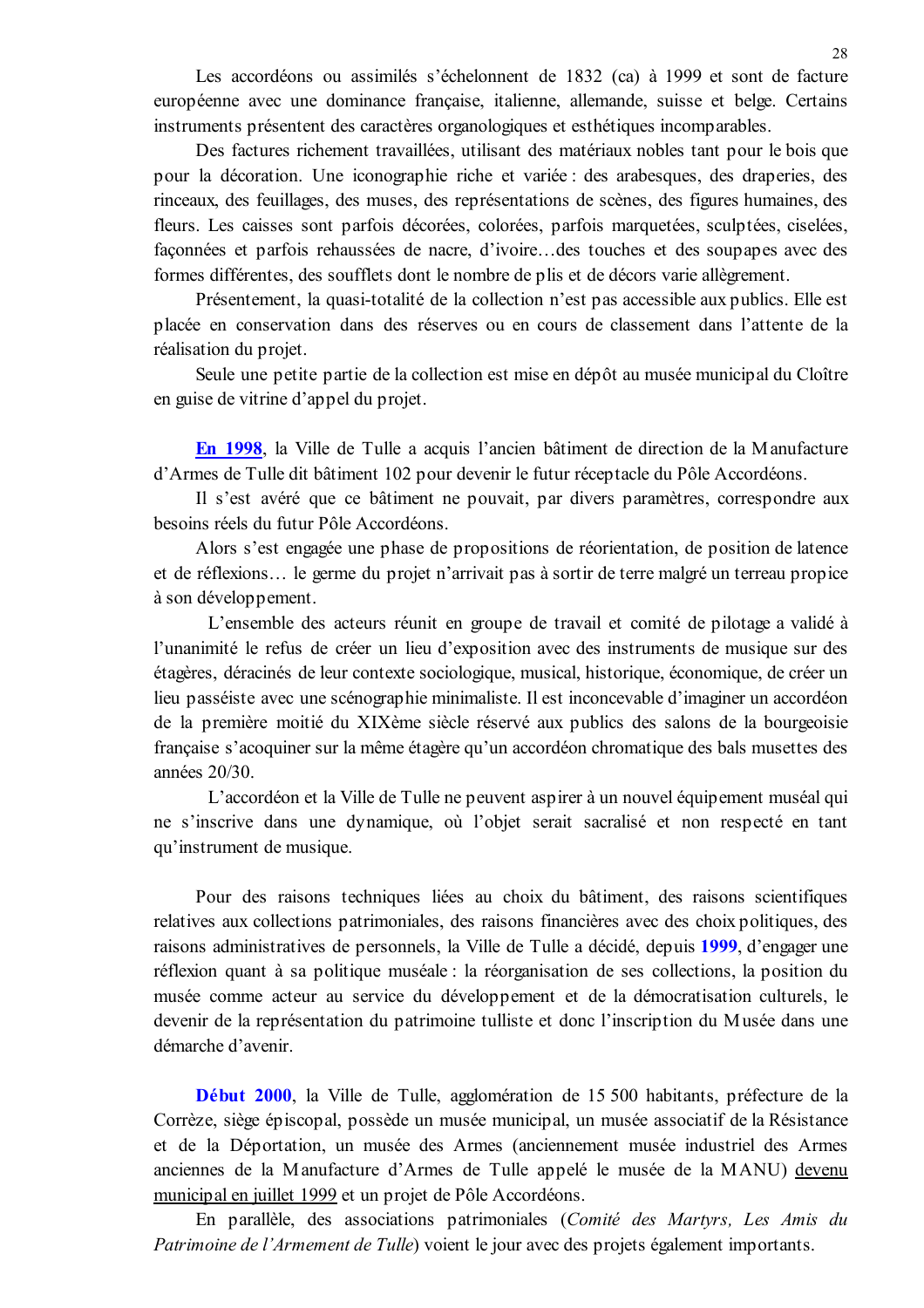En Janvier 2000 : le Conseil Municipal décide, en concertation avec les services de la DRAC, de redéfinir la structure administrative du musée municipal par la mise en place d'une départementalisation de ses collections.

Ainsi le musée du Cloître devient le musée de Tulle – Département du Cloître, Département Accordéons, Département des Armes.

Deux entités identitaires se distinguent des autres collections : les accordéons et les armes.

Par délibération du 29 mars 2002, le conseil municipal de Tulle a adopté le principe de la volonté de mise en place de deux structures muséales communales.

Pour faire suite aux préconisations du rapport d'inspection de la Direction des Musées de France, réalisé en novembre 2002, une délibération du 6 décembre 2002 confirme cette orientation : un schéma avec deux musées distincts (le musée du Cloître André MAZEYRIE et la naissance du Pôle Accordéons/Armes).

La mise en place d'un musée autour des thèmes chers à la Ville de Tulle et à la Corrèze s'avère comme une cohérence, une logique et une nécessité dans une région à forte identité, façonnée à la fois par son sous-sol, son relief et ses paysages, mais aussi par son histoire, par les hommes et leurs activités traditionnelles et industrielles.

Cette réorganisation, effective depuis le 15 avril 2003, a été également intégrée au projet culturel de la ville présenté le 7 avril 2003. Elle répond au développement actuel et futur des musées de Tulle réparti comme suit :

• le musée du Cloître André Mazeyrie.

• le Pôle Accordéons/Armes ou musée de l'accordéon & musée des Armes, sur le quartier ouvrier et industriel, dit de Souilhac, pour une représentation de la Mémoire et du patrimoine industriel identitaire de la Ville.

Il est important de souligner que l'ensemble des collections du Pôle Accordéons /Armes émanent de la collection initiale du musée du Cloître. A cette date, les inventaires de la collection Armes ne sont pas réalisés et aucune démarche de conservation préventive et curative n'a été mis en place.

Depuis, le projet de musée du Pôle Accordéons / Armes est devenu un outil fédérateur par la fusion de différentes associations de sensibilités et missions différentes et d'une structure muséale municipale (musée des Armes).

Tulle est à la fois ville d'armement, haut lieu de résistance hostile à l'occupation et théâtre de répression.

Dans le cadre des réflexions relatives à l'élaboration du projet scientifique et culturel, il est apparu cohérent de mettre en synergie l'accordéon, l'histoire de la Manufacture d'Armes de Tulle, activités industrielles et sociales de la ville, la Résistance et la Déportation et les évènements tragiques du 9 juin 1944.

Cette proposition d'optimiser le potentiel culturel, historique et patrimonial existant a été présentée aux différents acteurs, pour envisager des perspectives de rapprochement et de mise en synergie des structures associatives (Les Amis du Patrimoine de l'Armement de Tulle, Musée de la Résistance et de la Déportation et Comité des Martyrs) avec la structure municipale Musée des Armes et Pôle Accordéons.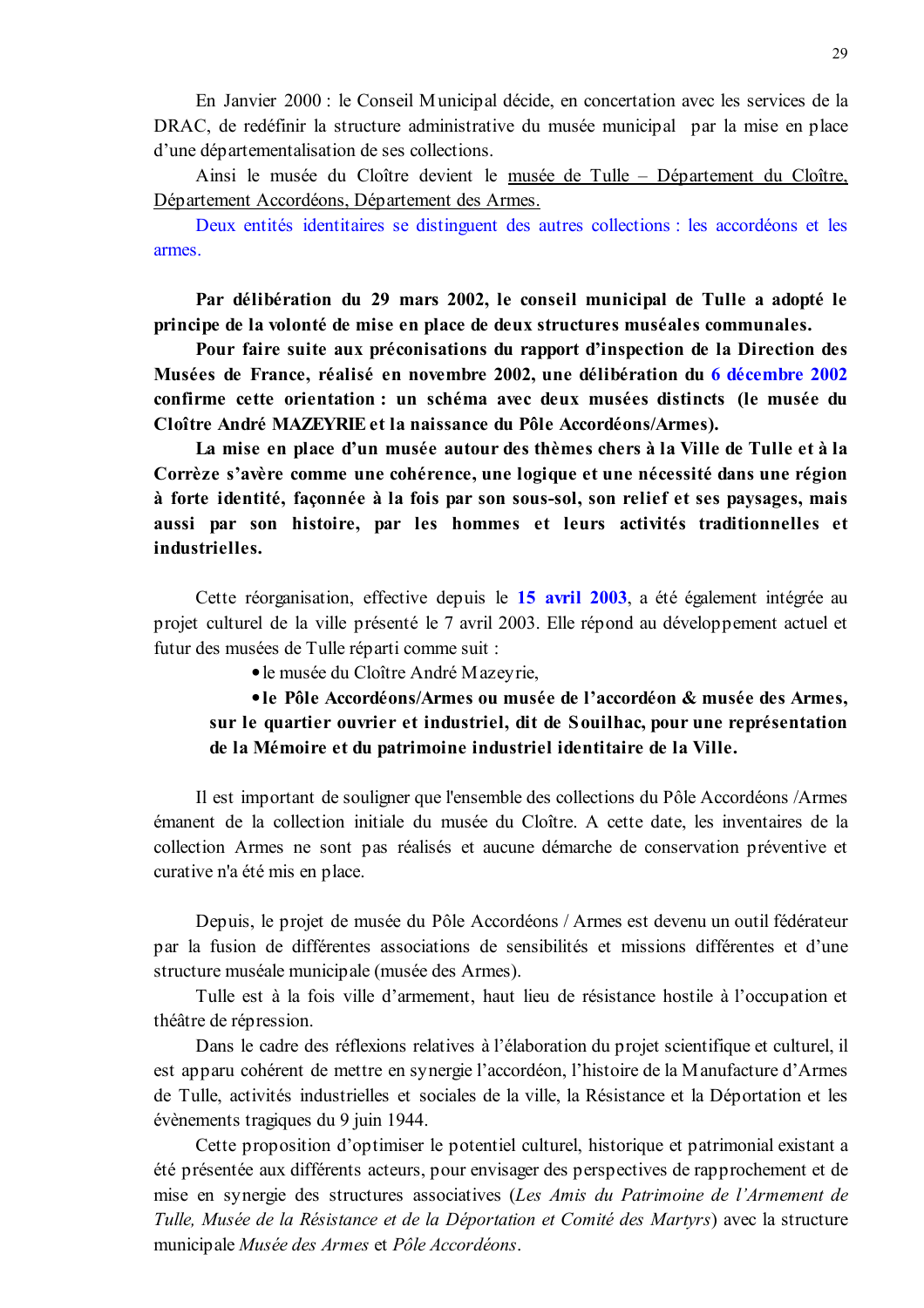Il ne s'agit pas d'un projet associatif avec répartition d'espaces identiques pour chaque thématique dans un bâtiment, mais d'un projet municipal cohérent, porté par la ville avec la coopération des associations citées en référence.

Le conseil municipal du 28 mai 2005 a validé les premières orientations du projet scientifique et culturel qui s'articulent autour de l'histoire de l'accordéon sur le territoire national avec en filigrane le lien immédiat avec les productions corréziennes et l'histoire linéaire de la Manufacture d'Armes de Tulle, de l'activité industrielle et sociale de la ville

Les enjeux seront multiples : historiques, culturels, économiques et sociaux.

La Résistance/Déportation et les évènements du 9 juin 1944 trouvent naturellement leur place dans le second parcours.

L'homme et les manufactures seront placés au cœur de cette structure muséale et documentaire par le savoir-faire technique, par l'impact économique dans la ville, par leur place au cœur de la mémoire collective.

Le regroupement de ces structures va permettre le rapprochement des collections ayant pour object if une organisation commune.

A la lumière de notre bilan de l'existant sur l'organisation Armes / Résistance -*Déportation/9 juin 1944*, finalisé en mars 2006, nous pouvons affirmer que cette structure regroupera environ 25 000 documents (témoignages, ouvrages, bulletins d'associations et amicales, presse, dossiers pédagogiques, registres, photographies...), plus de 2000 objets dont 1665 armes ou accessoires, 32 uniformes (...).

Il est important de souligner que le groupe de travail, le comité de pilotage et la municipalité travaillent en parfaite harmonie sur l'élaboration de ce projet tulliste.

Les tutelles administratives et scientifiques accompagnent la réalisation du projet scientifique et culturel depuis ses prémices tant sur la politique d'acquisitions active que sur la programmation de la conservation préventive, curative et la restauration.

Même si deux articulations fortes sont nées, liées aux spécificités des fleurons du patrimoine industriel tulliste, les accordéons et les armes, il s'agit bien de la réalisation d'une entité, muséale et documentaire, qui se veut devenir la représentation de la mémoire collective et de l'industrie tulliste

## Les points communs : le site de Souilhac, le savoir-faire local, l'identité du territoire, la mémoire, le patrimoine industriel, les matériaux.

Nous sommes sur un patrimoine légué par les sociétés industrielles depuis le XVIIIème (armes) et XIXème (accordéons) sur un territoire propice à l'énergie motrice des affluents de la Corrèze et la présence de la forêt. Ces établissements industriels ne sont pas arrivés par hasard sur le territoire corrézien.

Ce patrimoine est un champ de connaissances historiques dont les méthodes associent la prise en compte du bâti (site industriel), le milieu géographique et humain, les processus techniques de la production, les conditions de travail, les savoir-faire et les rapports sociaux, les expressions culturelles.

Il s'agit d'une démarche qui conduit à une perception globale d'une réalité à un moment donné, dans un espace donné, et dans un contexte précis.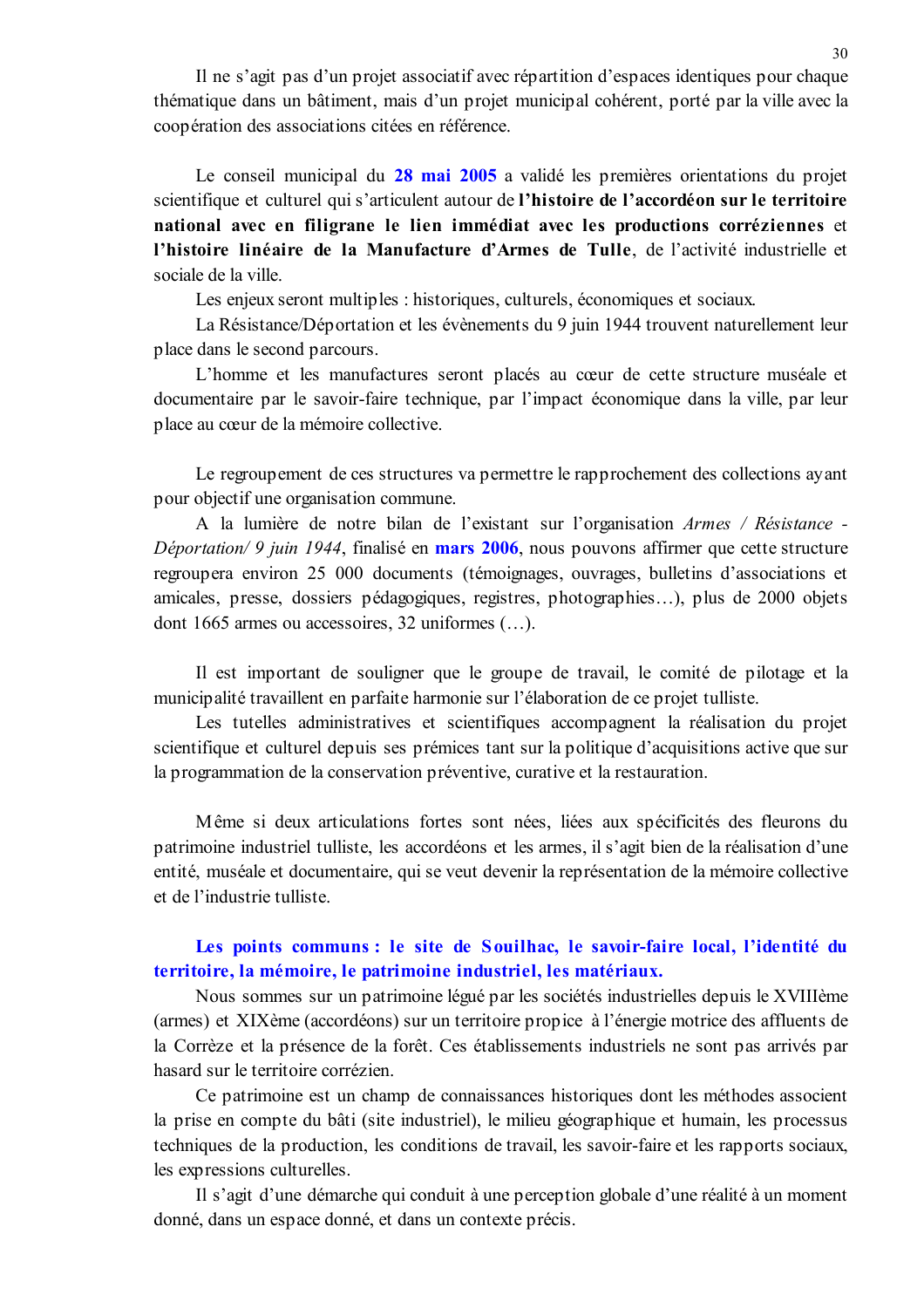Le vaste chantier des collections est terminé (inventaire et récolement réalisés, mise en conservation préventive, politique de restauration en cours...).

Les armes et documents s'y associant sont conservés in situ dans l'ancien musée de la MANU appartenant à la Ville de Tulle. Le site est ouvert au public.

L'ensemble des collections lié à l'accordéon est donc conservé dans l'ancien bâtiment de direction de ladite MANU. Il s'agit d'un lieu de conservation et d'administration non accessible au public.

Ces deux collections illustrent le long processus de création et de production d'un objet artisanal et industriel, de l'esquisse au produit fini. Elles portent l'empreinte d'un savoir-faire réunissant habileté technique et excellence artistique avec en filigrane l'histoire sociale et économique d'une ville.

A la demande de la Direction des Musées de France, la collection Armes devrait être présentée au Haut Conseil des Musées afin d'obtenir le label Musée de France sur la structure muséale MIT. Le dossier est en cours depuis Janvier 2007.

L'équipe du musée possède le logiciel Micromusée. Un plan de formation des agents est en attente pour informatiser l'ensemble des collections. La programmation de ce travail est prévue pour l'année 2008.

Un projet scientifique et culturel a été réalisé. Les allers-retours des différentes phases de réflexion et de rédaction se sont entretenus entre le service des musées de la DRAC et la Conservatrice du Patrimoine.

Nous sommes à la fois sur la réhabilitation et la revalorisation d'un bâtiment existant (ancien bâtiment de direction de la Manufacture d'Armes de Tulle situé au cœur d'un tissu de constructions représentatif d'une véritable cité industrielle – une ville dans la ville-, également lieu de mémoire du drame du 9 juin 1944) qui pourrait devenir le réceptacle de la partie du projet relative aux Armes / résistance – Déportation / 9 juin 1944 que sur la volonté d'une nouvelle construction pour accueillir la collection Accordéons.

Tous les paramètres culturels (centre de documentation et fonds archivistiques, animations, ateliers-découvertes ...) devront être conjugués ensemble sur le site du quartier dit de Souilhac.

Le (ou les lieux) devra répondre aux nouvelles normes d'accessibilité, d'accueil des visiteurs, de conservation des œuvres, s'inscrire dans le cadre de l'environnement durable.

Une nouvelle page d'histoire s'est tournée sur ce site en décembre 2006 avec la fermeture de GIAT Industries, ex-manufacture d'Armes de Tulle.

Le site inscrit un nouveau souffle aujourd'hui avec de nouvelles entreprises, le projet de création d'un Hôtel d'entreprises et le projet du MIT comme héritage et emblème majeur du patrimoine industriel.

Après toutes ces réflexions et ces évolutions, la municipalité tulliste a décidé de passer à la seconde étape du projet : la réalisation d'une étude de programmation du musée.

Celle-ci se déroulera en deux temps avec une phase ferme et une phase conditionnelle qui interviendra uniquement après la validation de la première étape par tous les partenaires institutionnels

### Phase ferme

• Etude et conseil pour la valorisation du patrimoine lié à l'implantation du projet de Musée de la Mémoire et des Industries tullistes.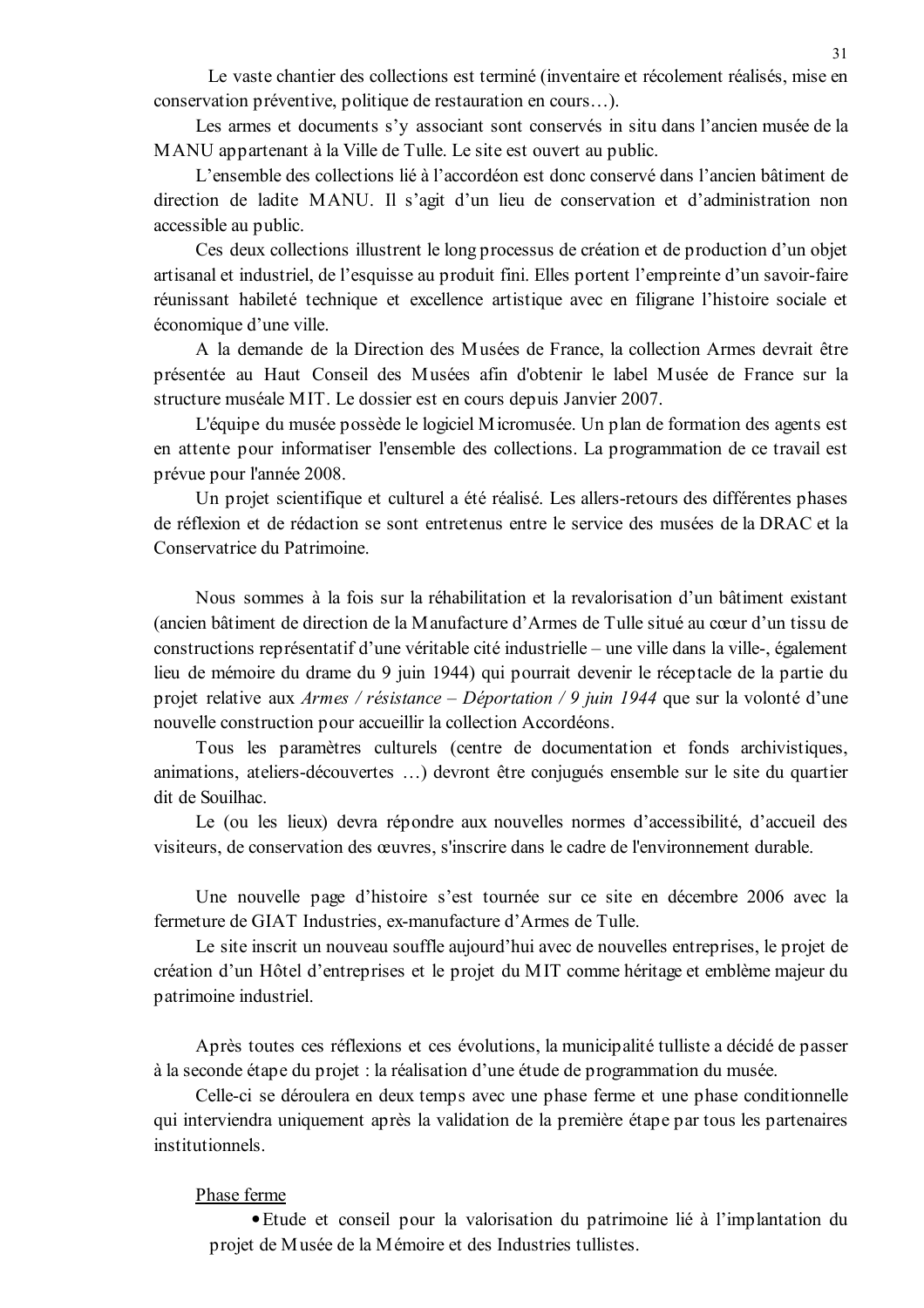• Moyens et compétences : étude de faisabilité technique et financière en investissement et fonctionnement du musée (diagnostic du projet, restructuration et création d'équipements muséographiques)

• Etude liée à l'organisation de la conservation des collections dans la période de réalisation du musée

Phase conditionnelle

• Etude de programmation pour la réalisation du musée

Une assistance technique à la maîtrise d'ouvrage pour le suivi muséographique et l'accompagnement des opérations jusqu'à l'ouverture au public sera indispensable.

Maître d'ouvrage : Ville de Tulle

Coût estimée de l'étude pour les deux phases : 75 000€ La somme est répartie comme suit : Leader + 50% soit 37 500€ Ville de Tulle 25% soit 18 750€ DRAC 25% soit 18 750€

Une aide financière complémentaire est sollicitée auprès du Conseil Général de la Corrèze et du Conseil Régional du Limousin. Si ces deux institutions souhaitent s'investir dans cette étape du projet, la part qui incombe à la Ville de Tulle et à la DRAC du Limousin se verra diminuée.

#### Il est demandé au Conseil municipal :

- de valider le lancement de l'étude de programmation dans les conditions définies

- d'autoriser Monsieur le Maire à solliciter des subventions aussi élevées que possible auprès de la Direction Régionale des Affaires Culturelles du Limousin, du Conseil Général de la Corrèze, du Conseil Régional du Limousin et de la Communauté de Communes de Tulle Cœur de Corrèze au titre du programme européen Leader + pour la réalisation de cette étude.

Monsieur Pierre DIEDERICHS dit que « Musée de la Mémoire et des Industries Tullistes » est le nom qui a été adopté pour le pôle muséal Accordéons-Armes-Résistance-Déportation-9 Juin 1944.

Il dit que le projet scientifique et culturel est complètement établi même s'il n'est pas définitivement validé par la Direction des Musées de France.

La phase suivante qui est une étape essentielle dans la réalisation du pole muséal est de voir comment la Ville va avancer et quelles sont les exigences. Pour cela, il est nécessaire de décider de la réalisation d'une étude de programmation qui se réalisera en 2 temps :

- une phase ferme axée sur la question de la localisation des installations

- une phase conditionnelle concernant l'étude programmation pour la réalisation du Musée.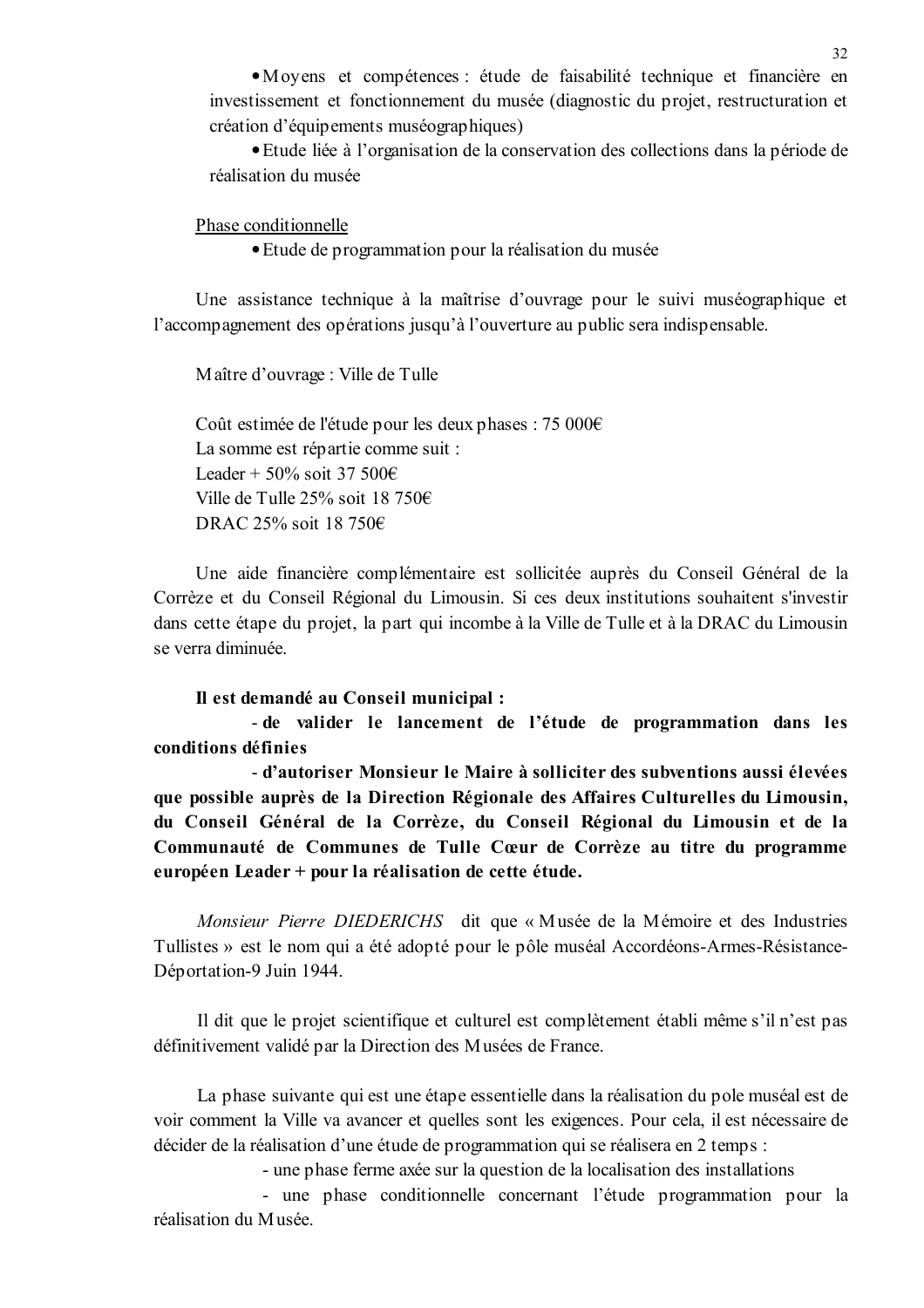Le maître d'ouvrage est la Ville de Tulle.

Le coût estimé de l'étude serait de 75 000  $\epsilon$  pour les deux phases.

Le coût est lourd mais c'est cette étude qui va conditionner les choses.

*Madame Laurence LAMY* dit que ces deux phases sont nécessaires. Elle dit que l'étude de programmation d'un musée est différente de l'étude de programmation d'un bâtiment.

L'étude de programmation "pousse" sur la première étape de l'architecture, cela va même jusqu'au soclage des œuvres.

C'est un avancement sur la prochaine étape au niveau des APS, APD ...

La phase conditionnelle ne pourra intervenir que quand les élus auront validé définitivement l'implantation des sites.

Monsieur Pierre DIEDERICHS dit que l'étude de programmation va donner des éléments qui permettront de décider.

Il n'est pas possible d'anticiper sur ce que donnera l'étude de programmation.

Monsieur Christian PRADAYROL demande qui aura la maîtrise d'ouvrage. Cette opération relève plus de l'intérêt communautaire que de l'intérêt de la Ville.

*Monsieur Pierre DIEDERICHS* dit qu'actuellement la Communauté de Communes n'a pas la compétence pour prendre en compte cette opération.

Il faudrait une modification des statuts de la Communauté de Communes.

Aujourd'hui il faut avancer. Un travail remarquable a été fait au niveau des armes. Pour les accordéons, il y a une collection publique unique en France qui aujourd'hui n'est pas exploitée.

Il y a une attente culturelle, touristique.

C'est un atout important pour l'image de la Ville par rapport à ce que représente l'accordéon et les Nuits de Nacre à Tulle

*Madame Laurence LAMY* dit que le projet épouse maintenant toutes les dimensions de la collectivité

D'un pôle accordéons, la Ville est passée à un pôle accordéons - armes, puis à un pôle accordéons-armes-Résistance-9 Juin 1944, enfin, à un musée de la mémoire et des industries tullistes c'est-à-dire que la Ville a réussi à mutualiser l'ensemble y compris pour faire des économies de moyens.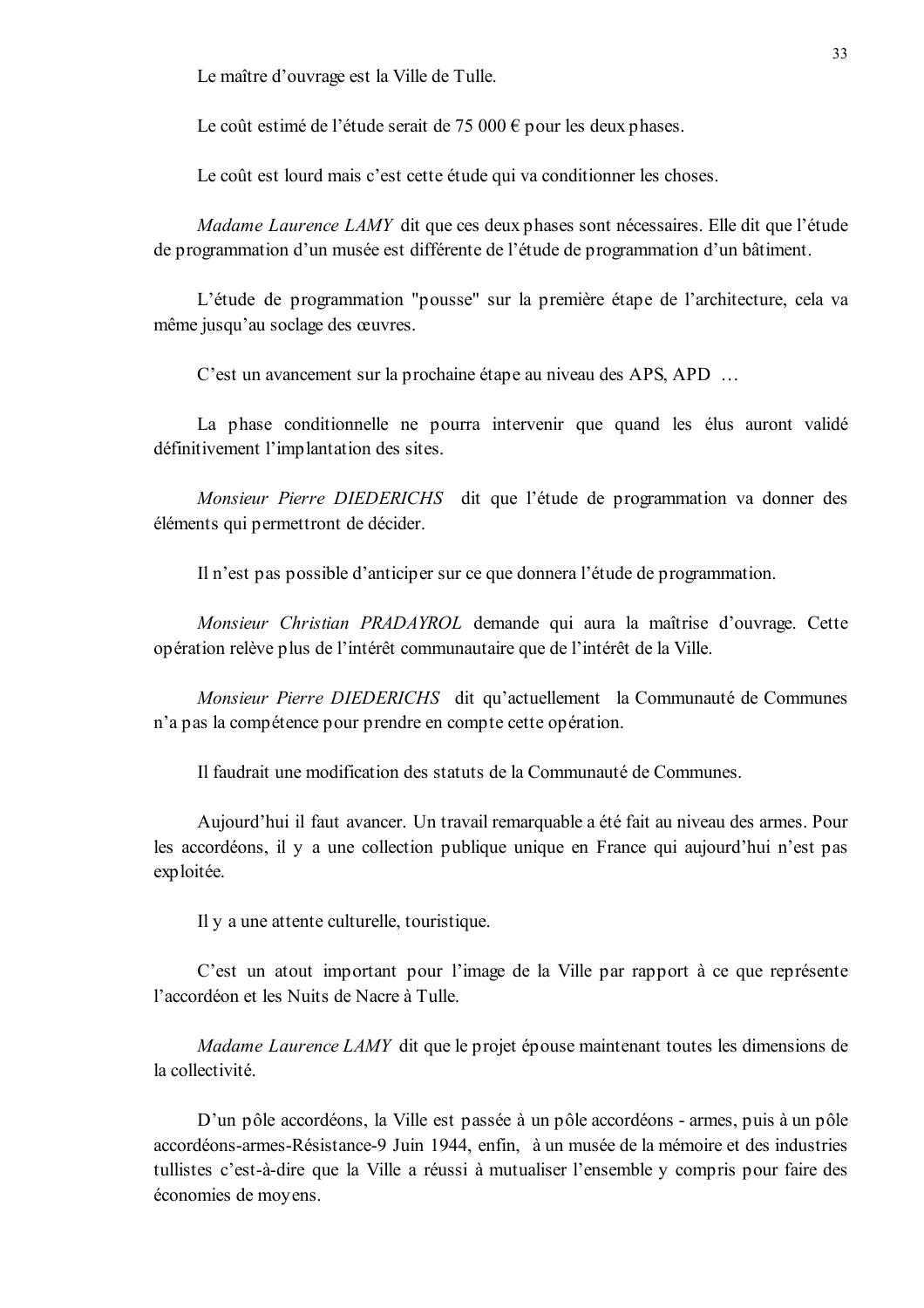Tulle a la première collection en Europe d'instruments à anche libre. Cette collection repartira, si ce projet ne peut pas être réalisé, sur Paris car il s'agit d'une collection d'intérêt national

Pour la collection d'armes, il serait dommageable d'oublier le savoir-faire technique depuis la fin du  $17^{\text{eme}}$  siècle. A ce jour, il est confirmé qu'il s'agit de la  $3^{\text{eme}}$  collection nationale et de la 1<sup>ère</sup> en moyen calibre.

L'étude de programmation dira s'il y a les moyens de la mettre en valeur.

C'est pourquoi sont diagnostiqués non seulement l'investissement mais aussi le fonctionnement de la structure

APPROUVE à l'unanimité

### - Bilan du Festival des Nuits de Nacre

### Nuits de Nacre 2007 : Lames rebelles, Plis complices

La 19<sup>ème</sup> édition du festival des Nuits de Nacre s'est tenue du jeudi 13 au dimanche 16 septembre 2007.

Le festival des Nuits de Nacre est organisé par La Cité de l'Accordéon (Association de Gestion et d'Animation du Pôle de l'Accordéon de Tulle).

### En collaboration avec

Les services de la Ville de Tulle (le Pôle Accordéons / Armes, le Service Communication, le Centre Technique Municipal, le Service Animation, le G.O.D.P., le Conservatoire à Rayonnement Départemental de Tulle, la Médiathèque, le Service Reprographie – Courrier, le Service Environnement, le Service Patrimoine – Gestion des salles), les associations Des Lendemains Qui Chantent, Les Amis de Jean Ségurel, la Commune Libre du Trech, Mille et une sources, l'Office de Tourisme de Tulle, l'A.P.A.T. (les Amis du Patrimoine de l'Armement de Tulle), les Concerts du Cloître, les Lions Club de Tulle, le cinéma le Palace.

#### Financé par

Le Ministère de la Culture, Direction Régionale des Affaires Culturelles du Limousin, La Ville de Tulle. Le Conseil Général de la Corrèze. Le Conseil Régional du Limousin, La Caisse des Dépôts et Consignations. Union Européenne – Programme Leader +, La  $S.A.C.E.M.$ La Communauté de Communes Tulle et Cœur de Corrèze.

### Et le concours de

La Caisse d'Epargne d'Auvergne et du Limousin, La S.A.R.L. « Accordéons de France MAUGEIN ». La Distillerie LA SALERS,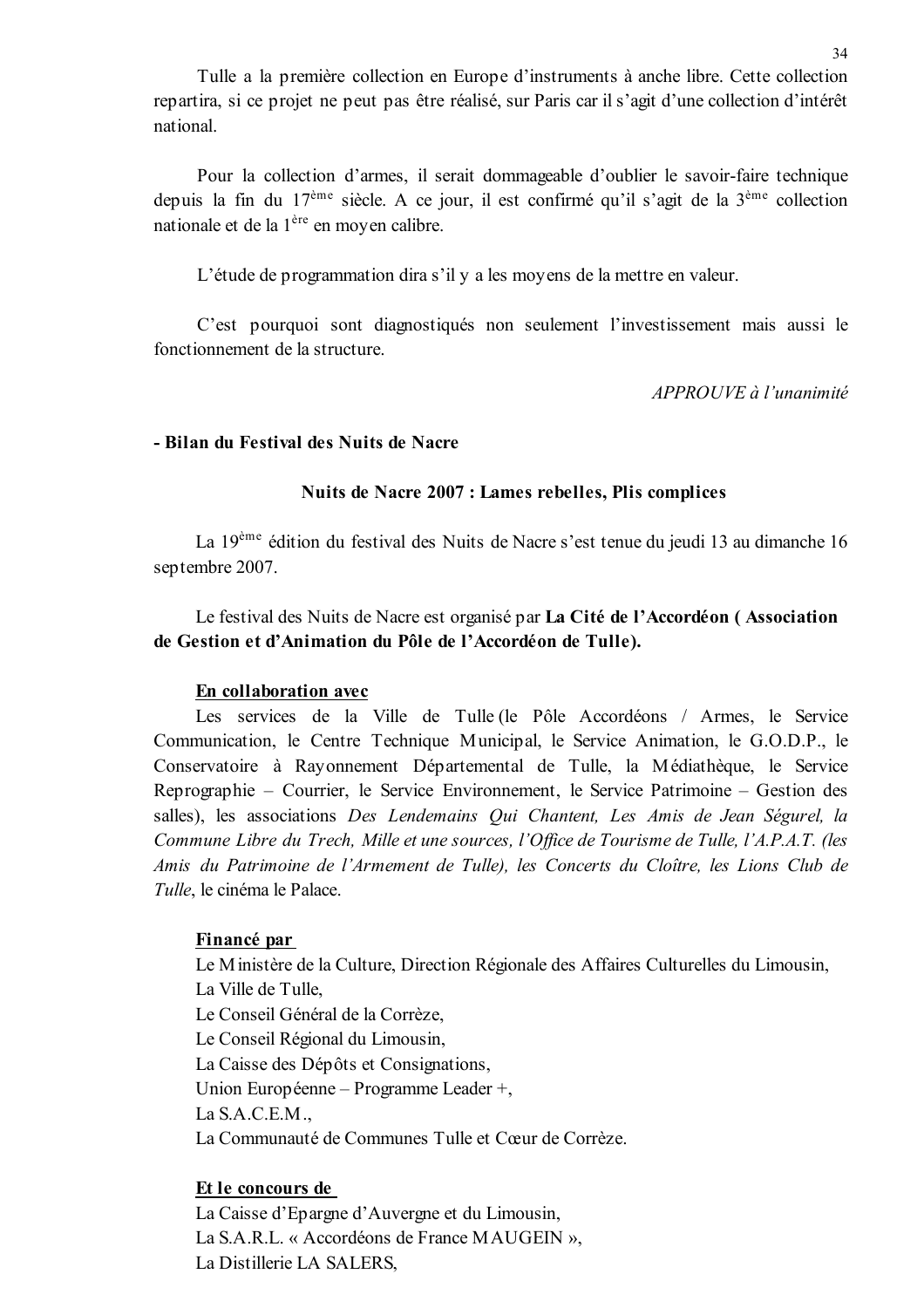L'Hôtel MERCURE, Le Groupe LECLERC - TULLE, Le Garage BIGEARGEAS - PEUGEOT, Groupama, Veolia Eau

#### Avec le relais médiatique de

France 3 Limousin – Poitou – Charentes, La Montagne,  $L'Echo.$ France Bleu Limousin, R.C.F. Corrèze. Radio P.A.C.

L'édition 2007 a inscrit une continuité dans l'évolution conséquente du festival par le nombre de concerts, spectacles, animations scolaires proposés aux publics aussi variés que l'instrument accordéon puisse le permettre.

Le festival a réussi à confirmer et asseoir les choix pris en 2006 pour son évolution avec des perspectives d'avenir inscrites.

L'organisation du festival a débuté en novembre 2006 avec le choix de la thématique (annoncée en février 2007) et des dates. La programmation a été réalisée de décembre 2006 à iuin 2007.

La Cité de l'Accordéon a reçu par courrier, par fax ou par mail plus de 1500 candidatures artistiques.

Chaque candidature a reçu un accusé de réception et engendrait la constitution d'un dossier.

Chaque dossier se devait d'être constitué d'une présentation de la formule artistique, d'une fiche technique, d'une revue de presse, d'un CD ou DVD.

Une présélection a été réalisée en lien avec la thématique.

Chaque groupe sélectionné a été vu et entendu en concert par Laurence LAMY à l'exception de la coopération Finlande, les Maux de la Rue, Agghir, Saperlipopette.

La programmation artistique était riche, éclectique et surprenante.

Des têtes d'affiche telles que Hugues AUFRAY, Michel JONASZ, Loïc LANTOINE, Jean CORTI, BLANKASS, l'ONJ, Gérard BLANCHARD, Kimmo POHJONEN avec des rencontres créations (Michel Jonasz, Les Réveilhés, Jean Corti invite Loïc Lantoine, Agghir, le chantier chorégraphique) via les découvertes artistiques (Scott TAYLOR, Kimmo JAAL. Christiane COURVOISIER. POHJONEN. Eloïse DECAZES. PUSSE. MARDIGRAVE), la thématique des rebelles et des complices a trouvé son public.

Nouveauté 2007 : l'arrivée des pas de danse autre que le bal musette... la réalisation d'un marché de producteurs de Pays organisé par l'Office de Tourisme de Tulle et la Chambre d'Agriculture de la Corrèze le dimanche 16 septembre (...)

La Cité de l'Accordéon a organisé 88 animations et/ou concerts en 3 jours 1/2.

80 concerts ou animations étaient à entrée libre. Seules 8 prestations étaient payantes.

La Cité de l'Accordéon a engagé en direct ou par contrat d'engagement 25 artistes et signé 32 contrats de cession.

Nous avons comptabilisé 3694 entrées payantes avec des jauges restrictives soit une augmentation de 25%.

Les jauges des salles variaient entre 150 et 990 places.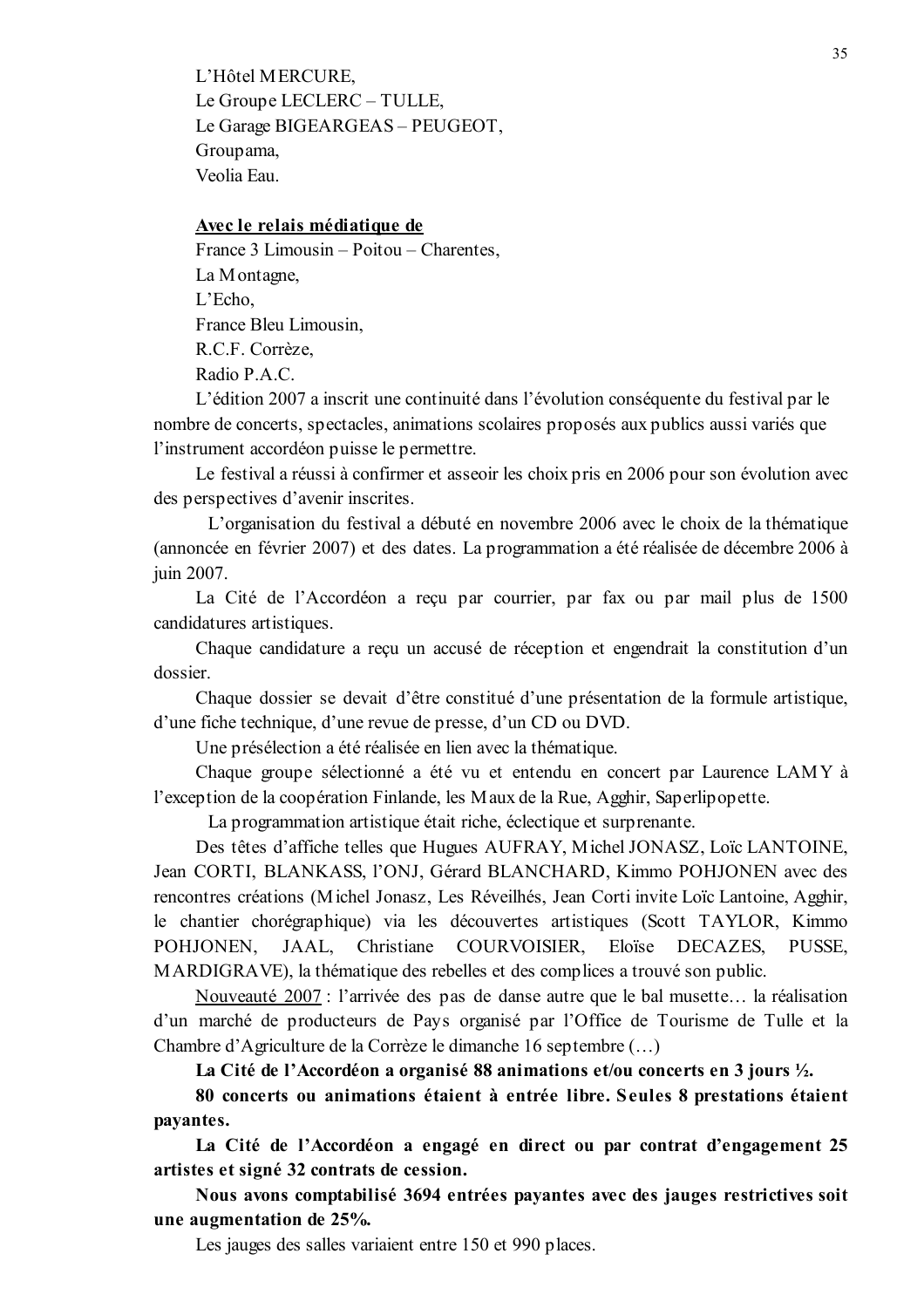Sur l'ensemble des prestations proposées, de nombreuses associations du département de la Corrèze ont apporté leur contribution à la réussite de l'événement.

Trois concerts n'ont pas obtenu la fréquentation escomptée : le concert Agghir/Blankass le vendredi 14 septembre, le concert de Kimmo POHJONEN (à la SMAC) le samedi 15 septembre et le concert de l'ONJ le dimanche 16 septembre.

2007 a été marqué par l'aboutissement d'une coopération transnationale d'envergure, « A cordes et Accordéon », avec la Finlande inscrite dans le cadre du programme européen de développement rural Leader+. Avec le soutien du GAL de Tulle, 90 finlandais dont 80 musiciens étaient présents sur la ville pendant la période du festival. Des duos, des trios franco-finlandais, des animations pédagogiques dans deux écoles primaires tullistes, un orchestre d'accordéons, un orchestre cordes et accordéons franco-finlandais ont résonné dans tous les lieux nacrés tullistes.

Le concept du festival a extériorisé progressivement les prestations artistiques pour devenir de 1998 à 2007 un événement de rues.

L'accordéon est aux terrasses ou dans les cafés, dans les salles de spectacles, à la Résidence de Nacre, à la maison d'arrêt, dans les magasins, dans les restaurants, sous des chapiteaux montés pour l'occasion dans la ville de Tulle et plus spécifiquement dans le quartier historique même si le festival s'étend tous les ans un peu plus, suivant le cours de la rivière Corrèze.

2007 marque l'arrivée de nouveaux lieux d'animation comme la Gare de Tulle et la place Monseigneur Berteaud.

La mise à disposition par la Ville de Tulle, en collaboration avec la CFTA, de navettes de bus gratuites a permis de desservir un circuit (de la place M. Brigouleix à la gare de Tulle) ponctué de parkings / à maintenir avec une matérialisation plus marquée des arrêts de bus.

La formule de deux chapiteaux (Gambetta et Brigouleix) reste très positive et pertinente.

L'ensemble de la programmation a été respecté dans les différents lieux et presque dans  $les$  temps....

Tous les artistes ont été très satisfaits de l'accueil général, de l'organisation et de l'accompagnement.

85% d'entre eux ont adressé des courriers de remerciement, de soutien, d'encouragement.

Ils sont, pour la plupart, surpris que malgré l'importance et l'ampleur de l'organisation, l'équipe ait réussi à maintenir un événement à échelle humaine où les rencontres et la convivialité dominent.

#### **Organisation des sites**

### Chapiteau Brigouleix appelé pour l'occasion chapiteau Marcel AZZOLA.

Pour sa deuxième année de présence sur le festival, ce chapiteau d'une capacité d'accueil de 990 personnes pour les concerts dits de tête d'affiche a su confirmer sa place et sa nécessité d'exister

Une scène remarquable, une salle bien pensée, un espace loge satisfaisant, un espace détente agencé, un espace restauration identifié, une équipe technique opérationnelle et spécifique au lieu avec un régisseur du site, le maintien d'un poste accueil, le renfort et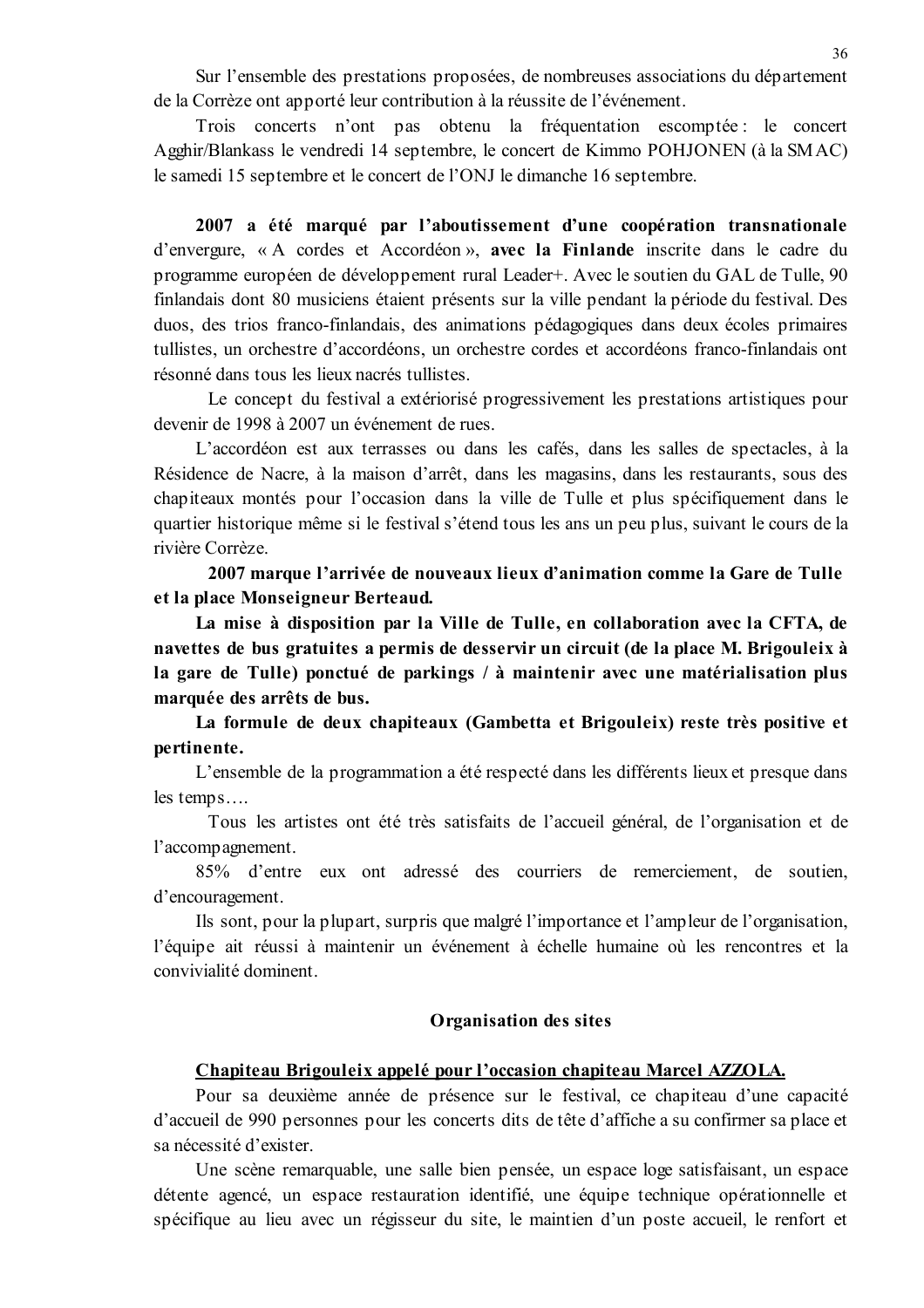l'intégration de deux personnes mises à disposition dans le cadre de Travaux d'Intérêt Général

Un lieu qui était pensé pour être autonome.

L'espace consacré à l'accueil du Public a été valorisé par rapport à l'édition 2006.

Une signalétique, un effort d'investissement des lieux en décorations, des toilettes sèches accessibles au public.

Un partenariat exemplaire avec le restaurant Le Pressoir s'est mis en place : les techniciens, artistes, équipes du festival ont été accueillis de manière professionnelle avec sincérité

Les toilettes sèches sur ce site sont une expérience à renouveler.

## A améliorer

La zone accueil / billetterie avec une borne identifiée n'a pas su gérer l'affluence du public indiscipliné pour le concert d'Hugues Aufray. C'est pourquoi, une caravane spécifique à la billetterie s'est placée en face de l'entrée du chapiteau à partir du vendredi 14 septembre.

Un point d'information spécifique doit être développé sur ce site dans la journée.

Une revue de presse doit être accessible pour consultation aux artistes.

L'espace détente des artistes est à repenser : les poufs esthétiques ne sont pas pratiques (penser aux interviews)

Accès au Wifi

#### Chapiteau Gambetta appelé chapiteau Narcisse et village Gambetta

L'ensemble de l'implantation du village festival a été revu et semble être plus opérationnel et plus ouvert vers l'extérieur comme un lieu de passage. Il est constitué de quatre chapiteaux regroupant une scène de spectacles, un bar-restaurant, un accueil artistes et presse et un accueil public avec la boutique du festival et un point informations vidéo.

L'agencement du chapiteau est bien pensé : nous avons conforté cette année un compromis entre les différentes articulations (scène / régie / espace bar / espace détente /  $s$ écurité – évacuation).

Un lieu bien géré (scène, loges et conditionnement) qui a maintenant parfaitement trouvé sa place dans le cœur du festival.

La restauration : très satisfaisant avec un Sébastien Liccardi qui a compris les besoins du festival et adapté son fonctionnement en conséquence. Des menus spécifiques du terroir, des horaires de service plus accessibles, une large souplesse dans la coordination avec la coopération Finlande et un investissement professionnel des lieux.

Chapiteau Accueil Artistes / Presse et espace France Bleu : le regroupement de ces trois entités rencontrent des points positifs et d'autres à améliorer.

Il est pertinent lorsque l'artiste arrive qu'il puisse rencontrer l'ensemble des interlocuteurs sur ce site et faire un point avec l'attachée de presse.

Néanmoins, l'accès ouvert aux publics a pu être un bémol pour quelques artistes et pour les organisateurs dans les débordements occasionnés par des personnes qui s'incrustent avec insistance.

L'idée de la présence et donc de la visibilité du média sur ce site est un point positif.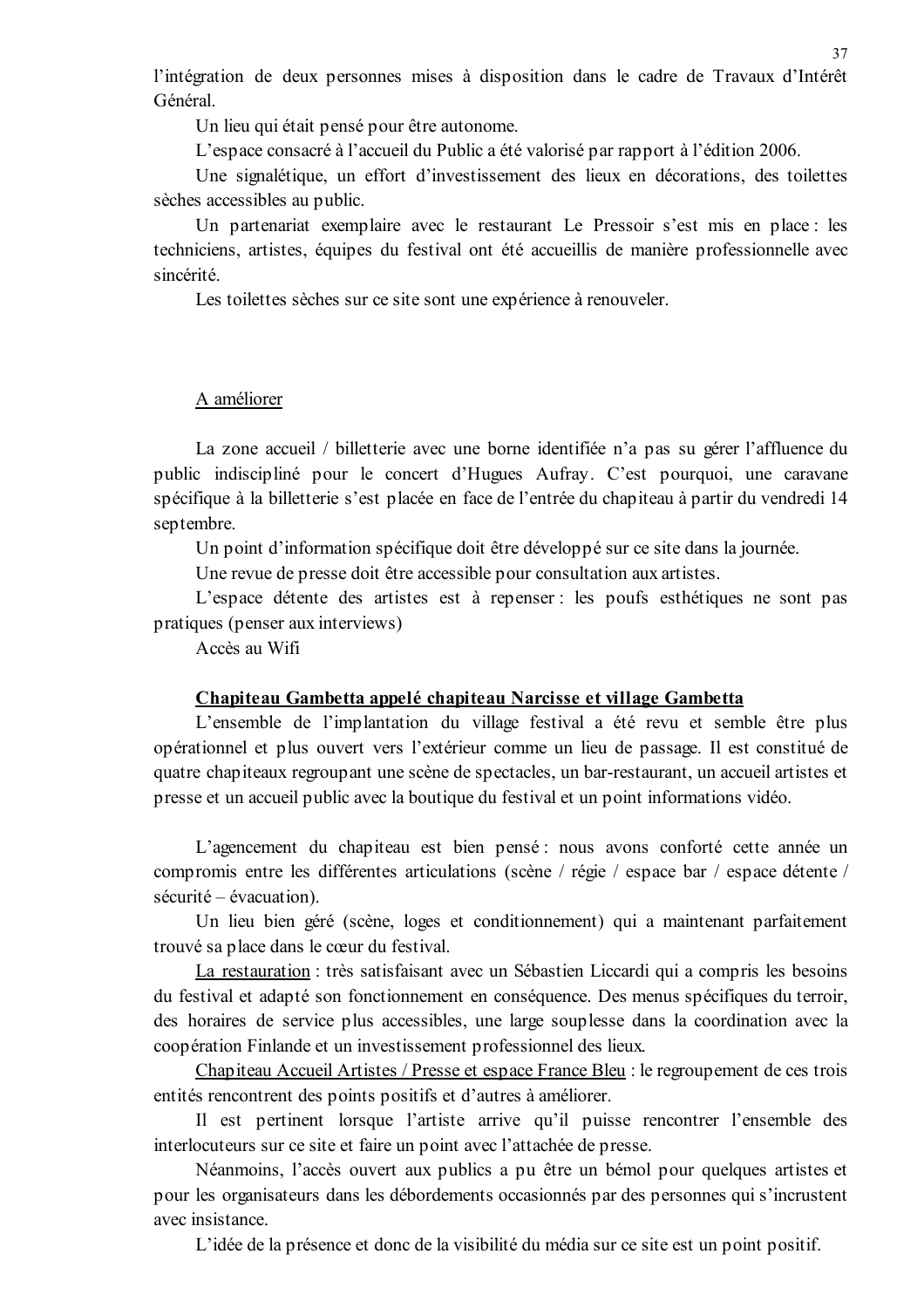La réalisation de la terrasse est un point nouveau et intéressant / à maintenir

A améliorer : l'aménagement pour une séparation plus identifiée et l'assise des canapés de l'espace détente.

Accès wifi obligatoire

Nouveauté 2007 : création d'un chapiteau regroupant Accueil des publics / boutique du festival et vidéo

La borne Accueil des publics était bien identifiée et accessible. Elle a répondu aux objectifs : informer et orienter les publics grâce aux sourires de trois hôtesses d'accueil.

La documentation sur place était conforme à l'attente des publics.

Une décoration et un investissement des lieux très sympathiques mais peu fonctionnels pour la boutique.

L'information réactualisée de manière quotidienne a été donnée également par la diffusion d'un diaporama en boucle sur écran d'ordinateur et surtout par des artistes gouailleurs de rues / à maintenir.

La boutique a enfin trouvé sa place même si l'aménagement est à repenser.

Des produits type cartes postales, ouvrages, tee-shirt, sacs, crayons à l'effigie des Nuits de Nacre, des CD des artistes de l'édition, des affiches, des produits SALERS (...) étaient à la disposition des publics.

L'idée de projection du multimédia au cœur du festival est à maintenir mais peut être dans un autre espace ou un autre support.

A améliorer Accès handicapés à travailler Signalétique Accès à la billetterie sur le festival Créer un livre d'or Aménagement et mobilier pour la boutique / à revoir Projection du multimédia à imposer dans les bars partenaires.

#### Place Jean Tavé

Ce site a été complètement réorganisé.

Avec le départ de l'association des commerçants, remplacé par les Lions Club de Tulle pour la mise en place d'une buvette, en parfaite collaboration avec Didier Bordas de la Taverne, l'ensemble des implantations a été modifié.

Cette synergie entre les deux interlocuteurs a permis de créer une animation et une scène commune avec des horaires aux ambitus plus larges soit de 20h00 à 00h00.

La buvette, gérée par des bénévoles investis et engagés, a très bien fonctionné avec des bénéfices au profit d'actions sociales et caritatives malgré des volontés de nuire à la réussite de l'opération.

#### **Place Monseigneur Berteaud**

Le camion Art Nomad a fait une halte, du jeudi au samedi, au festival, proposant des ateliers musique et arts plastiques, pour les petits et les grands, autour de l'instrument accordéon (ateliers mis en plis, lames mutines, mur accOrdéon, panneaux rebelles, la vitrine'expO) et aux couleurs du festival, sur le mode du ludique et de l'expérimentation. A cette occasion, l'Ecole Turgot a travaillé sur le thème national « Réinventons la rue » de la Semaine de la mobilité durable en l'adaptant à « Réinventons la rue avec l'accordéon ».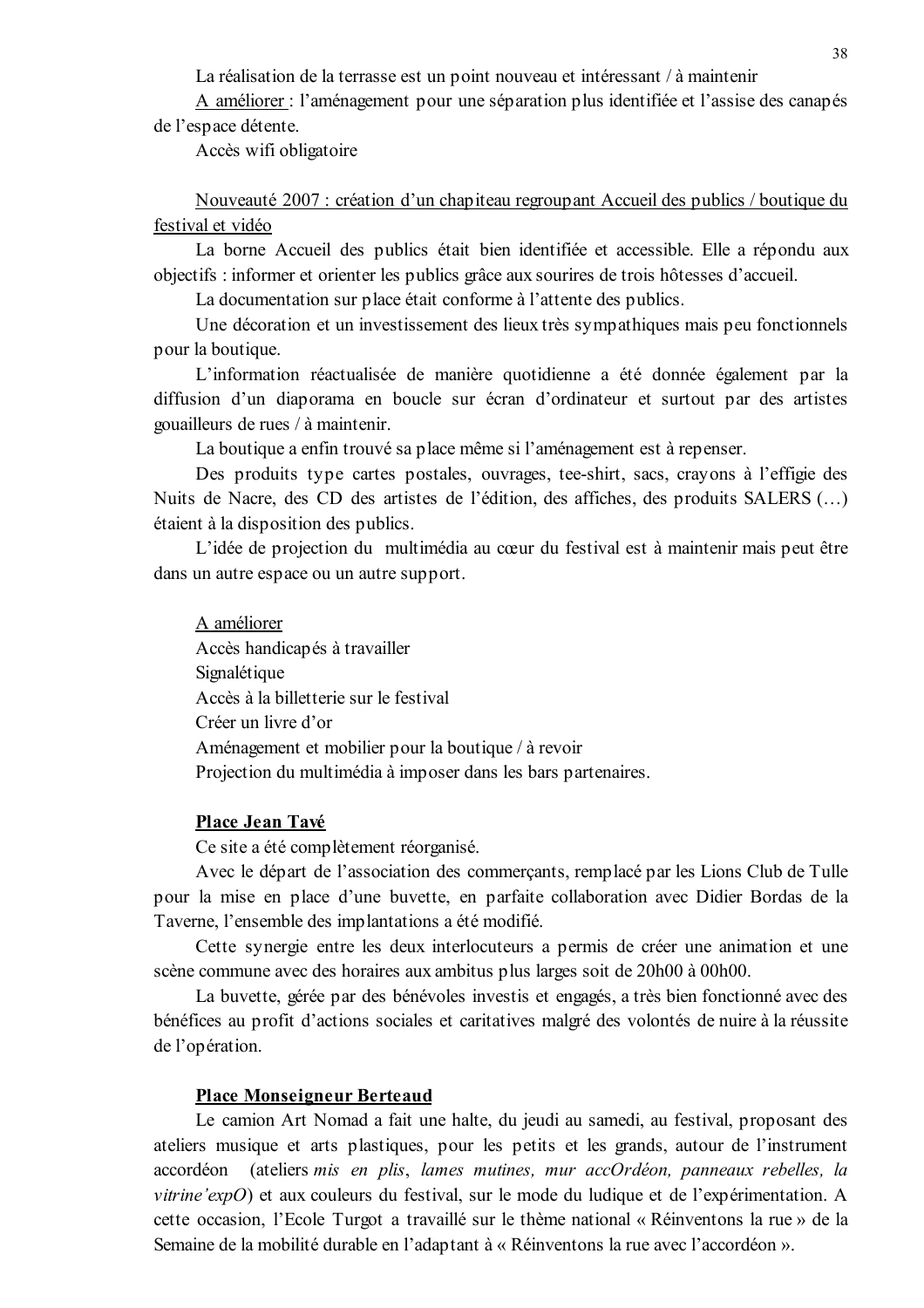Cette ouverture aux ateliers pédagogiques extériorisés est à renouveler.

Perspectives 2008 : la place est devenue un théâtre naturel d'exception : doit-on maintenir une animation ou la métamorphoser en lieu de spectacle, voire les deux ?

#### **Bars** / restaurants

9 lieux participaient à l'événement : la Taverne, le Jardin, le Molière, l'Abbaye, le Richelieu, les 6 nations, la Rotonde, le Globe et le Windsor.

Pour chaque soirée organisée, un bar tulliste participe à hauteur de 240€HT, un restaurant à hauteur de 340€HT. Pour cette somme, la Cité de l'Accordéon met à disposition la programmation artistique et la technique (matériel et personnels).

Ces lieux restent trop souvent dans l'attente sans être eux même force de proposition.

Ces établissements sont essentiellement satisfaits de leur chiffre d'affaires.

Le respect des artistes reste tangent par les brasseurs : le ballon ovale a parfois pris le dessus sur notre instrument vedette.

#### Les équipes

Président : Jacques GORY Direction, administration et programmation : Laurence LAMY Attachée de presse : Soizick FONTENEAU Direction technique : Pierre FLEYGNAC Régisseur Général : Fabrice CHAUMEIL Responsable accueil artistes : Fabrice ROUGERIE Responsable accueil publics : Aurélie FERNANDES Responsables des sites : Julien DOUAT & Vincent ACAMPO Responsable billetterie et boutique : Hélène CHEZE-PARBAUD Responsable Hôtels : Jean-Philippe SOUFFRON Responsable diffusion - affichage : Pierre COURTEIX

Avec sa volonté de croissance, le festival a créé de nouveaux postes et renforcer ceux existants

En technique, 16 personnes ont été embauchées, en direct par le festival, disposées sur les différents sites soit 2 personnes supplémentaires.

Ils ont été aidés efficacement par les équipes techniques de la Ville de Tulle, les deux personnes mises à disposition dans le cadre de TIG, l'équipe Accueil publics et les bénévoles.

En accueil Artistes, 4 personnes ont été embauchées dont l'une pour la coordination générale de l'accueil du festival et des équipes, l'autre pour le lieu spécifique du chapiteau Brigouleix et les deux autres pour accueillir l'artiste Kimmo Pohjonen.

L'accueil a été organisé en lien avec 28 bénévoles (dont deux mises à disposition de la ville), deux agents du Pôle Accordéons, l'équipe Patrimoine de la Ville de Tulle (8), et l'association APAT pour les navettes de véhicules (6).

En accueil Publics, 3 personnes dont 2 bénévoles avec la mise en place de services (vestiaire pour le bal musette, animations musicales dans les navettes de bus, organisation de la billetterie, aide logistique...)

A la boutique du festival : 12 personnes ont accueilli et vendu des articles.

En décoration

La Cité de l'Accordéon a créé un emploi et a sollicité pour la première fois l'association No Comment pour investir les différents lieux de spectacle et d'animations de la ville.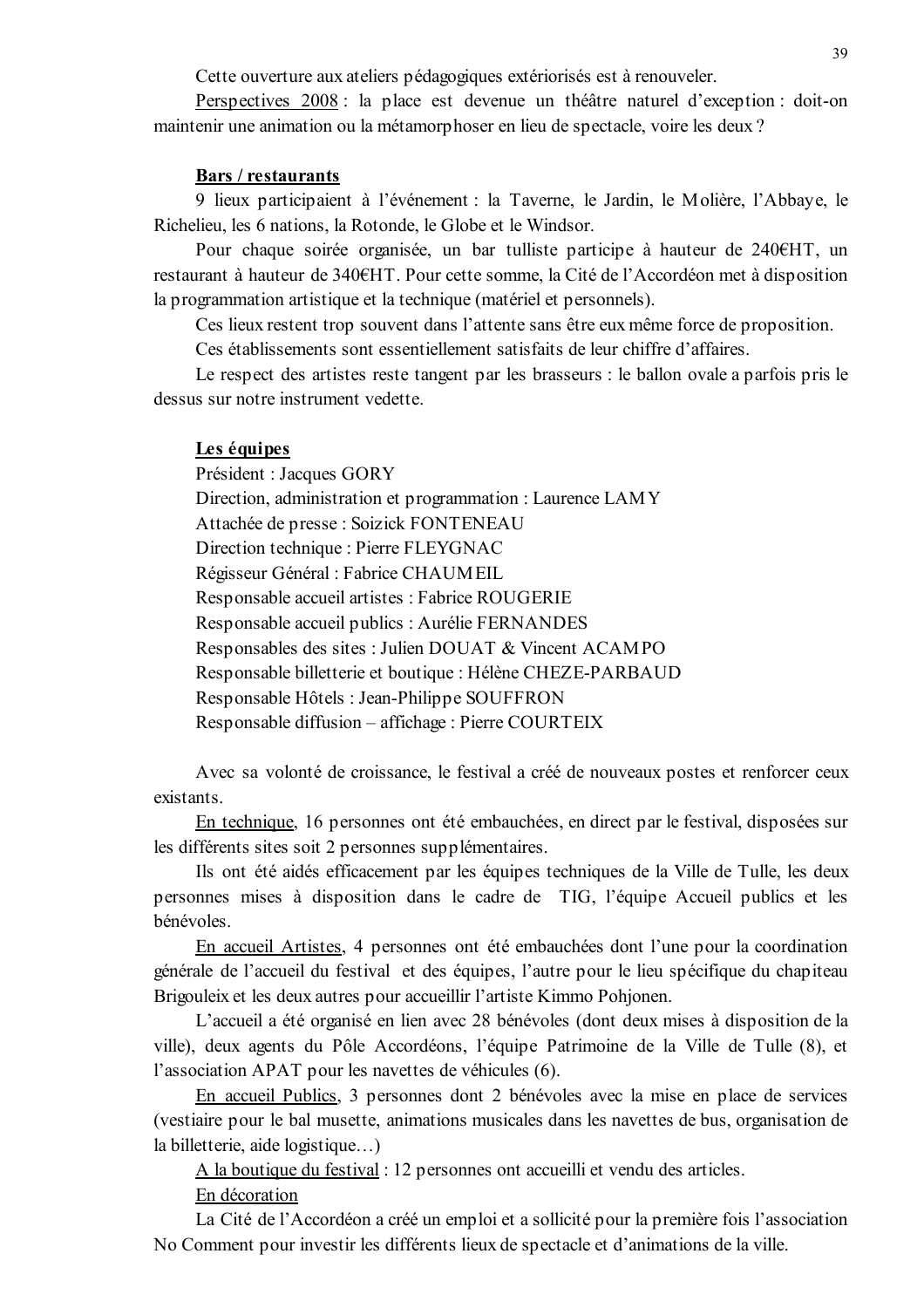L'attachée de presse a fonctionné en binôme avec une bénévole.

#### Les partenaires

Une relation de suivi et de confiance avec les partenaires et la direction du festival a permis la continuité de l'événement.

Chaque partenaire est satisfait d'avoir trouvé sa place en fonction d'une réciprocité de hesoins

#### Communication

Elle s'articule en plusieurs aspects :

 $\overline{1}$ la communication liée à la diffusion du festival en amont de l'événement.

• le 9 février 2007, lors de l'assemblée générale ordinaire de l'association, la thématique a été annoncée

• le 2 avril 2007, le président et la directrice ont réalisé une première conférence de presse avec la sortie d'une plaquette recto verso, format carte postale, en 16 000 exemplaires.

• Un pré dossier de presse a été réalisé et adressé en avril aux quotidiens nationaux et régionaux.

 $\bullet$  Des insertions ont été réalisées

•43 000 programmes avec un changement de format soit 15 x 21cm

• Campagne d'affichage et diffusion des programmes : à compter du 20 août, réalisée par l'équipe du Pôle Accordéons sur la ville et l'ensemble de la Corrèze (à l'exception de Saint Privat et Allassac)

 $\bullet$  4000 affiches (40 x 60 cm)

• 600 affiches pour le réseau abribus départemental et municipal

•25 affiches (format 4 x3 m) grâce au département de la Corrèze

• une conférence de presse le 15 juin 2007 à la Salle Marie Laurent avec le spectacle Rave musette conçu par Pascal Lamige, accordéoniste

• un dossier de presse réalisé à 1500 exemplaires et diffusé à partir de fin juin

•4000 cartons d'invitation pour les vernissages et l'inauguration du festival

• A l'initiative du service Communication de la ville, par le relais de Touring Info Service, la diffusion de 2000 pré - cartons et 3000 programmes ont été déposés dans les campings, hôtels, villages vacances, offices de tourisme et tous autres sites touristiques de la Corrèze.

• Relais FNAC et chèque culture pour la vente de la billetterie.

• Présence de l'association Points de vues sur le festival pour capter et diffuser des informations sur différents sites et créer un film documentaire de 30mn (sortie programmée en décembre 2007)

Le service Communication de la Ville de Tulle, l'attachée de presse en lien avec l'équipe du Pôle Accordéons / Armes ont fait un travail remarquable quant à la réalisation des insertions et de la diffusion

2) la communication sur le festival

Une nette amélioration a été constatée quant à la communication de l'information sur le festival.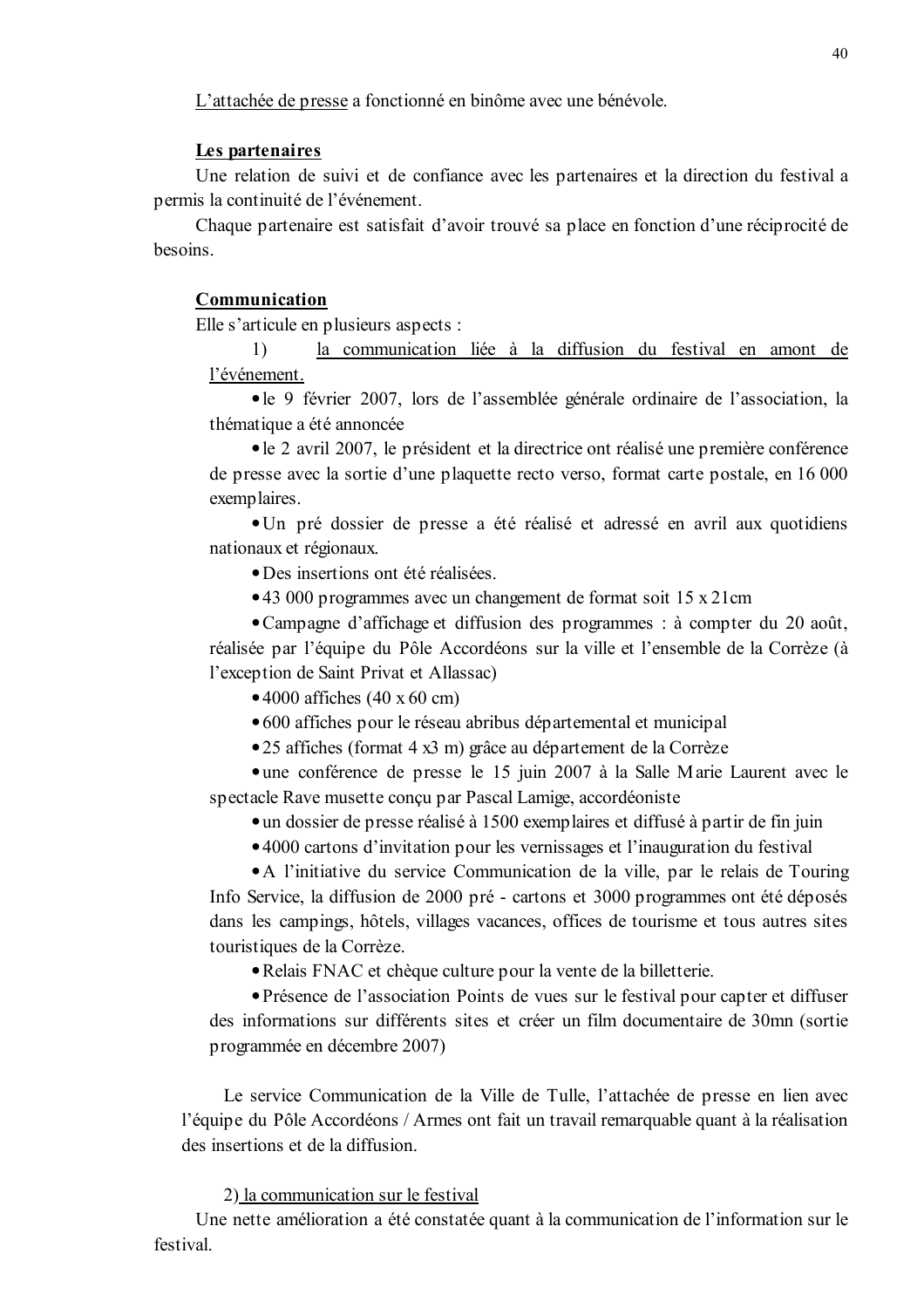Cette évolution s'inscrit grâce à la création d'un accueil Publics spécifique, à la diffusion des dernières actualités ou rappels des animations et/ou spectacles par les chanteurs gouailleurs de rues, par des panneaux d'affichages dispatchés dans la ville.

#### Le festival vu par les chiffres

Plus de 1500 candidatures artistiques, 56 concerts, 32 animations, 3 expositions, 80 concerts et/ou animations à entrée libre, 35 contrats de cession, 46 contrats d'engagement, 3694 entrées payantes, 90 finlandais, 34 bénévoles, 279 artistes (dont 80 finlandais), 486 personnes accueillies (artistes, technique, production...), 10 personnes de la Cité de l'Accordéon, 194 chambres d'hôtel, 854 repas fournis par le restaurant du festival à l'équipe et artistes sur 1450 repas servis, 112 repas pour le montage et le démontage des infrastructures pris dans la ville, 129 repas au restaurant Le Pressoir pour les équipes techniques et artistiques du chapiteau Brigouleix, environ 60 agents municipaux, 9 associations locales, 32 partenaires ou assimilés dont 9 bars, 28 conventions de partenariats, 43 000 programmes, environ 50 000 personnes, 130 articles de presse écrite, 95 émissions de radios, des centaines de liens internet, 2575 visiteurs sur le site internet du festival en 4  $jours...$ 

Reste à calculer le nombre de cocktails Nuits de Nacre servis, de cannettes consommées, de fûts de bière, d'accordéons vendus, de notes de musique essaimées en 3 jours  $1/2$  ...

#### **Conclusions 2007**

Points négatifs

- Pollution irrespectueuse de l'affichage par d'autres manifestations

- Impression de manque d'animations musicales avant les concerts du soir (créneau de 20h à 21h30)

- Gestion du parc de voitures et de vélos

- Problème d'accueil dans la ville (stationnement, parking, hôtel)

Points positifs

- Soleil au beau fixe avec des nuits plutôt fraîches

- Réussite de l'événement avec une évolution marquante qui a conforté l'organisation et les directives pour l'avenir

- Image du festival bien implantée dans les esprits

- Des artistes et des publics enthousiastes

- Respect des engagements et du budget

- Des créations de postes

- Une programmation qui attire des publics aussi variés que les systèmes de l'instrument

- Réorganisation des implantations (boutique, Place Jean Tavé...)

- Partenariats avec les services de la ville et les associations locales

- Continuité de l'animation jusqu'au dimanche inclus

- Toutes les animations en nouveauté 2007 (Art Nomad, ateliers pédagogiques, multimédia, marché de producteurs de pays, gouailleurs de rues...) se sont inscrites naturellement à l'ensemble de l'événement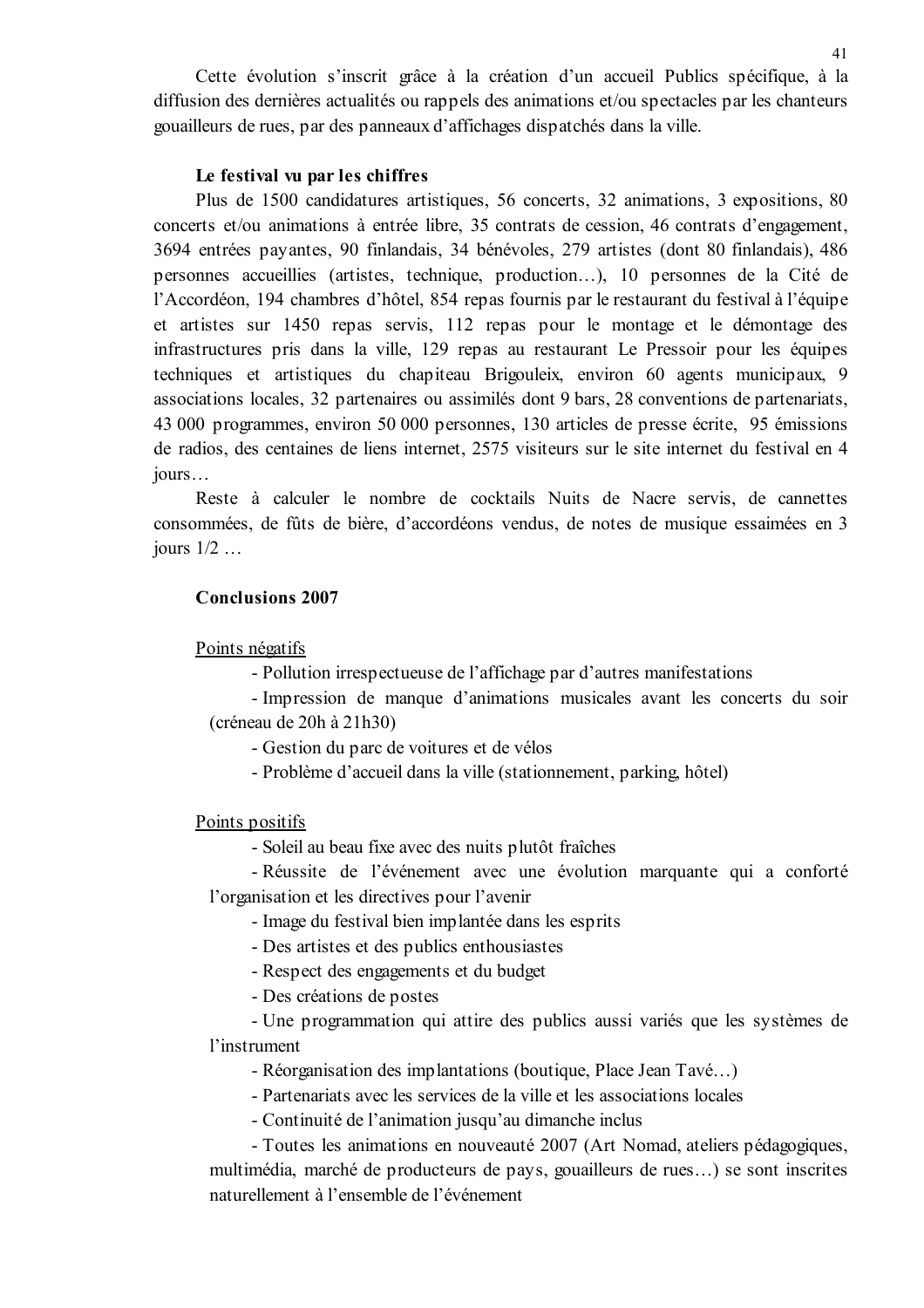Madame Laurence LAMY conclut en disant que l'édition 2007 a été une réussite, que les engagements ont été respectés y compris le budget.

Actuellement est préparé la 20<sup>ème</sup> édition du 18 au 21 Septembre 2008.

Monsieur Francois HOLLANDE demande quel en sera le thème.

Madame Laurence LAMY dit que l'intitulé du Festival pourrait être « Main droite -Main gauche, à vous de jouer ».

Monsieur François HOLLANDE remercie Laurence Lamy et son équipe pour le succès des Nuits de Nacre, l'ambiance qui y règne, la mobilisation, l'impact médiatique, la satisfaction des spectateurs.

Il dit que "Des lendemains Qui Chantent" et le Festival des Nuits de Nacre regroupent un public et que cela génère des retombées économiques.

#### 7- Approbation d'une convention de partenariat liant la Ville et l'APAT

L'Association Les Amis du Patrimoine de l'Armement de Tulle (APAT) est une association à but non lucratif dont l'objet statutaire et non statutaire est de contribuer au rayonnement du Musée des Armes de la Ville, d'assurer le devoir de mémoire relatif à l'ancienne Manufacture d'Armes de Tulle, mais aussi à toutes les activités connexes et similaires ayant existé en la Ville de TULLE et à cet effet de collecter, réunir, entretenir, et conserver tous objets, documents et collections afférents et d'aider ainsi à l'enrichissement des collections de la Ville

Afin de codifier un partenariat déjà existant en trois conventions distinctes, la Ville souhaite mettre en place une unique convention qui abroge et remplace les délibérations existantes avec cette association afin de régulariser certaines dispositions pratiques.

# Il est proposé au Conseil Municipal d'approuver cette convention liant la Ville de Tulle et l'APAT et d'autoriser Monsieur le Maire ou son représentant à la signer.

#### $APPROIIVE$  à l'unanimité

## 8- Attribution d'une subvention à l'APAT pour le financement du recrutement d'un archiviste

Après une réorganisation muséale effective depuis avril 2003, le projet de musée est devenu un outil fédérateur par la fusion de différentes associations de sensibilités et missions différentes et d'une structure muséale municipale, le Pôle Accordéons / Armes.

Le regroupement de ces structures va permettre le rapprochement des collections avec une volonté de fusion et d'organisation communes.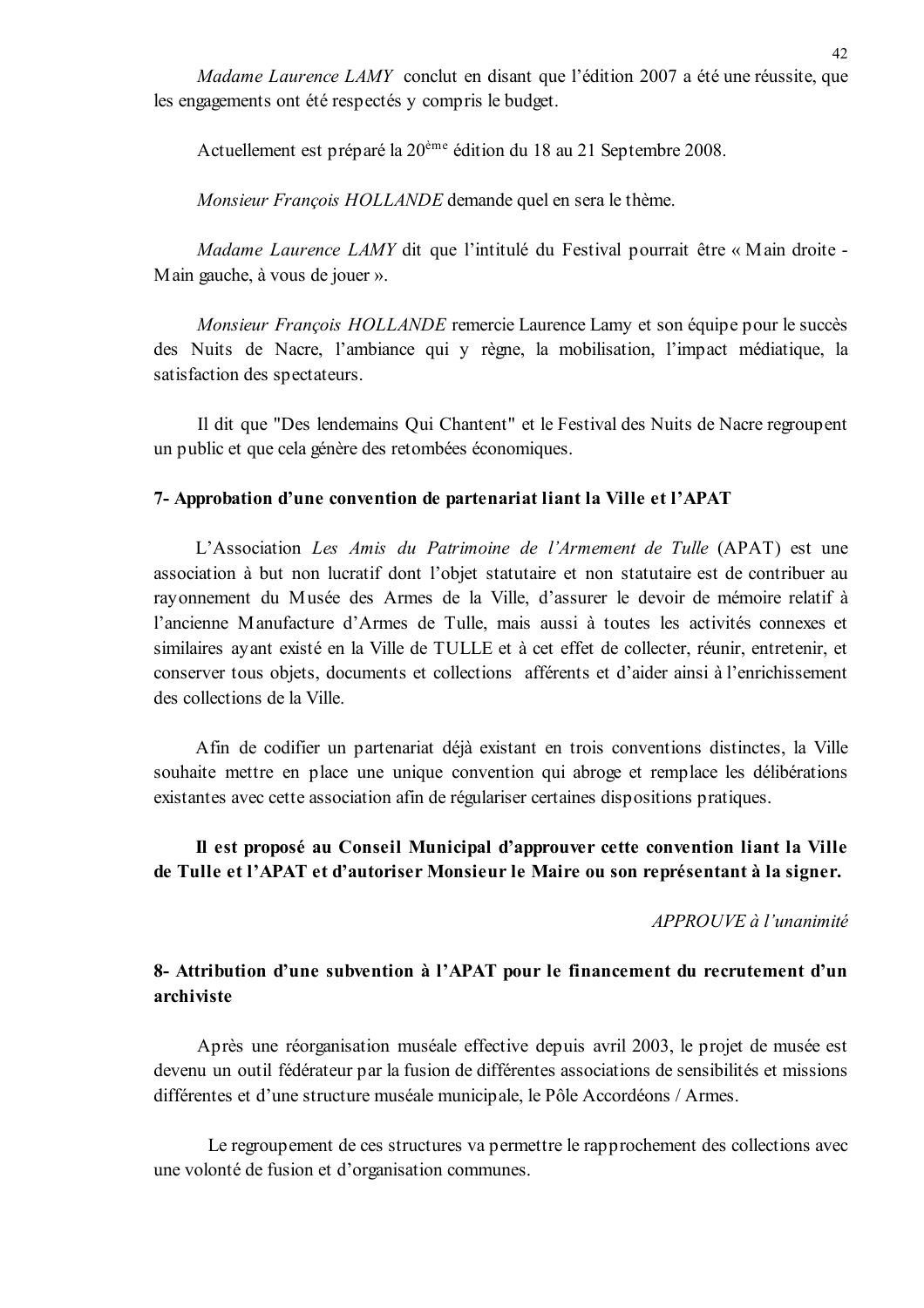A la lumière de notre bilan, nous pouvons affirmer que cette structure regroupera environ 25 000 documents (témoignages, ouvrages, bulletins d'associations et amicales, presse, dossiers pédagogiques, registres, photographies...), hors objets.

Le comité de pilotage a procédé au recrutement d'un assistant qualifié de conservation du patrimoine (spécialité archives) en février 2007 avec prise d'effet au 19 novembre 2007. Sous couvert du conservateur du patrimoine, ses premières missions sont :

• de s'intégrer au groupe de travail et d'engager la réflexion du futur espace de conservation,

• de réaliser le classement et l'inventaire de l'ensemble des collections documentaires réunies pour la constitution d'un fonds concourant à la mise en place de la structure documentaire du Musée de la Mémoire et des Industries Tullistes,

• de régulariser la situation de certains documents,

• d'engager une politique de conservation et de restauration des documents en hiérarchisant les priorités,

• de mettre en place le centre documentaire au sein de la structure muséale.

Présentement, les documents sont des collections privées, propriété des associations (APAT, musée de la Résistance et de la Déportation, Comité des martyrs).

C'est pourquoi, l'Association Les Amis du Patrimoine de l'Armement de Tulle (APAT) a décidé d'être la structure porteuse pour le recrutement de cette personne.

Le recrutement est financé à hauteur de 50% par le programme européen Leader+ et à hauteur de 50% par la Ville de Tulle.

Il est précisé que cet agent est recruté dans un premier temps jusqu'à fin juin 2008. Le coût du salaire brut s'élève à 14 600 €. 7 300 € sont donc à la charge de la Ville.

Pour éviter des problèmes de trésorerie à l'APAT, il est proposé au Conseil municipal de verser à l'APAT une subvention à hauteur de 4 500  $\epsilon$  (pour la période de novembre 2007 à mars 2008). Une subvention supplémentaire sera allouée à l'association en 2008.

Madame Laurence LAMY précise que le recrutement ne pouvait se faire initialement que sur une structure privée puisque sur les 30 000 documents environ, 80 % sont juridiquement privés.

APPROUVE à l'unanimité

9- Musée des Armes - Pôle Accordéons - Acquisition et acceptations de dons

a - Acquisition d'une acrylique sur toile par le Pôle Accordéons

Il est proposé au Conseil Municipal d'approuver l'acquisition d'une acrylique sur toile intitulée « La pintade aux petits pois » de NANAD'PANAM alias Natacha REY pour un coût de 1600 €.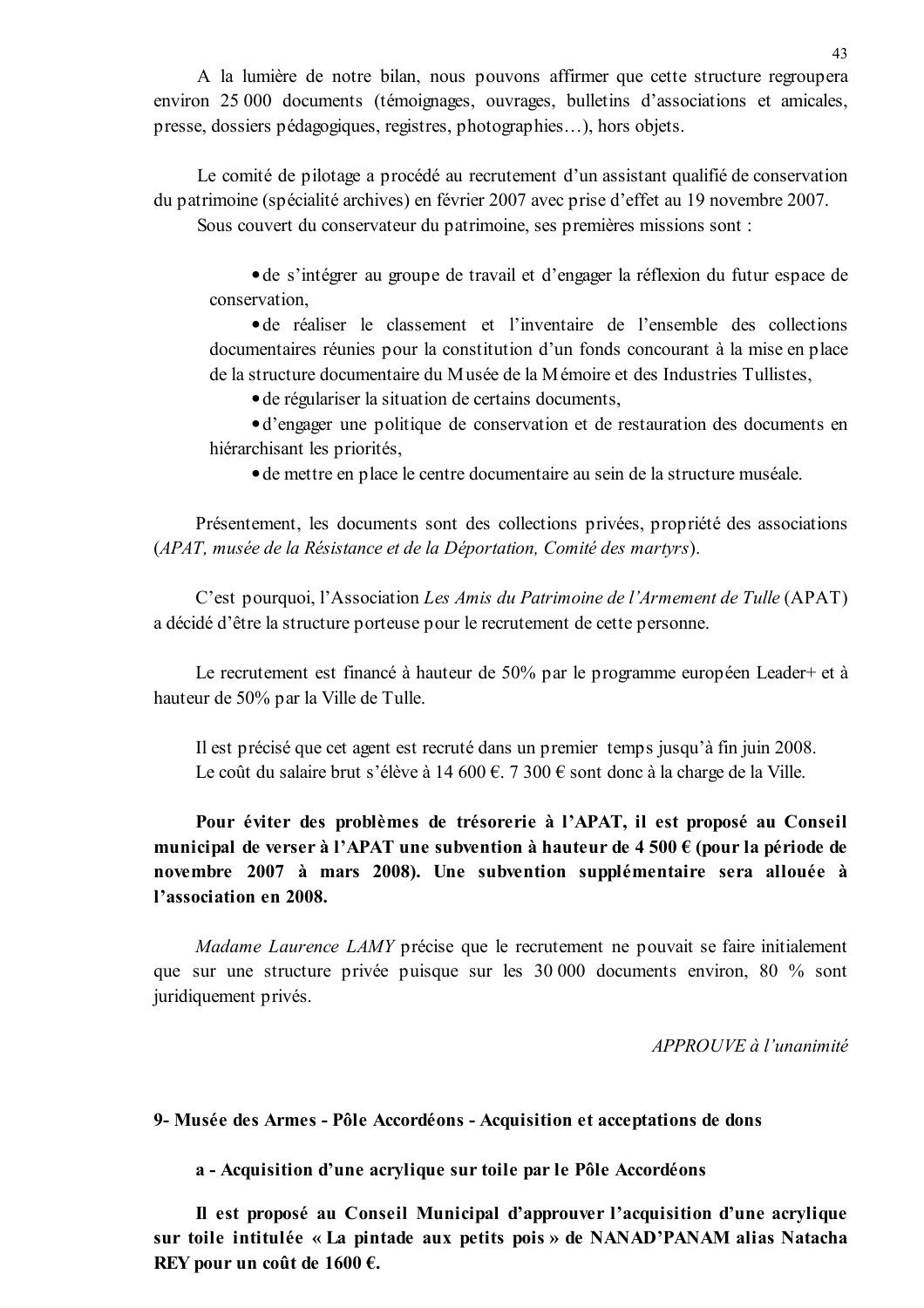# Le tableau est daté de 2005, signé en bas à droite. Dimensions: 2m x 1m

L'artiste est diplômée de l'Ecole Supérieure Estienne (Diplôme des Métiers d'Art).

Ses expositions personnelles et collectives sur Paris sont nombreuses.

L'inspiration de Nanad'Panam est issue de l'univers du spectacle, du cinéma d'auteur, de la danse, des cabarets, du vieux « Paname », de la musique et surtout du patrimoine photographique lié à tous ces thèmes.

Elle a une profonde admiration pour les images et les témoignages du passé.

Ses personnages aux courbes généreuses sont bien vivants, ils s'imposent, ils s'expriment... ils existent.

Ils nous racontent une histoire, une tranche de vies ou une brève de leur quotidien.

Nanad'Panam fait de nombreuses références à l'univers des films de Fellini mais également au mouvement expressionniste allemand, avec toujours une touche d'humour.

Cette toile manifeste une propension à donner en abondance. Elle illustre par ses personnages, ses couleurs vives et chatovantes, ses formes rondes et opulentes, un quotidien ordinaire, modeste, prosaïque, le commun des hommes, la masse. Elle évoque, avec un regard attendrissant, un contexte populaire où l'accordéon a trouvé sa place, a créé une esthétique et a rencontré son public.

Dans le cadre de notre projet scientifique et culturel, une place considérable est accordée à l'accordéon populaire. Des bals apaches fréquentés par les ouvriers en casquette et des marlous qui boivent la bière en canette, des quotidiens où le populaire transpire la toile.

Ce tableau illustre profondément un contexte sociologique, esthétique, historique lié à la pratique de l'instrument accordéon.

Le Pôle Accordéons de la Ville de Tulle souhaite acquérir progressivement une iconographie relative à l'instrument afin d'illustrer et constituer le parcours muséal.

Monsieur Pierre DIEDERICHS dit que le pôle accordéon souhaite acquérir une iconographie relative à l'instrument.

Cette œuvre a été réalisée par une artiste très axée sur la musique et sur l'accordéon.

L'artiste était à Tulle lors des dernières Nuits de Nacre. C'est elle qui a réalisé l'affiche et la pochette du CD du groupe MELTUNER.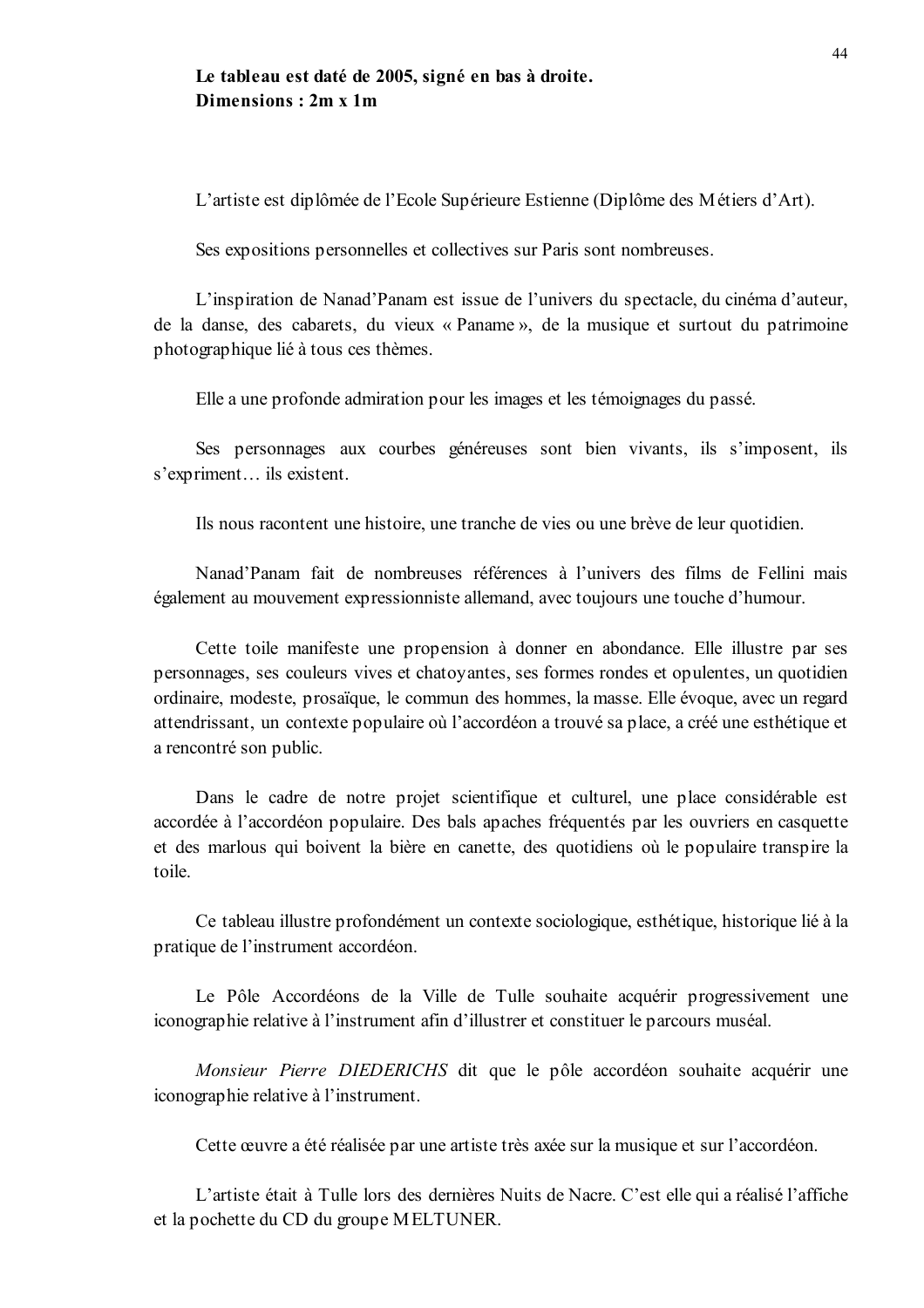Il est intéressant de faire l'acquisition de cette toile.

*Madame Laurence LAMY* dit que cette opération d'acquisition sera financée à hauteur de 50 % par le  $FRAM$ .

Il faut penser à la mise en ambiance du Muse. Elle s'est donc rapprochée des collections du Musée du Mobilier National. La Ville pourra bénéficier des prêts en dépôt de la totalité de ce dont elle aura besoin pour illustrer les prochaines scènes du futur musée.

#### APPROUVE à l'unanimité

# b- Acceptation du don d'un fonds d'armes relatif à la Résistance en Corrèze -Délibération annulant et remplaçant celle du 29 juin 2007

Dans un souci de se mettre en conformité avec la législation des armes, une donation anonyme nous a été proposée au Musée des Armes par un particulier résidant dans le nord de la Corrèze. Ce particulier a participé aux combats des 7 et 8 juin 1944 à Tulle.

La donation a été acceptée par le conseil municipal du 29 juin 2007.

A l'issue du Conseil Municipal, lorsqu'il a été procédé au transfert de ces armes, nous il a été constaté des erreurs importantes quant aux numéros de matricule et de modèles.

De plus, le particulier a complété la donation initiale par des armes blanches et des accessoires divers.

#### Il est proposé au Conseil municipal :

- d'annuler la délibération n° 63 du 29 juin 2007,

- de valider l'entrée de l'ensemble de ce fonds dans les collections tullistes,

- d'autoriser Monsieur le Maire ou son représentant à engager les démarches liées à l'autorisation de détention de ces armes de 1<sup>ère</sup> catégorie auprès de la Préfecture de la Corrèze, pour leur intégration dans l'inventaire du Musée des **Armes** 

La donation se compose de :

- Fusil MAUSER (Oberndorf), n°9916, modèle 1898, fabriqué en 1915, calibre 7.92

- Carabine de cavalerie MAUSER (Oberndorf), n°1160, modèle 1898, fabriqué en 1905, calibre 7.92

- Carabine MAUSER (BNZ), n°9244, modèle 1898, fabriqué en 1941, calibre 7.92

- Mousqueton d'Artillerie (Manufacture Armes Saint-Étienne), n°F58381, modèle 1892, fabriqué en Août 1893, calibre 8

- Mousqueton d'Artillerie (Etablissement Continsouza Paris), n°B49046, modèle 1892, modifié en 1916, calibre 8

- Fusil Lee Enfield Mark III (Enfield Factory), n°43713, modèle 1907, fabriqué en 1917, calibre .303

- Fusil Lee Enfield MK1 (Enfield Factory), n°4MK1ROF, modèle 1895, fabriqué en 1944. calibre .303

- Fusil Schmidt Rubin, n°239615, modèle 1911, calibre 7.5

- Fusil Mannlicher Carcano, nº 4456A, modèle 1891 (ca), calibre 8

- Fusil STEYR M-95, n° 5045H, modèle 1895, fabriqué en 1903, calibre 8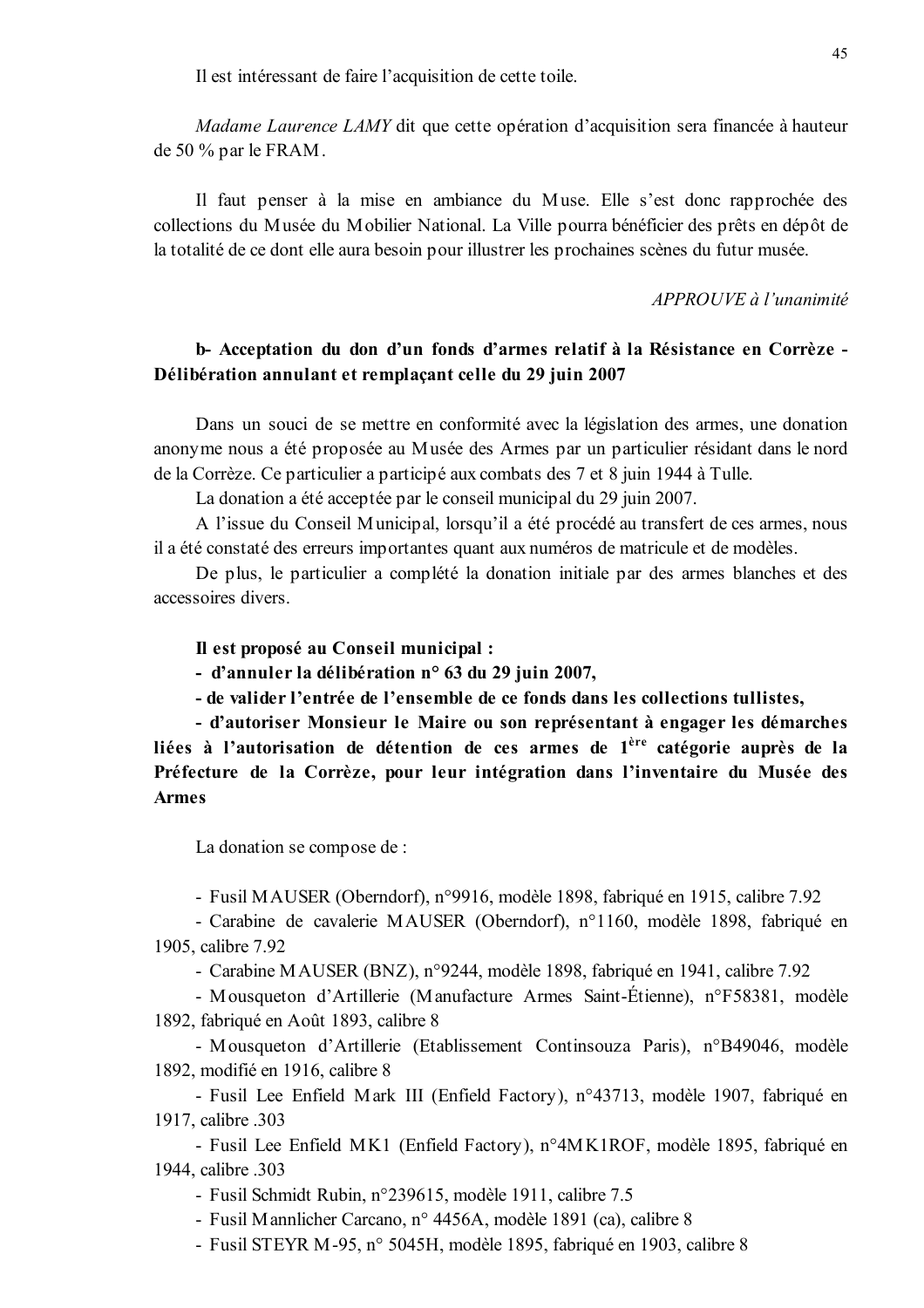- Fusil MAS 36 (Manufacture Armes Saint-Étienne), n° J18075, modèle 1936, fabriqué en mai 1940, calibre 7.5

- Fusil LEBEL BERTHIER (Manufacture Armes Saint-Étienne), n°77630, modèle 1886, fabriqué en 1891, modifié en 1893, calibre 8

- Baïonnette de MAS 36, n°Z5, modèle 1936

- Baïonnette de mousqueton (Manufacture Armes Saint-Étienne), n°D69961, modèle 1892, fabriqué à partir de 1914/15 avec son fourreau en acier

- Baïonnette Ersatz pour fusil Mauser 1898, modèle 1<sup>ère</sup> GM, avec son fourreau en acier

- Baïonnette de mousqueton, modèle 1892, fabriqué à partir de 1914/15

- Baïonnette de fusil MAUSER, modèle 1898/05

- Baïonnette de carabine (E.u.F. Hörster), n°7356, modèle 1898, fabriqué en 1937 avec son fourreau en acier et un gousset porte baïonnette en cuir

- Baïonnette Lee Enfield MKII, n°4MKII, modèle 2de GM avec son fourreau en acier
- Baïonnette anglaise, n° VNS TRM I N5, modèle 2de GM
- Baïonnette anglaise,  $n^{\circ}M/158$ , modèle s.i
- Couteau de tranchée, modèle 1886 (ca)
- Trois chargeurs MK1 (Bren), modèle 1937, calibre .303
- Un chargeur AKM (Kalachnikov), modèle 1947, calibre 7.62
- Deux chargeurs de PM MAS 38, modèle 1938, calibre 7.65
- Un chargeur de MAT 49, modèle 1949, calibre 9
- Deux chargeurs de mousqueton à trois cartouches, modèle 1892, calibre 8

- Une bande rigide de 24 cartouches pour mitrailleuse Hotchkiss WW1 ou WW2, modèle 1914, calibre 8

- Deux boîtes de fausses balles MAT, modèle 1905-27
- Pièces d'un fusil mitrailleur BREN, modèle 1940, calibre 7.90
- Quatre crosses brutes et usinées de MAS 36, en hêtre
- Cinq fûts de MAS 36, en hêtre
- Fût avec embouchoir

APPROUVE à l'unanimité

#### c- Acceptation d'un don au Musée des Armes par l'APAT

Dans un souci de sauvegarde et de conservation du patrimoine de l'armement, l'APAT a constitué depuis 2000, une collection d'armes à feu de divers modèles.

Après la réalisation de ses inventaires, l'APAT a cédé, par donation, à la Ville de Tulle pour le musée des Armes, un fonds d'armes à feu, accessoires ou éléments de l<sup>ère</sup> catégorie présenté en séance du conseil municipal en mars 2006 (donation APAT 1), puis un second fonds en septembre 2006 (donation APAT 2).

Une troisième donation est proposée à la ville.

Il s'agit d'un fonds d'armes à feu exceptionnel constitué essentiellement de prototypes, d'accessoires type ébauches, outils, maillons (...) pour l'enrichissement des collections du musée et la mise en conformité de l'association avec la législation des armes et des munitions.

Liste de la donation APAT 3

Canon 20HS404 - Mark V - n°924 / 103881 - MAT ou anglais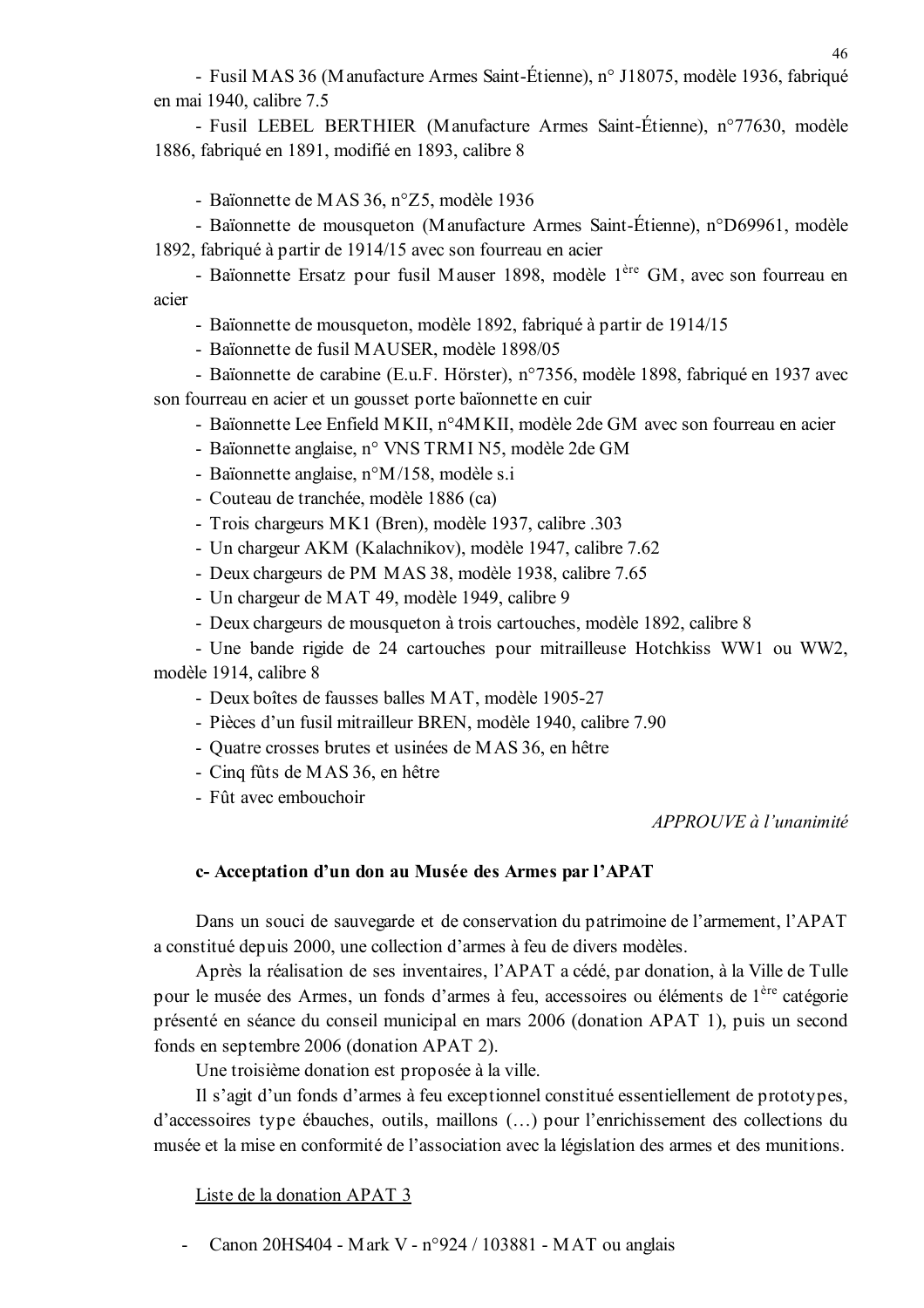- Canon 20HS404 M 522 (M3) n°222 MAT
- Mitrailleuse  $12.7 T56-03 MAC$
- Canon 693 issu de 2 boîtes de culasse de 621 AME ou EFAB
- Canon 20 613 Proto 1961 AME
- Canon 20613 Proto 1961 AME
- Canon 20M 621 Proto 1962 15 MAT
- Canon 20M 621 Proto 1962 n°28 MAT
- Canon 20M621 Proto 1962 20-1 MAT  $\mathbf{r}$
- Canon 20HS 820 FINABEL Proto 1965 (ca) n°2 AME
- Canon 20HS820 FINABEL Proto 1965 (ca) AME
- Canon 20HS820 FINABEL Proto 1965 (ca) AME  $\sim$
- Canon 20613 Proto 1961 n°7 AME
- Canon 20 Flack 1942 Fabrication allemande
- Mécanisme Mitrailleuse 7.92 Etude de 1950/60 MAC
- Double alimentation 20 621 Proto 1962 EFAB
- Lunette de visée 35 pour canon antiaérien Oerlickon 1980 (ca) Oerlickon
- Trousse de nettoyage CN25811  $\sim$
- Appareil de mesure de pression des gaz n°12 AME
- Tube 30 DEFA Type 541 678 MAT-01-1-° 1954 MAT
- Couloir souple M39 C9879-1 / B9612-1 1950 (ca) Nobles Engr.MFG & Co
- Boîtier de rampe avec génératrice (621) Essai 1965 EFAB MAT
- Réarmement électrique MG 151 71307 373 I Mauser
- Appareil de mesure de pression des gaz AME ou Châtellerault
- Tube 30 DEFA type 553 n° 30440-(00885)531-S1A MAT
- Tube 20 type 621 n° 879 MAT  $\sim$
- Tube 20 type 621 n° 1242 MAT
- Tube 20 s.i
- Maquette ergonomique de Lance Roquette longue portée sur affût Proto unique -1981 - EFAB
- Appareil de mesure des gaz n°32 AME
- Appareil de mesure des fonds de rayures pour les calibres 7.5, 7.62 et 9mm
- 97 maillons 30 x 113 M28ROS87G001-002 s.i
- 44 cartouches 30HSS inertes Lot 1-ATE 77 ATE (dans une caisse en bois)
- 472 maillons 20 MG 151 ROS 50 75 Manurhin (dans une caisse en bois)
- Mèche 3/4 pour percer les tubes en diamètre 65 mm
- 84 cartouches de manipulation inertes 01-EAB-93 dans une caisse en bois
- 20 cartouches de manipulation inertes 30HSS831A 33MR77F Manurhin
- 105 cartouches de manipulation inertes 20MG151 15MR80F Manurhin  $\sim$
- 114 cartouches de manipulation inertes 20MG151 15MR80F Manurhin
- Caisse en bois de cartouches de manipulation 20MG151 vide Manurhin
- Ebauche : support pièce de montage de canon mitrailleur de 20mm 1980 (ca) - $\sim$  . **MAT**
- Ebauche : support Berceau de canon 1983 MAT
- Ebauche: Fourche 1983 MAT  $\sim$
- Ebauche: support de brelage 1983 MAT  $\sim$
- Ebauche : deux prototypes de renvoi d'angle pour canon -1985 MAT  $\mathbf{r}$
- Ebauche : boîtier électronique pour corps de module 1986 GIAT-MAT
- Ebauche : boîtier électronique MAT  $\Box$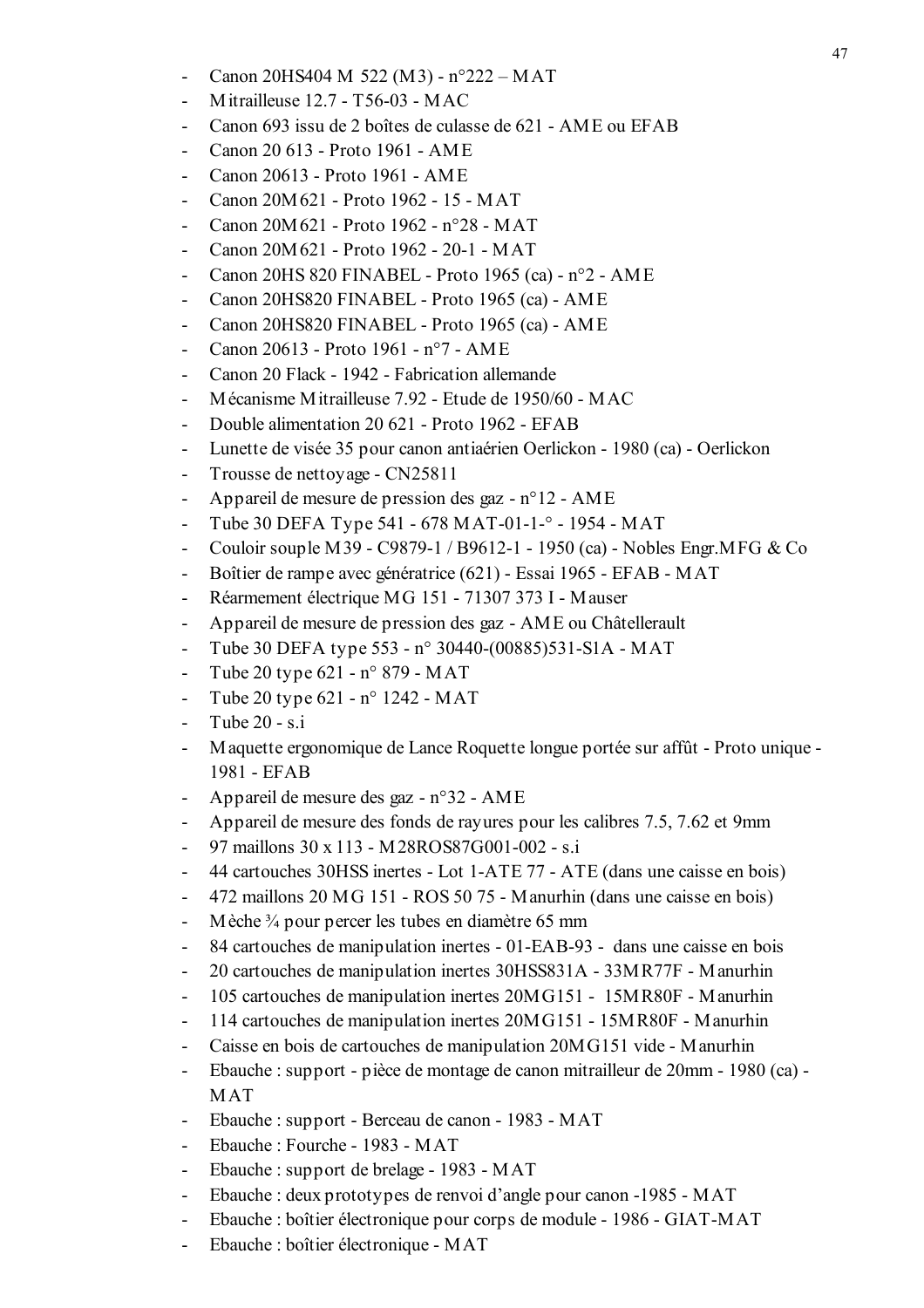- Embase tournante prête à usiner Proto s.i
- Ebauche : boîtier arrière du 25M811 et son couvercle 1986 MAT
- Ebauche : pièce de manoeuvre 24C Proto 1982
- Ebauche : pièce de prise de gaz forgée du canon de 30 550 1985 (ca)  $\sim$
- Ebauche : pièce forgée type verrou pour montage MG 151 1985 (ca)
- Ebauche : plancher du canon 20 693 charnière avant et charnière arrière de montage du boîtier 24C - 1985 (ca)
- Ebauche : corps de soupape 1980 (ca)
- Ebauche : plancher d'alimentation de mitrailleuse A 7.62 MAT
- Ebauche : pièce de montage 1988 MAT
- Ebauche : 2 blocs avant de Lance flamme portatif 1985 MAT  $\sim$
- Glissière du canon de 20693 MAT
- 5 crosses squelettes MAT 49 1949 MAT
- Outil : broche à aléser d'usinage de tube MAT
- Outil : alésoir de chambre de mitrailleuse Browning MAT
- Outils : 7 broches de rayage
- Outil : une broche de rayage MAT  $\sim$
- Plaque d'expédition de la Société USSI à MAT en laiton
- 4 maillons 30KGG Groslamber
- 10 maillons 30K701 1989 MAT
- 26 rondelles d'amortisseur ou ressort bague
- Montage pour canon de 20 HE 60-20 1975 (ca) Panhard  $\Delta \sim 10^4$
- Support et deux caisses de munitions pour hélicoptère
- Caisse à munitions pour montage arme 20 621
- Fraiseuse Bariquand 1889

Il est demandé au Conseil municipal :

- d'approuver cette donation,

- d'autoriser Monsieur le Maire ou son représentant à engager les démarches nécessaires relatives à la détention d'armes de 1<sup>ère</sup> catégorie,

- engager toutes les démarches administratives liées à cette donation.

APPROUVE à l'unanimité

### d - Acceptation du don d'un fusil anti-chars au Musée des Armes

Une donation anonyme a été proposée au Musée des Armes par un particulier résidant en Haute-Vienne

## Il s'agit d'un fusil anti-chars de fabrication britannique Boys MK1, Modèle 1936, de calibre .55 (14.3mm).

Désignée initialement sous l'appellation de *Stanchion Gun*, l'arme pris ensuite l'appellation de *Boys Rifle* en hommage au capitaine Boys, l'un de ses principaux concepteurs.

Ce fusil a appartenu à Jacques HELMSTETTER, adjudant FTP du maquis Hercule en Dordogne qui a participé à la libération de la Charente.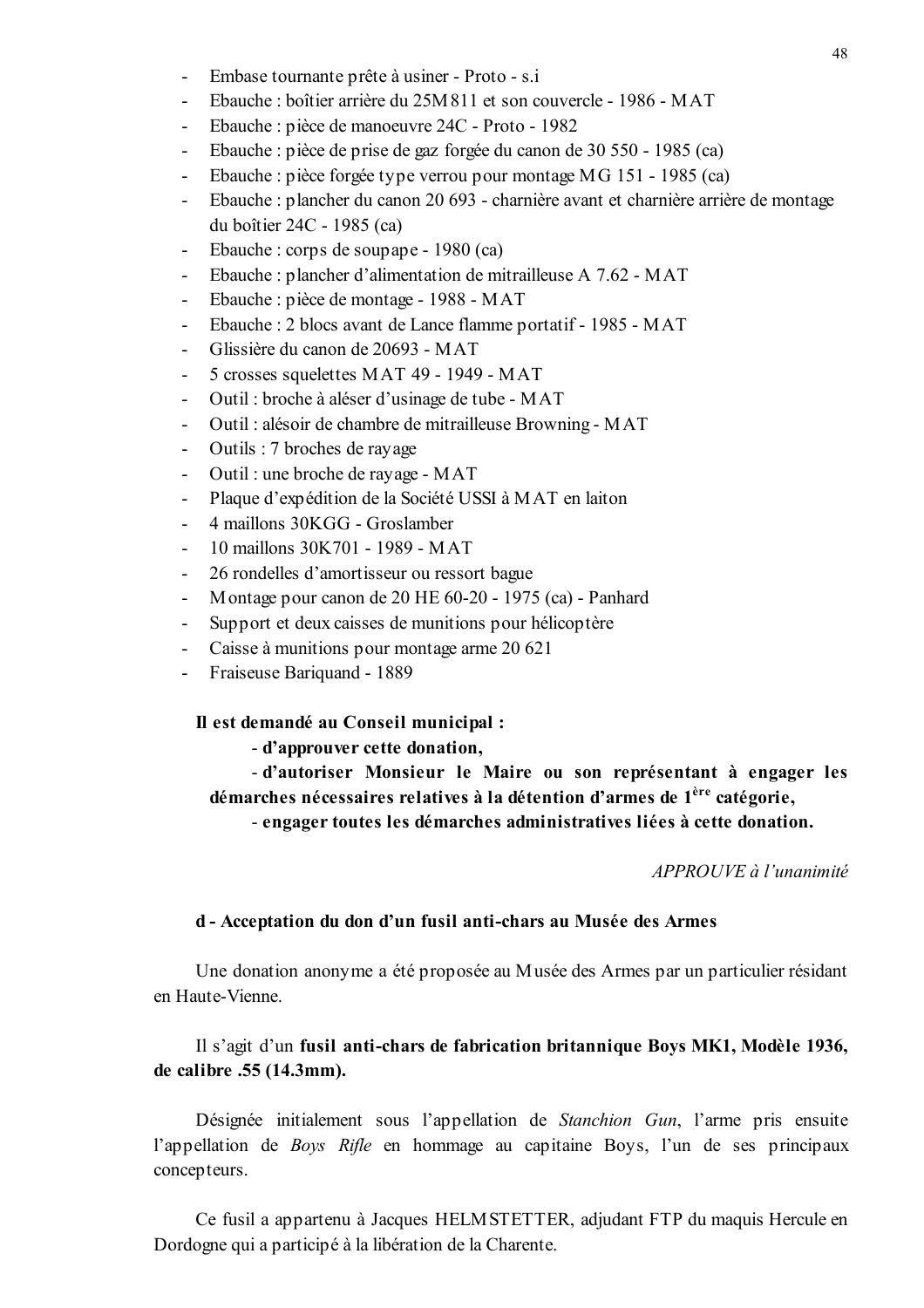Cette arme est devenue assez rare dans les collections privées et publiques.

## Il est demandé au Conseil municipal :

• de valider l'entrée de ce fusil dans les collections tullistes.

· d'autoriser Monsieur le Maire ou son représentant à engager les démarches liées à l'autorisation de détention de cette arme de l<sup>ère</sup> catégorie auprès de la Préfecture de la Corrèze, pour son intégration dans l'inventaire du Musée des Armes.

APPROUVE à l'unanimité

### e - Acceptation du don d'un pistolet MAUSER au Musée des Armes

Une donation anonyme a été proposée au Musée des Armes par un particulier, résidant en Corrèze

# Il s'agit d'un pistolet MAUSER (fabrication allemande), daté de 1912 modifié en 1916  $(1<sup>ère</sup> catégorie)$ , de calibre 9.

Ce modèle de pistolet fit l'objet d'un usage intensif au cours de la Première Guerre Mondiale. Monté sur sa crosse d'épaule, il constituait une arme se prêtant aux raids, nettoyages de tranchées et autres opérations similaires.

Avec sa lame de chargeur, sa cartouchière en cuir, son holster de ceinture et 3 étuis de munitions.

A appartenu à Gabriel CHATRAS (1901-1985) qui faisait partie des troupes d'occupation en Allemagne, en 1919.

## Il est demandé au Conseil municipal :

• de valider l'entrée de ce pistolet dans les collections tullistes,

• d'autoriser Monsieur le Maire ou son représentant à engager les démarches liées à l'autorisation de détention de cette arme de l<sup>ère</sup> catégorie auprès de la Préfecture de la Corrèze, pour son intégration dans l'inventaire du Musée des Armes.

APPROUVE à l'unanimité

## f - Acceptation du don d'un pistolet P.08 LUGER

Il s'agit d'un pistolet P. 08 LUGER, fabriqué par la DWM (Deutsche Waffen Munitionsfabriken) à Berlin, modèle 1908, de calibre 9mm parabellum.

Ce pistolet règlementaire a été adopté par l'armée allemande, la Reichwehr, pour remplacer les révolvers modèles 1879 et 1883.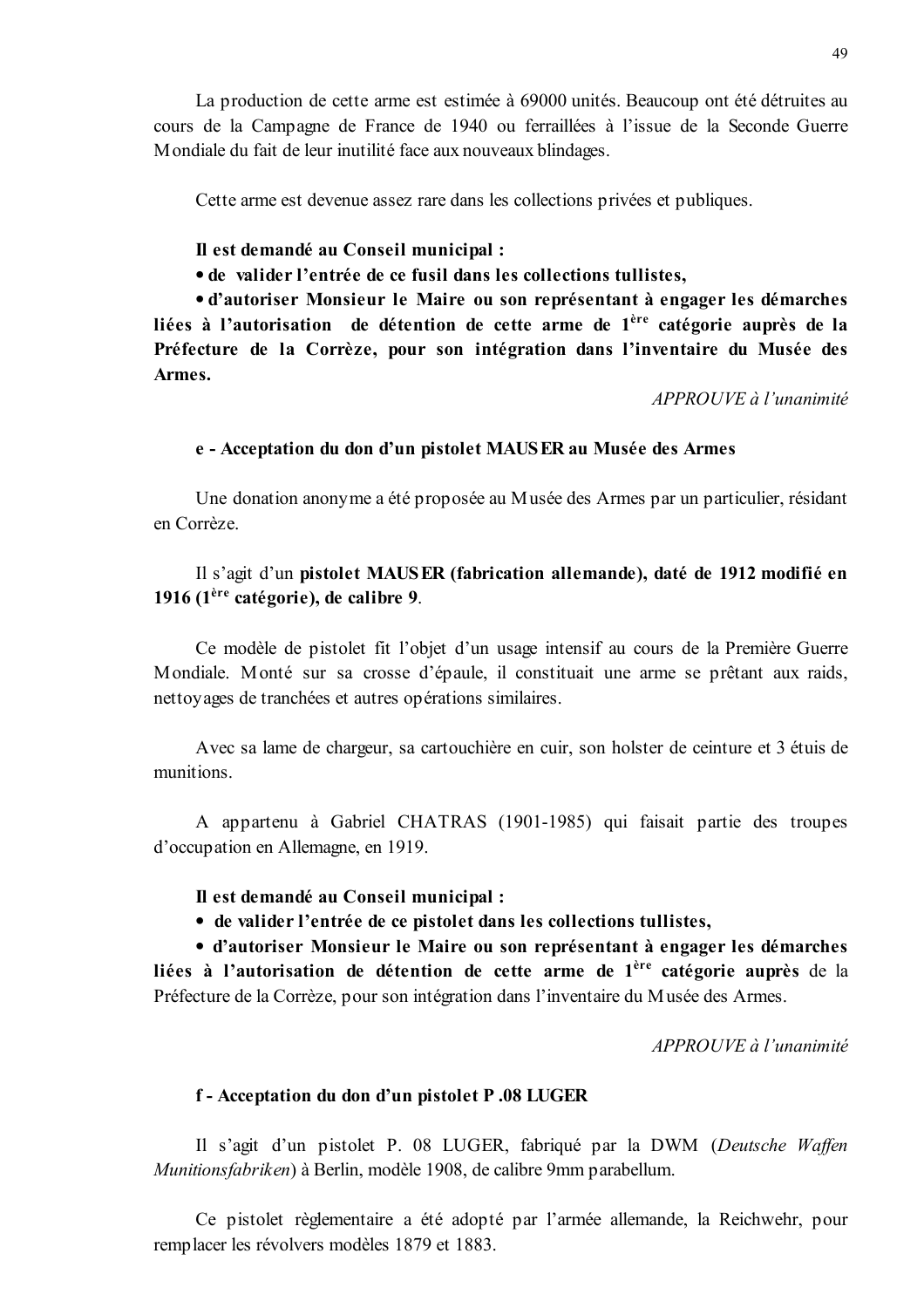Avec un étui de ceinture en cuir (non d'origine).

A appartenu à un ancien chef d'atelier de la Chaudronnerie à la Manufacture d'Armes de Tulle.

Il est demandé au Conseil municipal :

- de valider l'entrée de ce pistolet dans les collections tullistes,

- d'autoriser Monsieur le Maire ou son représentant à engager les démarches liées à l'autorisation de détention de cette arme de 1<sup>ère</sup> catégorie auprès de la Préfecture de la Corrèze pour son intégration dans l'inventaire du Musée des Armes. APPROUVE à l'unanimité

10- Valorisation d'un fonds ancien et précieux dans le cadre du Plan de Développement pour le Patrimoine Ecrit

a- Demandes de subventions à la Direction Régionale des Affaires Culturelles, à la Bibliothèque Nationale de France, à la Communauté de Communes Tulle Cœur de Corrèze au titre des crédits Leader +

*Monsieur Jean COMBASTEIL* dit que c'est la Communauté de Communes qui mobilise les crédits Leader +

Il précise que ce qui restera à la charge de la Ville sera, en fait, divisé entre la Ville et la Commune, la Communauté devant ensuite prendre en charge la Médiathèque.

APPROUVE à l'unanimité

# b- Approbation de conventions liant la Ville et la Bibliothèque Nationale de **France**

La Ville de Tulle conserve le fonds ancien et précieux le plus important de la Corrèze et, dans le cadre du Plan de Développement pour le Patrimoine Ecrit, elle propose de mettre en valeur ce fonds. Il convient de procéder au recrutement d'une personne pour le cataloguer.

Par ailleurs, ces ouvrages auront une place de choix dans la future médiathèque intercommunale permettant ainsi l'accessibilité au public.

Suite à une rencontre à Tulle le 26 octobre avec Madame Girard, directrice du département de la coopération de la Bibliothèque nationale de France, Marine Planche en charge du catalogue collectif, Lydie Valero de la DRAC Limousin, et Didier Bertholy pour « leader plus », le projet a pris forme et sera soutenu financièrement par la BNF (50 % du salaire du catalogueur), la DRAC (5 000 €) et Leader + (10 000 €).

Un projet pour Tulle

Les fonds conservés à Tulle sont répartis comme suit :

- Fonds précieux de la réserve  $(400 \text{ ex})$  à cataloguer
- Fonds du grand séminaire (5 400 ex) à expertiser et cataloguer selon valeur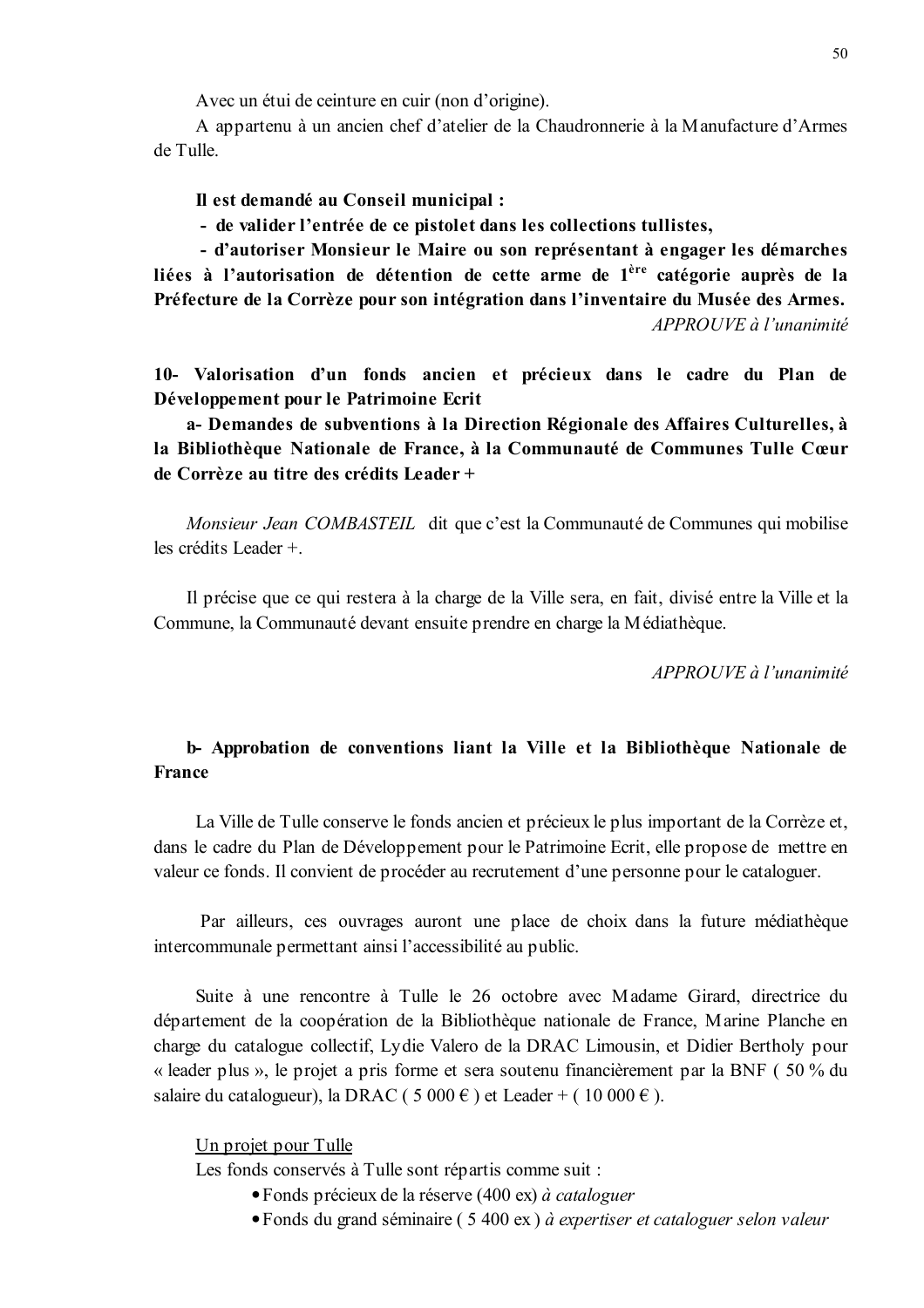• Fonds issus de différentes donations (NC) à expertiser et cataloguer selon valeur

• Fonds historique de la bibliothèque – fonds « Brunet » ( à chiffrer) fonds catalogué sur fiches papier manuscrites, à reprendre.

Il est nécessaire d'envisager :

- un CDD de 12 mois pour un assistant de conservation spécialisé, couvrant l'année 2008 afin de cataloguer ces fonds, de superviser le dépoussiérage et d'organiser ces collections en vue du déménagement.

- d'organiser le dépoussiérage et la restauration sommaire des volumes traités par un agent catégorie C de la Ville de Tulle mis à disposition 6 heures par semaine. Une formation d'une demi-journée peut être organisée à Limoges à l'atelier de restauration de la BFM.

- d'expertiser une partie de ces fonds (un stagiaire de l'école des Chartes, mis en lien avec le directeur des archives départementales, pourrait assurer ce travail).

Budget prévisionnel :

Dépenses :

| • Salaire du poste d'assistant de conservation sur 1 an : |            | 26 755,88 €      |
|-----------------------------------------------------------|------------|------------------|
| · Matériel d'entretien et de conservation aux normes :    | 3 021 €    |                  |
| • M is e à disposition d'un agent d'entretien             | 4 316,88 € |                  |
| • 20% d'un plein temps (Assistant de conservation)        |            | 5 3 5 1 €        |
| pour superviser le projet                                 |            |                  |
|                                                           | Total:     | 39 444,76 €      |
| Recettes:                                                 |            |                  |
| • prise en charge 50 % du coût du salaire de l'assistant  |            |                  |
| de conservation recruté pour un an par la BNF             |            | 13 377,94 €      |
| $\bullet$ subvention « Leader + »                         |            | 10 000 $\in$ TTC |
| • Ville de Tulle                                          |            | 11 066,82 €      |
| $\bullet$ DRAC                                            |            | 5 000            |
| €                                                         |            |                  |
|                                                           | Total:     | 39 444,76 €      |
| *matériel d'entretien et de conservation aux normes :     |            |                  |
| · Boîtes de conservation :                                |            |                  |
|                                                           |            |                  |
|                                                           |            |                  |
|                                                           |            |                  |
| · Boîtes couvercles transparents                          |            |                  |
|                                                           |            |                  |
|                                                           |            |                  |
|                                                           |            |                  |
| • Papier chanvre intercalaire250                          |            |                  |
| • Pochettes papier permanent350                           |            |                  |
|                                                           |            |                  |
|                                                           |            |                  |
|                                                           |            |                  |
|                                                           |            |                  |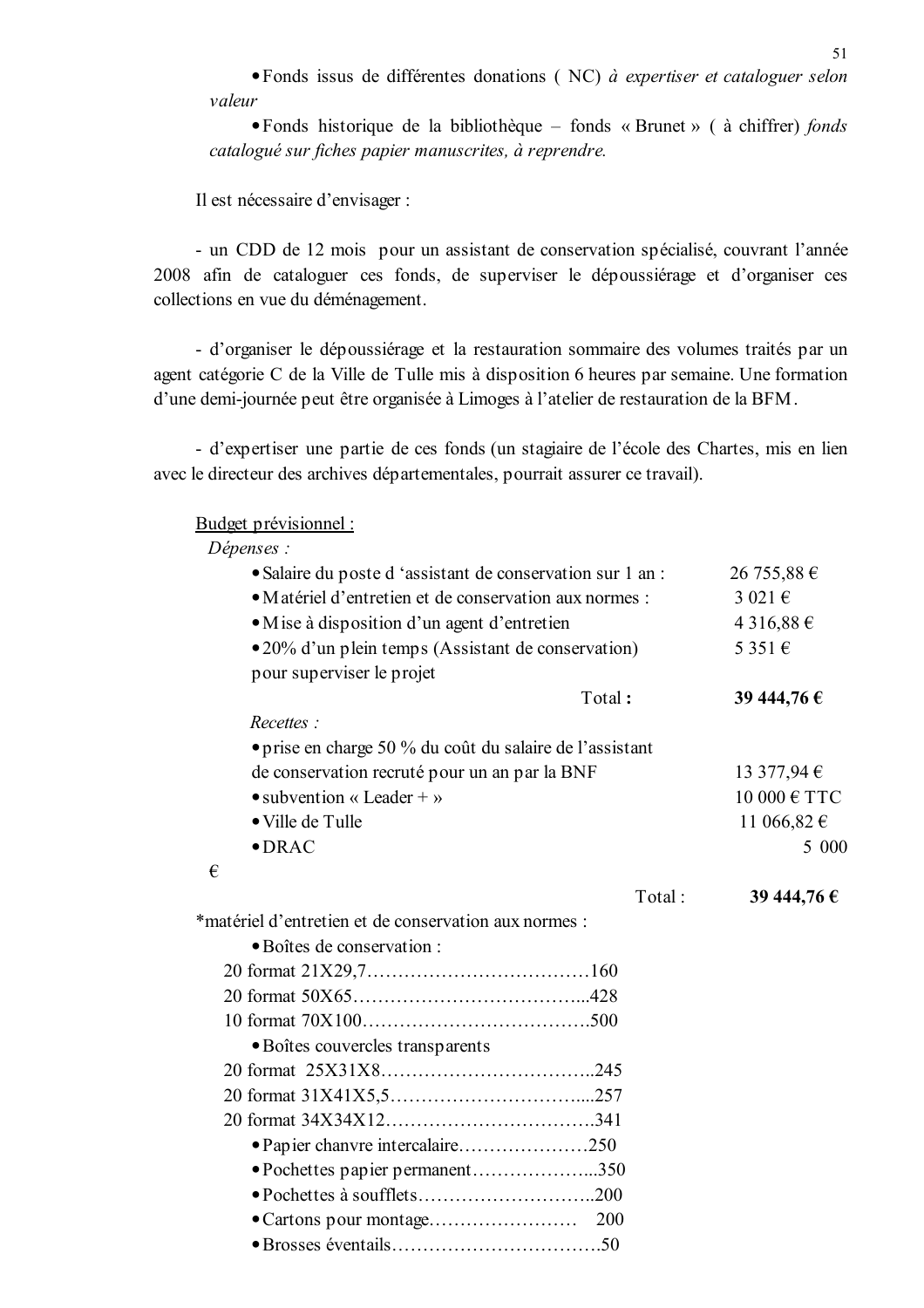| Total: $3\,021\epsilon$ HT |
|----------------------------|

Il est proposé au Conseil municipal :

- de solliciter des subventions de la BNF, de la DRAC, de la Communauté de Communes Tulle et Cœur de Corrèze au titre des crédits Leader + pour financer cette action et d'autoriser Monsieur le Maire ou son représentant à entreprendre les démarches afférentes et à signer tout document à intervenir - d'approuver les conventions ci-annexées à intervenir avec la BNF dans le cadre de cette action et d'autoriser Monsieur le Maire ou son représentant à les signer.

APPROUVE à l'unanimité

#### c - Création d'un poste d'assistant de conservation

La Ville de Tulle conserve le fonds ancien et précieux le plus important de la Corrèze.

Elle souhaite, dans le cadre du Plan de Développement pour le Patrimoine Ecrit, mettre en valeur ce fonds qui aura une place de choix au sein de la médiathèque intercommunale prochainement réalisée.

Afin de procéder à cette action, un agent sera recruté début 2008 en vue de cataloguer ce fonds sur un contrat à durée déterminée de 12 mois sur un poste d'assistant de conservation du patrimoine et des bibliothèques de deuxième classe.

#### Il est demandé au Conseil municipal de créer :

#### $\hat{a}$  compter du 1<sup>er</sup> janvier 2008 :

- un poste d'assistant de conservation du patrimoine et des bibliothèques de deuxième classe non titulaire.

APPROUVE à l'unanimité

# 11- Inscription de membres de l'association « Les Enfants de Tulle » au Conservatoire à Rayonnement Départemental

## a- Approbation d'une convention liant la Ville et l'association « Les Enfants de Tulle »

La Ville de Tulle, soucieuse de soutenir la vie associative et d'encourager la pratique musicale dans toutes ses dimensions, reconnaît dans la Société Les enfants de Tulle, un partenaire important dans la mise en oeuvre de ses objectifs. Le caractère populaire de cette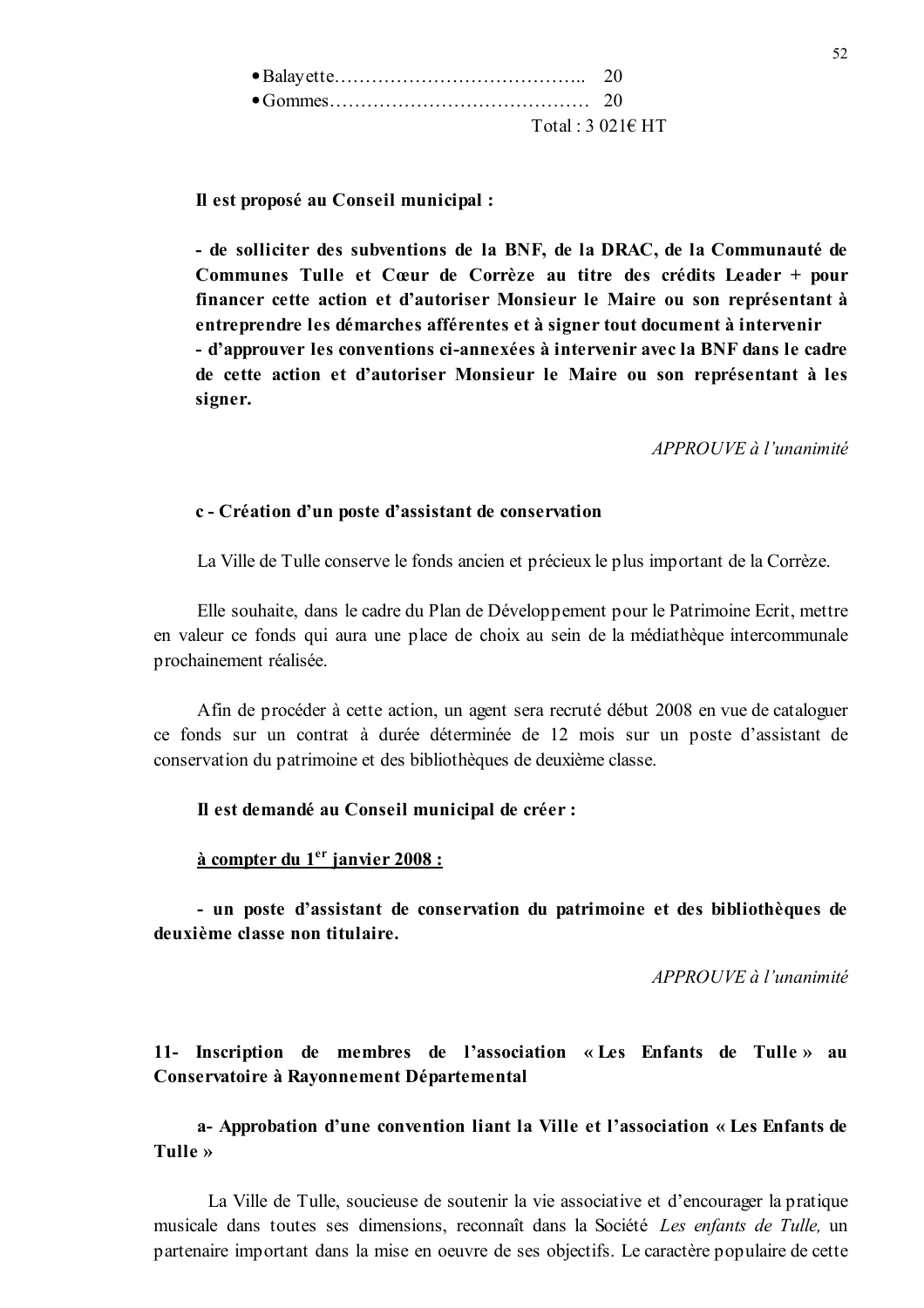association, ses interventions dans l'animation de la vie locale ainsi que sa dimension historique et son rôle de représentant de la cité ont conduit la Ville de Tulle, en concertation avec le Conservatoire à Rayonnement Départemental à proposer une nouvelle convention à la dite Société pour concrétiser leur collaboration réciproque.

La Société Musicale Les Enfants de Tulle, association régie par la Loi de 1901, est constituée d'un orchestre d'harmonie civil et amateur, de fondation très ancienne. Elle a pour vocation d'accueillir les musiciens amateurs de la Ville et de ses environs. Son programme musical est par nature éclectique et le plus large possible.

Elle a pour mission :

- La participation aux manifestations commémoratives de la ville de Tulle,

- L'animation de plein air.

- La participation à la vie culturelle de la Ville de Tulle et de ses environs.

Les musiciens se produisent à titre gratuit et s'engagent à participer régulièrement aux activités de la Société.

# Il est proposé au Conseil municipal d'approuver la convention liant la Ville et la Société Musicale Les Enfants de Tulle ci-annexée et d'autoriser Monsieur le Maire ou son représentant à la signer.

Monsieur François RABIER dit que ce rapprochement entre le Conservatoire à Rayonnement Départemental et l'harmonie est une très bonne chose.

APPROUVE à l'unanimité

# b- Modification de la délibération du 29 juin 2007 afférente à la fixation des tarifs du CRD

Une tarification particulière sera appliquée pour les élèves étant par ailleurs membres de la Société Musicale des Enfants de Tulle conformément aux termes de la convention susmentionnée liant la Ville et cette association approuvée par le Conseil municipal en date du 13 Décembre 2007 (article 3).

Il est précisé que cette délibération modifie celle du 29 Juin 2007 afférente à la fixation des tarifs du Conservatoire à Rayonnement Départemental.

Cette nouvelle disposition d'applique à compter de la rentrée 2007.

 $APPROUVE \d{d} l'unanimit \d{e}$ 

## **AFFAIRES CULTURELLES -**

## Rapporteur: Monsieur DIEDERICHS

12- Demande de subvention à la Direction Régionale des Affaires Culturelles du Limousin pour l'année 2008 relative au Pôle Accordéons/Armes au titre des expositions temporaires et des animations, des acquisitions et des restaurations d'oeuvres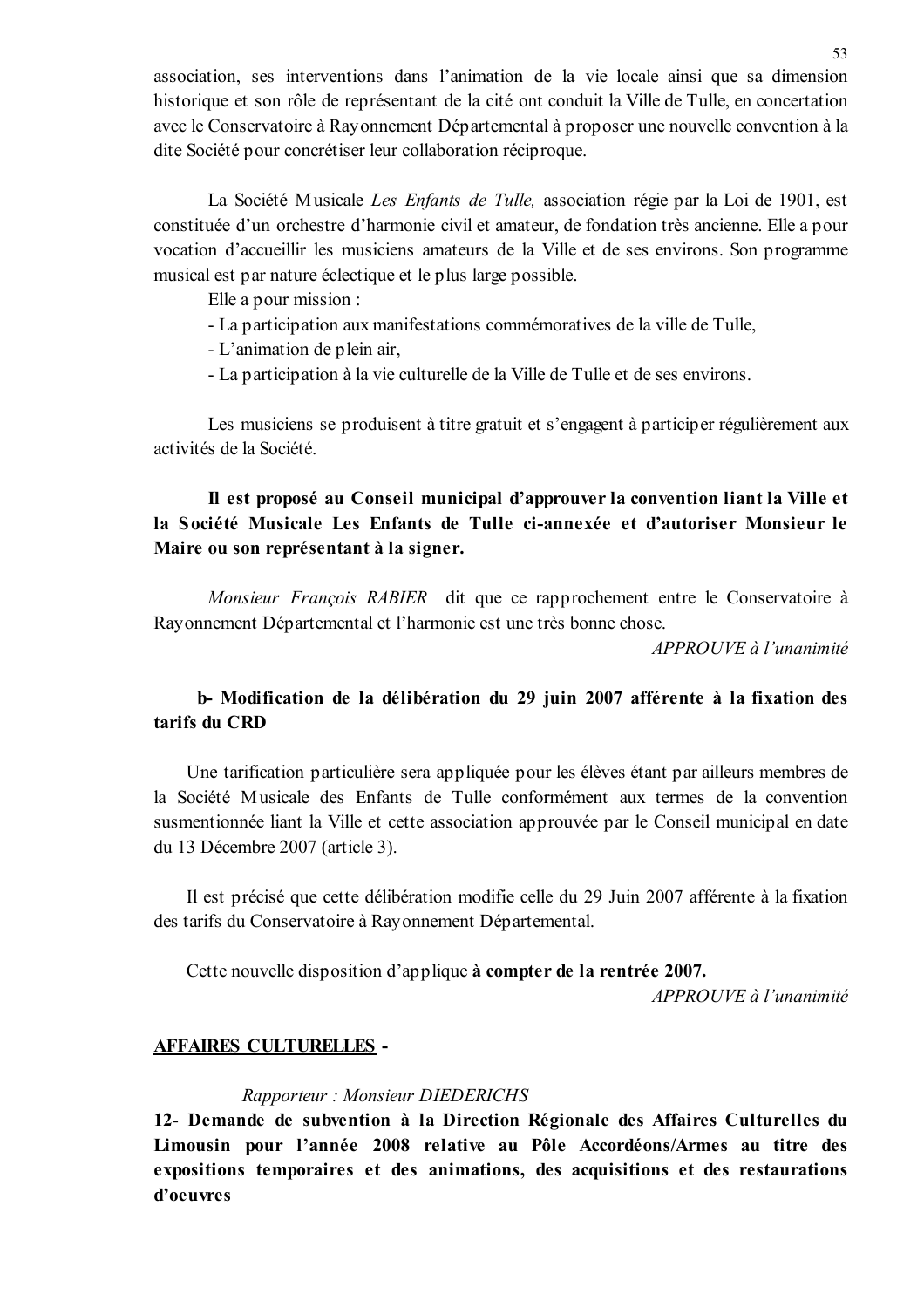Il est proposé au Conseil municipal de solliciter, au titre de l'année 2008, pour le Pôle Accordéons/Armes, auprès de la Direction Régionale des Affaires Culturelles du Limousin, des subventions les plus élevées possible pour :

- l'organisation des expositions temporaires,
- les actions d'animation et de promotion de la structure muséale,
- les acquisitions d'œuvres,
- les restaurations d'œuvres

 $APPROUVE$  à l'unanimité

#### **ENVIRONNEMENT -**

#### Rapporteur: Monsieur Philippe BERNIS

# 13- Approbation de la convention de fourrière animale liant la Ville et la SPA pour l'année 2008

La convention entre la Ville et la SPA arrive à échéance le 31 décembre 2007. Il est proposé d'établir une nouvelle convention pour une durée d'un an.

## Il est proposé au Conseil municipal d'approuver la convention et d'autoriser Monsieur le Maire ou son représentant à signer ce document.

Monsieur Philippe BERNIS dit que la Ville utilise assez souvent les services de la fourrière de la SPA de Tulle

Il convient donc d'approuver la convention afférente pour l'année 2008. Il y a une augmentation de 3 centimes d'euro par habitant pour l'année 2008. Le montant de la redevance est donc fixé à 6 340,65 €.

Il rappelle que cette convention permet de disposer d'une place en permanence à la fourrière animale pour y amener principalement des chiens qui seraient trouvés sur la voie publique.

Elle permet aussi, dans le cadre de l'opération de stérilisation des chats errants, de les faire prendre en charge par la SPA et ce jusqu'à 20 chats. La Ville paie à compter du 21<sup>ème</sup> chat les frais de vétérinaire

 $APPROUVE$  à l'unanimité

#### **DENOMINATION DE VOIE -**

#### Rapporteur: Philippe BERNIS

# 14- Dénomination de la voie située entre la rue de la Pascalette et la rue de Louradour

Il est proposé au Conseil municipal de dénommer « rue de l'Arpaillant » la voie située entre la rue de la Pascalette et la rue de Louradour.

Cette voie dessert des propriétés bâties ainsi que des terrains non bâtis.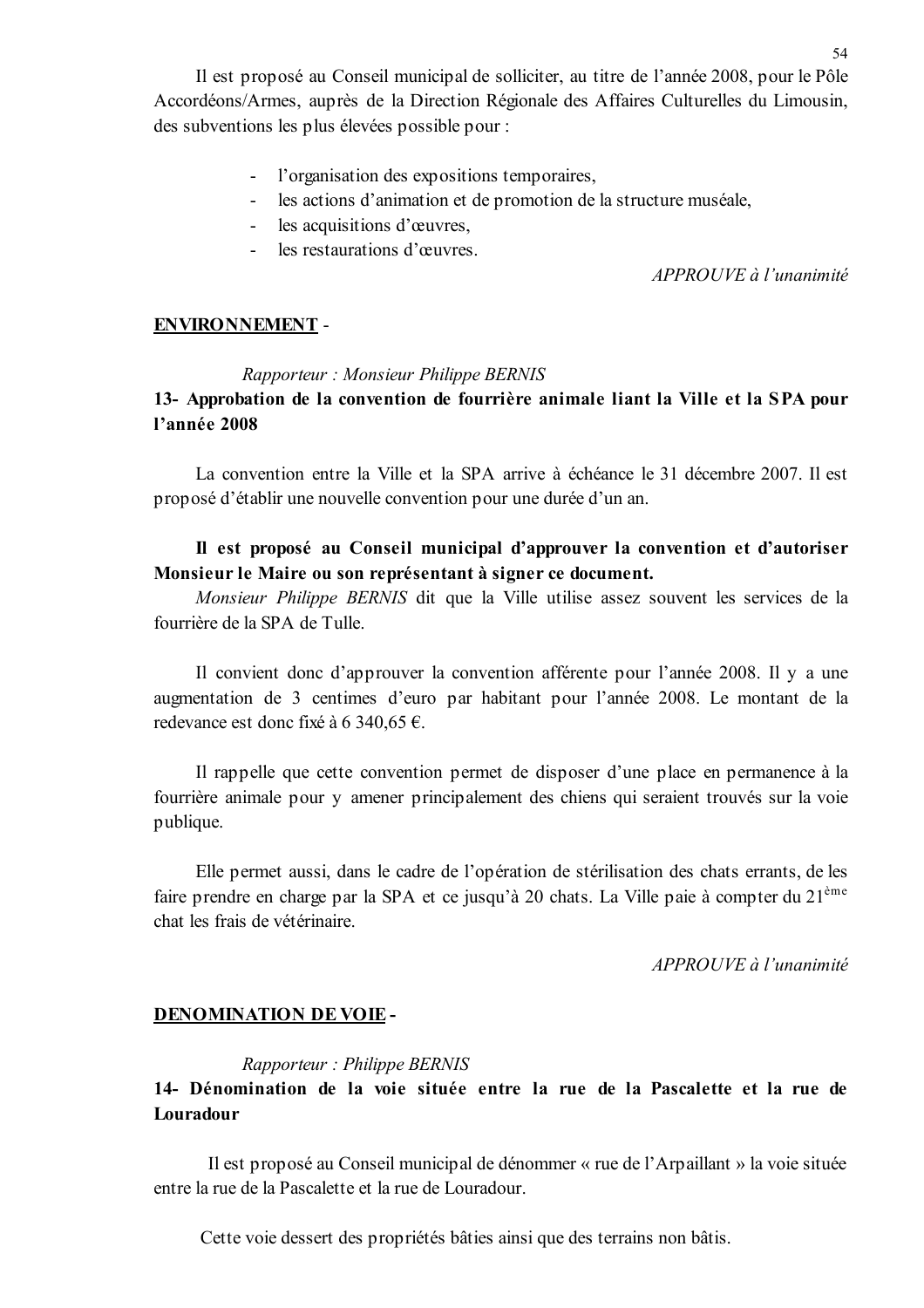Le service GODP a effectué une consultation auprès des riverains concernés.

Sur huit riverains consultés (de propriétés bâties), sept d'entre eux ont fait savoir aux services municipaux qu'ils souhaiteraient comme appellation « rue de l'Arpaillant ».

 $APPROIIVF \d{d} l'unanimit\acute{e}$ 

#### **URBANISME-**

Rapporteur : Jean COMBASTEIL 15- Cessions - Acquisition

## a- Cession de garages situés en sous-sol d'immeubles HLM - Délibération annulant et remplaçant celle du 30 mars 2007

Le Conseil municipal du 30 mars 2007 a délibéré sur la cession de 182 garages municipaux au profit de l'OPHLM de Tulle.

Dans le cadre des recherches d'origine de propriété nécessaires à l'élaboration de l'acte il s'avère que les sites de PSR, PSL de Virevialle ne sont pas propriétés notarié. communales.

En conséquence, il convient :

- d'annuler la délibération du 30 mars 2007.
	- de céder à l'OPHLM les garages situés en sous-sol des immeubles HLM suivants :
		- avenue Raymond Poincaré
		- avenue Alsace Lorraine
		- la Passerelle

Cette cession se fera donc au prix de 233 200 €.

Les frais d'acte seront à la charge de l'acquéreur.

Il est proposé au Conseil municipal :

- d'annuler la délibération n°46 du 30 mars 2007

- de se prononcer sur la cession des garages sis en sous-sol des immeubles susmentionnés

- d'autoriser Monsieur le Maire ou son représentant à entreprendre les démarches afférentes et à signer tout document à intervenir.

APPROUVE à l'unanimité Monsieur Christian PRADAYROL ne participant ni à la discussion, ni au vote

#### b- Cession de deux pavillons au Rodarel

L'école de Gendarmerie a restitué à la commune deux pavillons de type 5 situés 8 impasse des Mimosas et 5 impasse des Tulipes. La Ville de Tulle a décidé de vendre lesdits pavillons au prix de 95 000  $\epsilon$  hors frais d'acte.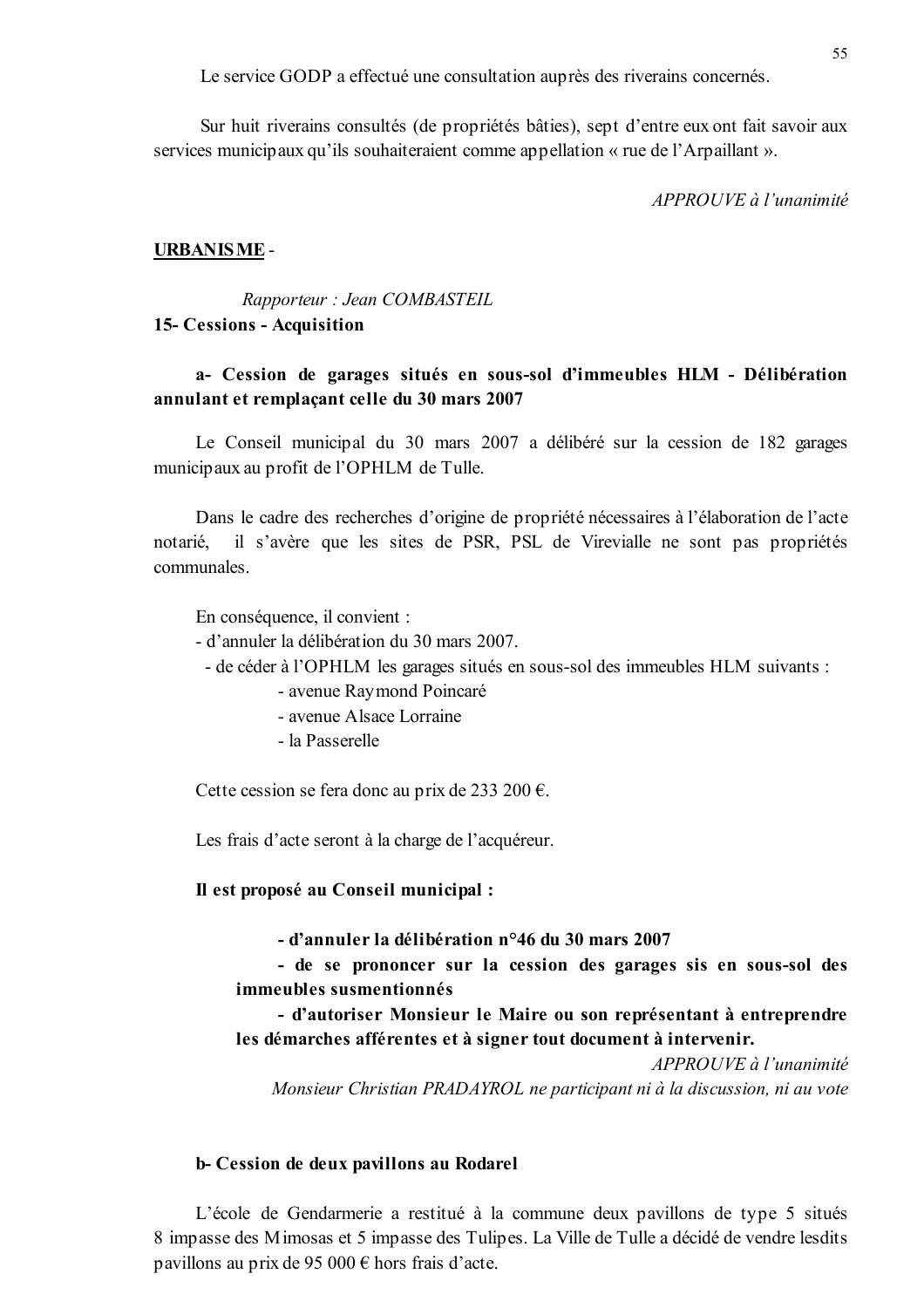10 personnes ont participé aux visites des pavillons qui ont eu lieu les mercredis 10 octobre et 14 novembre 2007

La commission d'attribution des pavillons du Rodarel s'est réunie le 21 novembre 2007

Elle a attribué les pavillons comme suit :

- à Monsieur Jérôme VOLPOET un pavillon de type 5 situé 8, impasse des Mimosas au prix de 105 000 €

- à Madame Hélène VALAT un pavillon de type 5 situé 5, impasse des Tulipes au prix de 105 000  $\epsilon$ 

Les frais d'acte seront à la charge de l'acquéreur.

Il est proposé au Conseil municipal de se prononcer sur cette cession et d'autoriser Monsieur le Maire ou son représentant à entreprendre toutes les démarches afférentes et à signer tout document à intervenir.

> $APPROUVE \d{d} l'unanimit \d{e}$ Monsieur Christian PRADAYROL ne participant ni à la discussion, ni au vote

#### c- Acquisition d'un terrain sis Impasse de l'Ermitage

Monsieur Michel MAUGEIN souhaite céder gracieusement à la Ville de Tulle une portion d'un terrain cadastré AR N° 204 correspondant à un talus situé Impasse de l'Ermitage.

Cette acquisition permettra ainsi à la commune de Tulle d'entretenir ledit talus qui soutient la voie de l'Impasse de l'Ermitage.

#### Il est proposé au Conseil municipal :

d'acquérir gratuitement cette portion de terrain

d'autoriser Monsieur le Maire ou son représentant à entreprendre toutes les démarches afférentes et à signer tous les documents à intervenir.

Les frais d'acte et d'arpentage seront à la charge de la commune.

 $APPROUVE$  à l'unanimité Monsieur Christian PRADAYROL ne participant ni à la discussion, ni au vote

# d- Acquisition d'une parcelle de terrain sise à Sartelon - Délibération annulant et remplaçant la délibération n°42c du 29 septembre 2003

Dans le cadre de l'aménagement du Chemin de Sartelon la commune de Tulle a dû acquérir différentes portions de terrain dont une appartenant à Monsieur Maurice **FAUGERES.**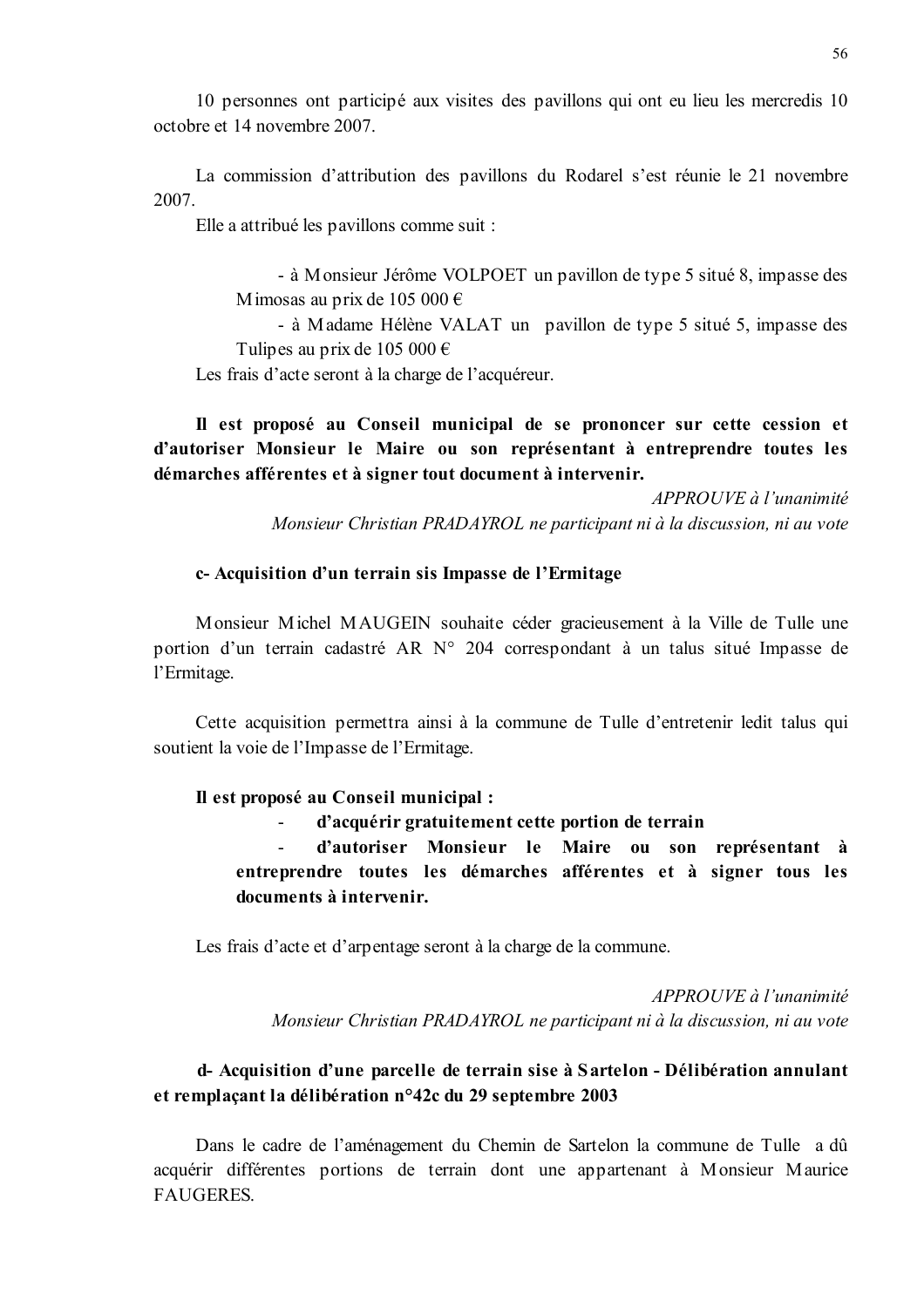Les travaux d'élargissement de la voie ont nécessité l'utilisation d'une superficie du terrain de Monsieur FAUGERES inférieure à celle prévue dans le projet initial (321m<sup>2</sup>).

En conséquence la superficie du terrain est ramenée à 152 m<sup>2</sup> au prix de 5 € le m<sup>2</sup> soit un prix total de 760  $\epsilon$ .

#### Il est proposé au conseil municipal :

- d'annuler la délibération n°42c du 29 septembre 2003
- d'acquérir la portion de terrain appartenant à Monsieur Maurice FAUGERES au prix de 760  $\epsilon$
- d'autoriser Monsieur le Maire à entreprendre toutes les démarches s'y  $\omega_{\rm{max}}$ rapportant et à signer tout document à intervenir.

Les frais d'acte et d'arpentage seront à la charge de la commune.

APPROUVE à l'unanimité Monsieur Christian PRADAYROL ne participant ni à la discussion, ni au  $v \alpha t e$ 

#### **TRAVAUX -**

Rapporteur : Jean COMBASTEIL

#### 16- Demandes de subventions au Département

a- pour les investissements communaux dans les écoles publiques du 1<sup>er</sup> degré au titre de la programmation 2008

## 1- Ecole maternelle de Virevialle - Remplacement des fenêtres - 2<sup>ème</sup> tranche

L'ensemble des menuiseries extérieures des classes et salles d'activités, de vie et de repos de l'école maternelle de Virevialle sont très anciennes.

Les fenêtres et portes-fenêtres ont une stabilité aléatoire et les ouvrants de celles-ci sont de type « à guillotine ». Il a été décidé de continuer à les remplacer par des fenêtres modernes.

Ces nouvelles baies en aluminium, à rupture de pont thermique et équipées de vitrage isolant permettront ainsi une très haute amélioration de la sécurité des classes et un meilleur confort pour les enfants.

Les travaux comprendront la dépose des existants avec leur évacuation et la pose de fenêtres neuves

Le montant des travaux s'élève à  $63.000 \in T.T.C.$ 2- Ecole de la Croix de Bar - Remaniage de la couverture

L'école de la Croix de Bar est un établissement construit au début du 20<sup>ème</sup> siècle.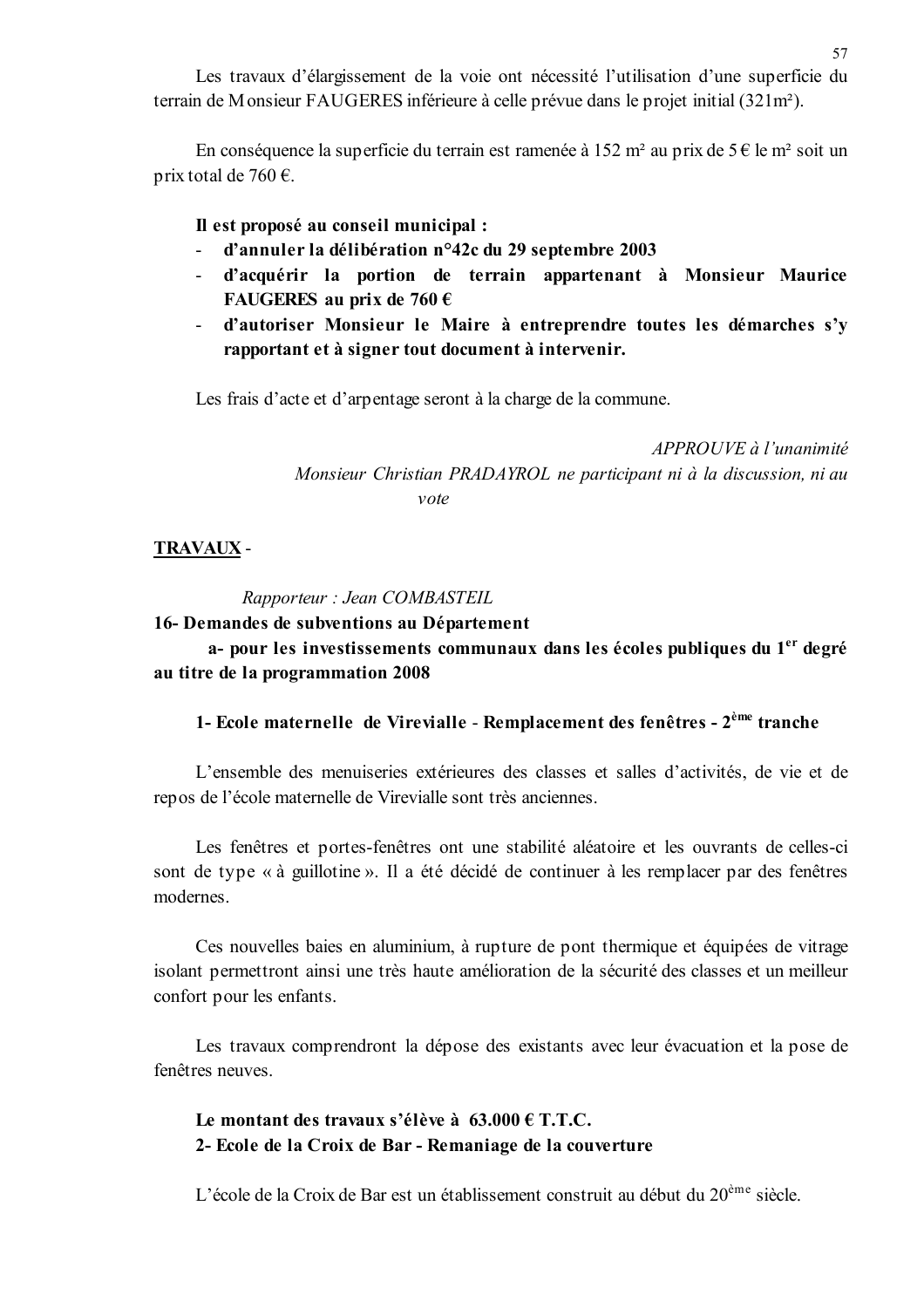Cet ensemble est couvert en ardoises et doit subir un remaniage complet, afin de mettre en sécurité l'établissement et éviter des accidents dans la cour de récréation

La zinguerie est complètement détachée et s'envole lors de vents violents; les clous des ardoises sont complètements rouillés et cassants et nombre d'entre elles glissent dans les gouttières et chutent même dans la cour de récréation.

Les travaux comprendraient :

- la mise en place d'échafaudages pour la sécurité.
- la dépose complète de la couverture, zinguerie et supports.
- la pose des voliges traitées.
- la mise en œuvre d'ardoises neuves pour respecter l'existant.
- la réalisation complète des zincs et entourage divers.
- la reprise complète des avant toits.
- la réfection des fenêtres de toit

## Le montant des travaux s'élève à 105 000€ T.T.C.

## 3- Ecole de Turgot maternelle - Remaniage de la couverture

L'école Maternelle de Turgot est un établissement construit au début des années 50.

Cet ensemble est couvert en ardoises et doit subir un remaniage complet, afin de mettre en sécurité l'établissement et d'éviter des désordres importants à l'intérieur des locaux.

La zinguerie est complètement détachée et s'envole lors de vents violents ; les clous des ardoises sont complètements rouillés et cassants, et nombre d'entre elles glissent dans les gouttières et chutent même sur la voie publique.

Les travaux comprendraient :

- la mise en place d'échafaudages pour la sécurité.
- la dépose complète de la couverture, zinguerie et supports.
- la pose des voliges traitées.
- la mise en œuvre d'ardoises neuves pour respecter l'existant.
- la réalisation complète des zincs et entourage divers.
- la reprise complète des avant-toits.
- la réfection des fenêtres de toit

Le montant des travaux s'élève à 235 000 € T.T.C.

APPROUVE à l'unanimité

# b - pour la réalisation de travaux sur les voies communales et chemins ruraux au titre de la programmation 2008

L'accroissement de la circulation, conjuguée à des conditions hivernales parfois rudes, entraîne des dégradations importantes sur certains secteurs de la voirie rurale de TULLE.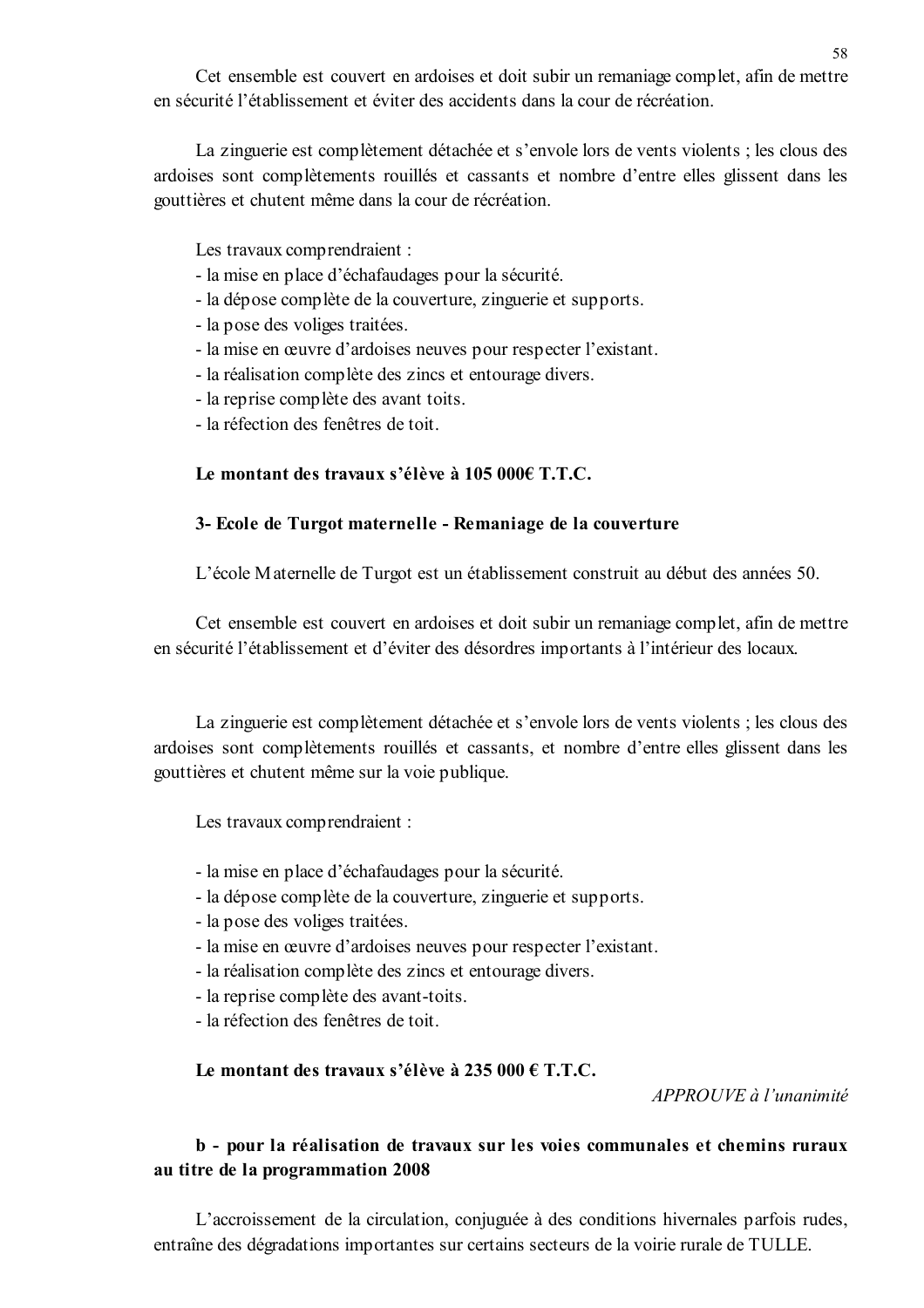Il est envisagé de poursuivre en 2008 un programme de réfection et de renforcement de ces voiries communales. C'est pourquoi la Ville de TULLE sollicite l'attribution de subventions visant à accompagner ce programme concernant les secteurs suivants :

 $\Rightarrow$  Chemin du Petit Mirat

 $\Rightarrow$  Chemin du Grand M irat

 $\Rightarrow$  Allée du Bois Manger

 $\Rightarrow$  Chemin du Pont de la Pierre (partie basse)

pour un montant de  $126.000 \in H.T$ .

Il est demandé au Conseil Municipal :

- de solliciter du Conseil Général une subvention aussi élevée que possible au titre de la programmation 2008 pour la réalisation de travaux sur les voies communales et chemins ruraux en vue du financement de ces opérations

- d'autoriser Monsieur le Maire ou son représentant à entreprendre les démarches afférentes et à signer tout document à intervenir.

 $APPROIIVE$  à l'unanimité

c- pour le programme de travaux d'assainissement visant à mettre les équipements municipaux en conformité avec la Directive Européenne sur les Eaux Résiduaires Urbaines

Dans le cadre de la Directive Européenne sur les Eaux Résiduaires Urbaines du 30.12.2006, la Ville de Tulle, suite à un diagnostic de son système d'assainissement, doit réaliser des travaux afin d'éliminer les rejets directs d'eaux usées en milieu naturel.

A cet effet, la Ville de Tulle a construit un planning de travaux s'étalant sur 2008 à 2012 dans le but de répondre aux exigences de la DERU.

Il est demandé au Conseil municipal de solliciter une aide financière du Conseil Général la plus élevée possible pour mener à bien ces travaux et d'autoriser Monsieur le Maire à entreprendre les démarches afférentes.

APPROUVE à l'unanimité

17- Approbation de l'avenant n°7 au lot n°1 du marché d'exploitation des installations thermiques des bâtiments communaux de la Ville de Tulle à intervenir avec Elyo Suez

Le présent avenant concerne l'ancienne école de Roussolles.

Etant donné que la Ville de TULLE a vendu le bâtiment de l'ancienne école de Roussolles à la P.E.P., il est donc nécessaire de supprimer l'installation de cette ancienne école du contrat d'exploitation de chauffage dévolu à ELYO-SUEZ.

Cette prestation comprendra: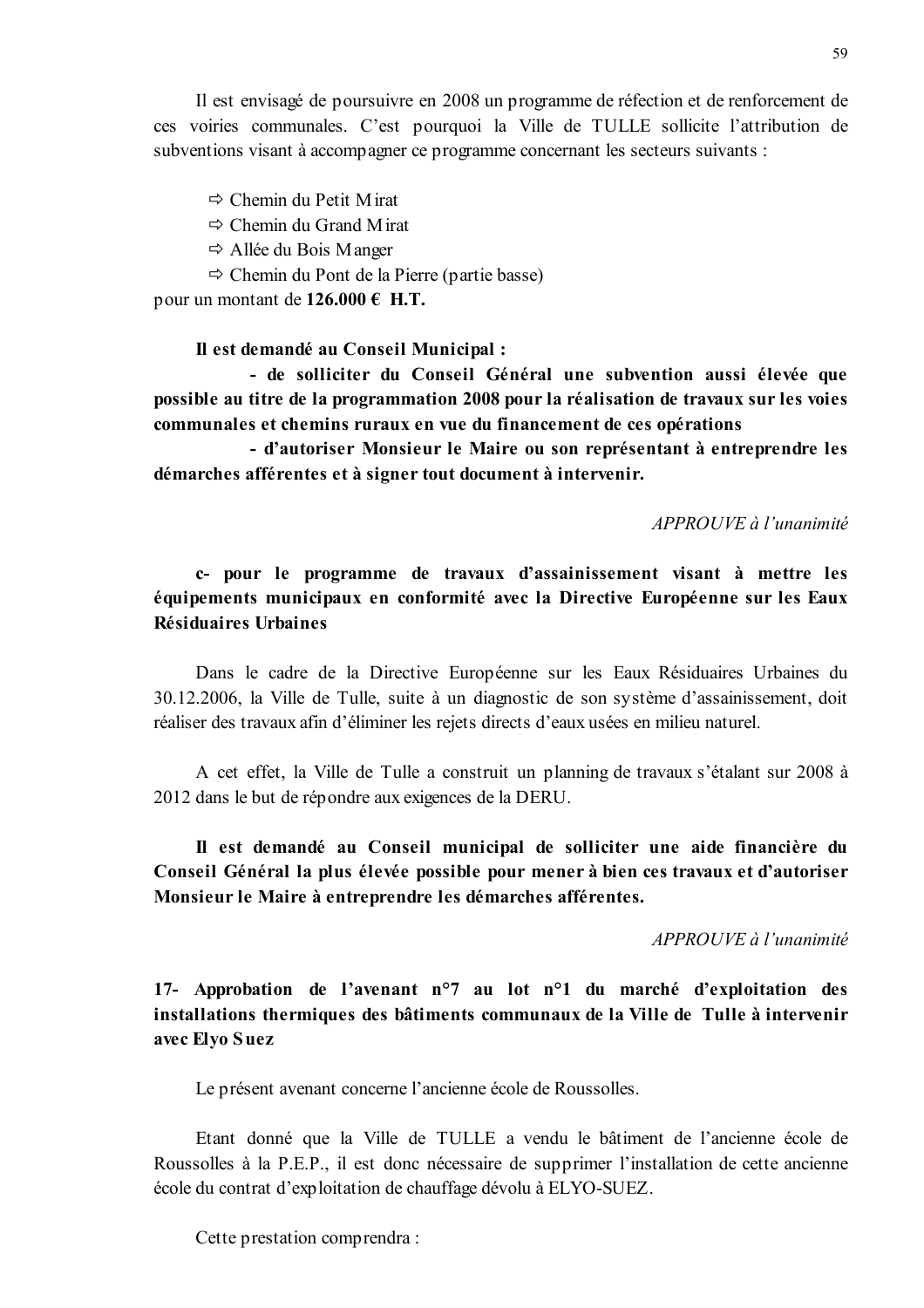$\hat{\varphi}$  la suppression du poste P2 maintenance des installations qui s'élève à 819, 50 € H.T.

Cet avenant se traduira donc par une moins value au contrat lot n° 1 dévolu à ELYO SUEZ. Il prendra effet à compter du 1<sup>er</sup> Janvier 2008.

Il est demandé au Conseil municipal d'approuver l'avenant n°7 au lot n°1 du marché d'exploitation des installations thermiques des bâtiments communaux à intervenir avec Elyo Océan et d'autoriser Monsieur le Maire ou son représentant à signer ce document.

APPROUVE à l'unanimité

## 18- Réhabilitation du CCS - Tranche conditionnelle 2 - Approbation des avenants aux marchés de travaux

Lors des travaux d'aménagement et de réhabilitation de l'ensemble des locaux visés par la Tranche Conditionnelle Deux de Mise en Sécurité du Centre Culturel et Sportif de TULLE certaines modifications et aménagements complémentaires ont été demandés par les utilisateurs

Ces éléments ont été validés par le Bureau de Maîtrise d'œuvre R3i en accord avec le Maître d'Ouvrage et le Bureau de Contrôle Technique VERITAS et vont dans le sens d'une satisfaction totale des utilisateurs futurs

Les travaux à réaliser sont les suivants :

 $\blacktriangleright$ Démolitions complémentaires de cloisons pour permettre un nouvel aménagement des bureaux associatifs au Niveau R+1 ainsi que la création de douches collectives et de sanitaires pour répondre aux besoins des utilisateurs.

 $\triangleright$ Habillage des rives de couverture en toiture de la Salle Multi-Activités pour mise hors d'air et continuité d'isolation suite à la dépose de la toiture existante et des habillages existants non isolés

 $\blacktriangleright$ Mise en sécurité du garde corps existant dans l'escalier d'accès en pignon NORD OUEST par un habillage bois conforme en matériau M0 suite aux observations du Bureau de contrôle VERITAS sur les barreaudages à reprendre

 $\blacktriangleright$ Création d'un placard de rangement suite à la mise en place de nouveaux bureaux associatifs permettant ainsi la mise à disposition d'espaces fermés pour les utilisateurs

 $\blacktriangleright$ M ise en place et reprises de cloisons complémentaires et rebouchages divers concernant la nouvelle distribution des locaux aux Niveaux RdC et R+1 selon les demandes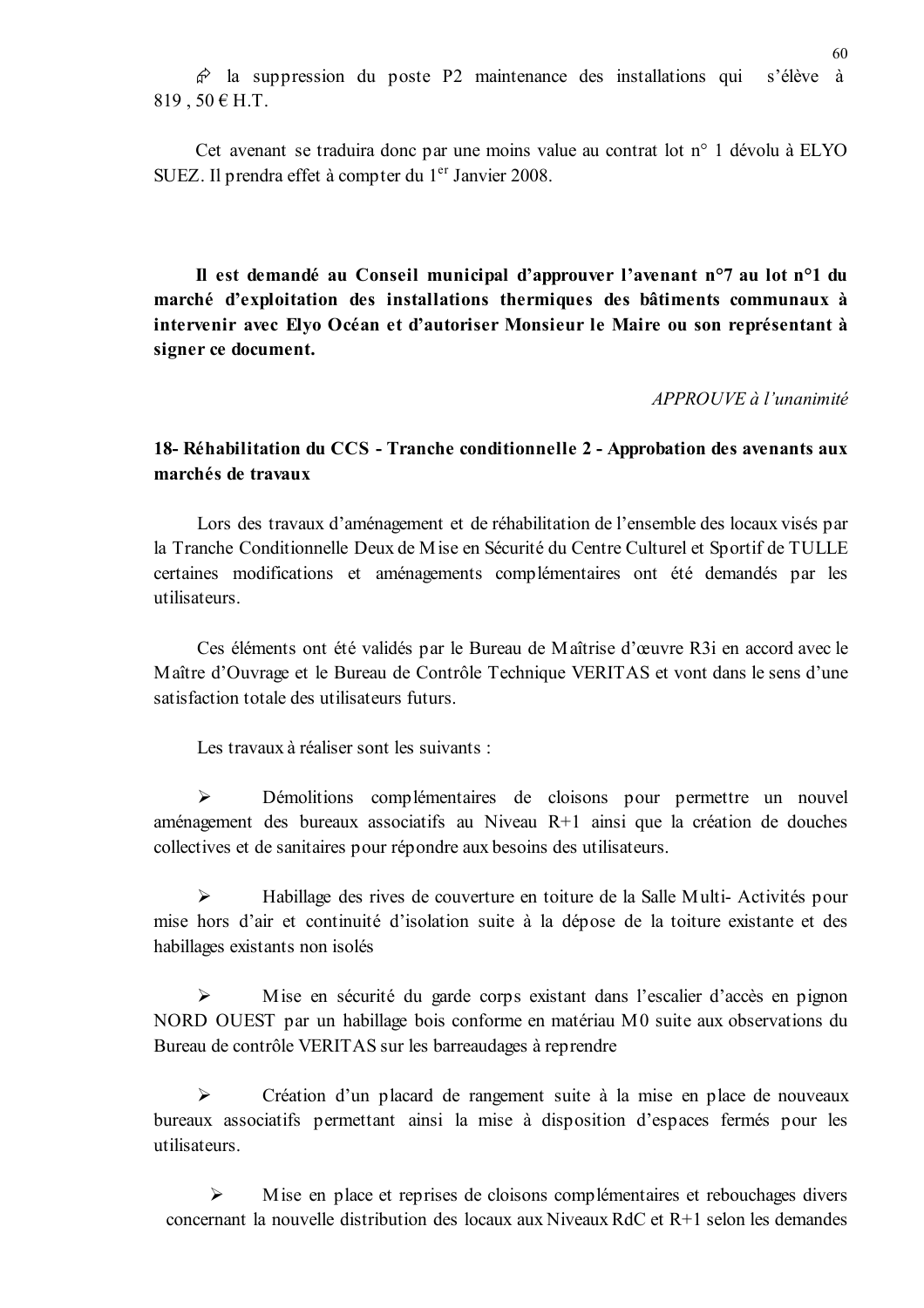reprises par les plans modifiés en accord avec le Bureau R3i et le Maître d'Ouvrage. Ces travaux comprennent les parachèvements et finitions pour mise en service.

 $\blacktriangleright$ Réaménagement du Local Photo avec création de nouvelles cloisons et reprise des sols souples comprenant le ré-agréage du sol existant et la fourniture et pose de plinthes souples complémentaires.

 $\blacktriangleright$ Mise en place dans la Salle Multi -Activités de pistes d'escrimes et de traçages complémentaires de pistes et de terrain de basket. Ces travaux comprendront les réservations dans le parquet bois ainsi que les crochets d'ancrages à sceller dans la dalle béton existante

 $\blacktriangleright$ Traitement complémentaire des faux plafonds du Laboratoire Photo de manière à permettre les développements dans les meilleurs conditions ainsi qu'un traitement des habillages acoustiques de la Salle de Multi-Activités pour permettre une meilleure tenue dans le temps ainsi qu'une diminution des bruits.

 $\blacktriangleright$ Ajout de mitigeurs pour les douches collectives initialement prévues individuelles au Niveau R+1 comprenant la reprise et la modification du réseau ainsi que les descentes sur les cloisons.

 $\blacktriangleright$ Création d'un point d'eau sous la zone tribune au droit du bar pour permettre l'alimentation et l'évacuation d'un ensemble évier/égouttoir posé sur un meuble de type kitchenette disposant des alimentations reprises sur les réseaux existants en eaux chaudes / froides et évacuations.

 $\blacktriangleright$ Reprise des alimentations électriques suite au réaménagement des locaux et bureaux associatifs sur les Niveaux RDC et R+1 comprenant modification des répartitions des luminaires et fourniture et pose de plinthes techniques.

 $\blacktriangleright$ Mise en place d'une signalisation d'évacuation suite à la modification du dégagement issue de secours de la Salle Multi-Activités selon demande du Bureau VERITAS comprenant les raccordements et asservissements au réseau incendie.

Les modifications engendrées par ces travaux complémentaires entraînent une prolongation du délai initial de la durée des travaux de : 2 mois.

La Commission d'Appel d'Offres a donné un avis favorable à la passation de ces avenants relatifs à ces travaux supplémentaires qui s'élèvent à 34 412.89 euros.

APPROUVE à l'unanimité

19- Approbation de conventions liant la Ville de Tulle, Veolia Eau et

a- IVC MACHEIX.

**b- VNSP Vidanges Nouvelles,** 

c-ABBYS Vidanges Corrèze

définissant les conditions de déversement des matières de vidange de ces entreprises dans l'usine de dépollution des eaux usées de la Ville de Tulle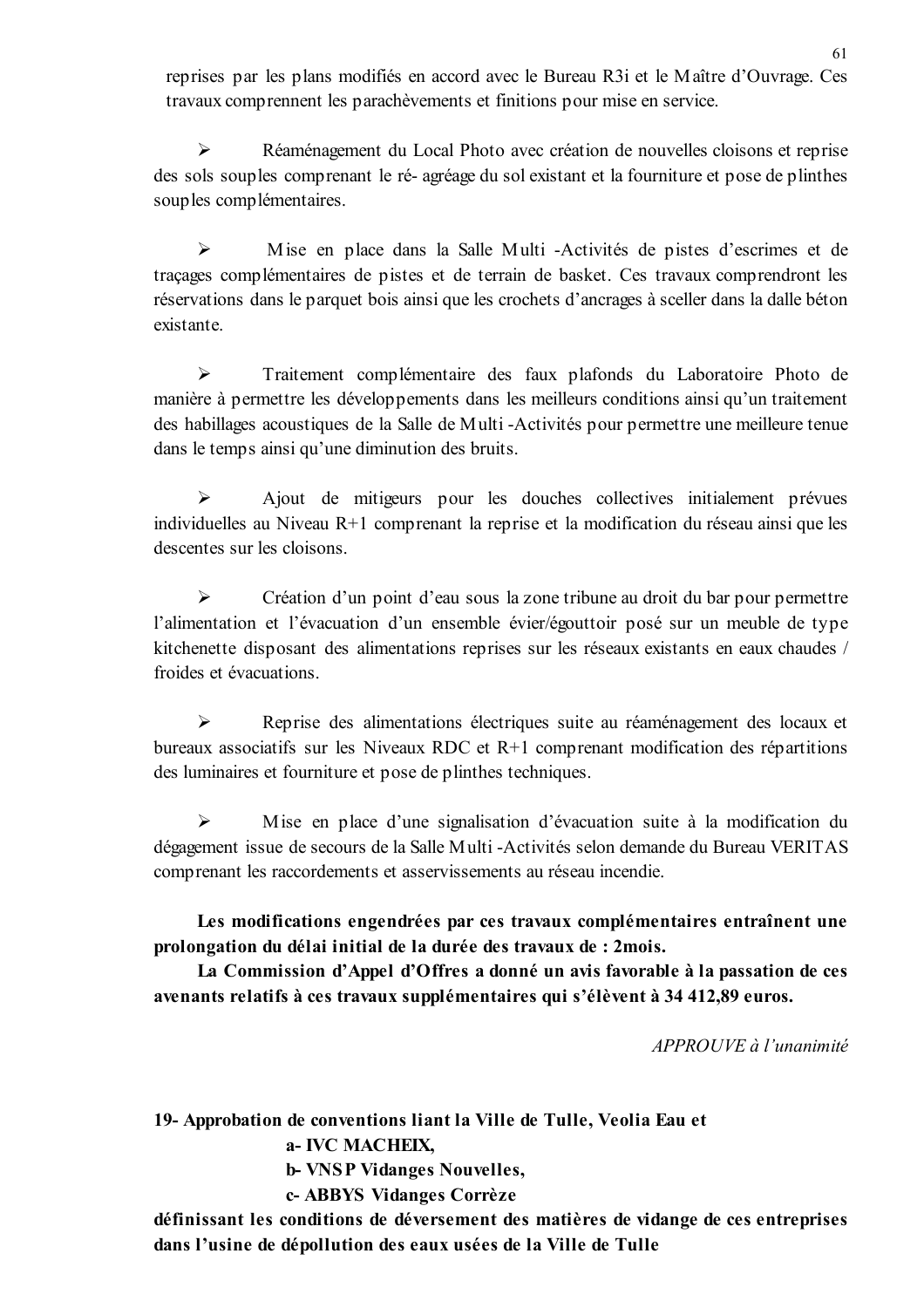Les entreprises ci-dessous désignées :

- $\Rightarrow$  IVC MACHEIX
- $\Rightarrow$  VNSP Vidanges Nouvelles
- $\Rightarrow$  ABBYS Vidanges Corrèze

sollicitent la Ville de TULLE et VEOLIA EAU pour dépoter leurs matières de vidanges à la station d'épuration de Mulatet.

Une convention par entreprise a été rédigée afin d'autoriser ces dernières à acheminer leurs produits à la station.

## Il est demandé au Conseil municipal d'approuver ces conventions et d'autoriser Monsieur le Maire ou son représentant à les signer.

APPROUVE à l'unanimité

#### **FINANCES-**

#### Rapporteur: Michel BREUILH

# 20- Convention Publique d'Aménagement - Approbation du compte rendu d'activité à la collectivité sur les comptes arrêtés au 30 juin 2007

Le compte rendu annuel aux collectivités locales est constitué par les dispositions combinées de l'article L.300-5 du Code de l'Urbanisme et des articles L.1523-2 et 1523-3 du Code Général des Collectivités Territoriales.

Le présent CRACL reprend l'activité du 1<sup>er</sup> juillet 2006 au 30 juin 2007.

1. Il précise le bilan prévisionnel actualisé des activités faisant apparaître l'état des réalisations en recettes et en dépenses et d'autre part, l'estimation des recettes et dépenses restant à réaliser.

 $\overline{2}$ Le plan de trésorerie actualisé faisant apparaître l'échéancier des recettes et des dépenses de l'opération.

 $\mathcal{E}$ Le récapitulatif des acquisitions et cessions immobilières réalisées pendant la durée de l'exercice et notamment dans le cadre de l'opération « Périmètres de Restauration Immobilière ».

Par ailleurs ce document reprend l'avancement de chacune des actions et les échéances pour l'exercice à venir.

L'ensemble de ces documents est soumis à l'examen de l'assemblée

Nom de la société : SEM d'Aménagement du Bas - Limousin Sigle de la société : **SEMABL** Collectivité contractante : Ville de Tulle

#### **OPERATION**: Restructuration urbaine du centre ancien de Tulle

# **NATURE DE LA CONVENTION ETABLIE ENTRE LA SOCIETE ET LA COLLECTIVITE: Convention Publique d'Aménagement**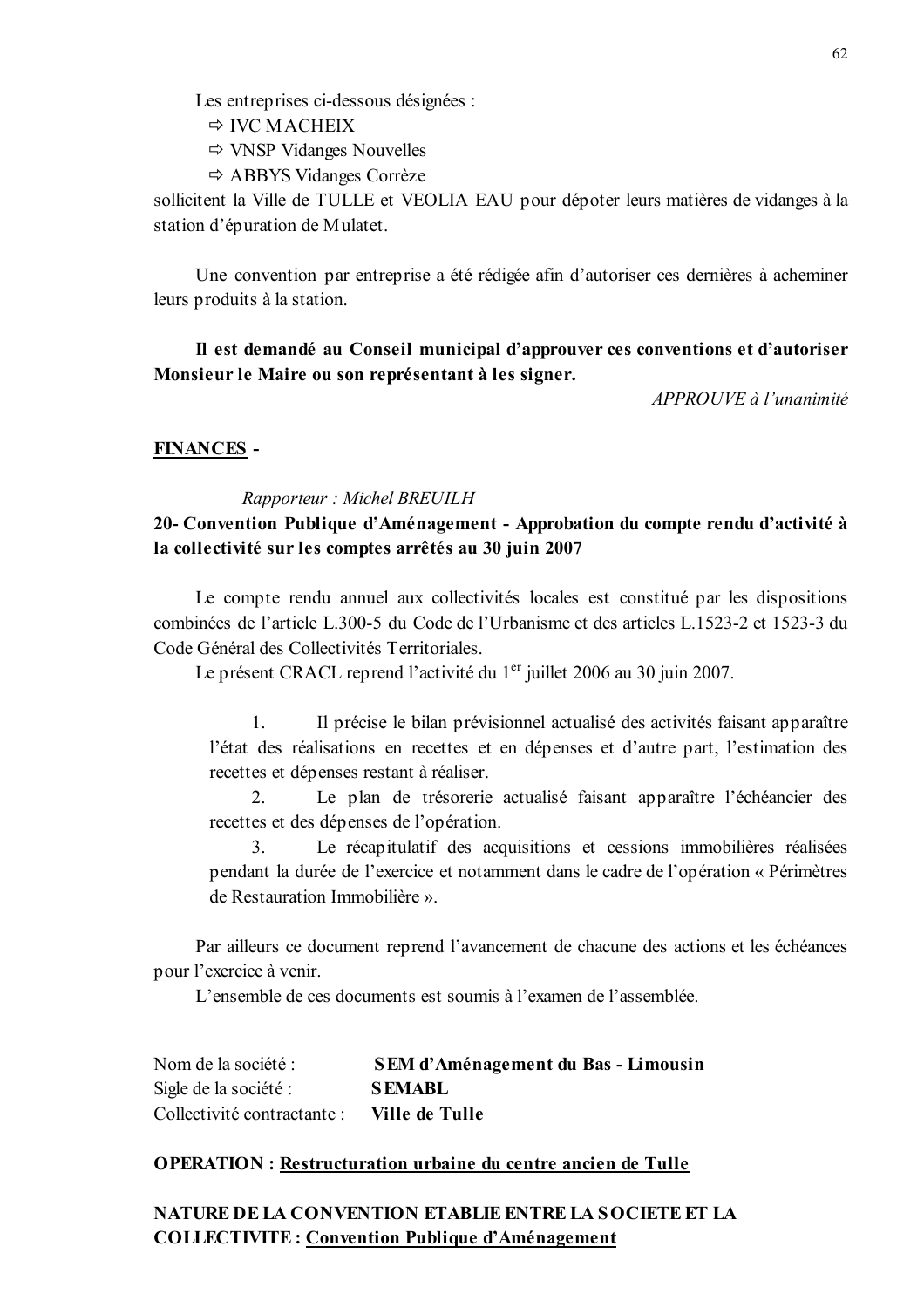| Délibérations                                                  | <b>Dates</b>         |
|----------------------------------------------------------------|----------------------|
| Délibération d'approbation de la Collectivité                  | 22 juin 2001         |
| Dépôt de la convention en Préfecture                           | 20 juillet 2001      |
| Délibération du conseil d'administration                       | 27 avril 2001        |
| Signature de la convention                                     | 20 juillet 2001      |
| Approbation au Conseil Municipal de l'avenant n°1              | 09 novembre 2001     |
| Approbation au Conseil Municipal de l'avenant n°2              | 15 février 2002      |
| Approbation au Conseil Municipal de l'avenant n°3              | 13 juillet 2002      |
| Approbation au Conseil Municipal de l'avenant n°4              | 07 février 2003      |
| Approbation au Conseil Municipal de l'avenant n°5              | 30 janvier 2004      |
| Approbation au Conseil Municipal de l'avenant n°6              | 28 mai 2004          |
| Approbation au Conseil Municipal de l'avenant n°7              | 24 septembre         |
|                                                                | 2004                 |
| Approbation au Conseil Municipal de l'avenant n°8              | 17 décembre 2004     |
| Approbation au Conseil Municipal de l'avenant n°9              | 25 mars 2004         |
| Approbation au Conseil Municipal de l'avenant<br>$n^{\circ}10$ | 28 mai 2005          |
| Approbation au Conseil Municipal de l'avenant<br>$n^{\circ}11$ | 29 juin 2006         |
| Approbation au Conseil Municipal de l'avenant<br>$n^{\circ}12$ | 28 septembre<br>2006 |
| Approbation au Conseil Municipal de l'avenant<br>$n^{\circ}13$ | 17 novembre 2006     |
| Approbation au Conseil Municipal de l'avenant<br>$n^{\circ}14$ | 30 mars 2007         |
| Fin de validité de la convention                               | 20 juillet 2009      |

## **BUDGET PREVISIONNEL DE L'OPERATION**

Approbation du BOP : 22 juin 2001

## **INFORMATION A LA COLLECTIVITE**

Remise du présent CRAC : 13 décembre 2007

### **FINANCEMENT DE L'OPERATION**

Montant conventionnel des participations de la collectivité : 6 634.74 K $\epsilon$ Montant des emprunts garantis par la collectivité : 1 272 K $\epsilon$ Plafond de la ligne de trésorerie non garantie par la collectivité : 4 200 K€

## **GARANTIE DE BONNE FIN**

Risque assuré par la collectivité

# 1. Dépenses

#### $1.1$ Equipe opérationnelle

L'équipe opérationnelle est composée d'un chargé de projet (Mathieu GOURY) avec une assistante de chef de projet (Leslie CONSTANTY) qui assure le pilotage sur site des missions inclues dans la CPA.

図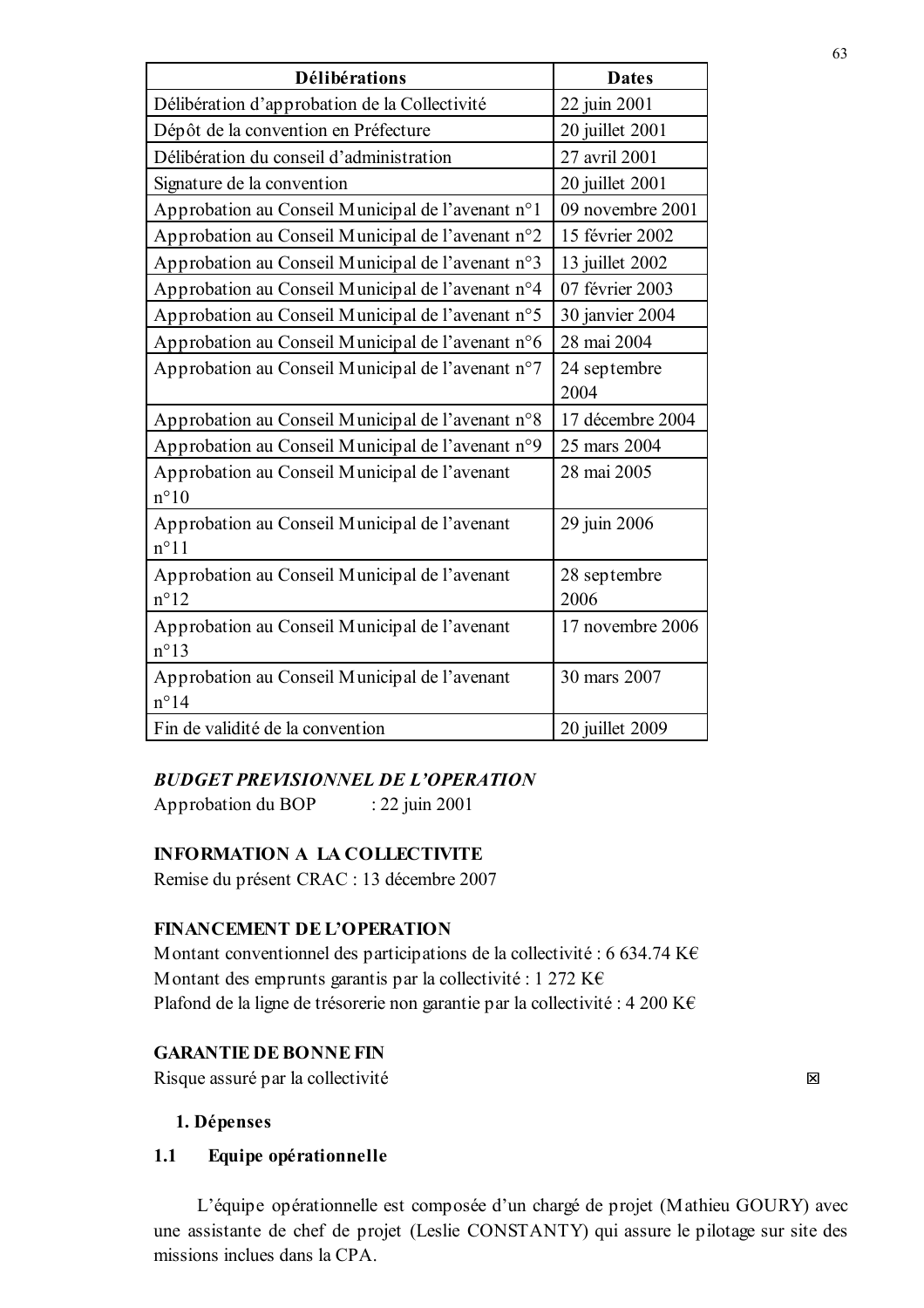Une architecte de la SEMABL (Stéphanie GALTIER) assure le suivi des opérations de restauration des façades du centre historique.

Cette équipe est renforcée par Léo DELON, directeur de la SEMABL, qui assure une mission de coordination générale.

Stéphanie GALTIER (architecte) et Jean-Noël SAUVEZIE (conducteur de travaux) interviennent dans le suivi opérationnel et technique des opérations.

#### $1.2$ Prestation de service et expertises

## **OPAH** Renouvellement Urbain

L'OPAH Renouvellement Urbain centre ancien s'est achevée le 30 juin 2007. La SEMABL continue d'animer l'opération pour l'ensemble des dossiers déposés dans le cadre de l'OPAH RU. Une nouvelle convention (signée le 09 novembre 2007) a été conclue avec le PACT CORREZE à compter du 01 juillet 2007. Le PACT CORREZE assure le suivi et le solde de la totalité des dossiers financés en OPAH RU centre ancien.

# Financement des diagnostics thermiques : convention avec l'ADEME et la Région Limousin

Par convention signée en décembre 2002 (convention prolongée par avenant en décembre 2005) entre l'ADEME, la Ville de Tulle et la SEMABL, l'ADEME a attribué à la SEMABL une subvention à hauteur de 35 000  $\epsilon$  pour la réalisation de 100 pré diagnostics énergétiques accompagné d'un programme de communication (30 400  $\epsilon$  pour la réalisation des pré diagnostics, 4 600  $\epsilon$  pour le programme de communication).

L'enveloppe financière a été consommée, laissant un reliquat de 765.93  $\epsilon$ .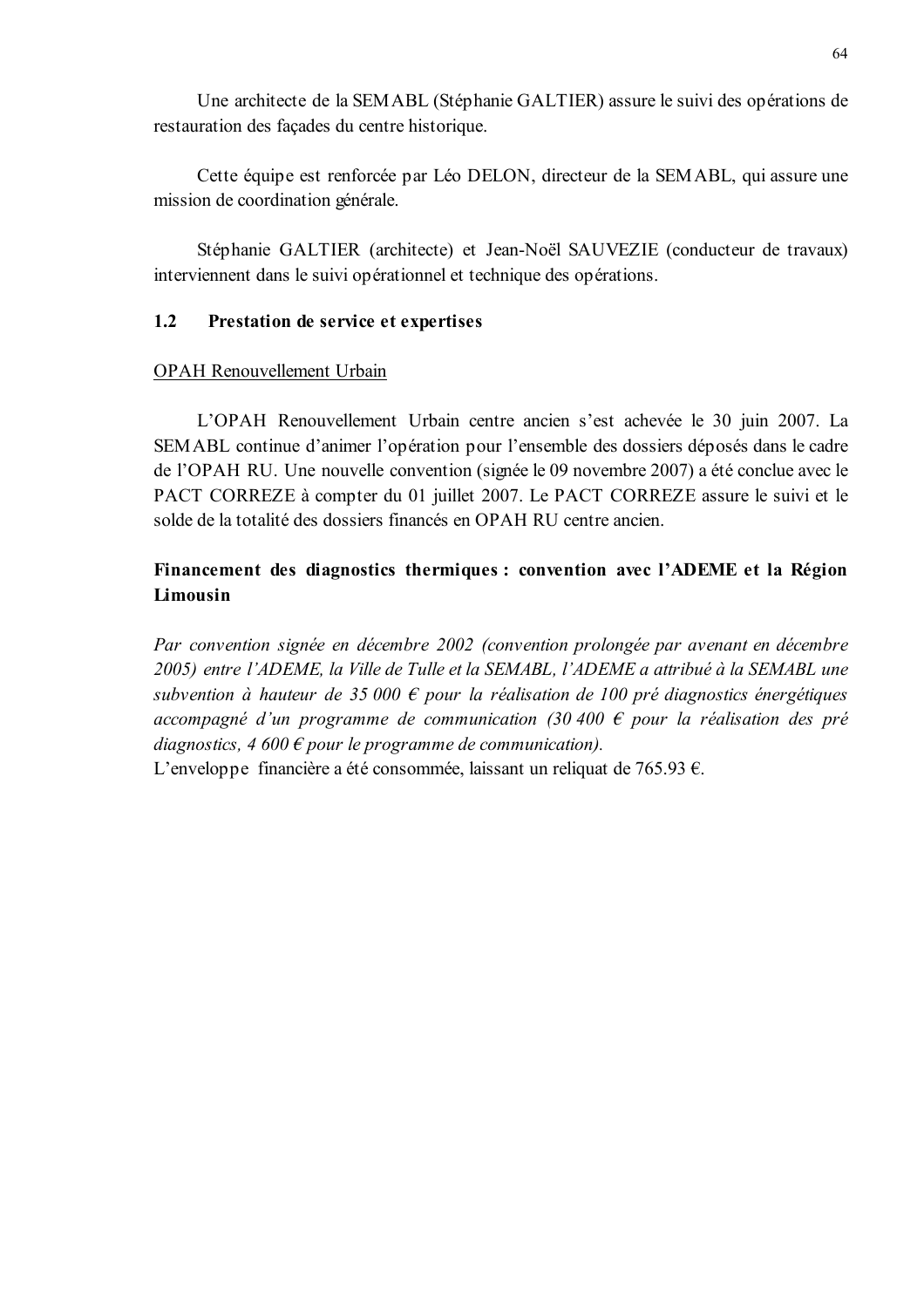|                                             |                 |                |                                           |                            |                   |               |               |            |     | UJ.       |
|---------------------------------------------|-----------------|----------------|-------------------------------------------|----------------------------|-------------------|---------------|---------------|------------|-----|-----------|
| <b>FARGES</b>                               | <b>SYNERGIE</b> |                | 11 av. Winston Churchill                  | Quartiers quest            | 24/09/2002        | 30/09/2002    | $1399.99 \in$ | 22/11/2002 | 90% | 1259.99 6 |
| <b>SOUFFRON</b>                             | <b>GAUDRIOT</b> | R              | 16 rue du Docteur Valette Quartiers quest |                            | oct <sub>02</sub> | 30/01/2003    | 949.50€       | 07/03/2003 | 90% | 854.55    |
| <b>TOURAIL LE</b>                           | <b>GAUDRIOT</b> |                | 20 rue de l'Estabo umi e                  | quartiers ouest            | jan v 03          | 27/02/2003    | 316.50€       | 03/07/2003 | 70% | 221,55    |
| <b>CHAMPEIL</b>                             | <b>GAUDRIOT</b> | 5              | 18 Bis quai de Rigny                      | quartiers ouest            | no v 02           | 30/01/2003    | 1 055,00 €    | 13/05/2003 | 90% | 949,50    |
| Fondation Ab bé Pierre                      | <b>GAUDRIOT</b> | 5              | 31 guai Aristide Brian d                  | Centre ancien              | août 03           | 27/08/2003    | 1477.00 €     | 31/10/2003 | 70% | 1033.90   |
| <b>SOULT</b>                                | <b>SYNERGIE</b> |                | 15 rue du Canton                          | centre ancien              | 22/11/2003        | 24/11/2003    | 690.00 €      | 26/11/2003 | 70% | 483,00    |
| <b>BARBET</b>                               | <b>SYNERGIE</b> | $\overline{2}$ | 25-27 rue d'Alverae                       | centre ancien              | 25/11/2003        | 04/12/2003    | 690.00 €      | 23/12/2003 | 70% | 483.00    |
| <b>MASSOUBRE</b>                            | <b>GAUDRIOT</b> | $\overline{2}$ | 40 quai de Rigny                          | quartiers ouest            | oct <sub>02</sub> | 30/01/2003    | 633,00 €      | 14/02/2003 | 90% | 569,70    |
| <b>GASPAROUX</b>                            | <b>GAUDRIOT</b> | $\mathbf{1}$   | 93 av. Victor Hu go                       | quartiers ouest            | février 04        | 27/02/2004    | 685.75 €      | 11/03/2004 | 70% | 480.03    |
| <b>VILLOT</b>                               | <b>GAUDRIOT</b> | R              | 9 av. Winston Churchill                   | quartiers quest            | n ovembre 03      | 26/11/2003    | 0.55.00       | 28/10/2003 | 70% | 738.50    |
| <b>CHAUMEL</b>                              | <b>GAUDRIOT</b> | $\mathfrak{D}$ | 5 place Clément Simon                     | Centre ancien              | o ctobre 03       | 27/10/2003    | 738.50        | 25/11/2003 | 70% | 516.95    |
| <b>CELLARIER</b>                            | <b>GAUDRIOT</b> |                | 1 rue Capitai ne Jehan                    | Centre ancien              | septembre 03      | 23/09/2003    | 685.75        | 01/10/2003 | 70% | 480.03    |
| <b>BREITHEL</b>                             | <b>GAUDRIOT</b> | 5              | 51 av. Général de Gaulle                  | Centre ancien              | o ctobre 03       | 17/11/2003    | 1477.00       | 10/01/2004 | 70% | 1033.90   |
| <b>MONEGER</b>                              | SYNERGIE        | $\overline{2}$ | 64 rue de la Barrière                     | centre ancien              | ju in 04          | 26/07/2004    | 690,00        | 20/09/2004 | 70% | 483,00    |
| <b>SALAGNAC</b>                             | SYNERGIE        | $\overline{2}$ | 4 rue Marbot                              | quartiers ouest            | déc 04            | 14/01/2005    | 690.00        | 28/01/2005 | 70% | 483.00    |
| <b>VINATIER</b>                             | <b>SYNERGIE</b> | -1             | 18 rue Docteur Valette                    | quartiers ouest            | déc <sub>04</sub> | 14/01/2005    | 690.00        | 18/01/2005 | 70% | 483.00    |
| SCI IMMO JLM-MONTELGAUDRIOT                 |                 | -1             | 3 rue du Sergent Lovy                     | quartiers ouest            | sept-04           | 28/09/2004    | 685,75        | 06/12/2004 | 70% | 480.03    |
| <b>BONTEMPS</b>                             | AT INGENIERIE   | $\overline{4}$ | 16 rue de la Barrière                     | centre ancien              | oct-04            | 17/11/2004    | 1949.48€      | 19/04/2005 | 70% | 1364.64   |
| <b>ESTORGES</b>                             | <b>GAUDRIOT</b> | $\mathfrak{p}$ | 4 rue du Pas Roulant                      | centre ancien              | iu in 04          | 09/06/2004    | 844.00 €      | 15/06/2004 | 70% | 590.80    |
| <b>SCI CAST ALMENT</b>                      | <b>SYNERGIE</b> | $\overline{1}$ | 15/17/19 rue de la Barrie                 | centre and en              | septembre 04      | 24/09/2004    | 690.00 €      | 03/03/2005 | 70% | 483,00    |
| <b>S.C.I. AMBAGHDI</b>                      | SYNERGIE        | $\mathcal{D}$  | 64, rue de la Barrière                    | centre ancien              | juillet 03        | 05/08/2003    | 690.00€       | 16/09/2005 | 70% | 483,00    |
| <b>BORIE</b>                                | SYNERGIE        | $\overline{1}$ | 17, av de la Bastille                     | centre ancien              | j uillet 05       | 02/08/2005    | 690,00 €      | 05/08/2005 | 70% | 483,00    |
| <b>CELLARIER</b>                            | <b>SYNERGIE</b> | $\overline{1}$ | 31. rue Riche                             | centre and en              | août 05           | 31/08/2005    | 690,00 €      | 13/09/2005 | 70% | 483,00    |
| <b>CROS</b>                                 | SYNERGIE        | $\overline{1}$ | 5, rue du docteur Valette                 | Quartiers ouest            | juillet 05        | 19/07/2005    | 690,00 €      | 25/07/2005 | 70% | 483.00    |
| PEREZ                                       | <b>SYNERGIE</b> | $\overline{4}$ | 35 rue de la Barrière                     | centre ancien              | n ovembre-05      | 28/11/2005    | 1400,00 €     | 15/12/2005 | 70% | 980,00    |
| AFUL 15 rue M. Eyrolles SYNERGIE            |                 | 12             | 15, rue Marc Eyrolles                     | centre ancien              | décembre 05       | 20/12/2005    | 4 200,00      | 16/01/2006 | 70% | 1610,00   |
| AFUL 80 rue de la Barri SYNERGIE            |                 | $\overline{7}$ | 80, rue de la Barrière                    | centre ancien              | décembre 05       | 08/12/2005    | 2449,99€      | 03/01/2006 | 70% | 1610.00   |
| <b>MARMOUSEZ</b>                            | <b>SYNERGIE</b> | $\mathfrak{p}$ | 14. bis place Gambetta                    | centre ancien              | décembre 05       | 13/12/2005    | 690.00€       | 21/02/2006 | 70% | 483.00 6  |
| <b>BOUYSSOU</b>                             | SYNERGIE        | <b>Q</b>       | 86 bis rue de la Barrière                 | centre and en              | mai 06            | 04/05/2006    | 1.050.00 €    | 05/05/2006 | 70% | 735.00    |
| <b>PATOUX</b>                               | SYNERGIE        | 3              | 82 rue de la Barrière                     | centre and en              | septembre-06      | 05/09/2006    | $1050.00 \in$ | 14/09/2006 | 70% | 735.00    |
| <b>VALLEE</b>                               | <b>SYNERGIE</b> | 4              | 1 rue du Pas Roulant                      | centre ancien              | août 06           | 05/08/2006    | 1400.00 €     | 11/09/2006 | 70% | 980.00    |
| <b>DELEHAYE</b>                             | SYNERGIE        | $\overline{1}$ | 19 rue d'Al verge                         | centre ancien              | septembre-06      | 04/09/2006    | 690,00 €      | 08/09/2006 | 70% | 483,00    |
| <b>HERMANT</b>                              | SYNERGIE        | -1             | 17 rue d'Alverge                          | centre and en              | septembre 06      | 04/09/2006    | 690.00 €      | 10/09/2006 | 70% | 483.00    |
| <b>POURRERE</b>                             | <b>SYNERGIE</b> | $\overline{2}$ | 42 rue de la Barrussie                    | centre ancien              | août 06           | 08/09/2006    | 700,00 €      | 04/10/2006 | 70% | 490,00    |
| 39 do ssiers pré-diagnostics én ergétiques  |                 | 115            |                                           |                            |                   | <b>TOT AL</b> | 43 163,98 €   |            |     | 29634.07€ |
| consommation des crédits à hauteur de 97.5% |                 |                |                                           |                            |                   |               |               |            |     |           |
|                                             |                 |                |                                           |                            |                   |               |               |            |     |           |
|                                             |                 |                |                                           | Tulle. le 17 novembre 2006 |                   |               |               |            |     |           |

Tull e, le 17 novembre 2006 Le Directeur de la SEMABL Léo DELON

Date de rapport Diag facturés Nbre de logts su bv ademe

 $\epsilon$ 

Une nouvelle convention a été mise en place en novembre 2006 entre la Ville de Tulle, la SEMABL, l'ADEME et la Région Limousin permettant d'apporter aux propriétaires réalisant les pré diagnostics énergétiques une subvention à hauteur de 50% des dépenses engagées.

Une enveloppe financière de 10 500  $\epsilon$  est attribuée à la SEMABL pour la réalisation de 60 pré diagnostics énergétiques jusqu'à la fin de l'OPAH, soit jusqu'au 30 juin 2007.

Pour réaliser cette prestation, la SEMABL a lancé une consultation. Le PACT CORREZE a été retenu. Une convention le liant à la SEMABL a été conclue le 07 décembre 2006

Coût de la prestation

350  $\text{EHT}$  pour la réalisation de pré diagnostic thermique sur un logement

350 EHT (1<sup>er</sup> logement) + 233 E HT (par logement supplémentaire) sur un bâtiment de plusieurs logements

| commande   | Date bon del Date rendu<br><b>PACT</b> | Bien concerné                                     | date de dépôt ANAH          | Logts           | <b>Estmatif subv</b><br><b>ANAH</b> | Diagnostics thermiques Montant HT |
|------------|----------------------------------------|---------------------------------------------------|-----------------------------|-----------------|-------------------------------------|-----------------------------------|
| 20/09/2007 |                                        | 17/10/2007 32 av. Gén de Gaulle - SCI LES ORCADES | 15/0 6/2007                 | 5LC             | 68 500€                             | 1 282,00 €                        |
| 26/10/2007 |                                        | 50 bis rue d'Alverge -Mme COURONNE                | 29/06/2007                  | 21C             | 35,400€                             | 583.00 €                          |
| 20/09/2007 |                                        | 30/10/2007 Ilot Barrière - AFUL BARRIERE          | 29/0 6/2007                 | 18 LC           | 301 734€                            | 4 544 .00 €                       |
| 27/09/2007 |                                        | 17/10/2007 1 rue Cap itai ne Jehan - M. DELMAS    | 29/0 6/2007                 | 1LC             | 36 000€                             | 350,00 €                          |
| 20/09/2007 |                                        | 17/10/2007 35 quai Péri - M PARDOUX               | 22/06/2007                  | 1 <sub>LC</sub> | 13 700€                             | 350.00€                           |
| 27/09/2007 |                                        | 17/10/2007 2 rue de l'hô pital                    | commission ANAH du 13/09/07 | 1LC             | 14 314€                             | 350,00 €                          |
| 17/10/2007 |                                        | 21/11/2007 8 rue Roc la Pie re                    |                             | 5LC             |                                     | 1 282,00 €                        |
| 23/10/2007 |                                        | 42 rue d'Alverge                                  | 29/0 6/2007                 | 2LC             | 35 000€                             | 583,00 €                          |
| 04/04/2007 |                                        | 17/10/2007 8 rue du Fouret                        | commission ANAH du 15/11/07 | 3 <sub>LC</sub> | 41 239€                             | $816.00 \in$                      |
| 24/10/2007 |                                        | 28 rue d'Alverge                                  |                             | 1LO2LL/1LI      |                                     | 350,00 €                          |
|            |                                        |                                                   |                             |                 | Iнт                                 | 10 490.00 €                       |
|            |                                        |                                                   |                             |                 | <b>TVA</b>                          | 2 056.04€                         |
|            |                                        |                                                   |                             |                 | <b>TTC</b>                          | 12 546,04 €                       |

**Pré diagnostics énergétiques réalisés par le PACT CORREZE**

La subvention engagée ce jour est de 6 273 €.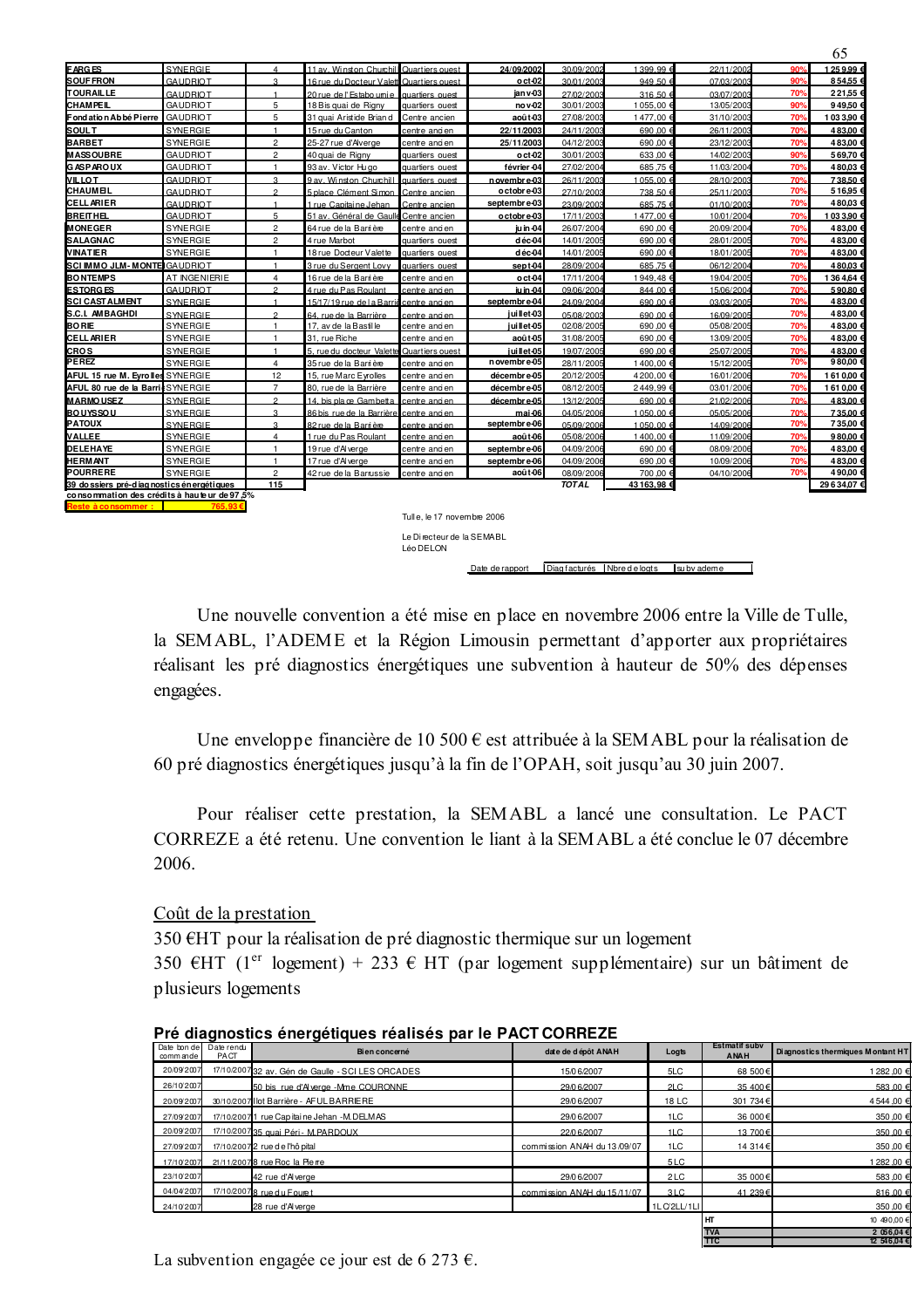## Périmètre de Restauration Immobilière

La SEMABL a passé un accord cadre d'assistance juridique à la mise en oeuvre du projet de restauration immobilière de Tulle avec la SCP RIVIERE & MAUBARET le 17 juillet 2003.

Missions :

- Mission d'assistance à la SEMABL dans la mise en place et le suivi des programmes de restauration immobilière.
- Assistance juridique des investisseurs : le cabinet s'engage à renseigner tout acquéreur éventuel sur les aspects juridiques et fiscaux de leur investissement.

Il a été convenu d'une rémunération forfaitaire de 15  $\epsilon$  TTC par m<sup>2</sup> de surfaces habitables.

Ponctuellement, suivant les besoins de l'aménageur, la SCET accompagne la SEM ABL.

La convention d'assistance technique formalisée avec le Pact Corrèze le 16 septembre 2004 n'a pas été renouvelée pour 2007, la SEMABL gérant en interne l'analyse des projets d'aménagement présentés par les architectes missionnés sur le PRI.

# Optimisation énergétique des immeubles du centre ancien de Tulle

La SEMABL a souhaité s'engager vers une optimisation énergétique des programmes de restauration immobilière engagés sur le centre ancien.

Après la consultation, le bureau d'études BEHI a été retenu. Il accompagne le maître d'ouvrage SEMABL et l'équipe de maîtrise d'œuvre dans la conception des projets de restauration immobilière.

La démarche d'optimisation thermique et énergétique est engagée sur les immeubles suivants :

| <b>Adresse immeubles</b>        | <b>Architectes</b>  | <b>Mission BEHI</b>             | Date de notification | Montant du marché € |
|---------------------------------|---------------------|---------------------------------|----------------------|---------------------|
| 9 bis rue Fontaine Saint-Martin | <b>PICARD/FAGES</b> | Assistance à Maîtrise d'ouvrage | 17/04/2007           | 4 800               |
| 16 rue d'Alverge                | <b>VALADAS</b>      | Assistance à Maîtrise d'ouvrage | 17/04/2007           | 4 800               |
| 3 rue de l'Unité                | LE BARON            | Assistance à Maîtrise d'ouvrage | 17/04/2007           | 9 600               |
| 5 rue du Fouret                 | <b>TURLIER</b>      | Assistance à Maîtrise d'ouvrage | 17/04/2007           | 9 600               |
| 13 av. Bournazel                | <b>VALADAS</b>      | Assistance à Maîtrise d'ouvrage | 17/04/2007           | 9 600               |
| 5 av de Boumazel                | <b>LEBARON</b>      | Assistance à Maîtrise d'ouvrage | 1/05/2007            | 9 600               |
| 2-4 quai Briand                 | TURLIER             | Assistance à Maîtrise d'ouvrage | 08/06/2007           | 9 600               |
| 12 place Maschat                | <b>PICARD/FAGES</b> | Assistance à Maîtrise d'ouvrage | 08/06/2007           | 9 600               |
| 2 quai de Rigny                 | LEBARON             | Assistance à Maîtrise d'ouvrage | 03/09/2007           | 9.600               |
| 3 rue de la Barrière            | <b>LEBARON</b>      | Assistance à Maîtrise d'ouvrage | 03/09/2007           | 9 600               |

# Financement de la démarche d'optimisation thermique et énergétique

Montant prévisionnel des dépenses : 40 600  $\epsilon$ 

Subvention ADEME : 17.5%, soit 7 105  $\epsilon$  (convention en date du 04/07/07) Subvention Région Limousin : 17.5%, soit 7 105  $\epsilon$  (avis commission en date du 26/04/07) Subvention FEDER : 35%, soit 14 210  $\epsilon$ 

# 1.3 Maîtrise foncière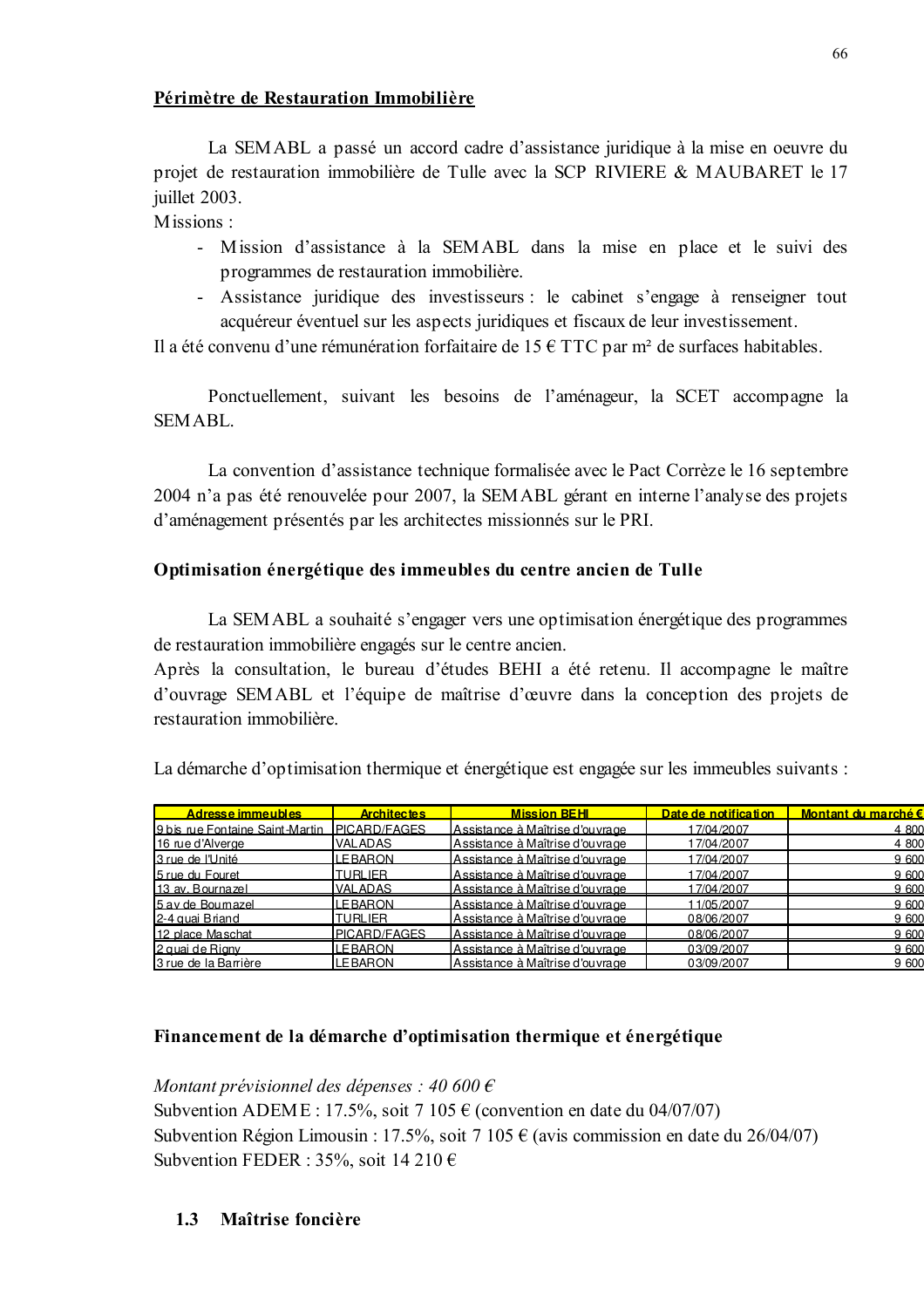Dans le cadre des missions confiées à la SEMABL par la Ville de Tulle, il a été procédé aux acquisitions des immeubles suivants, pour la période du 1<sup>er</sup> juillet 2006 au 30 juin 2007 :

| Adresse du bien                 | Référence<br>cadastrale | Nature du bien      | Prix d'achat | <b>Notaire</b>                  | Date<br>d'acquisition | Type d'acquisition                                 |
|---------------------------------|-------------------------|---------------------|--------------|---------------------------------|-----------------------|----------------------------------------------------|
| 19 rue d'Alverge                | AY 208                  | Terrain             |              | 30 000,00 € Me PRADAY ROL       |                       | 28/7/06 Etude et action aménagement Alverge        |
| 50 ter rue d'Alverge            | AZ 35                   | maison              |              | 33 000,00 € Me SALLON           |                       | 28/8/06 PRI Alverge                                |
| 8 rue du Fouret                 | AX 98                   | Immeuble            |              | 43 000,00 € Me SALLON           |                       | 17/10/06 PRI Général de Gaulle                     |
| 10 rue Riche                    | AX 185                  | Immeuble            |              | 62 000,00 € Me PRADAY ROL       |                       | 17/10/06 PRI le Trech                              |
| 63 rue de la Barrière           | AW 62/AW 63             | Immeuble/venelle    |              | 7 000,00 € Me SALLON            |                       | 27/10/06 PRI La Barrière                           |
| 42 rue d'Alverge                | IAY 131                 | Immeuble            |              | 6 000.00 € Me PRADAYROL         |                       | 27/10/06 PRI Alverge                               |
| 13 rue Sainte Claire            | AW 169                  | Immeuble            |              |                                 |                       |                                                    |
| 15 rue Sainte Claire            | AW 170                  | Immeuble            |              | 56 000,00 € Me PRADAY ROL       |                       | 27/10/06 PRI La Barrière                           |
| 5 rue du Fouret                 | AX 95                   | Immeuble            |              | 137 000.00 € Me SALLON          |                       | 27/10/06 PRI Général de Gaulle                     |
| 9 rue Sainte Claire             | AW 62/AW 63             | Immeuble            |              | 7 000,00 € Me SALLON            |                       | 27/10/06 PRI La Barrière                           |
| 3 rue de l'Unité                | AX 65/AX 66             | Immeuble/venelle    |              | 105 000,00 € Me SALLON          |                       | 27/10/06 PRI Général de Gaulle                     |
| 9 avenue de Bournaz el          | AX 32 - BI 98           | Immeuble            |              | 219 500,00 Me PRADAY ROL        |                       | 22/12/06 PRI extension périmètre                   |
| 13 avenue de Bournazel          | AW 23                   | Immeuble            |              | 30 490.00 € Me KELLER           |                       | 28/12/06 PRI extension périmètre                   |
| 13 rue de la Barrière           | AW 09                   | Immeuble            |              | 14 500,00 € Me DUBO IS-SALLO    |                       | 14/3/07 PRI La Barrière                            |
| 9 bis rue Fontaine Saint Martin | AY 87                   | Immeuble            |              | $600.00 \in \mathsf{Me}$ SALLON |                       | 27/2/07 PRI Alverge                                |
| place Clément Simon             | AX 33                   | parcel le non bâtie |              | 14 000,00 € Me SALLON           |                       | 3/4/07 Opération d'aménagement : square du Chandon |

## *Acquisitions réalisées postérieures au 30 juin 2007*

| Ad ressed u bien     | Référence<br>cadastrale | Nature du bien       | Prix d'achat | <b>No taire</b>          | Date<br>d'acquisition | Type d'acquisition                       |
|----------------------|-------------------------|----------------------|--------------|--------------------------|-----------------------|------------------------------------------|
| 7 rue du Chandon     | AX 34                   | jardins              |              | 2 600,00 € Me SALLON     | 02/10/2007            | Opération d'aménagement : square du Chan |
|                      |                         | cabanon du jardinier |              | 432.00 € Me SALLON       | 02/10/2007            |                                          |
| auai Briand          | AZ 60                   | <b>Immeuble</b>      |              | 24 000.00 € Me SALLON    | 16/08/2007            | Opération d'aménagement entrée de ville  |
| 12 place Maschat     | <b>BH225</b>            | Immeuble             |              | 20 000.00 € Me PRADAYROL | 02/08/2007            | <b>PRIIe Trech</b>                       |
| 3 rue de la Barrière | AW 04                   | Immeuble             |              | 61 500.00 € Me PRADAYROL | 31/07/2007            | PRI La Barrière                          |
| 2 quai de Rigny      | <b>BK55</b>             | Immeuble             |              | 68 100.00 € Me PRADAYROL | 31/07/2007            | PRI La Barrière                          |

## Exercice du Droit de Préemption urbain

Au cours de la période considérée, l'Aménageur a exercé son droit de préemption urbain, conformément aux termes de la convention publique d'aménagement (art 7bis), sur une maison située 13 avenue de Bournazel.

L'acquisition de cette maison, qui sera restaurée dans le cadre du périmètre de restauration immobilière, permettra d'aménager la continuité de la circulation piétonne publique sur l'avenue de Bournazel.

# 1.4 Périmètre de restauration immobilière

L'opération de restauration immobilière engagée en 2002 continue son évolution : un nouveau périmètre de restauration immobilière a été créé, quatre programmes de déclaration d'utilité publique ont été lancés en 2006, trois en 2007.

La SEMABL, conformément à la convention publique d'aménagement a conduit les missions suivantes :

- Elle a fait réaliser en tant que de besoin les travaux d'entretien ou de mise en sécurité des immeubles
- Elle a procédé au relogement des occupants en lien avec les acteurs sociaux.
- Elle a fait procéder aux études architecturales permettant de définir le niveau de restauration à atteindre en accord avec l'Architecte des Bâtiments de France.
- Elle a déposé les autorisations administratives nécessaires (permis, déclaration de travaux et Autorisation Spéciale de Travaux)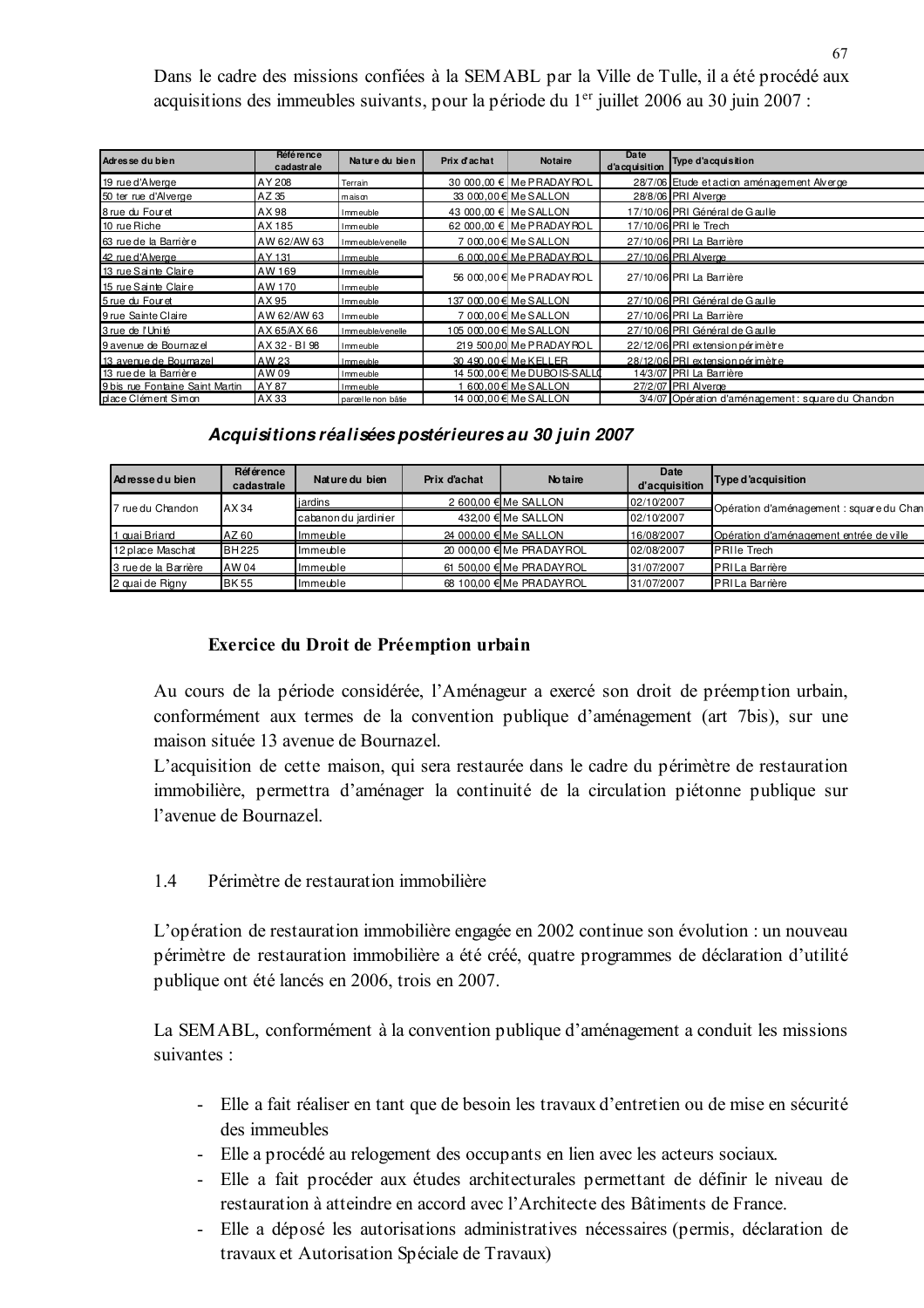- Elle a fait procéder à l'établissement des règlements de copropriété
- Elle a mandaté un ou des commercialisateurs pour assurer la vente des lots

| <b>PERIMETRES</b>                               |                    | <b>DUP</b>                                          |                  |                     |  |  |
|-------------------------------------------------|--------------------|-----------------------------------------------------|------------------|---------------------|--|--|
| Nom des PRI                                     | Date d'approbation | Date d'arrêtés préfectoraux<br>Nom des DUP          |                  | Nombre d'imme ubles |  |  |
|                                                 |                    | DUP n°1 "Général de Gaulle"                         | 17 octobre 2003  |                     |  |  |
| PRI "Général de Gaulle"                         | 7 février 2003     | DUP n°2 "Général de Gaulle"                         | 5 décembre 2006  |                     |  |  |
|                                                 |                    | DUP nº3 "Général de Gaulle"                         | 22 novembre 2007 |                     |  |  |
| PRI "La Barrière"                               |                    | DUP n°1 "La Barrière"                               | 17 octobre 2003  | 8                   |  |  |
|                                                 | 7 février 2003     | DUP n°2 "La Barrière"                               | 8 novembre 2004  |                     |  |  |
|                                                 |                    | DUP nº3 "La Barrière"                               | 30 août 2006     | 13                  |  |  |
|                                                 |                    | DUP n°1 "Le Trech"                                  | 8 novembre 2004  |                     |  |  |
| PRI "Le Trech"                                  | 8 novembre 2004    | DUP n°2 "Le Trech"                                  | 30 août 2006     | 11                  |  |  |
|                                                 |                    | DUP nº3 "Le Trech"                                  | 22 novembre 2007 |                     |  |  |
| PRI "L'Alverge"                                 | 8 novembre 2004    | DUP n°1 "L'Alverge"                                 | 8 novembre 2004  | 11                  |  |  |
|                                                 |                    | DUP n°2 "L'Alverge"                                 | 5 décembre 2006  | 3                   |  |  |
| PRI "périmètre complémentaire<br>centre ancien" | 29 juin 2007       | DUP n°1 "Périmètre complémentaire<br>centre ancien" | 22 novembre 2007 | 3                   |  |  |

## Engagement des Périmètres et des Déclarations d'Utilité Publique de Travaux

## Evolution de l'opération

Aujourd'hui, l'opération couvre l'ensemble du centre ancien réparti sur cinq périmètres :

- > PRI Barrière instauré en février 2003
- > PRI Général de Gaulle instauré en février 2003
- > PRI Le Trech instauré en novembre 2004
- > PRI L'Alverge instauré en novembre 2004
- > PRI « périmètre complémentaire centre ancien » instauré en juin 2007

12 déclarations d'utilité publique de travaux portant sur 74 immeubles du centre ancien.

Une vingtaine d'immeubles en cours de travaux, 7 immeubles sont terminés et loués représentant 27 logements restaurés et occupés.

| Adresse du bien             | Référence<br>cadastrale           | Nature du bien                                                                         | Prix de vente                            | <b>Notaire</b>            | Date de vente                      | Type de vente             |  |  |  |
|-----------------------------|-----------------------------------|----------------------------------------------------------------------------------------|------------------------------------------|---------------------------|------------------------------------|---------------------------|--|--|--|
| 39/41/43 av. Gén. de Gaulle |                                   | AX 78-79-329-339 Appt 2ème étage + cave                                                |                                          | 43 920,00 € Me SALLON     |                                    | 30/08/06 PRI "Généralde G |  |  |  |
| 39/41/43 av. Gén. de Gaulle | AX 78-79-329-339 appt 3ème étage  |                                                                                        |                                          | 43 200,00 € Me SALLON     |                                    | 29/09/06 PRI "Généralde G |  |  |  |
| 8 rue Rocla Pierre          | AX 203/242                        | appt T4 RDC lots 5 et 6                                                                |                                          | 49 838,00 € Me PRADAYROL  |                                    | 15/12/06 PRI "le Trech"   |  |  |  |
| 8 rue Rocla Pierre          | AX 203/242                        | lots 3 et 9                                                                            |                                          | 33 936,00 € Me PRADAYROL  |                                    | 02/10/06 PRI "le Trech"   |  |  |  |
| 8 rue du Fouret             | AX 98                             | Immeuble                                                                               |                                          | 87 800 00 € Me SALLON     |                                    | 28/12/06 PRI "Généralde G |  |  |  |
| Ilot Sainte Claire          |                                   | lot n°26 - appt de 52 m <sup>2</sup> + ce llie r                                       |                                          | 23 554,00 € Me PRADAYROL  | 29/12/06                           |                           |  |  |  |
| Ilot Sainte Claire          |                                   | lot $n^3$ 2 - appt de 46 m <sup>2</sup> + cellier                                      |                                          | 23 554.00 € Me PRADAYROL  | 27/12/06                           |                           |  |  |  |
| Ilot Sainte Claire          |                                   | AW 55-170-169-61 lot n 27- appt de 74m <sup>2</sup> + celli er                         |                                          | 36 804 00 € Me PRADAYROL  | 29/12/06                           | PRI "la Barriè re"        |  |  |  |
| Ilot Sainte Claire          | 201-202--54-57                    | Lotn 34 - appt de 45 m <sup>2</sup> et lot n 35 - appt de 53 m <sup>2</sup> + cell ier | 23 0 64,00 € et 26 008,00 € Me PRADAYROL |                           | 27/12/06                           |                           |  |  |  |
| Ilot Sainte Claire          |                                   | lot n <sup>o</sup> 1 0-appt de 61 m <sup>2</sup> + cellier                             |                                          | 30 915,00 € Me PRADAYROL  | 29/12/06                           |                           |  |  |  |
| Ilot Sainte Claire          |                                   | Lotn <sup>o</sup> 1 appt de 84m <sup>2</sup> + garage                                  |                                          | 50 420.00 € Me PRADAYROL  | 29/12/06                           |                           |  |  |  |
| 10rueRiche                  | AX 185                            | Immeuble                                                                               |                                          | 145 428,00 € Me PRADAYROL |                                    | 28/12/06 PRI "le Trech"   |  |  |  |
| 42 rued 'Alverge            | AY 131                            | Immeuble                                                                               |                                          | 74 612,00 € Me PRADAYROL  |                                    | 28/12/06 PRI "le Trech"   |  |  |  |
| Ilot Sainte Claire          | AW 55-170-169-61                  | lot n°30 appt de 97 m <sup>2</sup> + garage et cellier de 24 m <sup>2</sup>            |                                          | 49 525,00 € Me PRADAYROL  | 29/06/07 et 07/09/07 PRI Barriè re |                           |  |  |  |
| Ilot Sainte Claire          | 201-202-54-57                     | otn <sup>o</sup> 5appt etn <sup>o</sup> 1                                              |                                          | 36 014 00 € Me PRADAYROL  |                                    | 26/06/2007 PRI Barriè re  |  |  |  |
| Ilot Sainte Claire          | AW 55-170-169-61<br>201-202-54-57 | 9 appts                                                                                |                                          | 379 076,00 € Me PRADAYROL | 28 et 29/06/2007 PRI Barrière      |                           |  |  |  |

*Etat des ventes dans le cadre de l'opération de restauration immobilière Du 01/07/06 au 30/06/07*

## Perspectives 2007

La SEM ABL envisage la vente d'environ 6 immeubles en 2007 (14 logements).

1.5 Opération Programmée d'Amélioration de l'Habitat centre ancien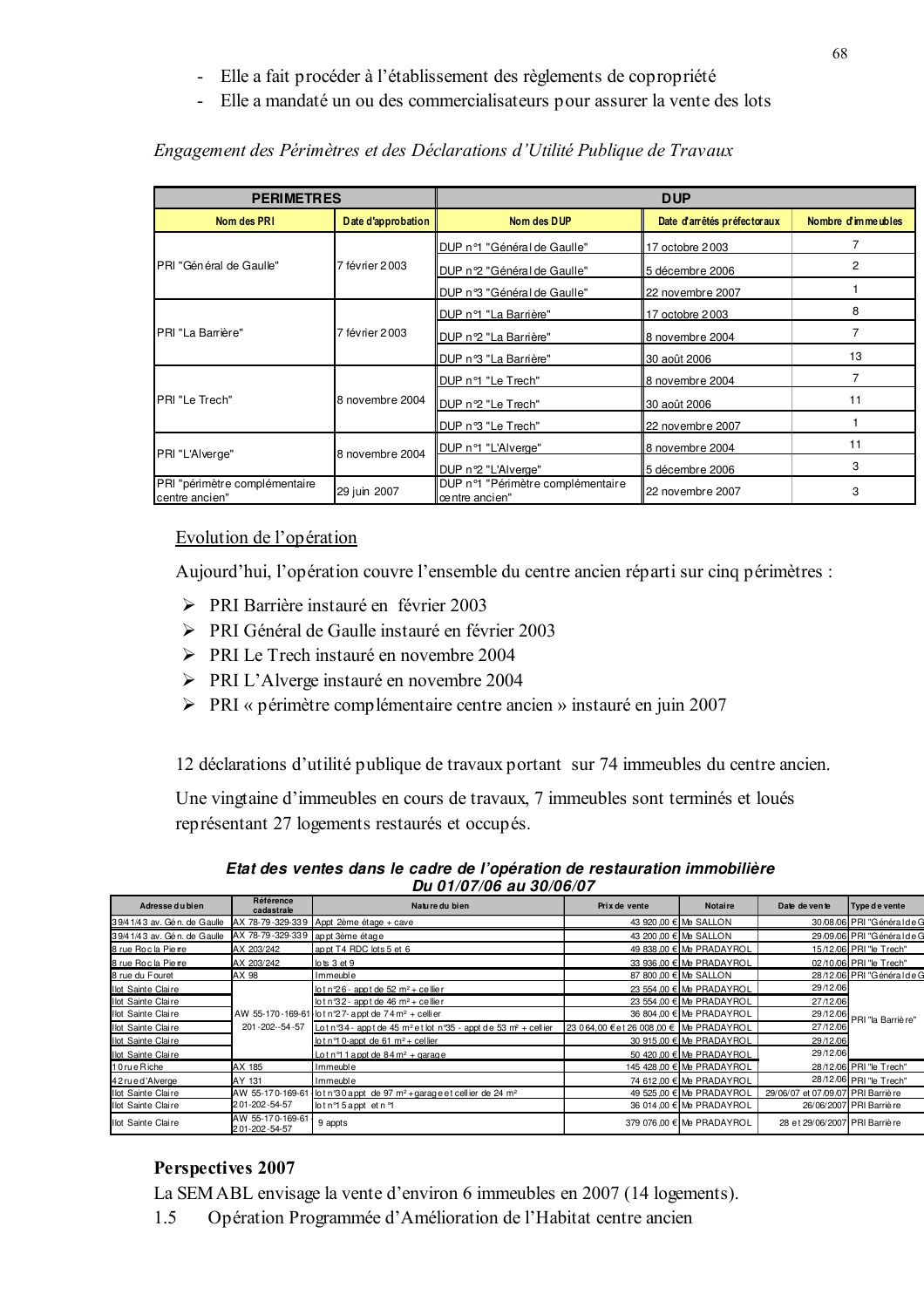L'OPAH RU centre ancien a permis la restauration de 267 logements dont 160 remis sur le marché immobilier et une pratique du lover modéré (conventionné/intermédiaire) à hauteur de 49%.

Les dotations ANAH s'élève à 2 050 472  $\epsilon$  (taux de réalisation de 128%) et les dotations Ville de Tulle à 789 707  $\epsilon$  (taux de réalisation de 116%) sur les cinq ans. Les derniers dossiers déposés n'étant pas tous réputés complets au 30/06/07, sont traités au cours des commissions ANAH du dernier semestre, c'est pourquoi nous présentons un premier bilan de l'opération au 30 novembre 2007 sachant que d'autres dossiers seront financés d'ici la fin du dernier semestre 07

| Bilan OPAH RU / PRI SUR 5 ANS |                                            |                         |                       |                        |               |                   |                   |                                |
|-------------------------------|--------------------------------------------|-------------------------|-----------------------|------------------------|---------------|-------------------|-------------------|--------------------------------|
| 2002-2007                     | N bre de logements restaurés subventionnés |                         |                       |                        | Logements     |                   |                   |                                |
|                               |                                            | Propriétaires Bailleurs |                       | <b>Total logements</b> | vacants remis | <b>Subvention</b> | Subvention        | <b>Subvention</b>              |
| Années                        | Lover Libre                                | Lover<br>Intermédiaire  | Lover<br>Conventionné | resta uré s            | sur le marché | <b>AN AH</b>      |                   | Ville de Tulle Région Limousin |
| 2002                          | 12                                         |                         |                       | 13                     |               | 16 579 €          | 4 268 €           |                                |
| 2003                          | 37                                         | 2                       | 8                     | 47                     | 17            | 288 733 €         | 90 668 $\epsilon$ |                                |
| 2004                          | 56                                         | 6                       | 15                    | 77                     | 36            | 322 273 €         | 104 465 €         |                                |
| 2005                          | 26                                         | 9                       | 13                    | 48                     | 31            | 348 305 €         | 122 37 3€         | 96 215 €                       |
| 2006                          |                                            |                         | 30                    | 43                     | 36            | 517873€           | 213 153 €         | 130 42 2€                      |
| du 01/01/2007 au 29/11/2007   |                                            | 6                       | 32                    | 39                     | 38            | 556 709€          | 254 78 0€         | 144 664€                       |

#### 1.6 Programmes immobiliers

# 1.6.1. Opération immobilière sise 10 rue du Chandon

Cette opération s'inscrit dans la continuité de l'Opération de Résorption Insalubre qui a permis la construction de 13 logements sociaux (opération Polygone) et la rénovation d'un immeuble du 17<sup>ème</sup> siècle sis 10 rue du Chandon.

Maîtrise d'ouvrage SEMABL

Maîtrise d'oeuvre : M. TURLIER

Les travaux sont aujourd'hui terminés.

L'aménagement de cet immeuble comporte 6 logements et un garage.

Typologie des logements : 1T1/T2/2T3 avec balcon/2T3 duplex pour une surface habitable de  $304 \text{ m}^2$ .

La commercialisation des logements est en cours. Trois logements sont à ce jour réservés.

# 1.6.2. Immeubles sis 92 et 64 av Victor Hugo

Les deux opérations immobilières (92 et 64 av Victor Hugo) sont achevées. Les locaux commerciaux sont occupés à ce jour excepté le local commercial arrière du 92 av. Victor Hugo, 3 logements ont été vendus.

# 1.6.2a : Immeuble sis 92 avenue Victor Hugo

| <i>ventes realisées</i> |                                      |                                   |                       |               |
|-------------------------|--------------------------------------|-----------------------------------|-----------------------|---------------|
| Adresse du bien         | Nature du bien                       | Prix de vente Notaire             |                       | Date de vente |
| 92 avenue V. Hugo       | Place de Parking                     | 269 233,30 € Me SALLON 09/11/2004 |                       |               |
| 92 avenue V. Hugo       | Local commercial<br>Place de Parking |                                   | 4 500 €IMe SALLON I   | 27/05/2005    |
| 186-92 avenue V. Hugo   | <b>Appartement</b>                   |                                   | 159 400 € Me SALLON I | $d$ éc-05     |

 $U_{\alpha\alpha}$ tas vágliságs

La commercialisation des logements et bureaux se poursuit.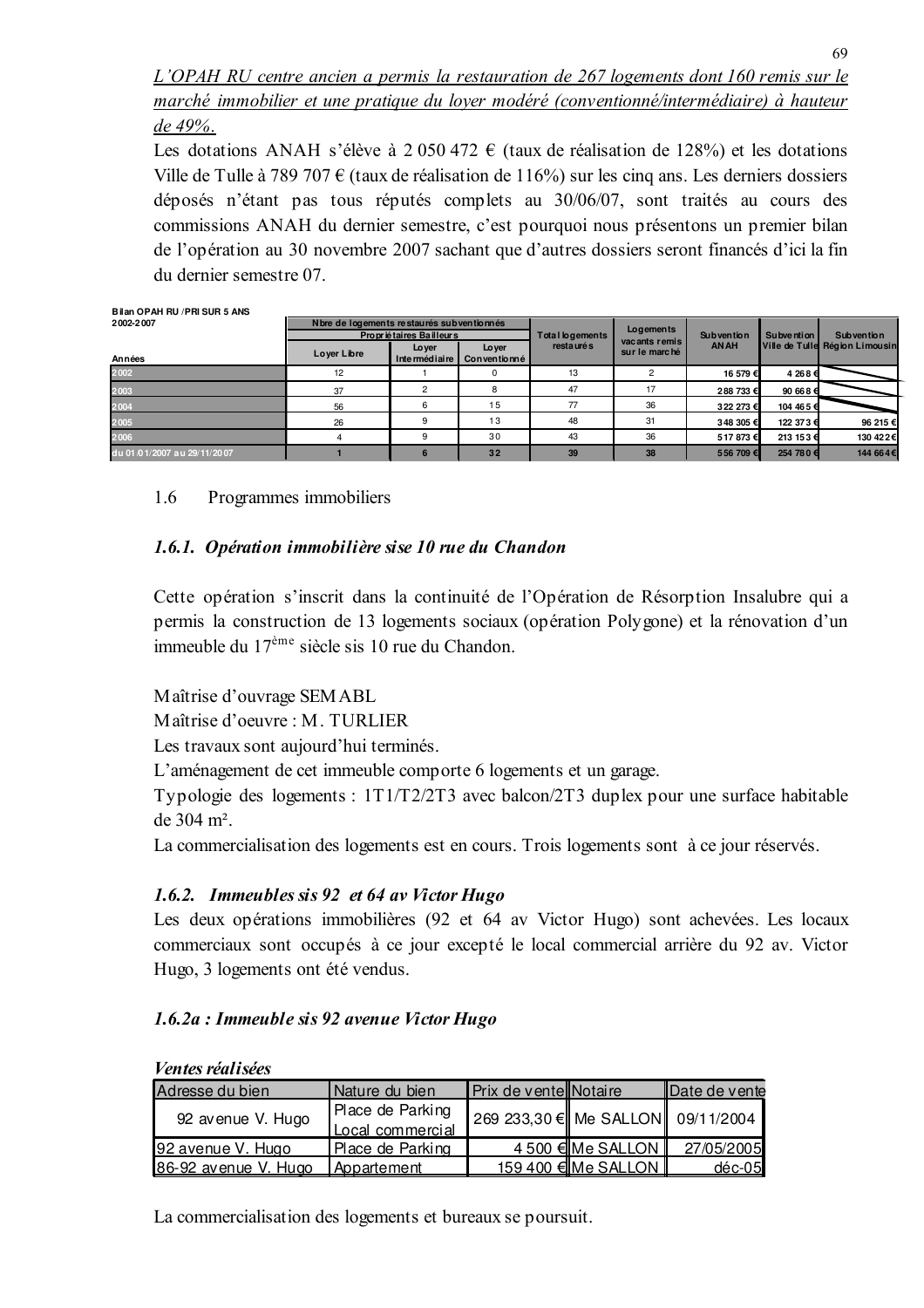Prix de vente des lots en commercialisation

|                       | Typologie des    | <b>Situation dans</b> | Terrasse | Parking                  |     |                        |
|-----------------------|------------------|-----------------------|----------|--------------------------|-----|------------------------|
|                       | logements/locaux | l'imme uble           |          | <b>Surfaces</b>          |     |                        |
| 1 <sup>er</sup> étage | T <sub>4</sub>   | $100.73 \text{ m}^2$  | oui      | 48.69 m <sup>2</sup>     | oui | 215 146 $\epsilon$ TTC |
| $2eme$ étage          | T <sub>4</sub>   | $100.73 \text{ m}^2$  | non      | $\overline{\phantom{a}}$ | ou1 | 173 759 $\epsilon$ TTC |
| Bureau                |                  | 88.66 m <sup>2</sup>  |          |                          | oui | 146 356 € TTC          |

La Ville de Tulle et la SEMABL ont conjointement décidé de mettre en location les lots non encore vendus à ce jour tout en poursuivant les démarches de commercialisation. Tous les logements non vendus sont loués à ce jour. Seul le local commercial en rez de jardin n'est pas à ce jour loué.

La gestion locative est réalisée par l'agence Gestrim à Tulle.

## Montant des loyers mensuels actualisés

| Logement               | Montant du loyer |
|------------------------|------------------|
| <b>Bureau</b>          | $620 \in$        |
| ler étage              | 566€             |
| $2^{\text{eme}}$ étage | 524 $\in$        |

## 1.6.2b : Immeuble sis 64 av. Victor Hugo

#### *Ventes réalisées*

| Adresse du bien          | Référence<br>cadastrale | Nature du<br>bien | Prix de<br>vente | Notaire                      | Date de<br>vente | Type de vente                    |
|--------------------------|-------------------------|-------------------|------------------|------------------------------|------------------|----------------------------------|
| 64 av. Victor Hugo AS 24 |                         | Appartement       |                  | 199 250 $\epsilon$ Me SALLON |                  | 27/05/2005 Opération immobilière |
| 64 av. Victor Hugo AS 24 |                         | Appartement       |                  | 160 000 $\epsilon$ Me SALLON |                  | 30/08/2006 Opération immobilière |

### Prix de vente des lots en commercialisation

|                                      |                               |                          | Annexes  |                     |               |  |
|--------------------------------------|-------------------------------|--------------------------|----------|---------------------|---------------|--|
| <b>Situation dans</b><br>l'imme uble | Typologie<br>des<br>logements | Surface                  |          | <b>Surfaces</b>     | Prix de vente |  |
| Rez de jardin                        | T <sub>2</sub>                | $62.50 \text{ m}^2$      | jardinet | $18.20 \text{ m}^2$ | 109 500 € TTC |  |
| $2^{\text{eme}}$ étage               | T <sub>4</sub>                | 116.30<br>m <sup>2</sup> | terrasse | $24.60 \text{ m}^2$ | 199 500 € TTC |  |
| $3eme$ étage et<br>combles           | T4 duplex<br>sur rue          | $119.50 \text{ m}^2$     | balcon   | $9.90 \text{ m}^2$  | 194 000 € TTC |  |

## Mise en location

Le rez de chaussée commercial est loué via un bail commercial par l'enseigne VIVAL, filiale de CASINO depuis septembre 2004.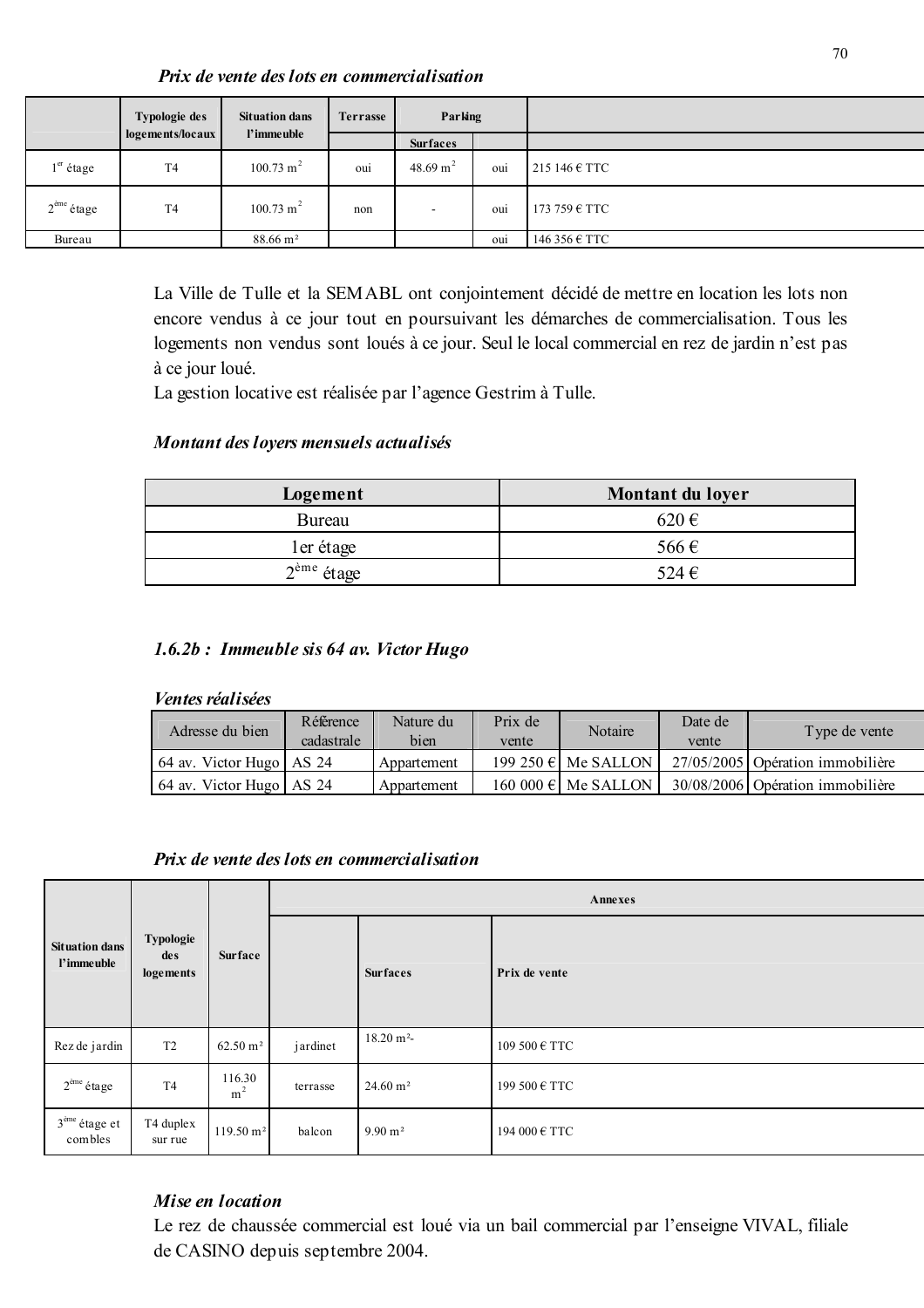A l'instar de l'immeuble 92 avenue Victor Hugo, il a été décidé de mettre en location des lots restants sur cet immeuble tout en poursuivant les démarches de commercialisation. Tous les logements non vendus sont loués à ce jour.

## Montant des loyers mensuels actualisés

| Logement                                                       | Montant du loyer |
|----------------------------------------------------------------|------------------|
| T <sub>2</sub> - Rez de jardin                                 | 412 €            |
| T4 - 2ème étage                                                | $617 \in$        |
| T4 – duplex sur rue $3^{\text{eme}}$ et $4^{\text{eme}}$ étage | 566€             |

La gestion locative est réalisée par l'agence Gestrim à Tulle.

## 1.7 Opérations d'aménagement

## 1.7.1. Parking Saint Pierre

La remise de l'ouvrage à la ville a eu lieu le 29/06/06.

La convention de transfert de prêt Renouvellement Urbain à la Ville a été signée courant novembre 2007.

## Financement

# **CONSTRUCTION DU PARKING SAINT-PIERRE TULLE (19000) Financement**

| <b>Details perseption <u>subventions</u></b> |                          | montant $\epsilon$ TTC          |                                 |
|----------------------------------------------|--------------------------|---------------------------------|---------------------------------|
|                                              | Date de paiement         |                                 |                                 |
| <b>Crédits DIV</b>                           |                          |                                 |                                 |
|                                              | 16/09/2004               | <u>247 411,56 € acompte n°1</u> |                                 |
|                                              | 26/04/2005               |                                 | <u>102 723,14 € acompte n°2</u> |
|                                              | 15/12/2005               |                                 | 21 080,27 € acompte n°3         |
|                                              | 06/03/2006               |                                 | 72 000,00 € acompte n°3         |
|                                              | 08/11/2006               | 319 030,03 € solde              |                                 |
|                                              | <b>Total</b>             | 762 245,00 €                    |                                 |
| <b>Crédits Région Limousin</b>               |                          |                                 |                                 |
|                                              | 24/12/2004               | <u>110 066,07 € acompte n°1</u> |                                 |
|                                              | 07/04/2005               |                                 | 44 267,42 € acompte n°2         |
|                                              | 19/05/2005               |                                 | <u>53 258,96 € acompte n°3</u>  |
|                                              | 04/12/2006               | <u>75 645,55 € solde</u>        |                                 |
|                                              | Total                    | 283 238,00 €                    |                                 |
| <b>Crédits FEDER</b>                         |                          |                                 |                                 |
|                                              | 24/03/2005               |                                 | 43 933,92 acompte n°1           |
|                                              | 06/01/2006               |                                 | 8005,79 acompte n°2             |
|                                              | 26/06/2006               |                                 | 40046,61 acompte n°3            |
|                                              | 07/07/2006               | 22091,49 solde                  |                                 |
|                                              | Total                    | 114 077,81                      |                                 |
| <b>Crédits FISAC</b>                         |                          |                                 |                                 |
|                                              | 09/06/2006               |                                 | 199 093,86 acompte n°1          |
|                                              | 01/03/2007               |                                 | 151 282,00 acompte n°2          |
|                                              | <b>Total</b>             | 350 375,86                      |                                 |
|                                              |                          |                                 |                                 |
|                                              | <b>TOTAL SUBVENTIONS</b> | 1 509 936,67€                   |                                 |

Détails perception subventions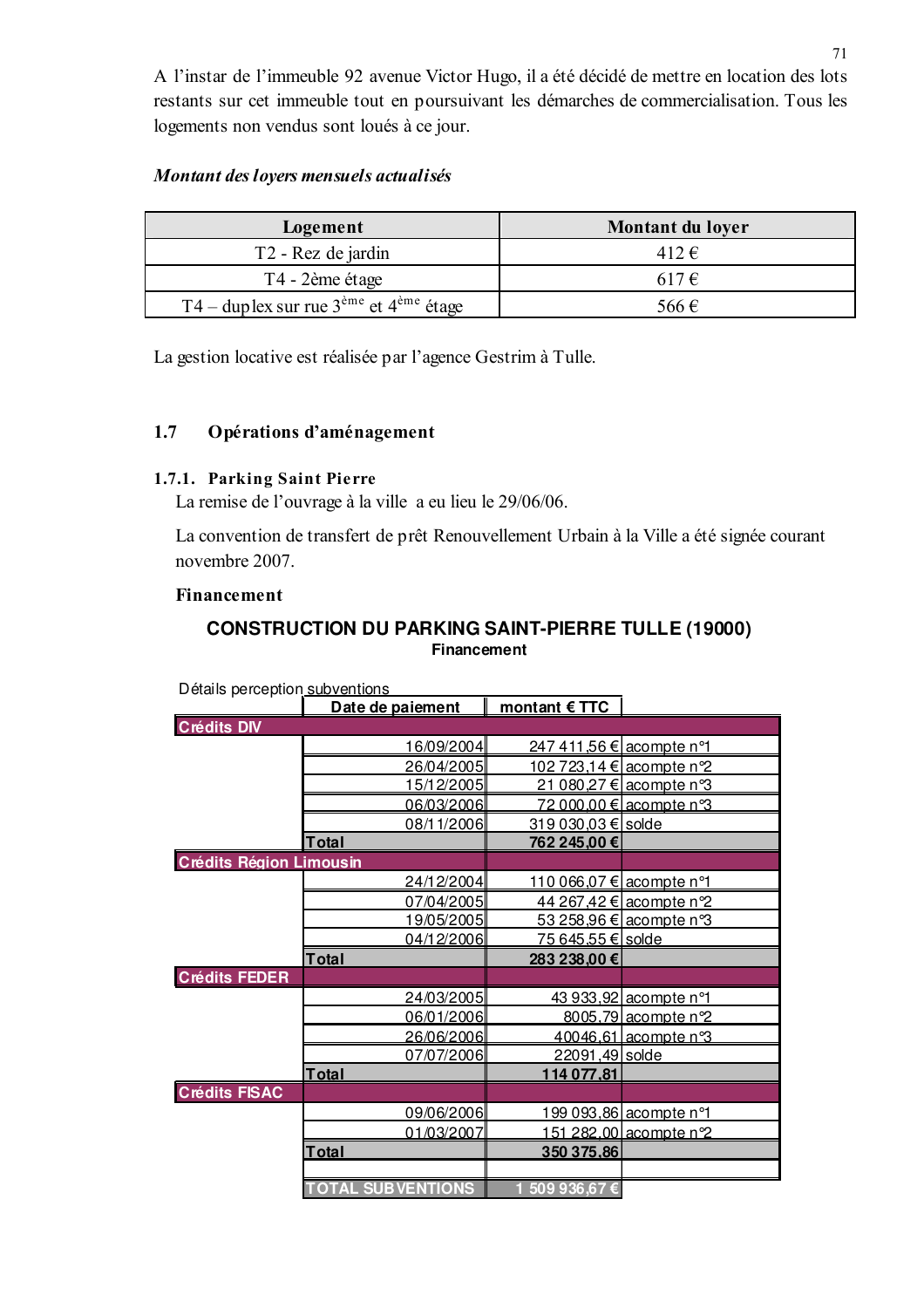# 1.7.2. Aménagement des places de la Cathédrale

Maîtrise d'œuvre aménagement : Cabinet Rayko Gourdon Maîtrise d'œuvre assainissement : Ville de Tulle Les travaux d'assainissement ont été réalisés de février 2006 à avril/mai 2006 en parallèle d'une opération de fouilles préventives réalisée par l'INRAP de février à mars 2006. Les travaux d'aménagement ont été réalisés d'avril à décembre 2006. M ontant de l'opération : 1 749  $100 \in HT$ 

| <b>Financement</b>                            |  |
|-----------------------------------------------|--|
| Aménagement des places de la cathédrale TULLE |  |

| Détails perception subventions                                               |                          |                                   |
|------------------------------------------------------------------------------|--------------------------|-----------------------------------|
| Date de paiement                                                             | montant $ETTC$           |                                   |
| Crédits ANRU - subvention d'un montant de 555 000 €                          |                          |                                   |
| 29/12/2006                                                                   |                          | 59 200,00 € avance sur subvention |
| 25/01/2007                                                                   |                          | 88 800,00 € avance sur subvention |
| 06/11/2007                                                                   | 296 000,00 € acompte n°1 |                                   |
| reste à percevoir                                                            | 111 000,00 € solde       |                                   |
| Montant percu au 13/11/07                                                    | 444 000.00 €             |                                   |
| Crédits Région Limousin* : subvention d'un montant de 213 900 €              |                          |                                   |
| 22/01/2007                                                                   |                          | 169 157,34 € acompte n°1          |
| 07/05/2007                                                                   |                          | 44 742,66 € acompte n°2 et solde  |
| Montant percu au 13/11/07                                                    | 213 900,00 €             |                                   |
| Crédits FISAC* : subvention de 111 000 €                                     |                          |                                   |
| reste à percevoir                                                            | 111                      | 000,00 € acompte n°1 et solde     |
| Montant perçu au 13/11/07                                                    | $0,00 \in$               |                                   |
| Crédits Fonds National pour l'archéologie préventive : subvention de 43621 € |                          |                                   |
| reste à percevoir                                                            |                          | 43 621,00 € acompte n°1 et solde  |
| Montant percu au 13/11/07                                                    | $0.00 \in$               |                                   |
|                                                                              |                          |                                   |
| TOTAL SUBVENTIONS Aménagement des places de la cathédrale                    | 918 521.00 €             |                                   |
| TOTAL SUBVENTIONS percues au 13/11/07                                        | 657 900,00 €             |                                   |

## **1.7.3. Aménagement de l'avenue Général de Gaulle**

Maîtrise d'œuvre aménagement : Rayko Gourdon Maîtrise d'oeuvre assainissement : Ville de Tulle Les travaux ont été réalisés de septembre à décembre 2006. Montant des travaux : 500 790  $\epsilon$  HT

#### **Financement Avenue Général de Gaulle TULLE**

| Detaile hercention suprentions                                 |                        |                                   |
|----------------------------------------------------------------|------------------------|-----------------------------------|
| Date de paiement                                               | montant $\epsilon$ TTC |                                   |
| Crédits ANRU - subvention d'un montant de 225 000 €            |                        |                                   |
| reste à percevoir                                              |                        | 225 000.00 € Acompte n°1 et solde |
| Montant percu au 13/11/07                                      | 0.00 ∈                 |                                   |
| Crédits Région Limousin* : subvention d'un montant de 86 670 € |                        |                                   |
| 07/05/2007                                                     |                        | 21 487,06 € acompte n°1           |
| reste à percevoir                                              |                        | 65 182.94 € acompte n°2 et solde  |
| Montant percu au 13/11/07                                      | 21 487.06 €            |                                   |
| Crédits FISAC* : subvention de 13 500 €                        |                        |                                   |
| reste à percevoir                                              |                        | 13 500,00 € acompte n°1 et solde  |
| Montant percu au 13/11/07                                      | 0.00 ∈                 |                                   |
|                                                                |                        |                                   |
| <b>TOTAL SUBVENTIONS Aménagement Avenue Général de Gaulle</b>  | 325 170.00 €           |                                   |
| TOTAL SUBVENTIONS percues au 13/11/07                          | 21 487.06 €            |                                   |

Détails perception subventions

*Etat au 13/11/07*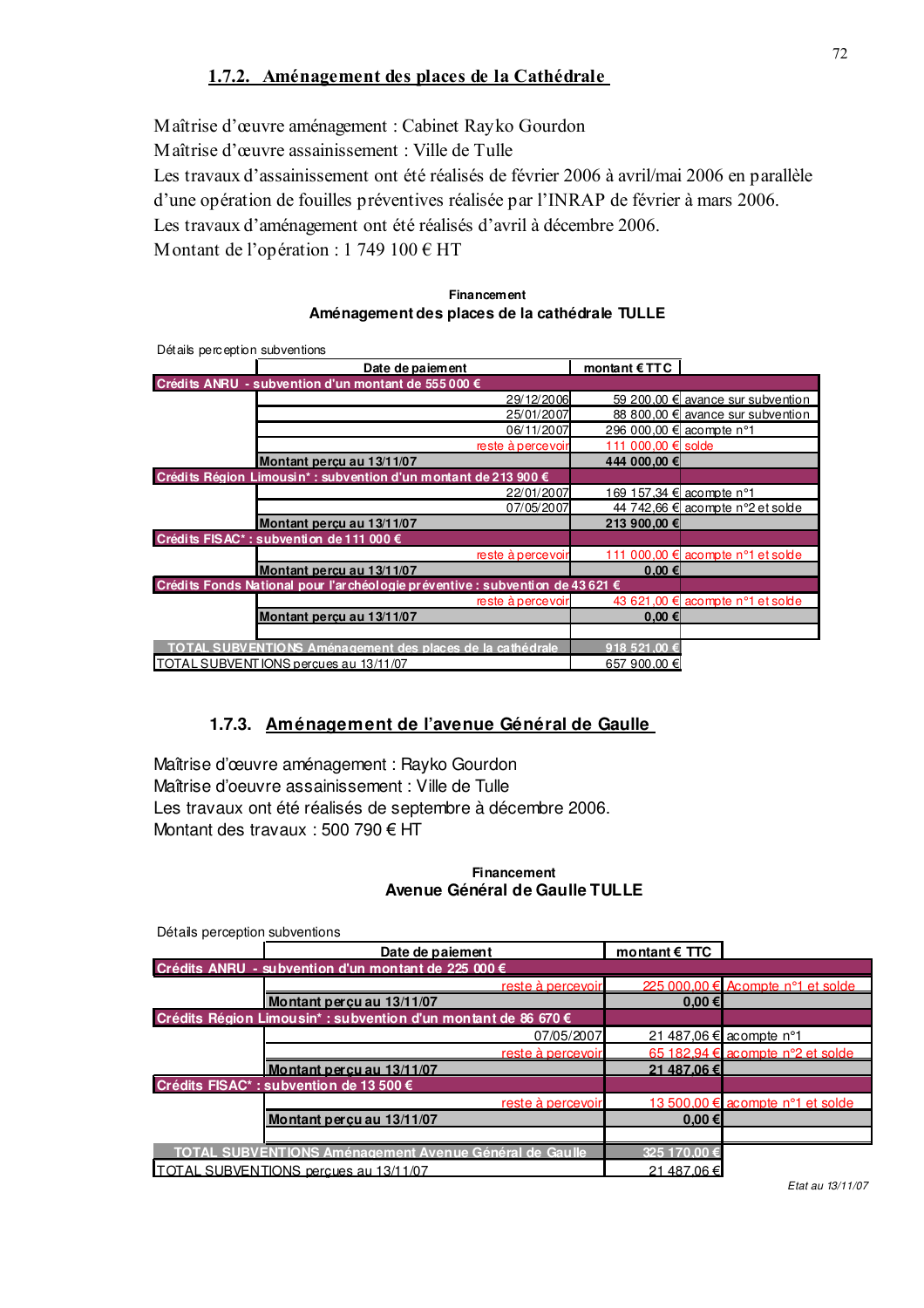## 1.7.4. Aménagement de l'Alverge

Maîtrise d'œuvre aménagement : M. Valadas Maîtrise d'œuvre assainissement : Ville de Tulle Les travaux sont en cours et doivent se terminer début 2008. Montant prévisionnel des travaux : 686 030 € HT

## **Financement**

| <b>FNADT</b>           | 300 000 $\epsilon$ |
|------------------------|--------------------|
| <b>FISAC</b>           | 11 010 $\epsilon$  |
| <b>REGION LIMOUSIN</b> | 120 000 €          |
| Ville de Tulle         | 255 020 €          |

## 1.7.5. Aménagement des abords de l'îlot Marc Eyrolles

Maîtrise d'œuvre aménagement et assainissement : Ville de Tulle Les travaux d'assainissement et d'aménagement sont terminés. M ontant des travaux : 182 000  $\epsilon$  HT

## Financement

| <b>ANRU</b>            | 77 500 €          |
|------------------------|-------------------|
| <b>REGION LIMOUSIN</b> | 31 000 $\epsilon$ |
| Ville de Tulle         | 73 500 €          |

## 1.7.6. Aménagement du square du Chandon

Maîtrise d'œuvre : services techniques Ville de Tulle M ontant des travaux : 153 000  $\epsilon$  HT

| Financement            |             |
|------------------------|-------------|
| <b>ANRU</b>            | 40 000 €    |
| <b>REGION LIMOUSIN</b> | $16000 \in$ |
| Ville de Tulle         | 97 000 €    |

Objet des travaux : Aménagement de deux parcelles de terrain en espace vert de détente au cœur du centre ancien. Engazonnement des terrasses étagées reliées par un cheminement piéton. Réfection des murs pierre et installation de garde-corps

Démolition à venir des constructions sommaires implantées sur la partie haute du square afin de libérer un accès piéton en direction de la place Clément Simon.

## 2. Recettes et moyens de financement

Conformément aux termes de la convention publique d'aménagement, la SEMABL a contracté auprès de la Caisse des Dépôts et Consignations une autorisation de découvert pour un montant maximum de 4 200 K€, au taux TMM + 0,40 %. Ce financement n'a fait l'objet d'aucune garantie.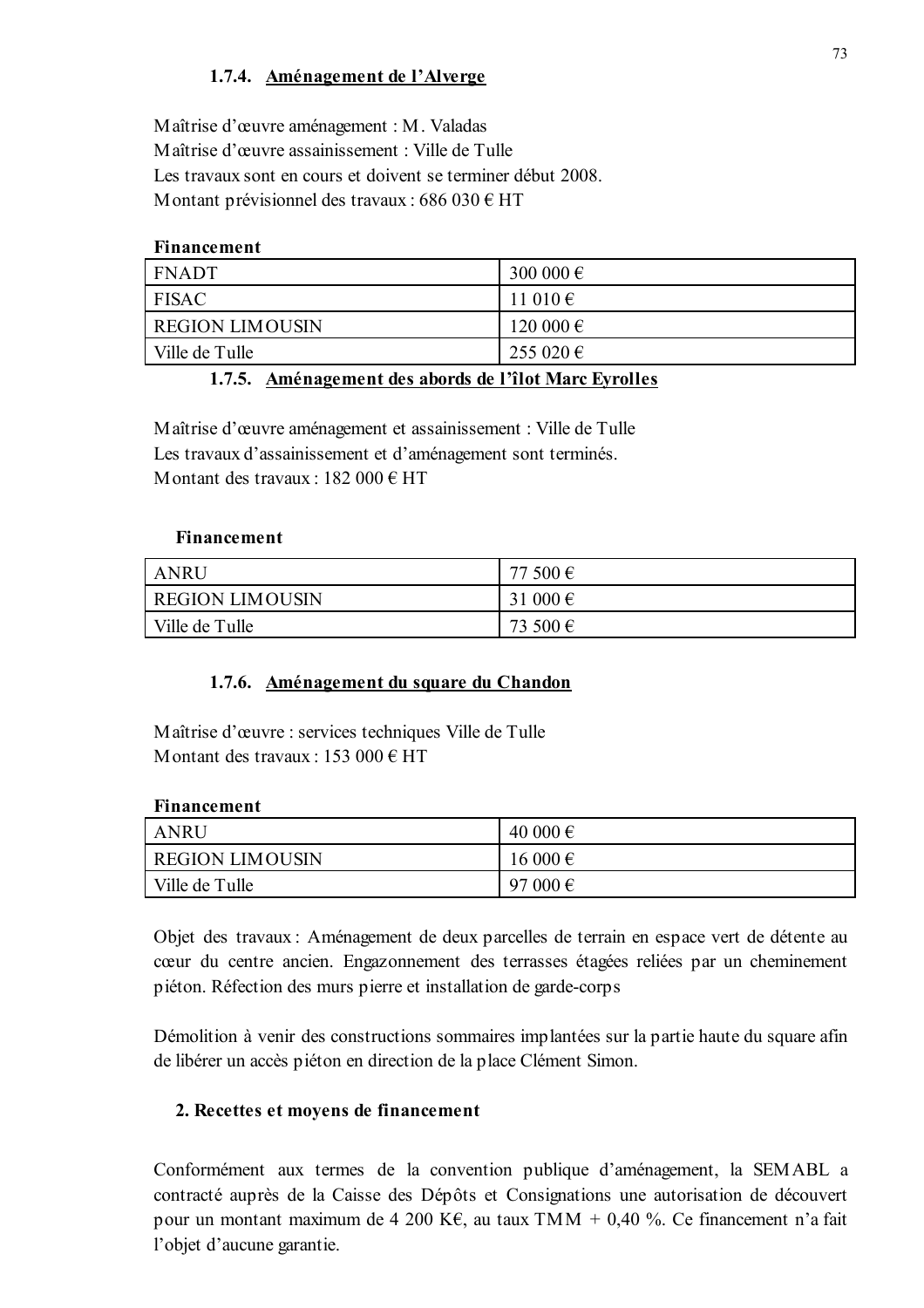## Prêt Caisse Des Dépôts et Consignations

Un prêt renouvellement Urbain pour la construction du parking Saint Pierre d'un montant de  $2000000 \in$  a été contracté auprès de la Caisse des Dépôts et Consignations.

Le prêt Renouvellement Urbain a été transféré à la collectivité en novembre 2007. Les échéances versées par la SEMABL ont été remboursées par la Ville de Tulle.

#### Prêt Caisse d'Epargne

Un Prêt a été contracté auprès de la Caisse d'Epargne le 20 juin 2006 d'un montant de 1 050 000 € afin d'assumer financièrement la mise en location provisoire des logements non vendus sur les immeubles 64 et 92 avenue Victor Hugo.

Caractéristiques du prêt

Type d'amortissement progressif à partir de la deuxième échéance Taux d'intérêt : 4.27% Nombre d'échéances : 25 échéances annuelles Date de la dernière échéance : 1/02/2031

#### **Prêt Banque Populaire**

Un Prêt a été contracté auprès de la Banque Populaire d'un montant de 222 000 € destiné à financer les murs commerciaux du local situé au rez de chaussée de l'immeuble sis 64 avenue Victor Hugo. Une Garantie d'emprunt à la SEMABL a été octroyée par la Ville de Tulle par délibération en date du 23/09/05.

Caractéristiques du prêt Type de taux : fixe Taux d'intérêt : 3.49% Coût total du crédit : 286 101 € Echéances trimestrielles : 4 768.35 €

Monsieur Michel BREUILH dit que la CPA était au cœur d'une des préoccupations principales du Conseil municipal qui a porté sur toute la rénovation du bâti et toute la politique du logement dont les conséquences pourront être mesurées par rapport à un des points importants qui était de mettre fin à la baisse démographique de la Ville. Un rappel de la complexité de cette démarche est exposé dans le rapport présenté. Elle a nécessité la mise en œuvre de procédures spécifiques qui ne pouvaient être développées et mises en œuvre que par une ingénierie c'est-à-dire une équipe opérationnelle qui a été constituée autour de la SEMABL et d'autres intervenants. C'est la SEMABL qui a assuré la coordination entre les intervenants essentiellement sur les OPAH, le renouvellement urbain. Le développement durable a été pris en compte puisqu'à chaque fois que des diagnostics thermiques ont été réalisés.

Des PRI ont été lancés, des conventions d'assistance technique ont été signées notamment avec le PACT ARIM

La rénovation s'est accompagnée d'une optimisation énergétique.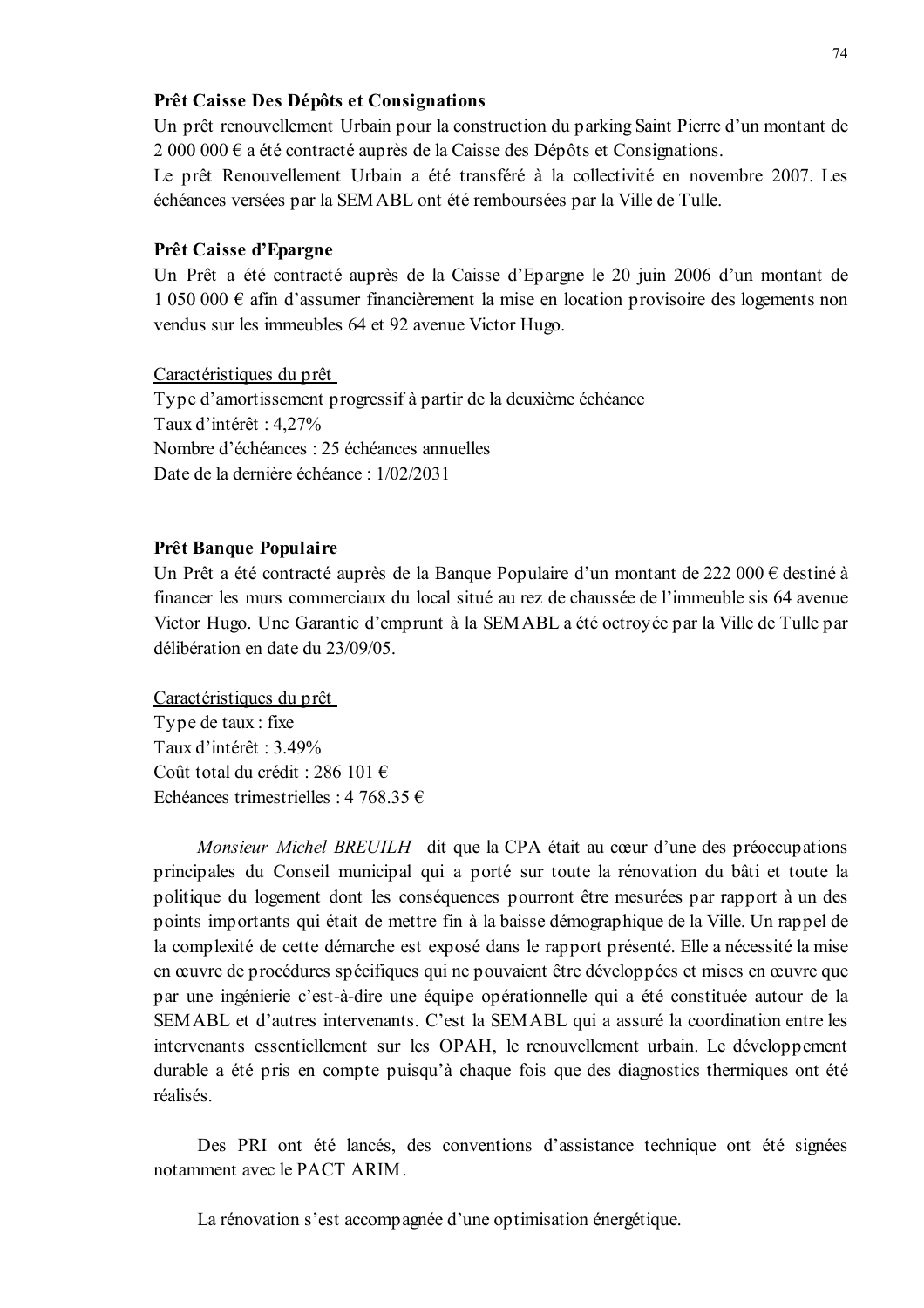Ces opérations se sont accompagnées de la nécessité d'avoir une action forte au niveau du foncier

L'intérêt du PRI a permis de pouvoir rénover des immeubles très dégradés avec des coûts de reprise et de rénovation au m<sup>2</sup> qu'il n'était pas possible de faire dans le cadre classique des financements OPAH.

Au-delà de la définition très précise des périmètres, il y avait une définition très précise des travaux nécessaires, des DUP pour ces travaux, avant de pouvoir procéder aux commercialisations.

L'impact fort sur la totalité des opérations engagées a pu être mesuré.

Dans le cadre de l'OPAH, près de 300 logements ont été rénovés, assurant une mixité sociale

Il y a aussi eu le lancement de programmes immobiliers spécifiques. L'opération Polygone dans la rue du Chandon a été accompagnée.

Il y a eu la réalisation d'immeubles au 64 et 92 avenue Victor Hugo qui accueillent des logements dans les étages et des commerces en rez-de-chaussée.

Cela a accompagné la redynamisation de toute l'avenue Victor Hugo.

Des équipements structurants ont été aménagés : la réalisation du parking Saint-Pierre et l'aménagement de la Place de la Cathédrale, de l'avenue Charles de Gaulle, de l'Alverge, des abords de l'îlot Marc Eyrolles et du Square du Chandon.

Ces opérations ont été financées par la Ville, , la Région, l'Etat, l'ANRU.

Les recettes qui sont à mettre en face des dépenses sont basées principalement sur des participations des partenaires, de la Ville et des prêts passés par la SEMABL.

La fin de la CPA est en principe programmée pour fin 2009.

Le total des dépenses et recettes s'élève à près de 21 000 000  $\epsilon$ .

Ces chiffres sont très importants mais en mobilisant une pluralité de procédures et la quasi-totalité des partenaires possibles, des résultats très significatifs ont été obtenus et contribueront à l'objectif du mandat qui était la reconquête démographique pour Tulle.

Monsieur Mathieu GOURY dit qu'en ce qui concerne la CPA, pour 2008, l'OPAH du centre ville est achevée. Le solde des dossiers se fera dans les deux ans à venir.

Désormais des opérations immobilières peuvent être réalisées sur tout le secteur de la ZPPAUP.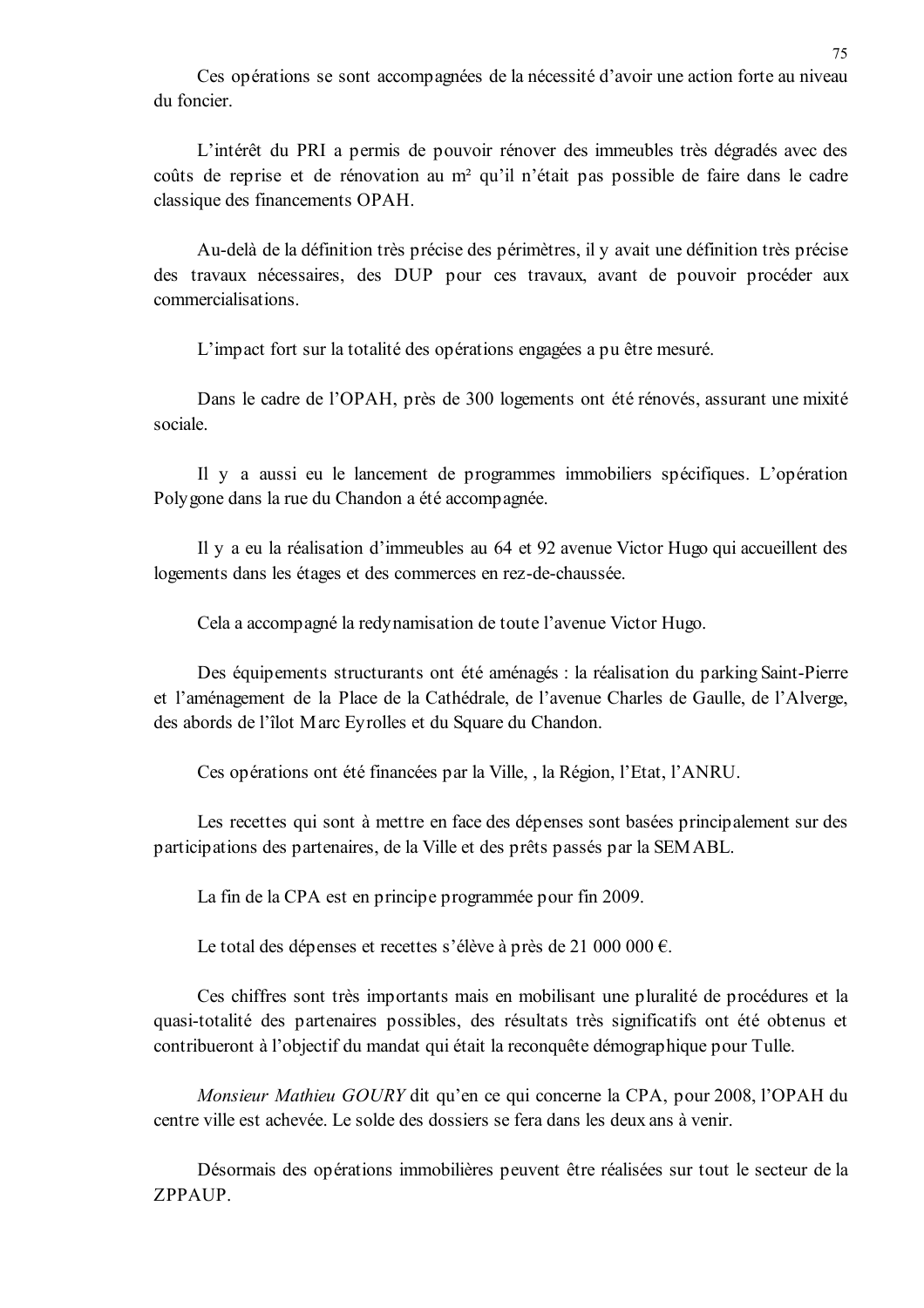La nouvelle réglementation permet de sortir le PRI du périmètre étroit du centre ancien

#### APPROUVE à l'unanimité

## 21- Décision Modificative a-Budget Ville - n° 3

Monsieur Michel BREUILH dit qu'il s'agit essentiellement d'un complément de crédits : 98 736 € pour la TC2 du CCS.

Il y a un complément pour la bulle de tennis, un remboursement de complément de capital de la dette : ce sont les emprunts variables dont les variations ne seront connues qu'en fin d'année.

Ensuite, il y a des réductions diverses en dépenses d'équipement. En recettes, il y a des compléments divers en matière de Dotation Globale d'Equipement, Taxe Locale d'Equipement, complément de subvention pour le pôle accordéons.

Il y a des versements de subvention. Il y a un complément de crédits pour ressources humaines : il s'agit de l'augmentation de la masse salariale liées aux résultats des CAP. Il y a un remboursement de complément d'augmentation de la dette.

C'est la même chose pour ce qui concerne les intérêts pour les emprunts à actualiser.

Le complément de crédits pour les Ressources Humaines est compensé en quasitotalité par une subvention pour les actions de prévention menées au niveau des Services Municipaux.

Il y a un complément de Dotation de Solidarité de la Communauté de Communes et un complément de la redevance sur la taxe d'électricité.

Dans le reste de la décision modificative, il y a des virements de crédits entre sections, des ouvertures de crédits qui sont des opérations d'ordre.

 $APPROIIVE$  à l'unanimité

#### b-Budget Eau - n° 1

*Monsieur Michel BREUILH* dit qu'il s'agit de variation au niveau des taux d'actualisation des emprunts.

Monsieur Michel CAILLARD fait état d'un article paru dans la Presse concernant les impôts fonciers.

Monsieur Jean COMBASTEIL dit que les chiffres mentionnés ont été donnés par l'observatoire des taxes foncières.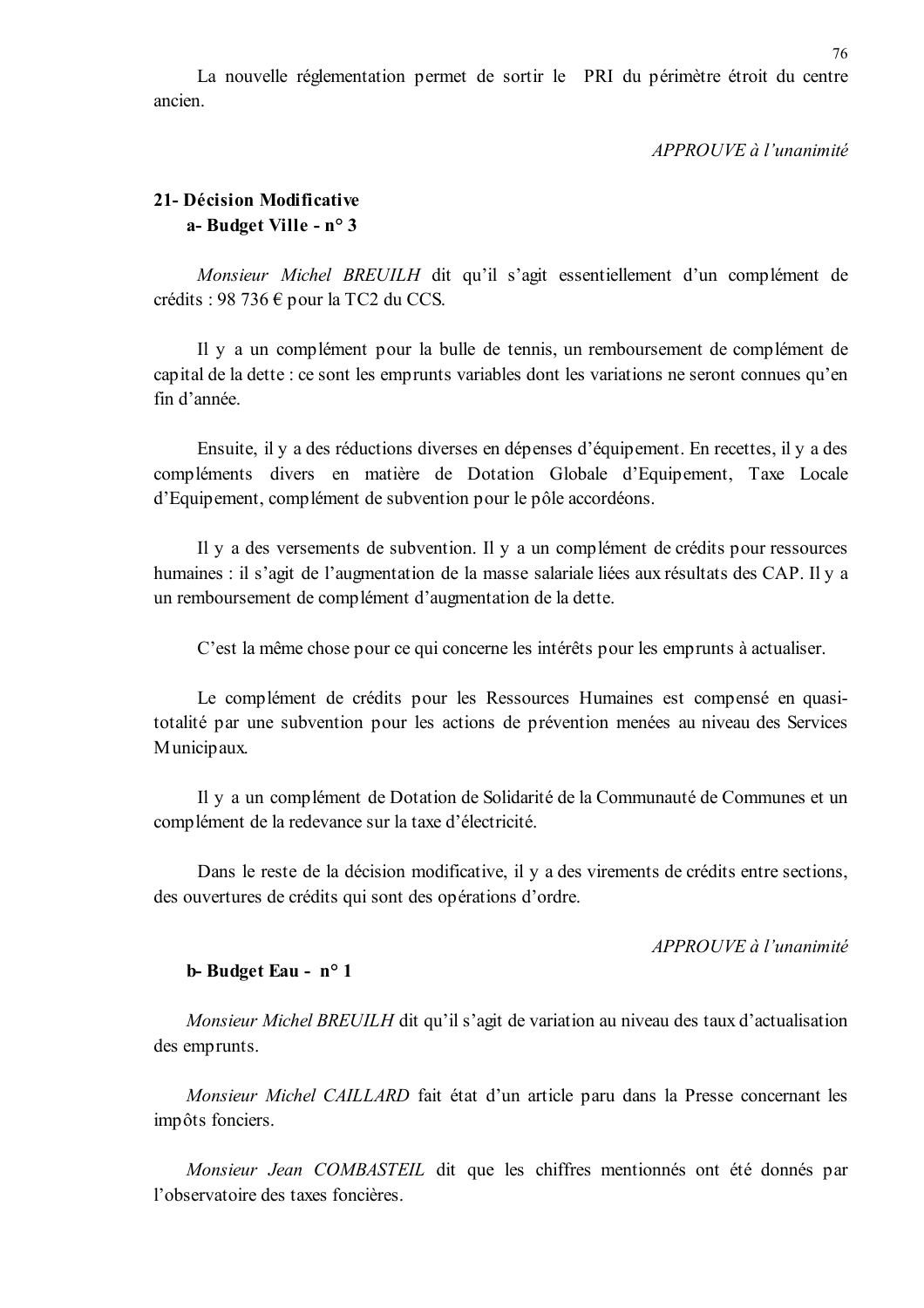Il est dit qu'en 5 ans les impôts ont augmenté de 21 % et qu'à Tulle ils ont augmenté de 13.31 %.

Cette augmentation de l'impôt telle qu'elle est présentée peut donner une fausse idée de la situation.

Il pense qu'il s'agit ici du produit de l'impôt : de ce qu'a produit la Taxe Foncière d'une année à l'autre sur chacune des communes qui sont analysées.

L'augmentation des impôts fonciers résulte d'une part de l'augmentation éventuelle des bases et d'autre part de l'augmentation des taux votés par les assemblées délibérantes.

Dans l'augmentation des bases, il y a l'actualisation automatique votée par le Parlement dans les lois de Finances et l'augmentation de la masse réelle imposable.

A Tulle, le taux de l'impôt foncier n'a pas varié depuis plusieurs années.

L'augmentation constatée ne peut donc résulter que de l'actualisation des bases et des nouveaux locaux qui sont assujettis à la Taxe Foncière. Les impôts n'ont pas augmentés ainsi. C'est le produit qui a varié mais cela ne se traduit pas par le même effet sur la feuille de chaque contribuable.

Il y a eu plus de contribuables, plus de locaux imposés.

Il serait bon que le journal donne des infos en ce sens car cela est peu compréhensible par tous.

Monsieur Jean-Pierre ROSSIN dit que cela inclut les parts de la Ville de Tulle, du Département, de la Région et de l'Etat.

Monsieur Jean COMBASTEIL dit qu'une collectivité a augmenté les bases et le taux de 3% par an chaque année pendant cinq ans.

Monsieur François HOLLANDE dit que l'augmentation est de 13% à Tulle, de 18% à Brive, 20% à Ussel et de 8% à Meymac.

Tulle a du gagner des bases.

A base inchangée, les effets de l'augmentation de l'impôt du Conseil Général et du Conseil Régional ont donné cela.

Monsieur Jean COMBASTEIL dit que la hausse peut traduire un réel enrichissement de la commune.

*Monsieur François HOLLANDE* dit que ces précisions étaient nécessaires pour ne pas laisser penser qu'à Tulle, le taux des impôts avait été augmentés.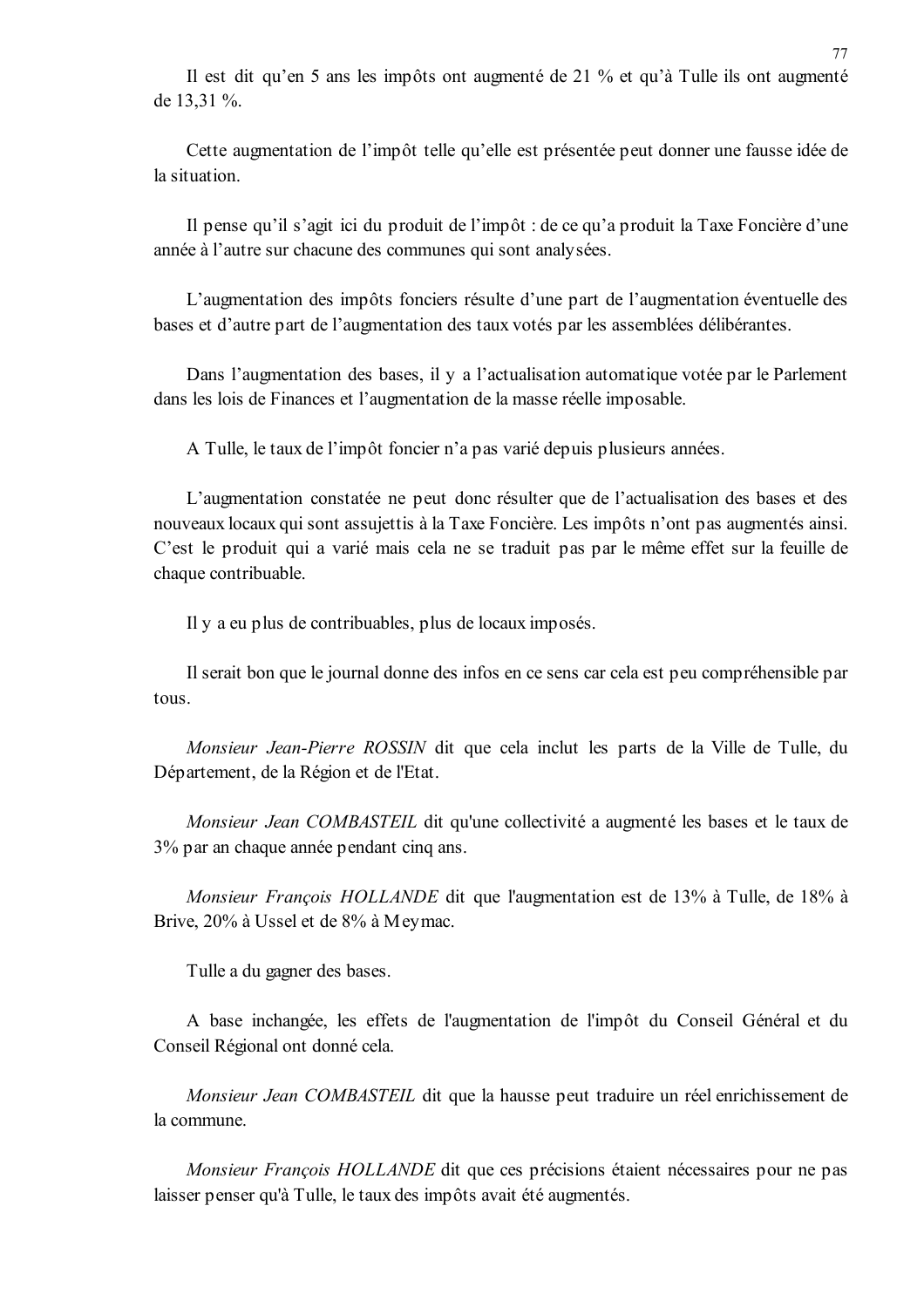Monsieur Jean-Paul DUSSOURD dit, qu'en outre, il n'est pas dit si les taxes sur les ordures ménagères ont été incluses.

Il n'est pas précisé si l'exonération de deux ans a été prise en compte.

 $APPROIIVE \d{d} l'unanimit\acute{e}$ 

## c-Budget Assainissement - n° 1

 $APPROUVE \d0$  l'unanimité

## 22- Admissions en non valeur - Budget Ville

Il est proposé au Conseil municipal de prendre en charge les admissions en non valeur demandées par le Percepteur pour un montant de  $40,29 \in \text{sur}$  le budget Ville et concernant les exercices 2000, 2005, 2006 et 2007.

APPROUVE à l'unanimité

## 23- Fixation des tarifs communaux à partir du 1<sup>er</sup> janvier 2008

Il est proposé au Conseil municipal de voter les tarifs communaux mentionnés dans le document, applicables à compter du 1<sup>er</sup> janvier 2008.

APPROUVE à l'unanimité

## 24- Autorisation donnée au Maire pour les dépenses d'investissement à mandater dans la limite d'un quart du budget précédent

L'article L.1612.1 du Code Général des Collectivités Territoriales stipule que : « jusqu'à l'adoption du budget, l'exécutif de la Collectivité Territoriale peut, sur autorisation de l'organe délibérant, engager, liquider et mandater les dépenses d'investissement, dans la limite du quart des crédits ouverts au budget de l'exercice précédent ... »

Cette possibilité rendue nécessaire par la M14 permet de payer les fournisseurs sans attendre le vote du budget.

Pour 2008, il est proposé au Conseil municipal d'autoriser le paiement avant le vote du budget primitif de la section d'investissement :

- pour le budget Ville :  $5683200 \in$
- pour le budget Eau :  $5500 \in$  $\mathcal{L}^{\mathcal{A}}$
- pour le budget Assainissement :  $35600 \in$
- pour le budget Installations Economiques :  $8500 \text{ } \in$

APPROUVE à l'unanimité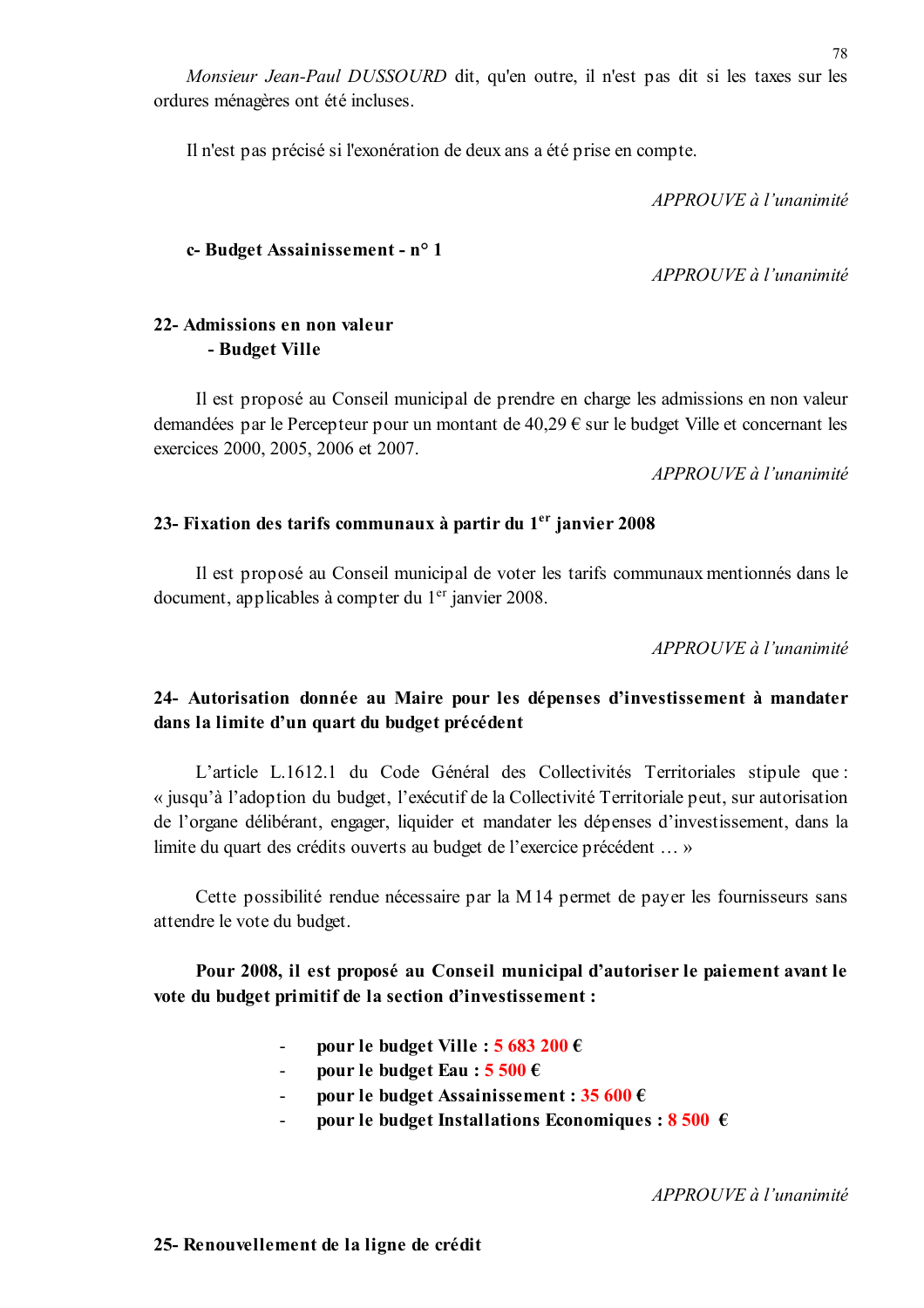APPROUVE à l'unanimité

## 26- Attribution d'une indemnité au percepteur

# Il est proposé au Conseil municipal de voter le paiement de l'indemnité au Percepteur pour l'année 2007.

Depuis le décès de Monsieur NADIR, Monsieur DISIC assure l'intérim des fonctions de Trésorier Principal. Il convient donc de verser une indemnité à la succession de Monsieur NADIR et une indemnité à Monsieur DISIC au prorata du temps où ces derniers ont assuré leurs fonctions soit :

- 1 889,43  $\epsilon$  à la succession de Monsieur NADIR
- 1 889.43  $\epsilon$  à Monsieur DISIC  $\Delta \sim 10^{-1}$

L'indemnité fait l'objet d'un état de frais détaillé.

 $APPROUVE \d{d} l'unanimité$ 

## 27- Subventions aux associations- Avances et attributions

## a- Avances sur subventions 2008

Il est proposé au Conseil municipal d'autoriser le versement des avances sur les subventions accordées au titre de l'année 2008 suivantes :

## 1 - Centre Communal d'Action Sociale : 600 000  $\epsilon$

Il est précisé que :

- le montant de la subvention allouée par la Ville au CCAS était pour l'exercice 2007 de 1 000 000  $\in$ 

- le montant de l'avance sur subvention qui lui avait été allouée pour l'exercice 2007 était de 450 000 €

- Le CCAS sollicite une avance sur la subvention qui lui sera allouée en 2008, pour faire face aux charges liées au fonctionnement du premier trimestre 2008 avant le vote du **Budget Primitif.** 

 $APPROUVE$  à l'unanimité

## 2 - Office de Tourisme : 20 000  $\epsilon$

Il est précisé que :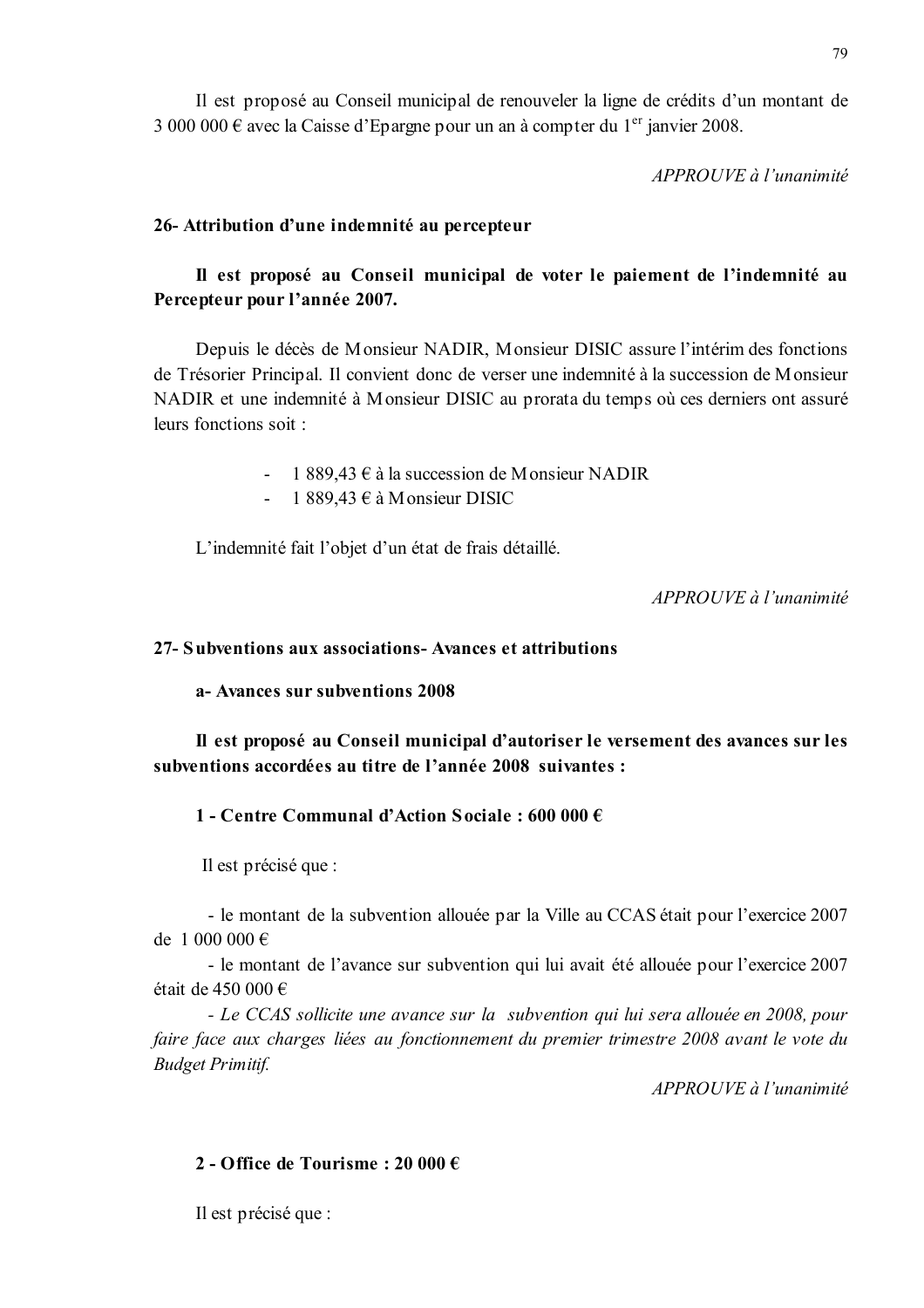- le montant de la subvention allouée par la Ville à cette association était pour l'exercice 2007 de 62 000 €

- le montant de l'avance sur subvention qui lui avait été allouée pour l'exercice 2007 était de 20 000 €

APPROUVE à l'unanimité

## $3 - OGEC: 50000 \in$

Il est précisé que :

- le montant de la subvention allouée par la Ville à cette association était pour l'exercice 2007 de 99 090 €

- le montant de l'avance sur subvention qui lui avait été allouée pour l'exercice 2007 était de 50 000 €

APPROUVE à l'unanimité

## 4 - Caisse des Ecoles : 15 000 €

Il est précisé que :

- le montant de la subvention allouée par la Ville à cette association était pour l'exercice 2007 de 52 000 €

- le montant de l'avance sur subvention qui lui avait été allouée pour l'exercice 2007 était de 15 000 €

APPROUVE à l'unanimité

## 5 - Les Sept Collines : 140 000 €

Il est précisé que :

- le montant de la subvention allouée par la Ville à cette association était pour l'exercice 2007 de 260 000  $\in$ 

- le montant de l'avance sur subvention qui lui avait été allouée pour l'exercice 2007 était de 140 000 €

APPROUVE à l'unanimité

## 6 - La Cité de l'Accordéon : 30 000 €

Il est précisé que :

- le montant de la subvention allouée par la Ville à cette association était pour l'exercice 2007 de 81 928 €

- le montant de l'avance sur subvention qui lui avait été allouée pour l'exercice 2007 était de 30 000 €

 $APPROUVE$  à l'unanimité

# 80

# 7 - Des Lendemains qui chantent : 45 000 €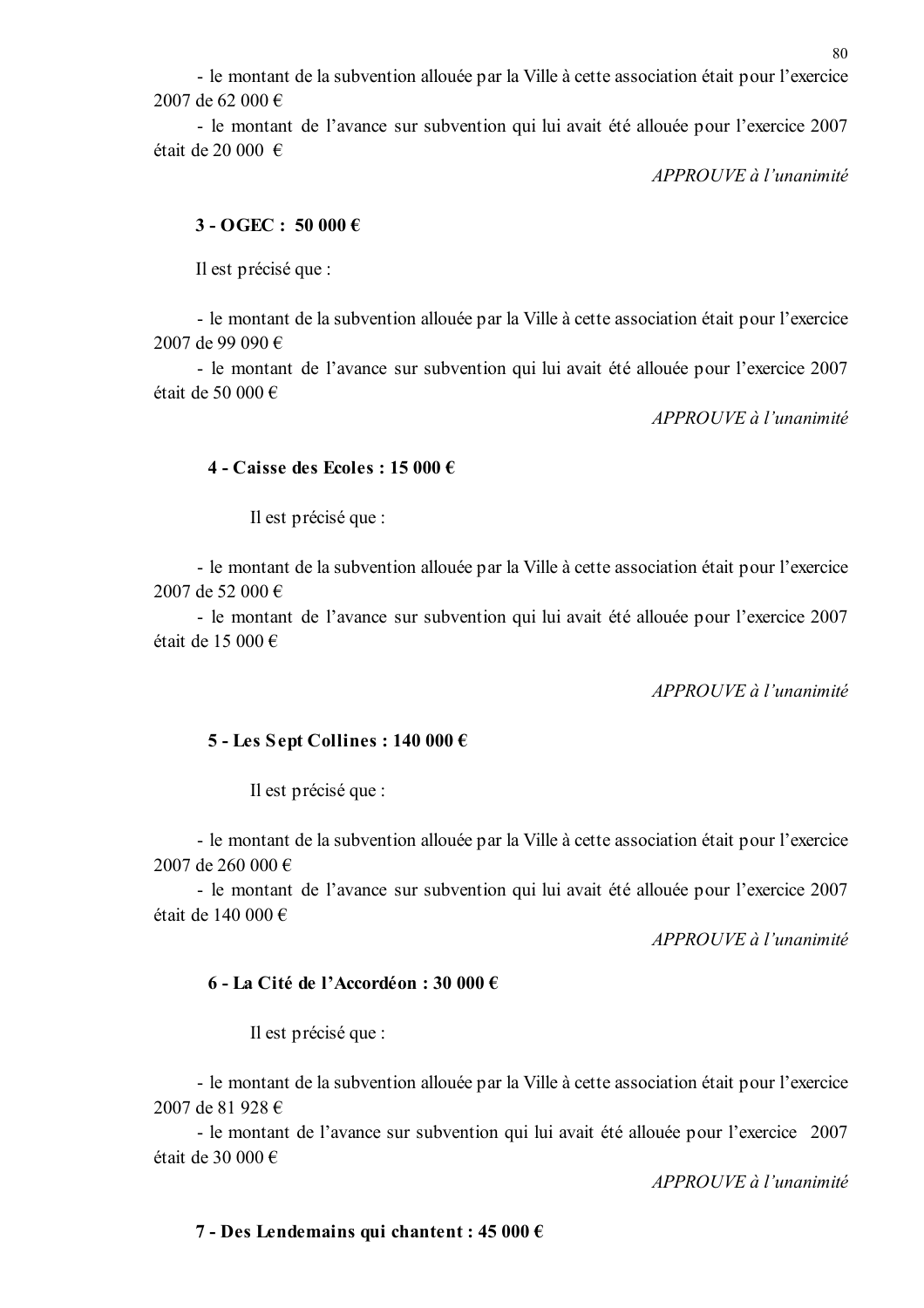Il s'agit d'une avance sur la subvention de 91 000  $\epsilon$  qui sera versée à l'Association en 2008 dans le cadre des nouvelles relations contractuelles qui la lient à la Ville (convention de gestion).

APPROUVE à l'unanimité

## 8 - Comité des Œuvres Sociales : 8 000 €

Il est précisé que :

- le montant de la subvention allouée par la Ville à cette association était pour l'exercice 2007 de 58 000 €

- le montant de l'avance sur subvention qui lui avait été allouée pour l'exercice 2007 était de 8 000  $\in$ 

APPROUVE à l'unanimité

## 9 - Collines des Fages : 1 350  $\epsilon$

Il est précisé que :

- le montant de la subvention allouée par la Ville à cette association était pour l'exercice 2007 de 3 900 €

- le montant de l'avance sur subvention qui lui avait été allouée pour l'exercice 2007 était de 1 300 €

Cette avance permettra à l'association de régler le montant des loyers et des charges de son local sis HLM de la Châtaigneraie.

APPROUVE à l'unanimité

## **b** Attributions de subventions à des associations

Il est proposé au Conseil municipal d'attribuer une subvention exceptionnelle aux associations suivantes :

1- au COS du personnel de la Ville de Tulle pour le financement de bons d'achat remis aux médaillés du travail 2006

Chaque année, le Comité des Œuvres Sociales du personnel de la Ville de Tulle remet des bons d'achat aux agents auxquels est attribuée une médaille du travail.

Pour l'année 2006, cette récompense va être décernée à 14 agents.

| Médaille | Nombre d'agents<br>concernés | Montant du bon<br>d'achat | <b>Total</b>   |
|----------|------------------------------|---------------------------|----------------|
| Or       | o                            | 153                       | 918 $\epsilon$ |
| Vermeil  | 13                           | 122                       | $1586 \in$     |
| Argent   | 11                           | 107                       | $1177 \in$     |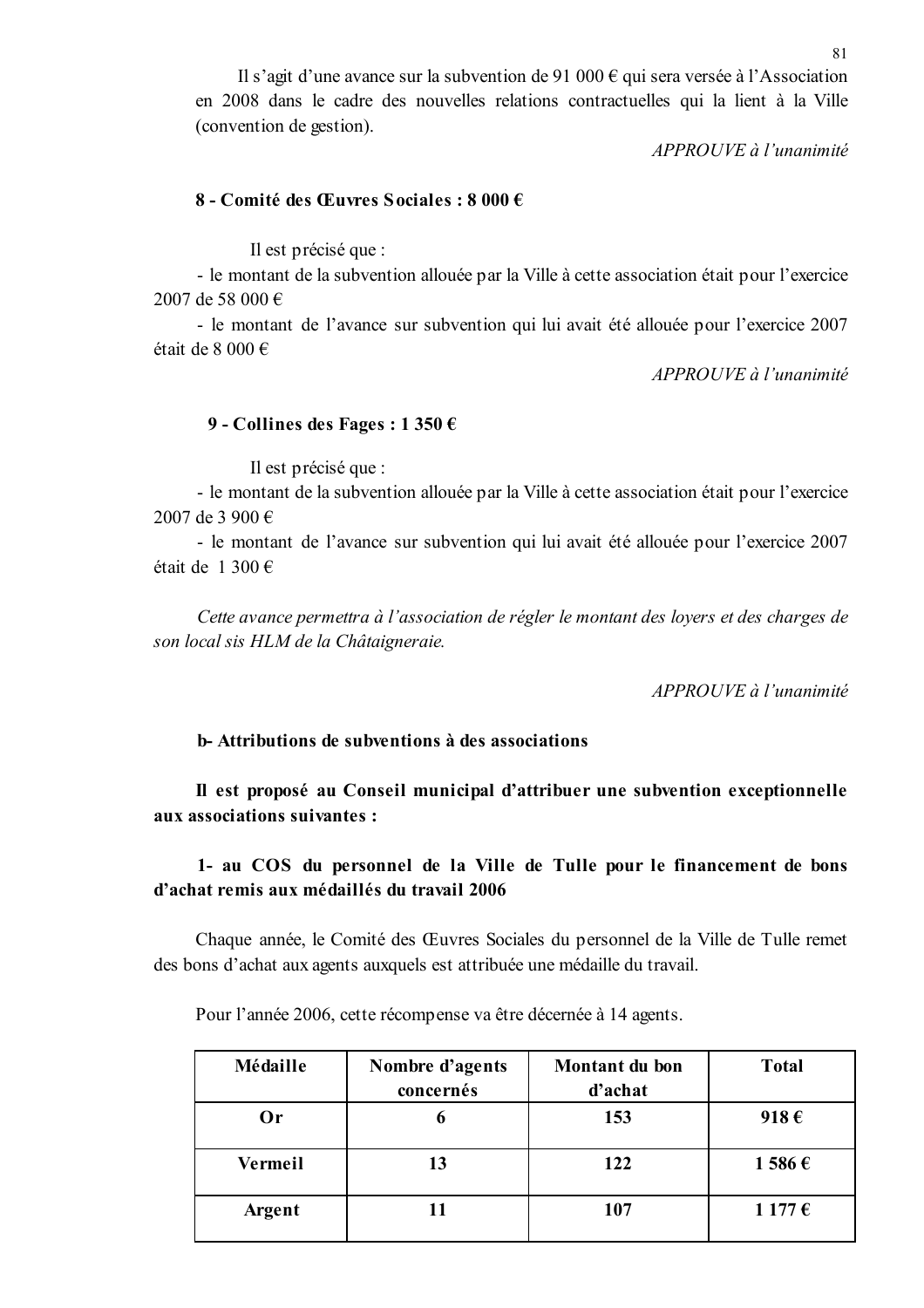| <b>Total</b> | 30 | 3681f<br>ັ |
|--------------|----|------------|
|              |    |            |

Il est proposé au Conseil Municipal d'allouer une subvention exceptionnelle à hauteur de 3 681 € au Comité des Œuvres Sociales du personnel de la Ville de Tulle pour le financement des bons d'achat remis aux médaillés du travail 2006.

 $APPROUVE$  à l'unanimité

82

#### 2- à l'Echiquier Tulliste

L'Echiquier tulliste a organisé un tournoi rapide le 14 octobre 2007.

Cette association organisera ensuite l'Open de Tulle support du Championnat d'échecs de la Corrèze en mars 2008.

Elle sollicite une subvention en vue du financement du tournoi rapide de Tulle.

# Il est proposé au Conseil municipal d'allouer une subvention exceptionnelle à hauteur de 150 € à l'Echiquier Tulliste en vue du financement de cette action.

 $APPROIIVE$  à l'unanimité

## 3- à l'association PROMO IUT Tulle

Deux étudiants en 2<sup>ème</sup> année de DUT « Génie Industriel et Maintenance » à l'IUT de Tulle participent, dans le cadre de leur formation au rallye 4L Trophy.

Ils sollicitent une aide financière de la Ville qui leur permettra de finaliser leur inscription à ce rally e dont le montant s'élève à 3 100  $\epsilon$ .

Il est précisé que le coût total de ce projet est estimé à 6 000  $\epsilon$ .

## Il est proposé au Conseil municipal d'allouer à cette association une subvention exceptionnelle à hauteur de 500  $\epsilon$  pour participer au financement de cette action.

APPROUVE à l'unanimité

**4- Maison des Pompiers** 

Il est proposé au Conseil municipal d'allouer une subvention exceptionnelle à hauteur de 150  $\epsilon$  à la Maison des Pompiers pour contribuer au fonctionnement de ses activités.

Les membres de cette association collectionnent tout ce qui touche de près ou de loin à leur corporation.

Cette association a pour but de reconstituer, restaurer, conserver et mettre en valeur le patrimoine des Sapeurs - Pompiers de la Corrèze, de France et de l'étranger.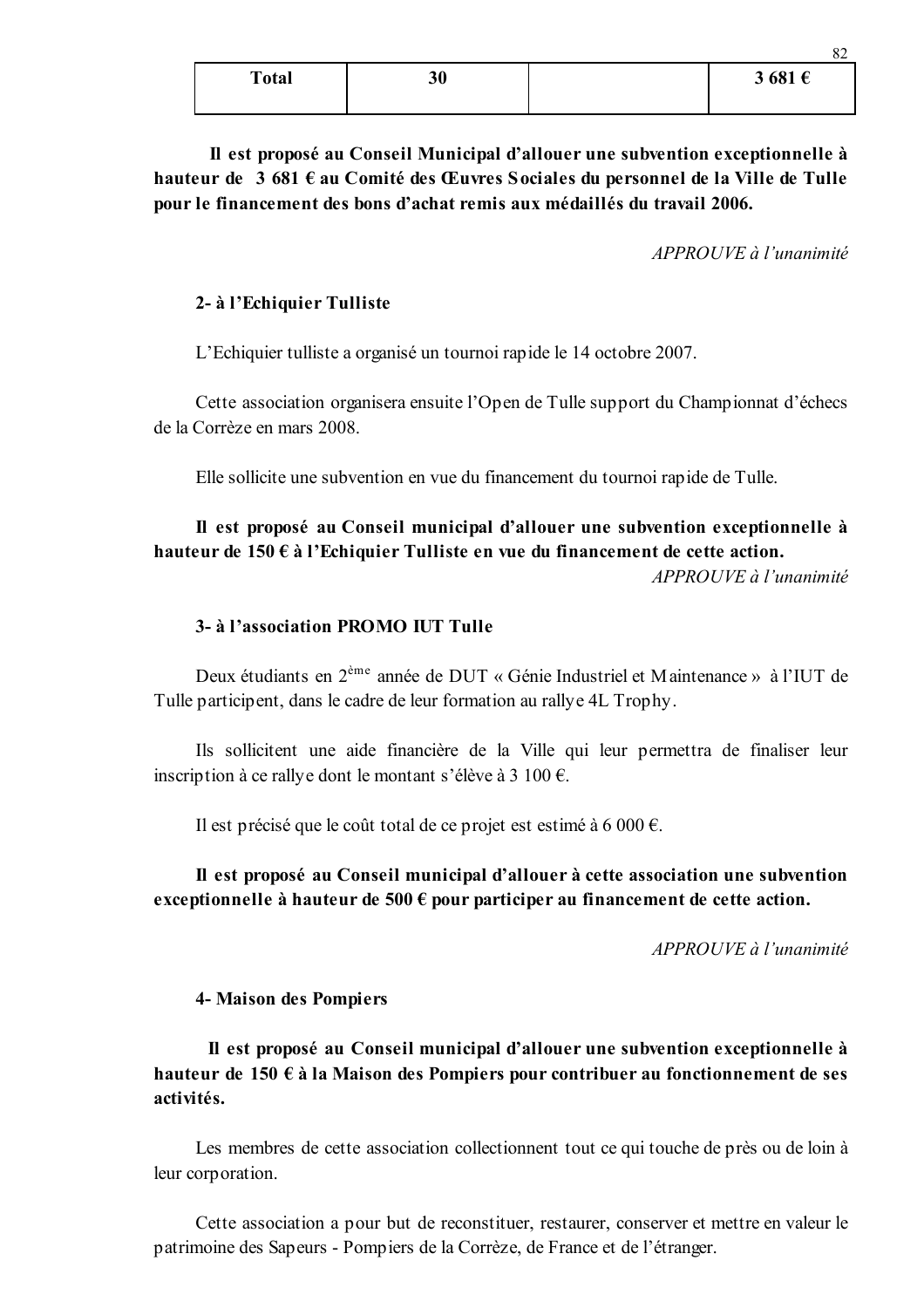## 28- Redevance au titre de l'occupation du domaine public par Gaz de France pour l'année 2008

Conformément aux termes du décret n° 2007-606 du 25 avril 2007, la commune peut solliciter Gaz de France pour le versement de la redevance d'occupation du domaine public due pour le passage de canalisations sur le domaine public.

## Il est proposé au Conseil municipal de demander cette redevance au titre de l'année 2008 et d'autoriser Monsieur le Maire ou son représentant à entreprendre toutes les démarches afférentes et à signer tout document à intervenir.

Calcul du montant de la redevance :

 $(0.035 \text{ x L}) + 100$ 

L représentant la longueur des canalisations sur le domaine public communal exprimée en mètre et 100 représentant un terme fixe.

Soit (0.035 x 78 572) + 100  $\ell$  = 2 850.02  $\epsilon$ 

 $APPROUVE \d{d} l'unanimité$ 

## JEUNESSE-

## Rapporteurs: Magali LACHASSAGNE- Janine PICARD 29- Approbation du Contrat Enfance Jeunesse liant la Ville et la CAF

Un nouveau contrat avec la CAF annule les anciens contrats enfance et temps libre. Le nouveau dispositif Contrat Enfance Jeunesse couvrira la période 2007/2010. Population concernée : enfants de 0 à 17 ans révolus

En ce qui concerne la petite enfance l'objectif retenu est de :

Répondre de façon adaptée aux besoins des familles en offrant des lieux d'accueil de qualité

 $\triangleright$ Favoriser l'accès de toutes les familles aux structures et services Petite Enfance

 $\blacktriangleright$ Optimiser le taux d'occupation des structures

Favoriser l'adaptation de l'offre à la demande d'accueil en renforçant la complémentarité des services petite enfance et les actions partenariales

 $\blacktriangleright$ Assurer un accueil adapté des enfants et de leurs familles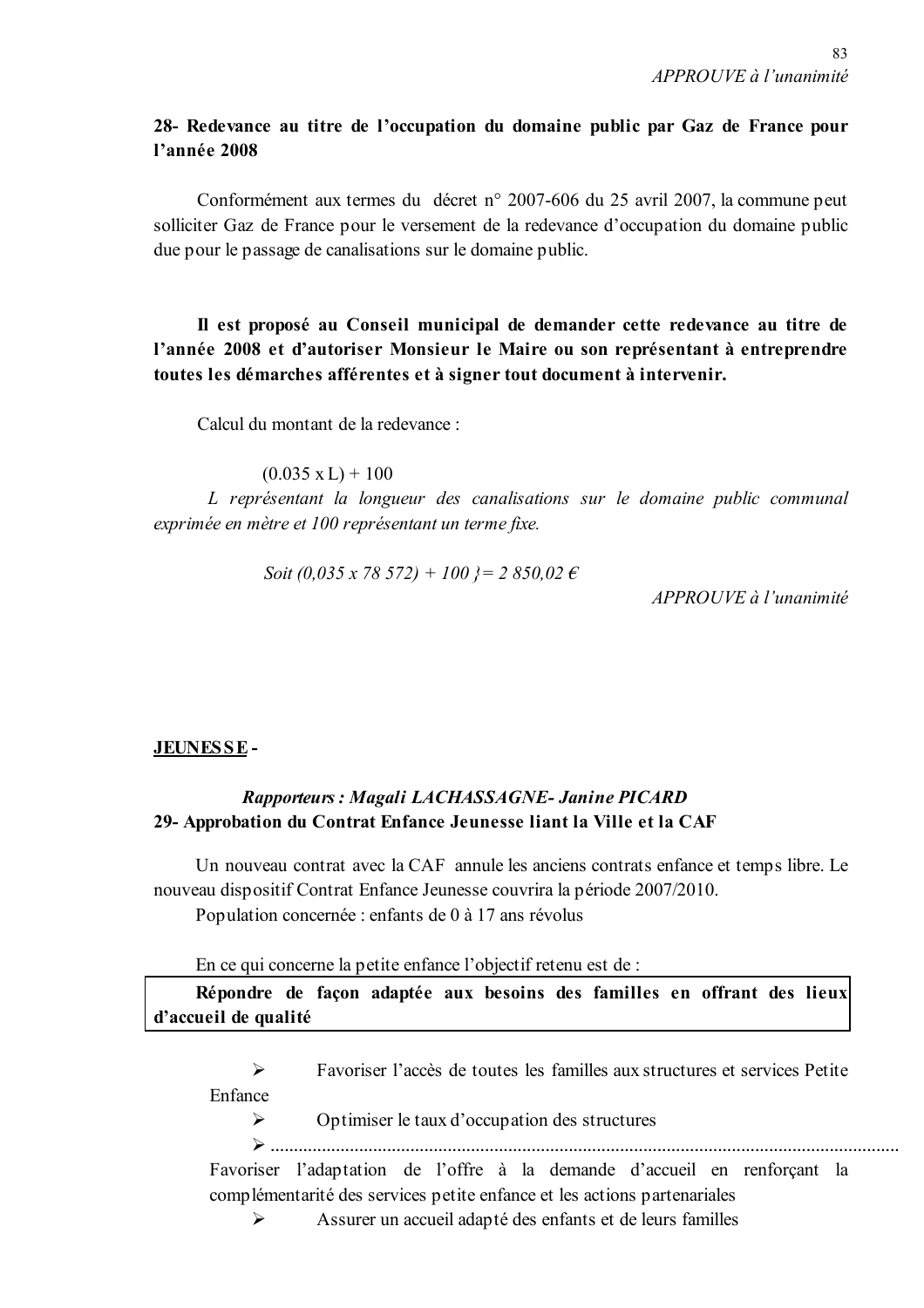#### **Actions retenues :**

- Relais accueil petite enfance  $\blacktriangleright$
- $\blacktriangleright$ Multi accueil collectif, extension de la capacité d'accueil de 16 places
- $\blacktriangleright$ Crèche hospitalière, extension de la capacité d'accueil de 12 places
- $\blacktriangleright$ Poste de COORDINATRICE PETITE ENFANCE

Pour la partie jeunesse du Contrat Enfance Jeunesse, l'objectif est de :

#### Promouvoir la dimension éducative de tous les temps de la vie de l'enfant

 $\sum$ Faciliter la pratique d'activités sportives, culturelles et de loisirs

## 

Fédérer acteurs et partenaires

Impliquer les jeunes et les familles dans le fonctionnement des structures pour répondre à leur attente dans l'intérêt général

## Les actions qui seront cofinancées par la CAF sont :

#### $\triangleright$ L'Organisation de minis séjours ou campings l'été pour les 6/15 ans :

Séjours du lundi au vendredi avec des thématiques telles que : Equitation, activité de plain air pêche ...

> $\blacktriangleright$ Les Séjours pour les 14/17 ans : Ski, VTT, Voile ....

Le taux de financement de la CAF diminue de facon importante : Petite enfance

De 155 901  $\epsilon$  par an actuellement la participation de la CAF s'élèverait à 75 704.14  $\epsilon$ en appliquant une dégressivité annuelle de 8157  $\epsilon$  sur une période de 11 années.

Ce chiffre pouvant être encore pondéré à la baisse en fonction de critères tels que le taux d'occupation.

#### Jeunesse

D'une aide actuelle de 30 758  $\epsilon$  il est prévu une dégressivité amenant à une participation de 25 859€ qui peut être également pondérée selon certains critères.

## Il est proposé au Conseil municipal d'approuver le Contrat Enfance Jeunesse à intervenir avec la Caisse d'Allocations Familiales et d'autoriser Monsieur le Maire ou son représentant à le signer.

Madame Magali LACHASSAGNE dit qu'il s'agit de transformer les deux contrats liant la Ville et la Caisse d'Allocations Familiales en un seul et unique contrat qui prend en compte les enfants de  $0$  à 17 ans

Elle déplore la baisse de la participation financière de la CAF sur les actions Enfance et **Jeunesse**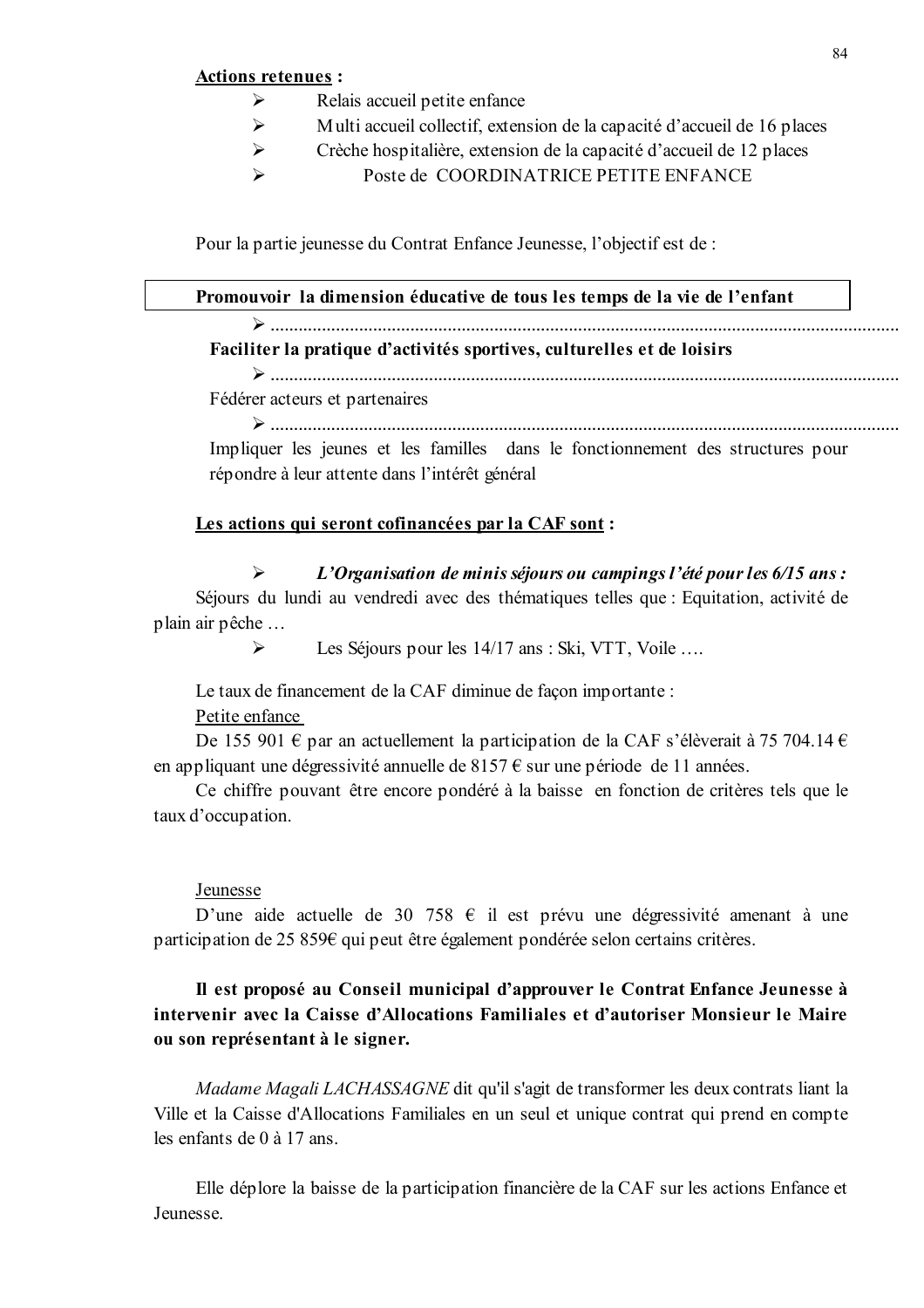La Ville va donc devoir faire des choix dans les activités qu'elle sera désormais seule à prendre en charge.

Les modes de calcul et les procédures viennent de la CNAF, sans concertation, et ne correspondent pas au secteur rural auquel appartient la Ville mais à un secteur très urbanisé avec beaucoup d'enfants en ce qui concerne les crèches.

La CAF de la Corrèze accompagnait jusqu'alors des actions innovantes en direction des publics Enfance et Jeunesse et accompagnait les projets menés par les collectivités.

Maintenant les collectivités n'auront que le minimum de financement pour les structures alors que quelques investissements peuvent encore être financés.

Les salariés de la CAF deviennent de simples comptables et gestionnaires qui ne sont pas en mesure d'accompagner des actions qui se voulaient jusqu'alors novatrices.

Dans cinq ans, la Ville percevra 75 704 euros par an contrairement à 155 901 euros par an pour la petite enfance et 25 000 euros contrairement à 30 000 euros pour la jeunesse.

Malgré tout, il faut signer ce contrat car des actions demeurent prioritaires dans le cadre de l'action pour l'Enfance et la Jeunesse.

Monsieur Jean COMBASTEIL dit que ce problème a été examiné aujourd'hui au Conseil Général.

Toutes les communes disposent d'un Centre de Loisirs Sans Hébergement, se posent des questions sur ce désengagement de la CAF.

La branche famille de la CAF est en déficit.

Le Département dit qu'il va participer plus : le crédit de 30 000 euros passera à 60 000 euros

La Communauté de Communes a évalué le coût de la dépense pour une gestion intercommunales des centres de loisirs à 900 000 euros. Cela est un vrai problème.

#### APPROUVE à l'unanimité

## 30- Approbation de la convention et de son avenant n°1 liant la Ville et l'Acsé relatifs à l'attribution par cet organisme d'une subvention à la commune pour financer l'animation de l'espace jeunes du CCS

Un dossier de demande de subvention a été déposé au titre du Fonds Interministériel de Prévention de la Délinquance (fonds géré par l'agence nationale pour la cohésion sociale et l'égalité des chances)

Dans ce dossier était notamment présenté le fonctionnement de l'espace jeunes et les actions développées qui ont pour objectif une approche citoyenne de l'organisation des activités.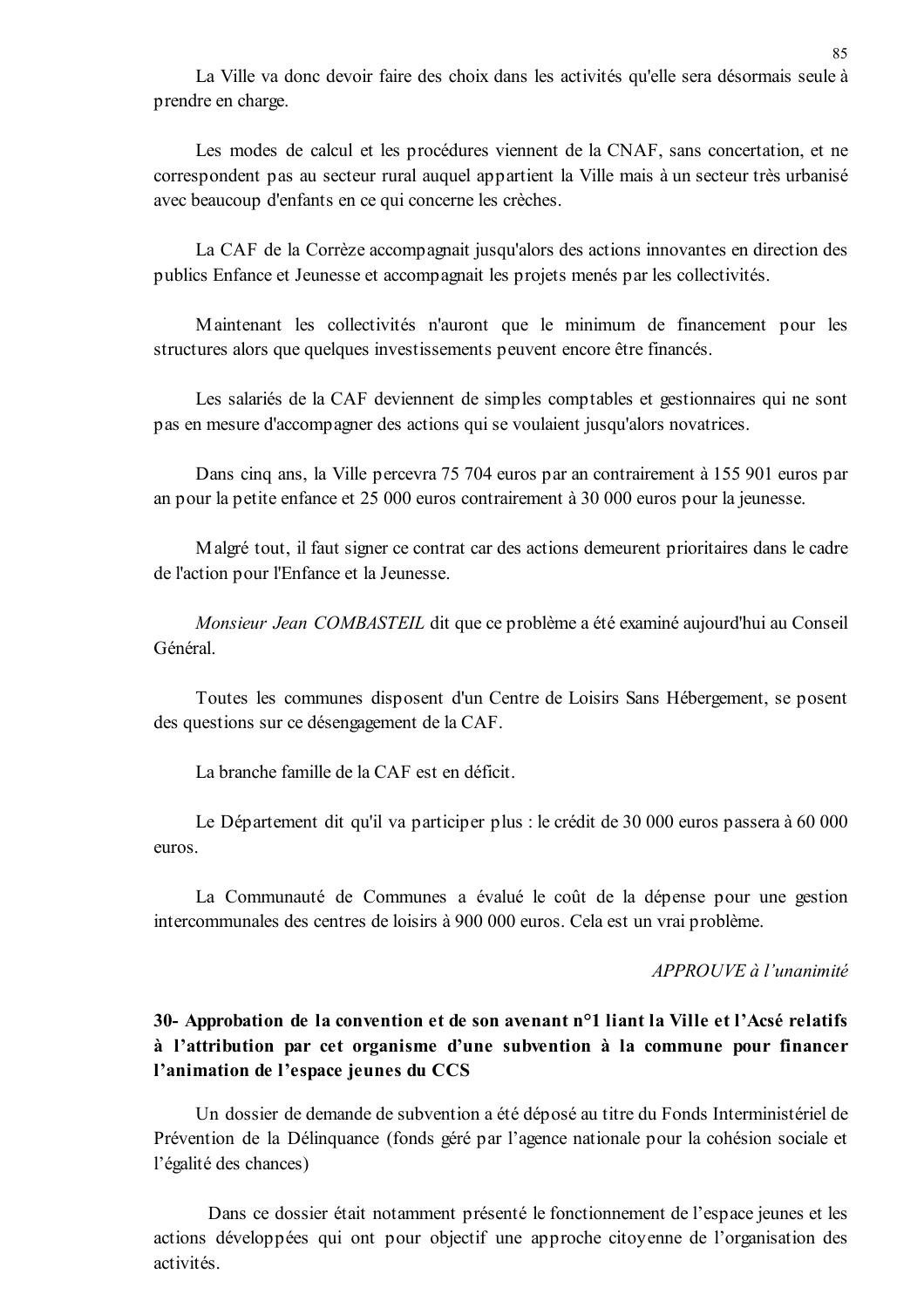L'Etat vient de retenir cette démarche en lui accordant une aide financière de 4.000 euros.

Afin de pouvoir toucher cette enveloppe financière, il est demandé au Conseil Municipal de signer avec le Préfet la convention d'attribution de subvention afférente et son avenant n<sup>o</sup>1 portant prolongation de délais de cette action jusqu'au 30 juin 2008.

APPROUVE à l'unanimité

#### PERSONNEL-

#### **Rapporteur: Alain LAGARDE**

## 31- Approbation du renouvellement de conventions de détachement de travailleurs handicapés liant la Ville et le CAT ADAPEI

Depuis le 01 janvier 2007, la Ville de Tulle accueille dans le cadre d'un contrat de détachement individuel trois jeunes travailleurs handicapés du Centre d'Aide par le Travail de l'Association Départementale de Parents et d'Amis de Personnes Handicapées Mentales de la Corrèze pour assurer des fonctions d'entretien sur la base d'un temps complet.

Ces détachements donnent pleinement satisfaction et ont suscité chez ces jeunes un nouvel élan dans leur développement et leur épanouissement personnel.

Il est demandé au Conseil Municipal d'approuver les renouvellements de deux contrats de détachements et d'autoriser le Maire ou son représentant à les signer.

APPROUVE à l'unanimité

#### **AFFAIRES GENERALES -**

## **Rapporteur: Alain LAGARDE** 32- Prises en charge de dépenses inhérentes à des sinistres

## a- Remboursement de frais inhérents au rachat de lunettes par un agent municipal suite à la destruction de celles-ci lors d'une manifestation organisée par le Conservatoire à Rayonnement Départemental

Un des agents du Conservatoire à Rayonnement Départemental a, lors de la fête de la musique le 21 juin 2006, endommagé ses lunettes.

Un instrument du conservatoire est tombé sur les lunettes et les a cassées.

Le montant des lunettes s'élève à 126.50 €.

Cette affaire a fait l'objet d'une déclaration de sinistre auprès de l'assureur auprès duquel la Ville a souscrit un contrat en responsabilité civile.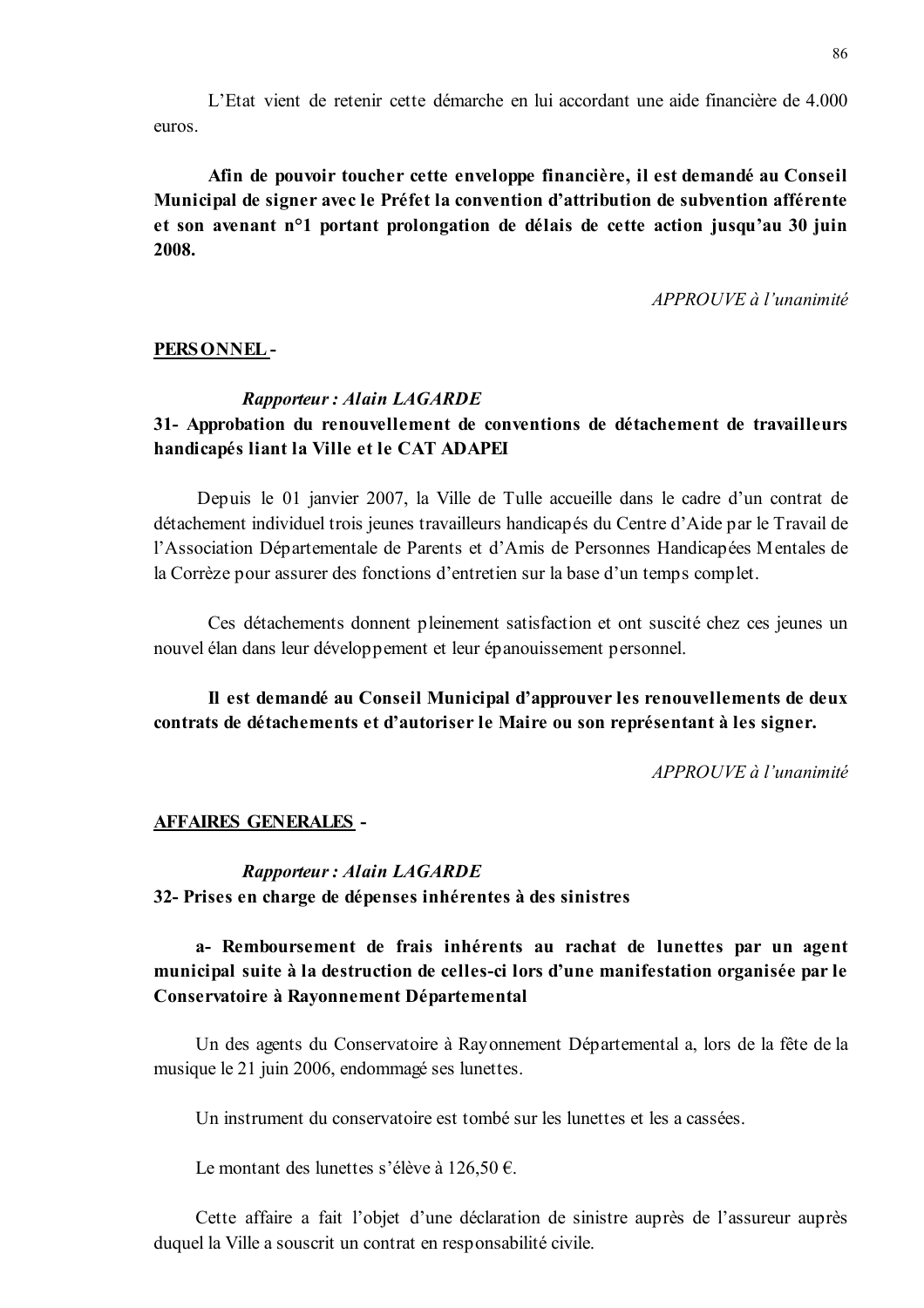La Compagnie a accepté de régler  $46,50 \in \hat{a}$  l'agent.

La Ville étant considérée comme tiers dans cette affaire, il lui incombe de verser à l'agent le montant de la franchise non pris en charge par l'assurance soit 80  $\epsilon$ .

## Il est proposé au Conseil municipal de verser cette somme à l'agent concerné.

 $APPROUVE \d0$  l'unanimité

## b- Prise en charge de la sonorisation d'un occupant d'un local municipal endommagé par un dégât des eaux

M. TEXEIRA occupe un local municipal sis ZAC de la Solane dans lequel il pratique une activité radio

Dans la nuit du 13 au 14 juin 2007, un dégât des eaux est survenu dans ce local et a endommagé du matériel appartenant à Monsieur TEXEIRA.

Le Directeur des Services Techniques s'est engagé auprès de Monsieur TEXEIRA afin que l'achat d'une nouvelle sonorisation soit pris en charge par la Ville en contrepartie de quoi Monsieur TEXEIRA devait assurer le nettoyage des locaux.

La facture afférente au remplacement de ce matériel a été transmise à la Ville par KCE. Son coût s'élève à 748 € TTC.

Il est proposé au Conseil municipal de prendre en charge cette dépense.

APPROUVE à l'unanimité

33- Fournitures de prestations par la Ville de Tulle à la Communauté de Communes Tulle Cœur de Corrèze en matière d'informatique, de marchés publics, de communication et d'entretien des bâtiments communautaires - Approbation de la convention afférente pour l'année 2007

Cette nouvelle convention porte sur les prestations suivantes :

Prestations informatiques :

- suivi du parc informatique
- installation du nouveau matériel
- gestion du routeur pour boîtes à lettres
- dépannage du réseau
- dépannage application bureautique
- dépannage du système
- conseil
- devis

Prestations en matière de communication :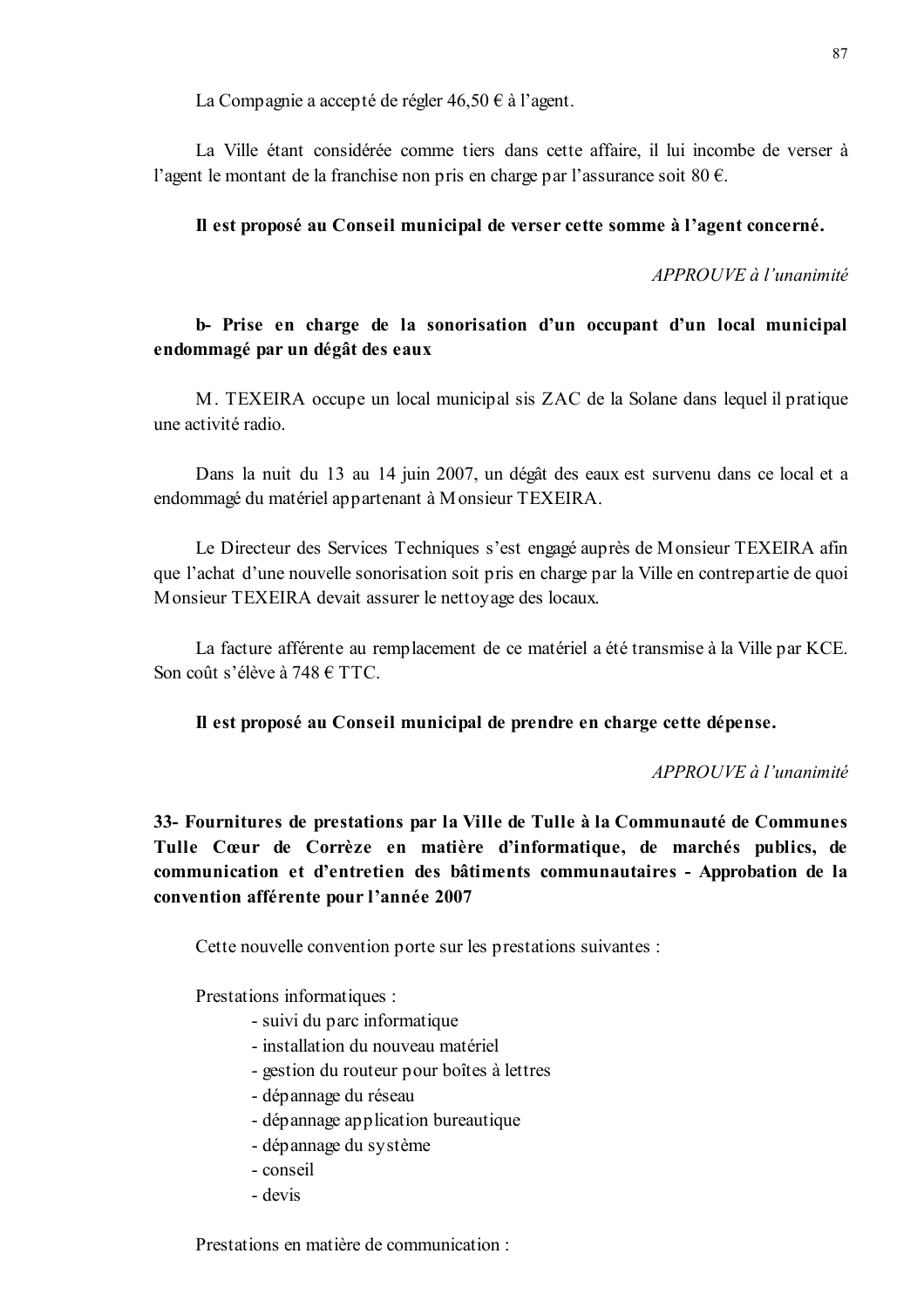- Maquettage de 5 revues Enjeux
- Maquettage de 3 suppléments
- Maquettage de 18 affiches (mars 2007) pour un territoire en musique
- Maquettage de 24 affiches (décembre 2007) pour un territoire en musique (2008)
- Photos

Prestations techniques :

- entretien courant des locaux communautaires
- réunions techniques sur différents projets communautaires

Prestations en matière de marchés publics :

- aide juridique
- assistance et conseil

Le montant forfaitaire pour l'ensemble des prestations est estimé à 8 613  $\epsilon$  pour l'année 2007

APPROUVE à l'unanimité

#### **AFFAIRES ECONOMIQUES -**

#### **Rapporteur: Michel BREUILH**

34- Approbation d'avenants à des protocoles d'accord souscrits pour les avances remboursables accordées à des commerçants ayant subi des préjudices liés aux travaux réalisés sur la Place de la Cathédrale et l'Avenue Charles De Gaulle

Par délibération en date du 17 novembre 2006 et 2 février 2007 plusieurs commercants ayant subi des préjudices liés aux travaux des Places de la Cathédrale avaient bénéficié d'une avance remboursable.

Les transactions prévoyaient un remboursement de l'avance accordée suivant un échéancier établi conjointement par la Ville et les intéressés, la seule exigence étant le remboursement sur l'année 2007.

A ce jour, trois commerçants : Mmes Delpeyroux (magasin Equilibre) et Urbain (magasin Les Lutins) ainsi que Mr Chambeaudie (libraire) se sont manifestés pour demander le report des échéances de remboursements dans un premier temps ainsi que l'éventuelle transformation de cette avance en indemnité dans un deuxième temps.

Ces commerçants invoquent une accentuation de la perte de leur chiffre d'affaire et des difficultés à faire face à leurs dettes fournisseurs, sociales et fiscales compromettant la poursuite de leur activité.

Dans l'attente d'examiner les derniers bilans et comptes de résultat joints à leur demande, il est proposé au Conseil municipal de différer le remboursement des avances remboursables à fin 2008.

Monsieur Christian PRADAYROL dit qu'il faut prendre des garanties au cas où des commercants déposeraient le bilan.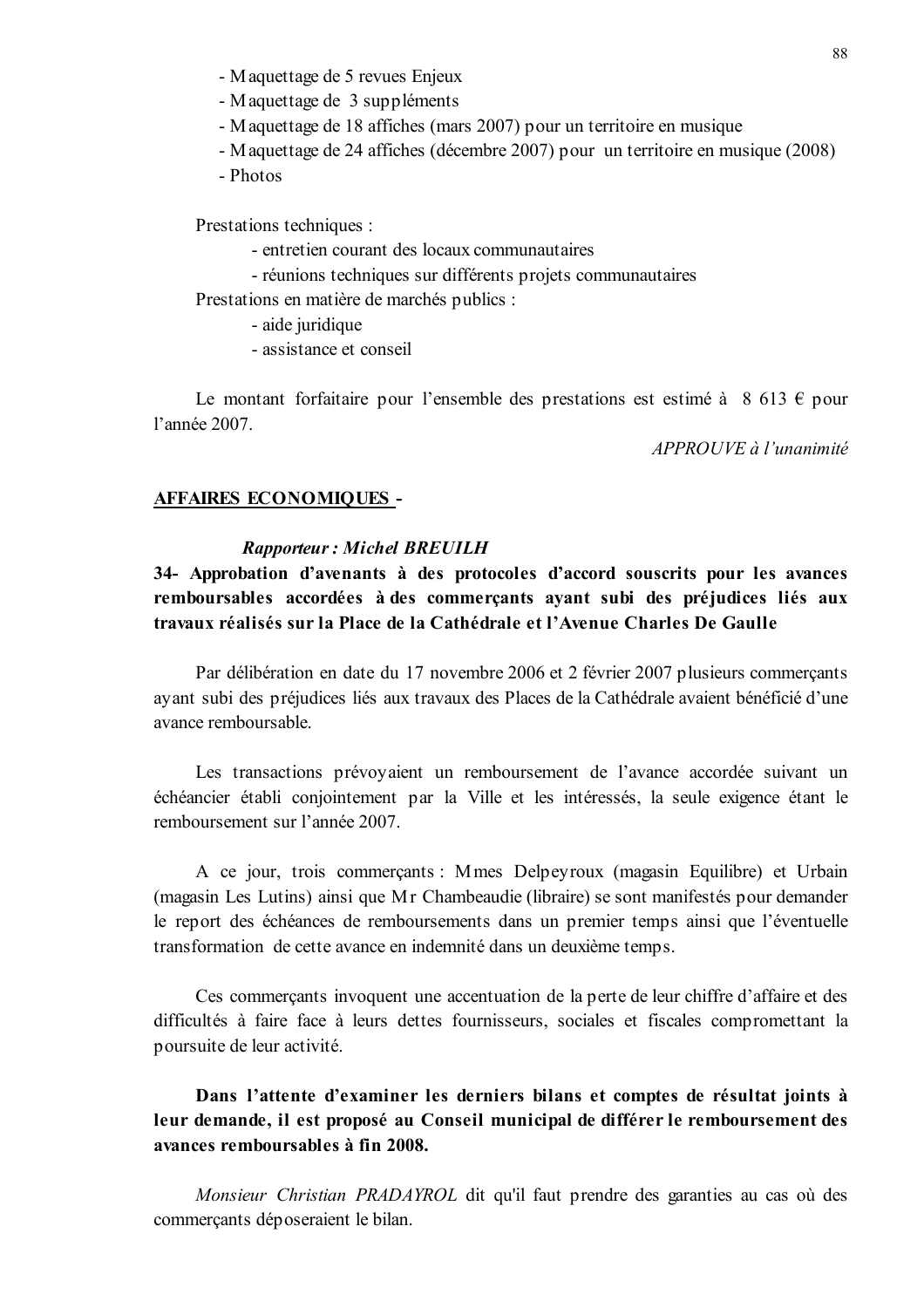Il faut les aider mais prendre des précautions.

#### APPROUVE à l'unanimité

#### **URBANISME-**

## Rapporteur: Monsieur COMBASTEIL 35-Lancement de la révision simplifiée du POS

Dans le cadre du projet de la nouvelle salle multi - fonctions sur le site de l'Auzelou, il est nécessaire de procéder à la modification du zonage de ce secteur.

Pour cela, il est possible, s'agissant d'une opération présentant un intérêt général, d'utiliser la procédure de révision simplifiée conformément aux articles L 123-13 et L 123-19 du Code de l'Urbanisme.

#### Par conséquent, il est proposé au Conseil municipal :

- de donner un avis favorable à la mise en révision simplifiée du P.O.S.

- de solliciter de l'Etat, conformément à l'article L 121-7 du Code de l'Urbanisme qu'une dotation soit allouée à la commune de Tulle pour couvrir les dépenses nécessaires à la révision

- d'engager une concertation selon les modalités suivantes :

. une information dans les journaux locaux (La Montagne, l'Echo du Centre)

#### . une réunion publique présentant le projet de révision

Monsieur Jean COMBASTEIL explique que le zonage du POS concernant les zones inondables n'est pas superposable avec les nouvelles recommandations du PPRI.

Le POS est opposable.

En attendant que le PLU soit achevé, il faut réviser le POS afin de ne pas avoir de problèmes pour construire la salle de l'Auzelou lorsque cela sera décidé. Il s'agit de rendre le POS identique au PPRI.

 $APPROIIVE$  à l'unanimité

#### **AFFAIRES GENERALES -**

#### Rapporteur: Monsieur LAGARDE

## 36- Renouvellement de la convention relative à la télétransmission des actes soumis au Contrôle de légalité liant la Ville de Tulle et la Préfecture de la Corrèze

La Ville et la Préfecture de la Corrèze avaient signé une convention relative à la dématérialisation du Contrôle de Légalité qui prenait effet au 1<sup>er</sup> janvier 2007.

Celle-ci était conclue pour une durée d'un an et devait être renouvelée après qu'un bilan afférent à cette façon de procéder ait été réalisé.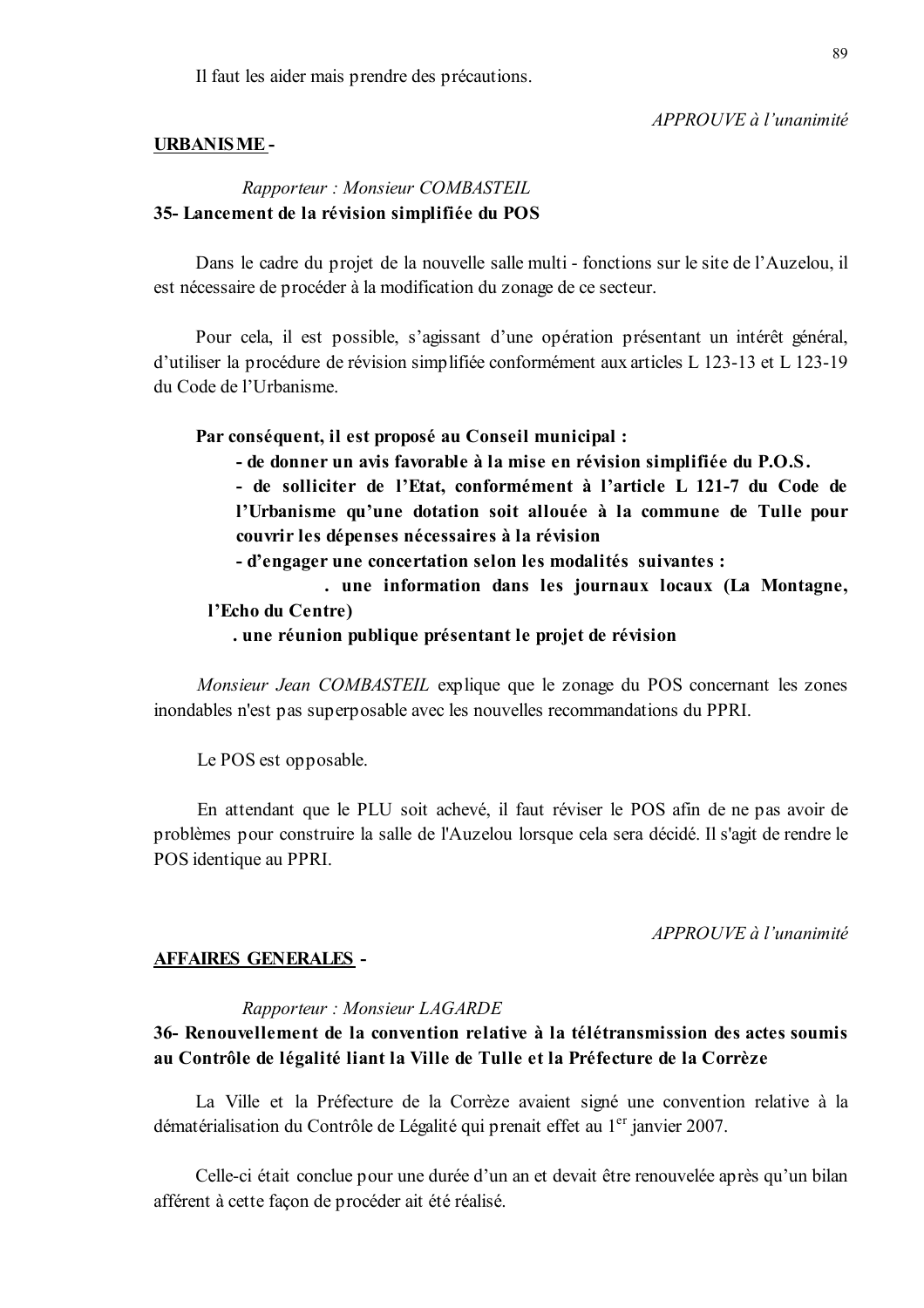La télétransmission des actes administratifs s'avérant pertinente, il est proposé au Conseil municipal de renouveler la convention afférente à compter du 1<sup>er</sup> janvier 2008 et d'autoriser Monsieur le Maire ou son représentant à la signer.

Il est précisé que cette convention est désormais renouvelable d'année en année par tacite reconduction

APPROUVE à l'unanimité

## **MOTIONS-**

#### 37- Motion relative à la suppression d'une classe au LEGTA de Naves

Madame Dominique GRADOR dit que le Ministère de l'Agriculture a décidé de baisser de 3% les heures d'enseignement dès la prochaine rentrée 2008 et ceci pendant cinq ans.

Cela se traduit par la décision prise unilatéralement par la Direction Régionale de l'Enseignement Agricole de supprimer une classe de 3<sup>ème</sup> sur les deux existant dans ce Lycée Agricole.

Ces deux classes de 3<sup>ème</sup> accueillent des enfants en difficulté scolaire auxquels ce Lycée permet une réinsertion dans le cadre d'un apprentissage scolaire, l'une sur un apprentissage concernant les services et l'autre sur les productions pour devenir agriculteur.

Il y a un problème posé pour l'établissement mais aussi un déséquilibre apporté à l'offre pédagogique du bassin de formation de Tulle.

Cela a fait l'objet d'une délibération du Conseil Régional à l'unanimité, du Conseil Général pour demander de surseoir à la fermeture de cette classe, pour demander une concertation entre le service régional de l'enseignement agricole et le Conseil d'Administration de cet établissement avec les services de l'Etat, de l'enseignement agricole et les élus de la Région ayant en charge la formation.

> APPROUVE par 24 voix pour et 7 abstentions

## 38- Motion relative à la suppression des arrêts en gare d'Uzerche des trains circulant sur la ligne Paris Toulouse les après-midi.

Madame Dominique GRADOR dit que l'arrêt du train de 17h30 est menacé alors que cet arrêt est nécessaire pour conserver l'activité de la gare d'Uzerche et pour permettre aux Tullistes de continuer à prendre le train à Uzerche plutôt qu'à Limoges.

Il s'agit d'une atteinte portée à la Gare d'Uzerche. Deux manifestations ont eu lieu. Il y avait des Tullistes, des gens avant besoin de ce train.

Il est demandé à la SNCF la remise en place de cet arrêt. Ce vœu a été formulé par le Conseil Régional.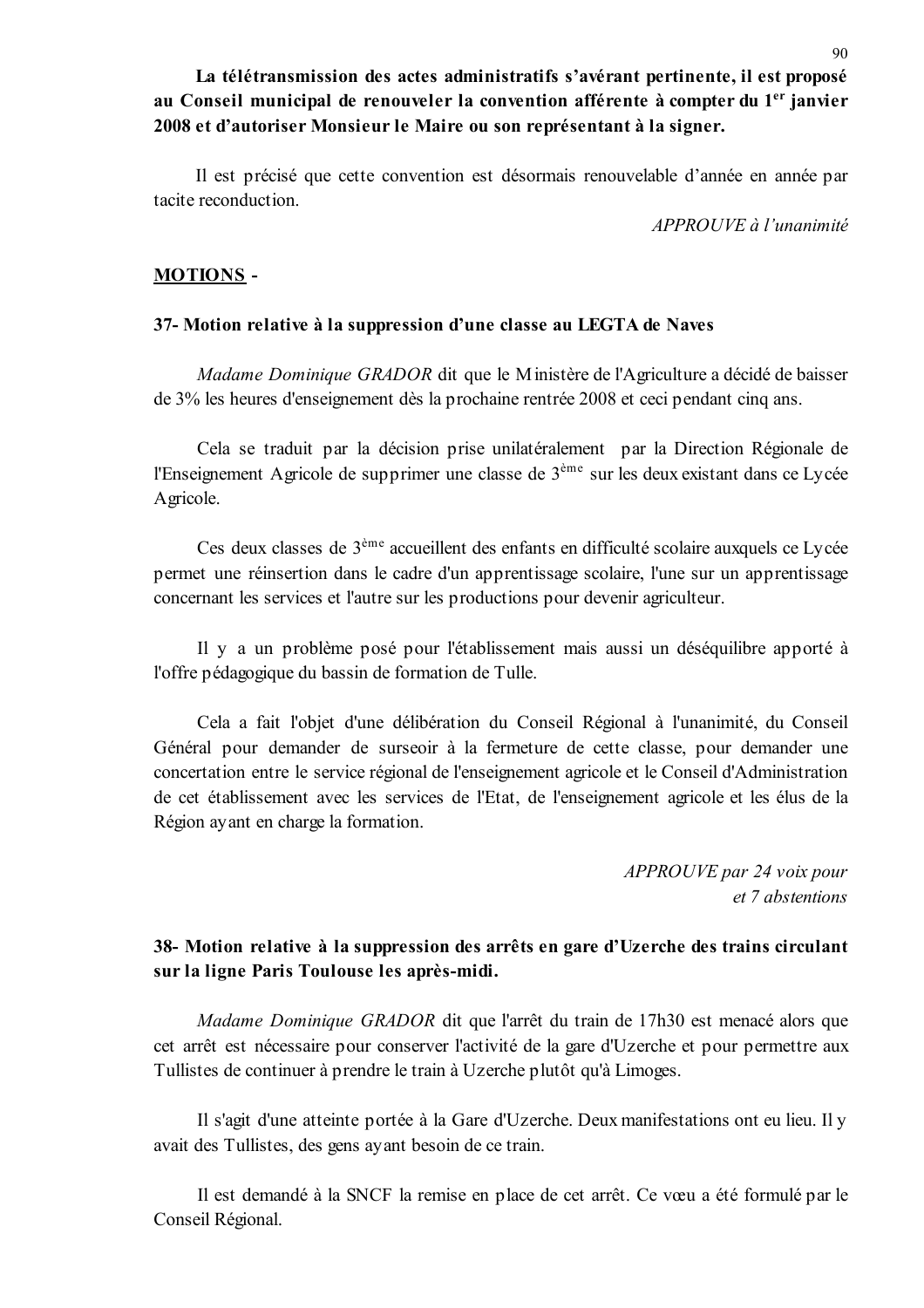39- Demandes de subventions au titre du Contrat de Pays - Modification des plans de financement se rapportant aux opérations :

| Opération                                                 | Financement                                                                                       |                                                  | $\frac{0}{0}$                            |
|-----------------------------------------------------------|---------------------------------------------------------------------------------------------------|--------------------------------------------------|------------------------------------------|
| Réalisation d'une salle<br>plurifonctionnelle à l'Auzelou | Etat (FNADT - Section Générale) 900 000 €<br><b>FEDER</b><br>Région (CPS)<br>Département<br>Ville | 600 000 €<br>600 000 €<br>300 000 €<br>600 000 € | 30 %<br>20 %<br>$20\%$<br>$10\%$<br>20 % |
| Coût: 3 000 000 € HT                                      |                                                                                                   | 3 000 000 €                                      | $100\%$                                  |

#### Réalisation d'une salle plurifonctionnelle à l'Auzelou  $\mathbb{Z}^{\mathbb{Z}^2}$ Plan de financement

#### Réalisation d'un pôle intermodal sur le site de la gare  $\mathbb{Z}^+$

## Plan de financement

| Opération                                                  | Financement                                                                                                       |                                                               | $\%$                                     |
|------------------------------------------------------------|-------------------------------------------------------------------------------------------------------------------|---------------------------------------------------------------|------------------------------------------|
| Réalisation d'un Pôle Intermodal<br>sur le site de la Gare | Etat (FNADT - Section Générale):<br><b>FEDER</b><br>Région<br>(CPS et crédits sectoriels)<br>Département<br>Ville | 460 000 €<br>460 000 €<br>575 000 €<br>345 000 €<br>460 000 € | $20\%$<br>20 %<br>25 %<br>$15\%$<br>20 % |
| Coût : 2 300 000 € HT                                      |                                                                                                                   | 2 300 000 €                                                   | $100\%$                                  |

APPROUVE à l'unanimité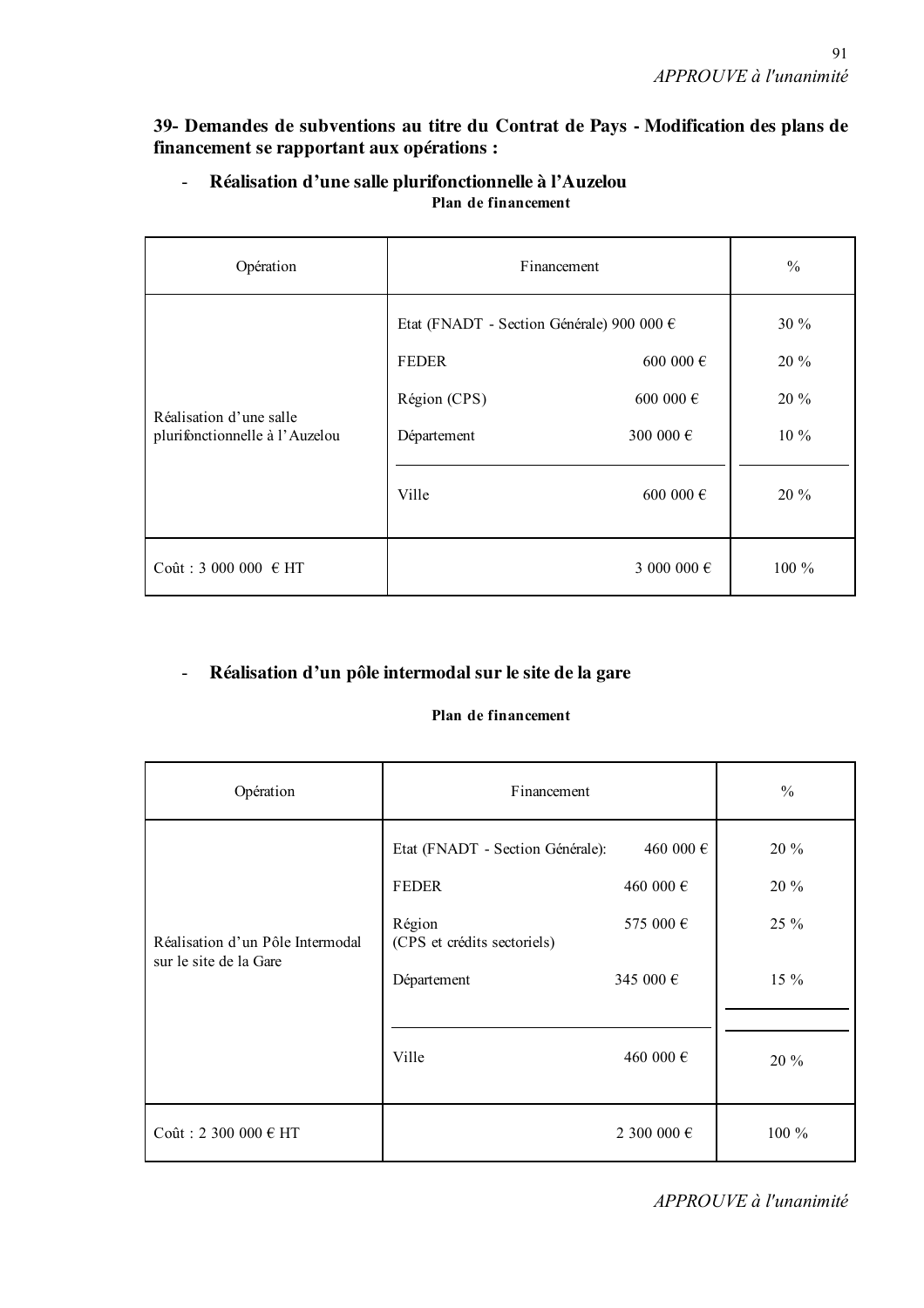40 - Intégration des opérations "Aménagement des Places de la Cathédrale et de l'Avenue Charles Gaulle" dans le Budget Ville.

- Cf documents en annexe) –

APPROUVE à l'unanimité

## 41 – Avances sur participation 2008 a- Au Centre de Secours b- au Syndicat Immobilier Intercommunal Naves Seilhac Tulle

Il est proposé au Conseil Municipal d'autoriser le versement des avances sur les participations au titre de l'année 2008 :

- au centre de Secours : 50 000 €  $\Delta \phi$
- au Syndicat immobilier intercommunal Naves Seilhac Tulle  $\sim$   $-$

Il est précisé que ces avances permettent à ces établissements de fonctionner durant les premiers mois de l'année.

APPROUVE à l'unanimité

## **DELEGATION AU MAIRE -**

- Arrêtés du 9 et 22 octobre, 7 novembre 2007

Pris acte Tulle, le 14 décembre 2007 La séance est levée à 00H30

Le Maire,

92